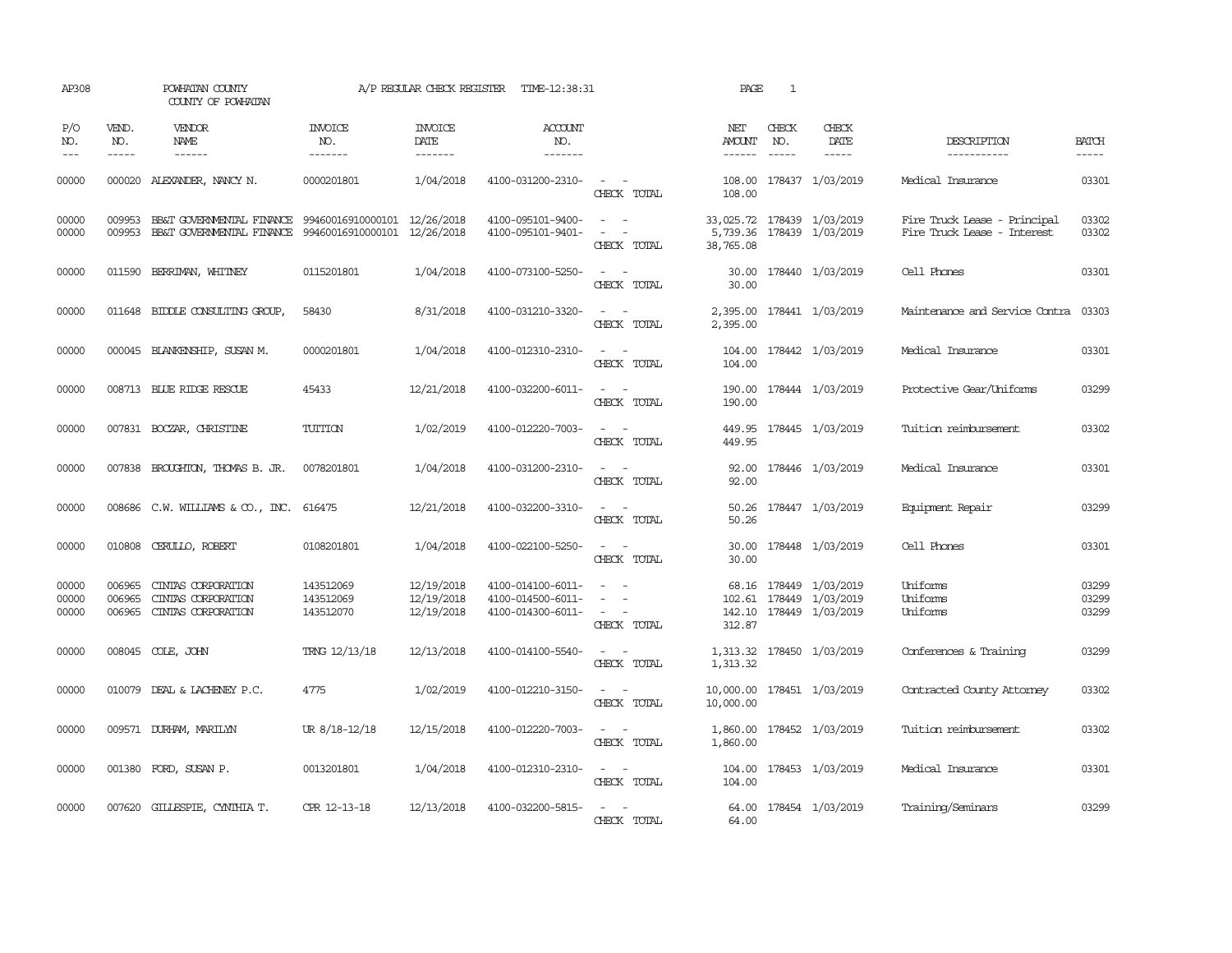| AP308                                     |                             | POWHATAN COUNTY<br>COUNTY OF POWHATAN                                                                                |                                      | A/P REGULAR CHECK REGISTER                                         | TIME-12:38:31                                                                                         |                                                             | PAGE                       | 2                                |                                                                                         |                                                                                                        |                                           |
|-------------------------------------------|-----------------------------|----------------------------------------------------------------------------------------------------------------------|--------------------------------------|--------------------------------------------------------------------|-------------------------------------------------------------------------------------------------------|-------------------------------------------------------------|----------------------------|----------------------------------|-----------------------------------------------------------------------------------------|--------------------------------------------------------------------------------------------------------|-------------------------------------------|
| P/O<br>NO.<br>$\frac{1}{2}$               | VEND.<br>NO.<br>$- - - - -$ | <b>VENDOR</b><br><b>NAME</b><br>------                                                                               | <b>INVOICE</b><br>NO.<br>-------     | <b>INVOICE</b><br>DATE<br>-------                                  | <b>ACCOUNT</b><br>NO.<br>-------                                                                      |                                                             | NET<br>AMOUNT<br>------    | CHECK<br>NO.<br>$- - - - -$      | CHECK<br>DATE<br>-----                                                                  | DESCRIPTION<br>-----------                                                                             | <b>BATCH</b><br>$- - - - -$               |
| 00000<br>00000<br>00000<br>00000<br>00000 |                             | 012210 HD WEB STUDIO<br>012210 HD WEB STUDIO<br>012210 HD WEB STUDIO<br>012210 HD WEB STUDIO<br>012210 HD WEB STUDIO | 8774<br>8774<br>8774<br>8774<br>8774 | 12/28/2018<br>12/28/2018<br>12/28/2018<br>12/28/2018<br>12/28/2018 | 4100-034100-6001-<br>4100-014100-6001-<br>4100-081100-6001-<br>4100-032200-6001-<br>4100-031210-6001- | $\sim$<br>$\overline{\phantom{a}}$<br>$\sim$<br>CHECK TOTAL | 52.50<br>49.70<br>256.90   | 178455<br>52.50 178455<br>178455 | 52.50 178455 1/03/2019<br>1/03/2019<br>1/03/2019<br>1/03/2019<br>49.70 178455 1/03/2019 | Office Supplies<br>Office Supplies<br>Office Supplies<br>Stationery/Office Supplies<br>Office Supplies | 03302<br>03302<br>03302<br>03302<br>03302 |
| 00000<br>00000                            |                             | 012508 HEALTH EQUITY INC<br>012508 HEALTH EQUITY INC                                                                 | 2T25TJO<br><b>GMEROSK</b>            | 12/31/2018<br>12/24/2018                                           | 100-000200-0012-<br>100-000200-0012-                                                                  | $\overline{\phantom{a}}$<br>CHECK TOTAL                     | 135.00<br>610.18<br>745.18 |                                  | 178456 1/03/2019<br>178456 1/03/2019                                                    | Payroll Clearing - FSA<br>Payroll Clearing - FSA                                                       | 03302<br>03302                            |
| 00000                                     |                             | 006097 HERTZLER FARM & FEED, INC                                                                                     | 028428                               | 12/21/2018                                                         | 4100-035100-6022-                                                                                     | $\sim$<br>$\overline{\phantom{a}}$<br>CHECK TOTAL           | 14.50                      |                                  | 14.50 178457 1/03/2019                                                                  | Dog Food/Supplies                                                                                      | 03299                                     |
| 00000                                     |                             | 011973 KURNOS, JULIANNE N.                                                                                           | 0119201801                           | 1/04/2018                                                          | 4100-081100-5250-                                                                                     | $\sim$<br>$\sim$<br>CHECK TOTAL                             | 30.00<br>30.00             |                                  | 178458 1/03/2019                                                                        | Cell Phones                                                                                            | 03301                                     |
| 00000                                     |                             | 009874 MORRIS, AUDRA                                                                                                 | TYLER 12/15/18                       | 12/27/2018                                                         | 4100-012220-7003-                                                                                     | $\sim$<br>CHECK TOTAL                                       | 566.00<br>566.00           |                                  | 178459 1/03/2019                                                                        | Tuition reimbursement                                                                                  | 03302                                     |
| 00000                                     |                             | 007297 NAFECO, INC.                                                                                                  | 959890                               | 12/18/2018                                                         | 4100-032200-3310-                                                                                     | $\overline{\phantom{a}}$<br>CHECK TOTAL                     | 845.80<br>845.80           |                                  | 178460 1/03/2019                                                                        | Equipment Repair                                                                                       | 03299                                     |
| 00000                                     |                             | 009638 POE, INEZ L                                                                                                   | 0096201801                           | 1/04/2018                                                          | 4100-013200-2310-                                                                                     | $\sim$<br>$\sim$<br>CHECK TOTAL                             | 120.00<br>120.00           |                                  | 178461 1/03/2019                                                                        | Medical Insurance                                                                                      | 03301                                     |
| 00000                                     |                             | 011929 POMPEI, ANDREW                                                                                                | 0119201801                           | 1/04/2018                                                          | 4100-081100-5250-                                                                                     | $\sim$<br>$\overline{\phantom{a}}$<br>CHECK TOTAL           | 30.00<br>30.00             |                                  | 178462 1/03/2019                                                                        | Cell Phones                                                                                            | 03301                                     |
| 00000                                     | 001980                      | POORE, FRANCES                                                                                                       | 0019201801                           | 1/04/2018                                                          | 4100-012100-2310-                                                                                     | $\overline{\phantom{a}}$<br>$\sim$<br>CHECK TOTAL           | 88.00<br>88.00             |                                  | 178463 1/03/2019                                                                        | Medical Insurance                                                                                      | 03301                                     |
| 00000                                     |                             | 006043 POWERS, KATHRYN C.                                                                                            | 0060201801                           | 1/04/2018                                                          | 4100-021600-2310-                                                                                     | CHECK TOTAL                                                 | 120.00<br>120.00           |                                  | 178464 1/03/2019                                                                        | Medical Insurance                                                                                      | 03301                                     |
| 00000                                     | 008579                      | POWHATAN COMMERCIAL                                                                                                  | 0085201801                           | 1/04/2018                                                          | 4100-014400-5420-                                                                                     | CHECK TOTAL                                                 | 2,634.00                   |                                  | 2,634.00 178465 1/03/2019                                                               | Rent - Office Space                                                                                    | 03301                                     |
| 00000                                     | 012764                      | POWHATAN COUNTY HEALTH                                                                                               | 135150700 12/18                      | 12/17/2018                                                         | 4100-035100-3110-                                                                                     | CHECK TOTAL                                                 | 330.87<br>330.87           |                                  | 178466 1/03/2019                                                                        | Professional Health Services                                                                           | 03299                                     |
| 00000                                     | 008294                      | POWHATAN COUNTY PUBLIC                                                                                               | 0082201801                           | 1/04/2018                                                          | 4100-031200-2310-                                                                                     | CHECK TOTAL                                                 | 706.50<br>706.50           |                                  | 178467 1/03/2019                                                                        | Medical Insurance                                                                                      | 03301                                     |
| 00000                                     |                             | 006523 PURCHASE POWER                                                                                                | 909008561578119                      | 1/13/2019                                                          | 4100-021600-5210-                                                                                     | $\overline{\phantom{a}}$<br>CHECK TOTAL                     | 208.99<br>208.99           |                                  | 178468 1/03/2019                                                                        | Postage                                                                                                | 03299                                     |
| 00000                                     |                             | 009077 REYNOLDS, SHIRLEY                                                                                             | 0090201801                           | 1/04/2018                                                          | 4100-031200-2310-                                                                                     | $\sim$<br>CHECK TOTAL                                       | 96.00<br>96.00             |                                  | 178469 1/03/2019                                                                        | Medical Insurance                                                                                      | 03301                                     |
| 00000                                     |                             | 001720 RICHMOND TIMES-DISPATCH                                                                                       | I00008607411129                      | 11/29/2018                                                         | 4100-012510-3600-                                                                                     | $\sim$<br>$\sim$<br>CHECK TOTAL                             | 178.00                     |                                  | 178.00 178470 1/03/2019                                                                 | Advertising                                                                                            | 03302                                     |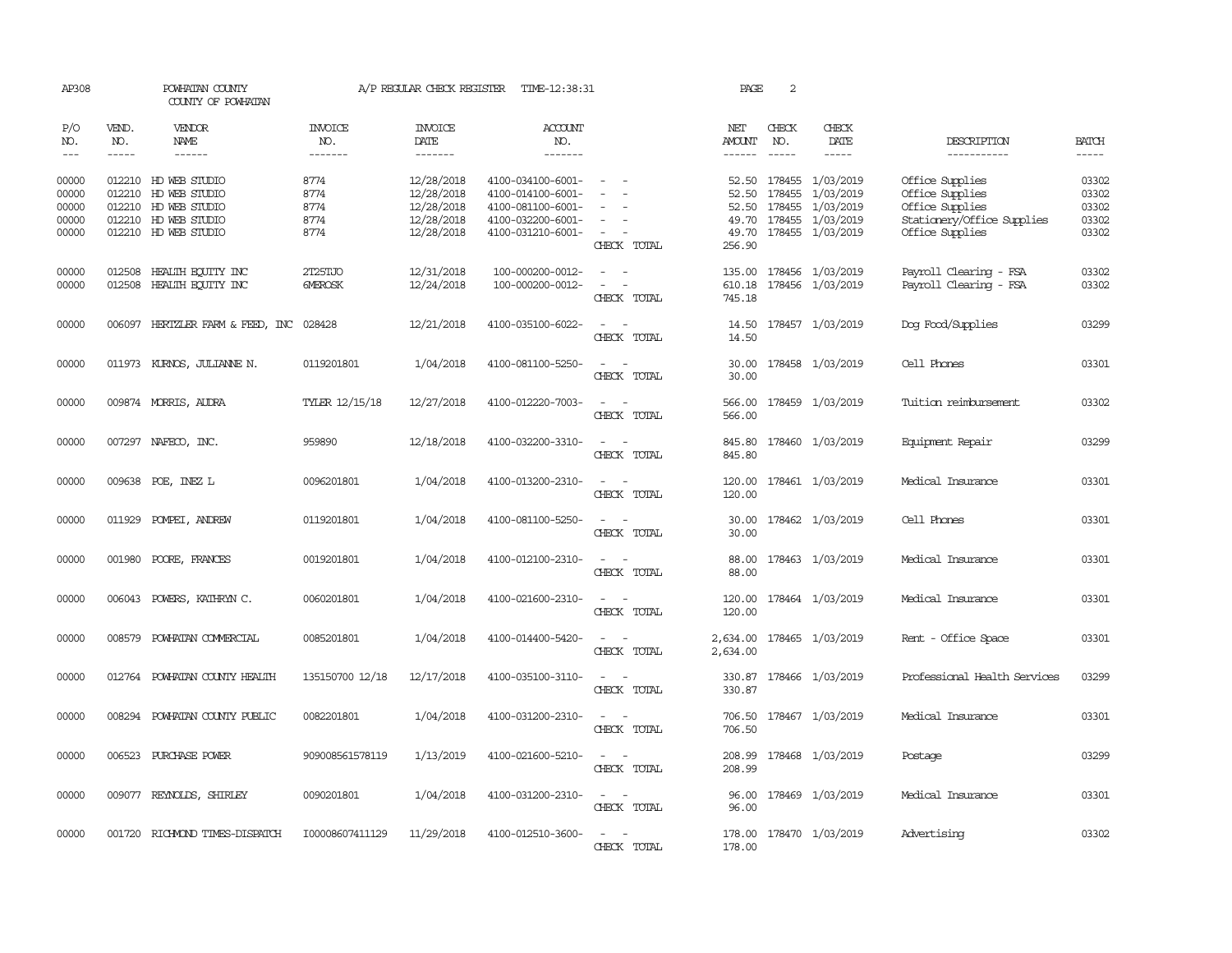| AP308                                                       |                                                          | POWHATAN COUNTY<br>COUNTY OF POWHATAN                                                                                                                                       |                                                                                                | A/P REGULAR CHECK REGISTER                                                                     | TIME-12:38:31                                                                                                                                   |                                                                                 | PAGE                                                | 3                                           |                                                                                                                                        |                                                                                                                                                         |                                                             |
|-------------------------------------------------------------|----------------------------------------------------------|-----------------------------------------------------------------------------------------------------------------------------------------------------------------------------|------------------------------------------------------------------------------------------------|------------------------------------------------------------------------------------------------|-------------------------------------------------------------------------------------------------------------------------------------------------|---------------------------------------------------------------------------------|-----------------------------------------------------|---------------------------------------------|----------------------------------------------------------------------------------------------------------------------------------------|---------------------------------------------------------------------------------------------------------------------------------------------------------|-------------------------------------------------------------|
| P/O<br>NO.<br>$---$                                         | VEND.<br>NO.<br>$- - - - -$                              | VENDOR<br>NAME<br>$- - - - - -$                                                                                                                                             | <b>INVOICE</b><br>NO.<br>-------                                                               | <b>INVOICE</b><br>DATE<br>-------                                                              | <b>ACCOUNT</b><br>NO.<br>-------                                                                                                                |                                                                                 | NET<br>AMOUNT<br>$- - - - - -$                      | CHECK<br>NO.<br>$\frac{1}{2}$               | CHECK<br>DATE<br>-----                                                                                                                 | DESCRIPTION<br>-----------                                                                                                                              | <b>BATCH</b><br>$- - - - -$                                 |
| 00000                                                       | 011800                                                   | SCHARDEIN, BRET                                                                                                                                                             | 0118201801                                                                                     | 1/04/2018                                                                                      | 4100-081100-5250-                                                                                                                               | CHECK TOTAL                                                                     | 30.00                                               |                                             | 30.00 178471 1/03/2019                                                                                                                 | Cell Phones                                                                                                                                             | 03301                                                       |
| 00000                                                       |                                                          | 010282 SCHUBERT, CHARLA                                                                                                                                                     | 0102201801                                                                                     | 1/04/2018                                                                                      | 4100-012200-5250-                                                                                                                               | CHECK<br>TOTAL                                                                  | 30.00                                               |                                             | 30.00 178472 1/03/2019                                                                                                                 | Cell Phones                                                                                                                                             | 03301                                                       |
| 00000                                                       |                                                          | 007157 SHORES COLLISION, INC.                                                                                                                                               | 18-12492                                                                                       | 12/20/2018                                                                                     | 4100-031200-6009-                                                                                                                               | $\equiv$<br>$\sim$<br>CHECK TOTAL                                               | 1,782.60<br>1,782.60                                |                                             | 178473 1/03/2019                                                                                                                       | Auto Parts/Repairs                                                                                                                                      | 03299                                                       |
| 00000<br>00000<br>00000<br>00000<br>00000<br>00000<br>00000 | 008578<br>008578<br>008578<br>008578<br>008578<br>008578 | STAPLES BUSINESS AD-<br>STAPLES BUSINESS AD-<br>STAPLES BUSINESS AD-<br>STAPLES BUSINESS AD-<br>STAPLES BUSINESS AD-<br>STAPLES BUSINESS AD-<br>008578 STAPLES BUSINESS AD- | 3399076720<br>3399598107<br>3399598108<br>3399769492<br>3399769492<br>3399769493<br>3399769494 | 12/13/2018<br>12/19/2018<br>12/19/2018<br>12/21/2018<br>12/21/2018<br>12/21/2018<br>12/21/2018 | 4100-031200-6001-<br>4100-021600-6001-<br>4100-021600-6001-<br>4100-012100-6001-<br>4100-012200-6001-<br>4100-032200-6001-<br>4100-032200-6001- | $\equiv$<br>$\overline{\phantom{a}}$<br>$\overline{\phantom{a}}$<br>CHECK TOTAL | 90.24<br>95.12<br>11.29<br>10.73<br>37.27<br>307.60 | 178476<br>178476                            | 178476 1/03/2019<br>1/03/2019<br>1/03/2019<br>178476 1/03/2019<br>26.01 178476 1/03/2019<br>178476 1/03/2019<br>36.94 178476 1/03/2019 | Office Supplies<br>Office Supplies<br>Office Supplies<br>Office Supplies<br>Office Supplies<br>Stationery/Office Supplies<br>Stationery/Office Supplies | 03299<br>03299<br>03299<br>03299<br>03299<br>03299<br>03299 |
| 00000                                                       | 006569                                                   | STICKELS, RANDAL LEE                                                                                                                                                        | 0065201801                                                                                     | 1/04/2018                                                                                      | 4100-031200-2310-                                                                                                                               | CHECK TOTAL                                                                     | 72.00<br>72.00                                      |                                             | 178477 1/03/2019                                                                                                                       | Medical Insurance                                                                                                                                       | 03301                                                       |
| 00000                                                       |                                                          | 007115 STOKES, GARLAND KENNETH                                                                                                                                              | 0071201801                                                                                     | 1/04/2018                                                                                      | 4100-031200-2310-                                                                                                                               | CHECK TOTAL                                                                     | 68.00<br>68.00                                      |                                             | 178478 1/03/2019                                                                                                                       | Medical Insurance                                                                                                                                       | 03301                                                       |
| 00000                                                       | 012769                                                   | SULLIVAN, JAMES                                                                                                                                                             | CPR 12/13/18                                                                                   | 12/13/2018                                                                                     | 4100-032200-5815-                                                                                                                               | CHECK TOTAL                                                                     | 64.00<br>64.00                                      |                                             | 178479 1/03/2019                                                                                                                       | Training/Seminars                                                                                                                                       | 03299                                                       |
| 00000                                                       |                                                          | 009357 SYDNOR, ALLEN MICHAEL                                                                                                                                                | CPR 12/18                                                                                      | 12/02/2018                                                                                     | 4100-032200-5815-                                                                                                                               | CHECK TOTAL                                                                     | 256.00<br>256.00                                    |                                             | 178481 1/03/2019                                                                                                                       | Training/Seminars                                                                                                                                       | 03299                                                       |
| 00000                                                       | 011276                                                   | TREASURER OF VIRGINIA                                                                                                                                                       | 19-145C-RMS-1                                                                                  | 11/02/2018                                                                                     | 4100-021600-6021-                                                                                                                               | CHECK TOTAL                                                                     | 3,800.00<br>3,800.00                                |                                             | 178484 1/03/2019                                                                                                                       | Record Books                                                                                                                                            | 03299                                                       |
| 00000                                                       | 006813 UPS                                               |                                                                                                                                                                             | 9871X6528                                                                                      | 12/29/2018                                                                                     | 4100-012200-5210-                                                                                                                               | CHECK TOTAL                                                                     | 33.95<br>33.95                                      |                                             | 178486 1/03/2019                                                                                                                       | Postage                                                                                                                                                 | 03305                                                       |
| 00000<br>00000<br>00000                                     | 011181<br>011181<br>011181                               | WEILS FARGO FINANCIAL<br>WELLS FARGO FINANCIAL<br>WELLS FARGO FINANCIAL                                                                                                     | 5005690096<br>5005690096<br>5005690096                                                         | 1/20/2019<br>1/20/2019<br>1/20/2019                                                            | 4100-012100-3320-<br>4100-012200-3320-<br>4100-012310-3320-                                                                                     | $\overline{\phantom{a}}$<br>$\sim$<br>$\equiv$                                  | 170.37<br>105.81<br>146.22                          | 178487<br>178487<br>178487                  | 1/03/2019<br>1/03/2019<br>1/03/2019                                                                                                    | Maintenance & Service Contract<br>Maintenance & Service Contract<br>Maintenance & Service Contract                                                      | 03303<br>03303<br>03303                                     |
| 00000<br>00000<br>00000                                     | 011181<br>011181<br>011181                               | WELLS FARGO FINANCIAL<br>WELLS FARGO FINANCIAL<br>WELLS FARGO FINANCIAL                                                                                                     | 5005690096<br>5005690096<br>5005690096                                                         | 1/20/2019<br>1/20/2019<br>1/20/2019                                                            | 4100-012320-3500-<br>4100-012410-3320-<br>4100-012510-3320-                                                                                     |                                                                                 | 1.22<br>1.75<br>29.76                               | 178487<br>178487<br>178487                  | 1/03/2019<br>1/03/2019<br>1/03/2019                                                                                                    | Printing & Binding<br>Maintenance & Service Contract<br>Maintenance & Service Contract                                                                  | 03303<br>03303<br>03303                                     |
| 00000<br>00000<br>00000<br>00000                            | 011181<br>011181<br>011181<br>011181                     | WELLS FARGO FINANCIAL<br>WELLS FARGO FINANCIAL<br>WELLS FARGO FINANCIAL<br>WELLS FARGO FINANCIAL                                                                            | 5005690096<br>5005690096<br>5005690096<br>5005690096                                           | 1/20/2019<br>1/20/2019<br>1/20/2019<br>1/20/2019                                               | 4100-013200-3320-<br>4100-021600-8002-<br>4100-021600-8002-<br>4100-022100-3320-                                                                | $\equiv$                                                                        | 143.19<br>186.70<br>175.54                          | 178487<br>178487<br>105.24 178487<br>178487 | 1/03/2019<br>1/03/2019<br>1/03/2019<br>1/03/2019                                                                                       | Maintenance & Service Contract<br>Copier Lease<br>Copier Lease<br>Maintenance & Service Contract                                                        | 03303<br>03303<br>03303<br>03303                            |
| 00000<br>00000<br>00000                                     | 011181<br>011181<br>011181                               | WELLS FARGO FINANCIAL<br>WELLS FARGO FINANCIAL<br>WELLS FARGO FINANCIAL                                                                                                     | 5005690096<br>5005690096<br>5005690096                                                         | 1/20/2019<br>1/20/2019<br>1/20/2019                                                            | 4100-031200-3320-<br>4100-031200-3320-<br>4100-034100-3320-                                                                                     |                                                                                 | 175.54<br>234.37<br>78.44                           | 178487<br>178487<br>178487                  | 1/03/2019<br>1/03/2019<br>1/03/2019                                                                                                    | Maintenance & Service Contract<br>Maintenance & Service Contract<br>Maintenance & Service Contract                                                      | 03303<br>03303<br>03303                                     |
| 00000<br>00000                                              | 011181<br>011181                                         | WELLS FARGO FINANCIAL<br>WELLS FARGO FINANCIAL                                                                                                                              | 5005690096<br>5005690096                                                                       | 1/20/2019<br>1/20/2019                                                                         | 4100-035100-3320-<br>4100-081100-3320-                                                                                                          |                                                                                 | 92.69                                               | 178487                                      | 1/03/2019<br>121.63 178487 1/03/2019                                                                                                   | Landscaping - Animal Control<br>Maintenance & Service Contract                                                                                          | 03303<br>03303                                              |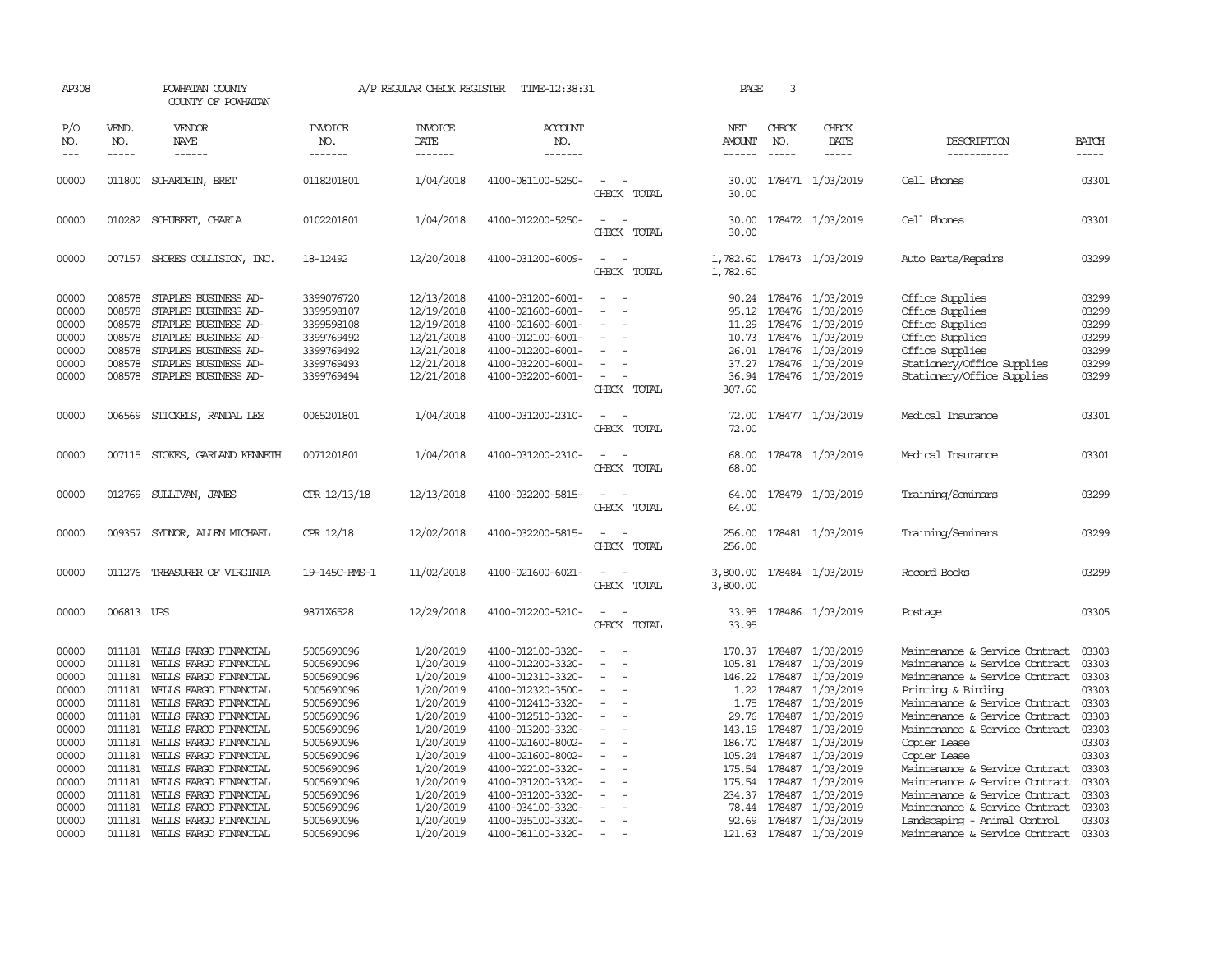| AP308               |                       | POWHATAN COUNTY<br>COUNTY OF POWHATAN |                           | A/P REGULAR CHECK REGISTER        | TIME-12:38:31                          |                          | PAGE                    | $\overline{4}$   |                                    |                                                          |                             |
|---------------------|-----------------------|---------------------------------------|---------------------------|-----------------------------------|----------------------------------------|--------------------------|-------------------------|------------------|------------------------------------|----------------------------------------------------------|-----------------------------|
| P/O<br>NO.<br>$---$ | VEND.<br>NO.<br>----- | VENDOR<br>NAME<br>------              | INVOICE<br>NO.<br>------- | <b>INVOICE</b><br>DATE<br>------- | ACCOUNT<br>NO.<br>-------              |                          | NET<br>AMOUNT<br>------ | CHECK<br>NO.     | CHECK<br>DATE<br>-----             | DESCRIPTION<br>-----------                               | <b>BATCH</b><br>$- - - - -$ |
| 00000               | 011181                | WEILS FARGO FINANCIAL                 | 5005690096                | 1/20/2019                         | 4100-081500-3320-                      |                          | 46.53                   |                  | 178487 1/03/2019                   | Maintenance & Service Contract                           | 03303                       |
| 00000               | 011181                | WELLS FARGO FINANCIAL                 | 5005690096                | 1/20/2019                         | 4100-021200-8002-                      | CHECK TOTAL              | 225.93<br>2,040.93      | 178487           | 1/03/2019                          | Copier Lease Agreement                                   | 03303                       |
| 00000               | 002080                | WOODCOCK, LYNN T.                     | 0020201801                | 1/04/2018                         | 4100-031200-2310-                      | CHECK TOTAL              | 108.00<br>108.00        |                  | 178488 1/03/2019                   | Medical Insurance                                        | 03301                       |
| 00000               |                       | 012791 ADAMS, RICK                    | DHOD CORE PD              | 1/07/2019                         | 4100-034100-5540-                      | CHECK TOTAL              | 112.00<br>112.00        |                  | 178618 1/10/2019                   | Conferences & Training                                   | 03309                       |
| 00000               |                       | 011434 AGA JANITORIAL SOLUTIONS,      | 2910                      | 12/31/2018                        | 4100-014100-3180-                      | CHECK TOTAL              | 965.00<br>965.00        |                  | 178619 1/10/2019                   | Cleaning Service                                         | 03306                       |
| 00000               |                       | 007436 AQUA VIRGINIA, INC.            | 0621788 12/18             | 12/07/2018                        | 4100-073100-5130-                      | $\equiv$<br>CHECK TOTAL  | 57.17<br>57.17          |                  | 178622 1/10/2019                   | Water                                                    | 03306                       |
| 00000               | 007941                | BAKER & TAYLOR                        | H19408810                 | 12/13/2018                        | 4100-073100-6012-                      |                          | 52.37                   |                  | 178623 1/10/2019                   | Books & Subscriptions                                    | 03306                       |
| 00000               | 007941                | BAKER & TAYLOR                        | 045104390                 | 12/18/2018                        | 4100-073100-6012-                      |                          | 164.29                  | 178623           | 1/10/2019                          | Books & Subscriptions                                    | 03306                       |
| 00000               | 007941                | BAKER & TAYLOR                        | 5015297965                | 12/18/2018                        | 4100-073100-6012-                      |                          | 93.30                   | 178623           | 1/10/2019                          | Books & Subscriptions                                    | 03306                       |
| 00000               | 007941                | BAKER & TAYLOR                        | 5015304431                | 12/21/2018                        | 4100-073100-6012-                      |                          | 111.93                  | 178623           | 1/10/2019                          | Books & Subscriptions                                    | 03306                       |
| 00000               |                       | 007941 BAKER & TAYLOR                 | 5015308367                | 12/26/2018                        | 4100-073100-6012-                      | $\equiv$<br>CHECK TOTAL  | 467.23                  |                  | 45.34 178623 1/10/2019             | Books & Subscriptions                                    | 03306                       |
| 00000               | 008668                | BANK OF AMERICA                       | 01/02/2019                | 1/02/2019                         | 4100-081500-5540-                      |                          | .00.                    |                  | 178624 1/10/2019                   | Conferences & Training                                   | 03311                       |
| 00000               | 008668                | BANK OF AMERICA                       | 01/02/2019                | 1/02/2019                         | 4100-081500-5540-                      |                          | 12.00                   | 178624           | 1/10/2019                          | Conferences & Training                                   | 03311                       |
| 00000               | 008668                | BANK OF AMERICA                       | 01/02/2019                | 1/02/2019                         | 4100-021600-6001-                      | $\equiv$                 | 35.38                   | 178624           | 1/10/2019                          | Office Supplies                                          | 03311                       |
| 00000               | 008668                | BANK OF AMERICA                       | 01/02/2019                | 1/02/2019                         | 4100-012200-5810-                      |                          | 505.00                  | 178624           | 1/10/2019                          | Dues/Association Memberships                             | 03311                       |
| 00000               | 008668<br>008668      | BANK OF AMERICA                       | 01/02/2019                | 1/02/2019                         | 4100-081500-6001-                      |                          | 7.54                    | 178624<br>178624 | 1/10/2019                          | Office Supplies                                          | 03311<br>03311              |
| 00000<br>00000      | 008668                | BANK OF AMERICA<br>BANK OF AMERICA    | 01/02/2019<br>01/02/2019  | 1/02/2019<br>1/02/2019            | 4100-012410-3321-<br>4100-081500-5810- | $\sim$                   | 40.25<br>100.00         | 178624           | 1/10/2019<br>1/10/2019             | BAI.NET Credit Card Fees<br>Dues/Association Memberships | 03311                       |
| 00000               | 008668                | BANK OF AMERICA                       | 01/02/2019                | 1/02/2019                         | 4100-013200-5210-                      | $\sim$                   | 54.45                   | 178624           | 1/10/2019                          | Postage                                                  | 03311                       |
| 00000               | 008668                | BANK OF AMERICA                       | 01/02/2019                | 1/02/2019                         | 4100-013200-5210-                      |                          | 50.00                   | 178624           | 1/10/2019                          | Postage                                                  | 03311                       |
| 00000               | 008668                | BANK OF AMERICA                       | 01/02/2019                | 1/02/2019                         | 4100-073100-5210-                      | $\equiv$                 | 9.51                    | 178624           | 1/10/2019                          | Postage                                                  | 03311                       |
| 00000               | 008668                | BANK OF AMERICA                       | 01/02/2019                | 1/02/2019                         | 4100-073100-5210-                      |                          | 13.00                   | 178624           | 1/10/2019                          | Postage                                                  | 03311                       |
| 00000               | 008668                | BANK OF AMERICA                       | 01/02/2019                | 1/02/2019                         | 4100-032200-5540-                      |                          | 26.94                   | 178624           | 1/10/2019                          | Travel - Convention & Educatio                           | 03311                       |
| 00000               | 008668                | BANK OF AMERICA                       | 01/02/2019                | 1/02/2019                         | 4100-035500-5540-                      | $\sim$                   | 50.45                   | 178624           | 1/10/2019                          | Conferences & Training                                   | 03311                       |
| 00000               | 008668                | BANK OF AMERICA                       | 01/02/2019                | 1/02/2019                         | 4100-073100-6001-                      | $\equiv$                 | 15.71                   |                  | 178624 1/10/2019                   | Office Supplies                                          | 03311                       |
| 00000               | 008668                | BANK OF AMERICA                       | 01/02/2019                | 1/02/2019                         | 4100-073100-6001-                      |                          | 33.97                   | 178624           | 1/10/2019                          | Office Supplies                                          | 03311                       |
| 00000               | 008668                | BANK OF AMERICA                       | 01/02/2019                | 1/02/2019                         | 4100-083500-6014-                      |                          | 27.70                   | 178624           | 1/10/2019                          | Other Operating Supplies                                 | 03311                       |
| 00000               | 008668                | BANK OF AMERICA                       | 01/02/2019                | 1/02/2019                         | 4100-014100-5810-                      | $\sim$                   | 45.00                   |                  | 178624 1/10/2019                   | Dues/Association Memberships                             | 03311                       |
| 00000               | 008668                | BANK OF AMERICA                       | 01/02/2019                | 1/02/2019                         | 4100-012510-6002-                      | $\equiv$                 | 444.31                  | 178624           | 1/10/2019                          | Computer Equipment-non-capital                           | 03311                       |
| 00000               | 008668                | BANK OF AMERICA                       | 01/02/2019                | 1/02/2019                         | 4100-012510-6002-                      |                          | 18.48                   | 178624           | 1/10/2019                          | Computer Equipment-non-capital                           | 03311                       |
| 00000               | 008668                | BANK OF AMERICA                       | 01/02/2019                | 1/02/2019                         | 4100-021600-6001-                      |                          | 100.00                  |                  | 178624 1/10/2019                   | Office Supplies                                          | 03311                       |
| 00000               | 008668                | BANK OF AMERICA                       | 01/02/2019                | 1/02/2019                         | 4100-032200-3310-                      | $\equiv$                 | 21.32                   | 178624           | 1/10/2019                          | Equipment Repair                                         | 03311                       |
| 00000               | 008668                | BANK OF AMERICA                       | 01/02/2019                | 1/02/2019                         | 4100-032200-6009-                      |                          | 27.94                   | 178624           | 1/10/2019                          | Auto Repairs and Parts                                   | 03311                       |
| 00000               | 008668                | BANK OF AMERICA                       | 01/02/2019                | 1/02/2019                         | 4100-032200-6009-                      |                          | 86.97                   |                  | 178624 1/10/2019                   | Auto Repairs and Parts                                   | 03311                       |
| 00000               | 008668                | BANK OF AMERICA                       | 01/02/2019                | 1/02/2019                         | 4100-073100-6001-                      | $\sim$                   | 179.97                  | 178624           | 1/10/2019                          | Office Supplies                                          | 03311                       |
| 00000<br>00000      | 008668<br>008668      | BANK OF AMERICA<br>BANK OF AMERICA    | 01/02/2019<br>01/02/2019  | 1/02/2019<br>1/02/2019            | 4100-073100-6012-<br>4100-073100-6012- | $\sim$                   | 15.00                   | 178624           | 6.89-178624 1/10/2019<br>1/10/2019 | Books & Subscriptions<br>Books & Subscriptions           | 03311<br>03311              |
| 00000               | 008668                | BANK OF AMERICA                       | 01/02/2019                | 1/02/2019                         | 4100-012200-5130-                      |                          | 14.98                   |                  | 178624 1/10/2019                   | Water                                                    | 03311                       |
| 00000               |                       | 008668 BANK OF AMERICA                | 01/02/2019                | 1/02/2019                         | 4100-014100-3310-                      | $\overline{\phantom{a}}$ |                         |                  | 110.91 178624 1/10/2019            | Repairs & Maintenance                                    | 03311                       |
|                     |                       |                                       |                           |                                   |                                        |                          |                         |                  |                                    |                                                          |                             |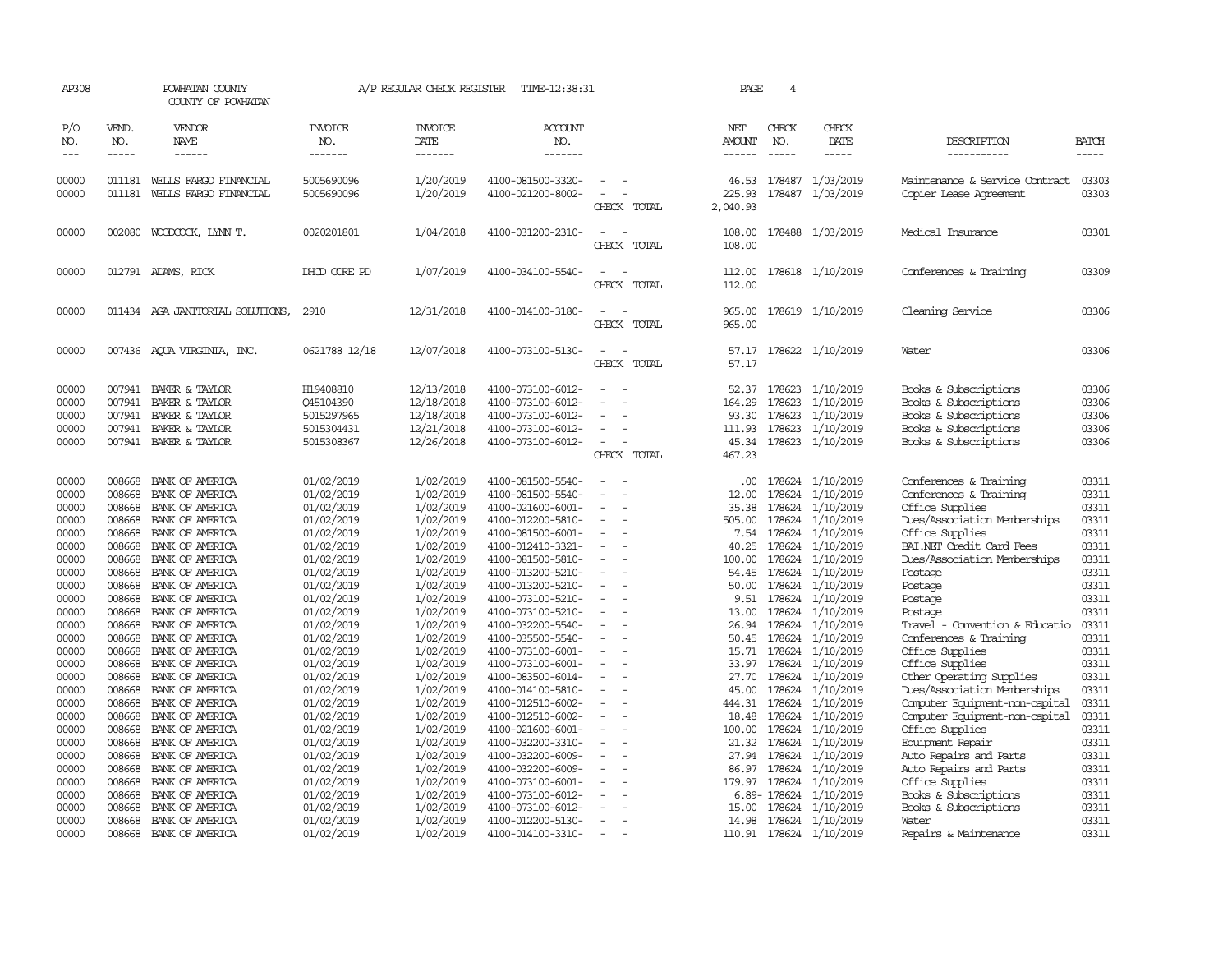| AP308 |        | POWHATAN COUNTY<br>COUNTY OF POWHATAN |            | A/P REGULAR CHECK REGISTER | TIME-12:38:31     |                          | PAGE          | 5             |                        |                                |              |
|-------|--------|---------------------------------------|------------|----------------------------|-------------------|--------------------------|---------------|---------------|------------------------|--------------------------------|--------------|
| P/O   | VEND.  | VENDOR                                | INVOICE    | <b>INVOICE</b>             | <b>ACCOUNT</b>    |                          | NET           | CHECK         | CHECK                  |                                |              |
| NO.   | NO.    | NAME                                  | NO.        | DATE                       | NO.               |                          | AMOUNT        | NO.           | DATE                   | DESCRIPTION                    | <b>BATCH</b> |
| $---$ | -----  | $- - - - - -$                         | -------    | -------                    | -------           |                          | $- - - - - -$ | $\frac{1}{2}$ | -----                  | -----------                    | $- - - - -$  |
| 00000 | 008668 | BANK OF AMERICA                       | 01/02/2019 | 1/02/2019                  | 4100-014100-6004- | $\equiv$                 | 14.98         | 178624        | 1/10/2019              | Tools and Equipment            | 03311        |
|       |        |                                       | 01/02/2019 | 1/02/2019                  | 4100-032200-6009- |                          |               | 178624        | 1/10/2019              | Auto Repairs and Parts         | 03311        |
| 00000 | 008668 | BANK OF AMERICA                       |            |                            |                   |                          | 46.31         |               |                        |                                |              |
| 00000 | 008668 | BANK OF AMERICA                       | 01/02/2019 | 1/02/2019                  | 4100-081500-6001- |                          | 16.85         | 178624        | 1/10/2019              | Office Supplies                | 03311        |
| 00000 | 008668 | BANK OF AMERICA                       | 01/02/2019 | 1/02/2019                  | 4100-073100-6002- |                          | 70.00         | 178624        | 1/10/2019              | Computer Equipment-non-capital | 03311        |
| 00000 | 008668 | BANK OF AMERICA                       | 01/02/2019 | 1/02/2019                  | 4100-014100-5810- | $\overline{\phantom{a}}$ | 35.00         | 178624        | 1/10/2019              | Dues/Association Memberships   | 03311        |
| 00000 | 008668 | BANK OF AMERICA                       | 01/02/2019 | 1/02/2019                  | 4100-012220-5810- |                          | 100.00        | 178624        | 1/10/2019              | Dues/Association Membership    | 03311        |
| 00000 | 008668 | BANK OF AMERICA                       | 01/02/2019 | 1/02/2019                  | 4100-083500-6014- |                          | 84.22         | 178624        | 1/10/2019              | Other Operating Supplies       | 03311        |
| 00000 | 008668 | BANK OF AMERICA                       | 01/02/2019 | 1/02/2019                  | 4100-035500-5540- |                          | 85.82         | 178624        | 1/10/2019              | Conferences & Training         | 03311        |
| 00000 | 008668 | BANK OF AMERICA                       | 01/02/2019 | 1/02/2019                  | 4100-012100-5540- |                          | 375.00        | 178624        | 1/10/2019              | Conference & Training          | 03311        |
| 00000 | 008668 | BANK OF AMERICA                       | 01/02/2019 | 1/02/2019                  | 4100-012310-5510- |                          | 20.61         | 178624        | 1/10/2019              | Travel/Mileage/Parking/Tolls   | 03311        |
| 00000 | 008668 | BANK OF AMERICA                       | 01/02/2019 | 1/02/2019                  | 4100-032200-5810- |                          | 294.00        | 178624        | 1/10/2019              | Dues/Association Memberships   | 03311        |
| 00000 | 008668 | BANK OF AMERICA                       | 01/02/2019 | 1/02/2019                  | 4100-032200-5810- | $\equiv$                 | 75.00         | 178624        | 1/10/2019              | Dues/Association Memberships   | 03311        |
| 00000 | 008668 | BANK OF AMERICA                       | 01/02/2019 | 1/02/2019                  | 4100-034100-3320- |                          | 99.00         | 178624        | 1/10/2019              | Maintenance & Service Contract | 03311        |
| 00000 | 008668 | BANK OF AMERICA                       | 01/02/2019 | 1/02/2019                  | 4100-081500-5810- |                          | 250.00        | 178624        | 1/10/2019              | Dues/Association Memberships   | 03311        |
| 00000 | 008668 | BANK OF AMERICA                       | 01/02/2019 | 1/02/2019                  | 4100-031210-5540- |                          | 525.00        | 178624        | 1/10/2019              | Conferences and Training       | 03311        |
| 00000 | 008668 | BANK OF AMERICA                       | 01/02/2019 | 1/02/2019                  | 4100-032200-5540- | $\equiv$                 | 120.00        | 178624        | 1/10/2019              | Travel - Convention & Educatio | 03311        |
| 00000 | 008668 | BANK OF AMERICA                       | 01/02/2019 | 1/02/2019                  | 4100-031210-5540- | $\equiv$                 | 17.43         | 178624        | 1/10/2019              | Conferences and Training       | 03311        |
| 00000 | 008668 | BANK OF AMERICA                       | 01/02/2019 | 1/02/2019                  | 4100-012510-5260- |                          | 65.00         | 178624        | 1/10/2019              | Internet Usage                 | 03311        |
| 00000 | 008668 | BANK OF AMERICA                       | 01/02/2019 | 1/02/2019                  | 4100-083500-6014- | $\equiv$                 | 51.15         | 178624        | 1/10/2019              | Other Operating Supplies       | 03311        |
| 00000 | 008668 | BANK OF AMERICA                       | 01/02/2019 | 1/02/2019                  | 4100-073100-3320- |                          | 45.00         | 178624        | 1/10/2019              | Maintenance & Service Contract | 03311        |
| 00000 | 008668 | BANK OF AMERICA                       | 01/02/2019 | 1/02/2019                  | 4100-032200-6009- |                          | 697.95        | 178624        | 1/10/2019              | Auto Repairs and Parts         | 03311        |
| 00000 | 008668 | BANK OF AMERICA                       | 01/02/2019 | 1/02/2019                  | 4100-032200-3320- |                          | 101.00        | 178624        | 1/10/2019              | Maintenance & Service Contract | 03311        |
| 00000 | 008668 | BANK OF AMERICA                       | 01/02/2019 | 1/02/2019                  | 4100-032200-5540- | $\equiv$                 | 30.00         | 178624        | 1/10/2019              | Travel - Convention & Educatio | 03311        |
| 00000 | 008668 | BANK OF AMERICA                       | 01/02/2019 | 1/02/2019                  | 4100-012100-5510- |                          | 5.00          | 178624        | 1/10/2019              | Travel/Mileage/Parking/Tolls   | 03311        |
| 00000 | 008668 | BANK OF AMERICA                       | 01/02/2019 | 1/02/2019                  | 4100-032200-5540- |                          | 527.68        | 178624        | 1/10/2019              | Travel - Convention & Educatio | 03311        |
| 00000 | 008668 | BANK OF AMERICA                       | 01/02/2019 | 1/02/2019                  | 4100-073100-6014- |                          | 137.68        | 178624        | 1/10/2019              | Library Supplies               | 03311        |
| 00000 | 008668 | BANK OF AMERICA                       | 01/02/2019 | 1/02/2019                  | 4100-012220-3140- | $\sim$                   | 3,300.00      | 178624        | 1/10/2019              | Professional Services          | 03311        |
| 00000 | 008668 | BANK OF AMERICA                       | 01/02/2019 | 1/02/2019                  | 4100-012100-5540- |                          | 169.25        | 178624        | 1/10/2019              | Conference & Training          | 03311        |
| 00000 | 008668 | BANK OF AMERICA                       | 01/02/2019 | 1/02/2019                  | 4100-035500-6009- |                          | 10.00         | 178624        | 1/10/2019              | Auto Parts/Repairs             | 03311        |
| 00000 | 008668 | BANK OF AMERICA                       | 01/02/2019 | 1/02/2019                  | 4100-012100-6001- |                          | 56.25         | 178624        | 1/10/2019              | Office Supplies                | 03311        |
| 00000 | 008668 | BANK OF AMERICA                       | 01/02/2019 | 1/02/2019                  | 4100-081100-6012- |                          |               | 80.24- 178624 | 1/10/2019              | Books & Subscriptions          | 03311        |
| 00000 | 008668 | BANK OF AMERICA                       | 01/02/2019 | 1/02/2019                  | 4100-035500-6014- |                          | 68.43         | 178624        | 1/10/2019              | Other Operating Supplies       | 03311        |
| 00000 | 008668 | BANK OF AMERICA                       | 01/02/2019 | 1/02/2019                  | 4100-014100-6005- |                          | 17.74         | 178624        | 1/10/2019              | Cleaning Supplies              | 03311        |
| 00000 | 008668 | BANK OF AMERICA                       | 01/02/2019 | 1/02/2019                  | 4100-081500-5540- | $\overline{\phantom{a}}$ | 45.00         | 178624        | 1/10/2019              | Conferences & Training         | 03311        |
| 00000 | 008668 | BANK OF AMERICA                       | 01/02/2019 | 1/02/2019                  | 4100-081500-5540- |                          | 65.00         | 178624        | 1/10/2019              | Conferences & Training         | 03311        |
| 00000 | 008668 | BANK OF AMERICA                       | 01/02/2019 | 1/02/2019                  | 4100-032200-5540- |                          | 58.88         | 178624        | 1/10/2019              | Travel - Convention & Educatio | 03311        |
| 00000 | 008668 | BANK OF AMERICA                       | 01/02/2019 | 1/02/2019                  | 4100-032200-5540- |                          | 56.85         | 178624        | 1/10/2019              | Travel - Convention & Educatio | 03311        |
| 00000 | 008668 | BANK OF AMERICA                       | 01/02/2019 | 1/02/2019                  | 4100-032200-3310- | $\overline{\phantom{a}}$ | 560.00        | 178624        | 1/10/2019              | Equipment Repair               | 03311        |
| 00000 | 008668 | BANK OF AMERICA                       | 01/02/2019 | 1/02/2019                  | 4100-032200-5815- |                          | 153.75        | 178624        | 1/10/2019              | Training/Seminars              | 03311        |
| 00000 | 008668 | BANK OF AMERICA                       | 01/02/2019 | 1/02/2019                  | 4100-032200-6009- |                          | 3,518.17      | 178624        | 1/10/2019              | Auto Repairs and Parts         | 03311        |
| 00000 | 008668 | BANK OF AMERICA                       | 01/02/2019 | 1/02/2019                  | 4100-032200-6009- |                          | 1,340.66      | 178624        | 1/10/2019              | Auto Repairs and Parts         | 03311        |
| 00000 | 008668 | BANK OF AMERICA                       | 01/02/2019 | 1/02/2019                  | 4100-032200-3310- |                          | 96.45         | 178624        | 1/10/2019              | Equipment Repair               | 03311        |
| 00000 | 008668 | BANK OF AMERICA                       | 01/02/2019 | 1/02/2019                  | 4100-012510-5540- | $\sim$                   | 160.46        |               | 178624 1/10/2019       | Conferences and Training       | 03311        |
|       |        |                                       |            |                            |                   | CHECK TOTAL              | 15,526.22     |               |                        |                                |              |
| 00000 |        | 011866 BARNES, JOSH                   | 4559       | 12/19/2018                 | 4100-031200-6009- |                          | 165.00        |               | 178625 1/10/2019       | Auto Parts/Repairs             | 03308        |
|       |        |                                       |            |                            |                   | CHECK TOTAL              | 165.00        |               |                        |                                |              |
| 00000 | 006655 | BLOSSMAN GAS COMPANIES                | 5521584    | 12/12/2018                 | 4100-032220-5120- |                          | 1,101.63      | 178627        | 1/10/2019              | Fuel                           | 03306        |
| 00000 | 006655 | BLOSSMAN GAS COMPANIES,               | 5616681    | 12/18/2018                 | 4100-032210-5120- |                          | 585.94        | 178627        | 1/10/2019              | Fuel                           | 03306        |
| 00000 |        | 006655 BLOSSMAN GAS COMPANIES,        | 5630024    | 12/17/2018                 | 4100-032210-5120- | $\overline{\phantom{a}}$ |               |               | 70.50-178627 1/10/2019 | Fuel                           | 03306        |
|       |        |                                       |            |                            |                   | CHECK TOTAL              | 1,617.07      |               |                        |                                |              |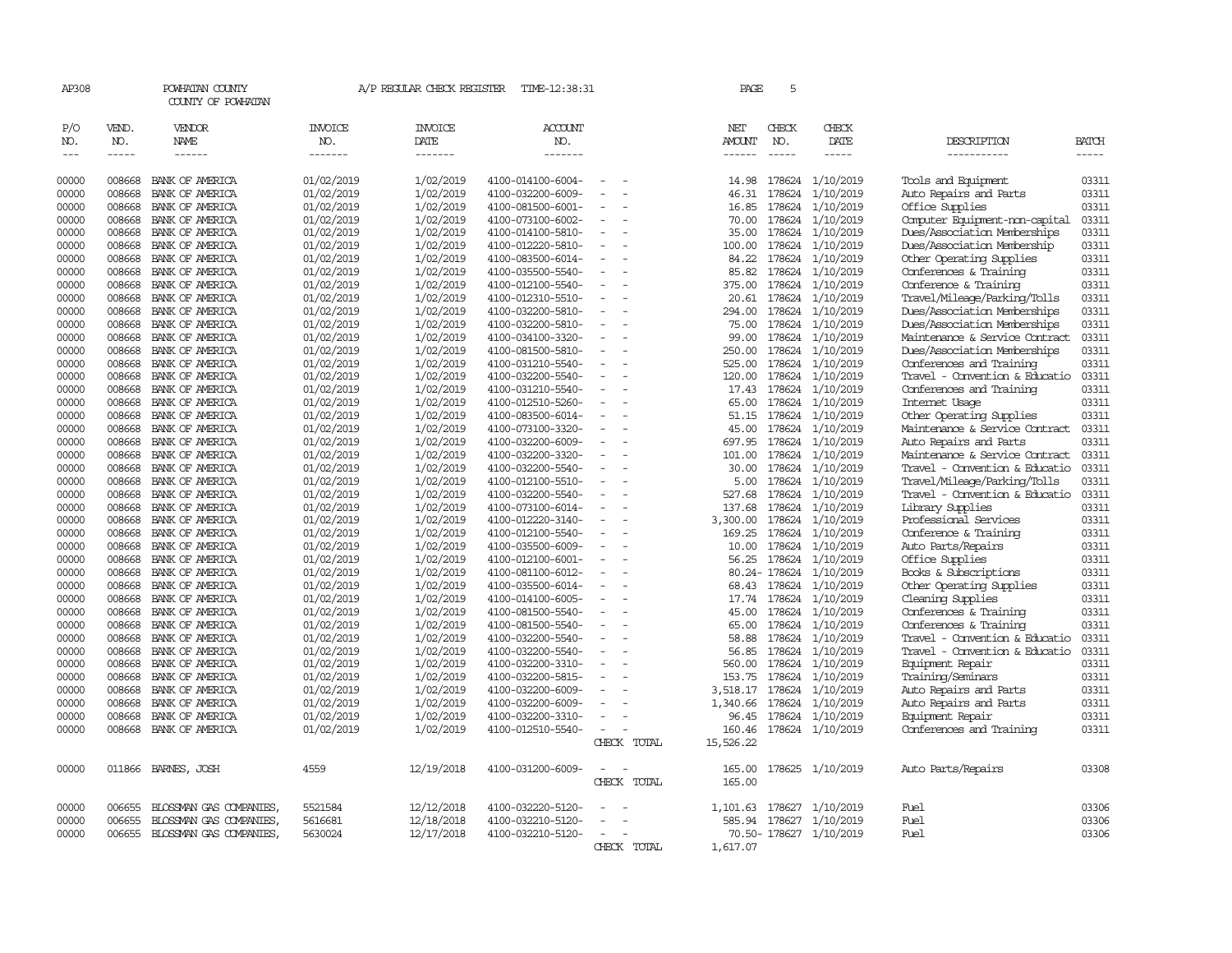| AP308                                                       |                            | POWHATAN COUNTY<br>COUNTY OF POWHATAN                                                                                                                                                                                                                                                                                                                                                                                                                                      |                                                             | A/P REGULAR CHECK REGISTER                                                                     | TIME-12:38:31                                                                                                                                   |                                                                                                                             | PAGE                                                             | 6             |                                                                                                                                                 |                                                                                                                                                                                              |                                                             |
|-------------------------------------------------------------|----------------------------|----------------------------------------------------------------------------------------------------------------------------------------------------------------------------------------------------------------------------------------------------------------------------------------------------------------------------------------------------------------------------------------------------------------------------------------------------------------------------|-------------------------------------------------------------|------------------------------------------------------------------------------------------------|-------------------------------------------------------------------------------------------------------------------------------------------------|-----------------------------------------------------------------------------------------------------------------------------|------------------------------------------------------------------|---------------|-------------------------------------------------------------------------------------------------------------------------------------------------|----------------------------------------------------------------------------------------------------------------------------------------------------------------------------------------------|-------------------------------------------------------------|
| P/O<br>NO.                                                  | VEND.<br>NO.               | VENDOR<br>NAME                                                                                                                                                                                                                                                                                                                                                                                                                                                             | <b>INVOICE</b><br>NO.                                       | <b>INVOICE</b><br>DATE                                                                         | <b>ACCOUNT</b><br>NO.                                                                                                                           |                                                                                                                             | NET<br>AMOUNT                                                    | CHECK<br>NO.  | CHECK<br>DATE                                                                                                                                   | DESCRIPTION                                                                                                                                                                                  | <b>BATCH</b>                                                |
| $---$                                                       | $- - - - -$                | $\frac{1}{2} \left( \frac{1}{2} \right) \left( \frac{1}{2} \right) \left( \frac{1}{2} \right) \left( \frac{1}{2} \right) \left( \frac{1}{2} \right) \left( \frac{1}{2} \right) \left( \frac{1}{2} \right) \left( \frac{1}{2} \right) \left( \frac{1}{2} \right) \left( \frac{1}{2} \right) \left( \frac{1}{2} \right) \left( \frac{1}{2} \right) \left( \frac{1}{2} \right) \left( \frac{1}{2} \right) \left( \frac{1}{2} \right) \left( \frac{1}{2} \right) \left( \frac$ | -------                                                     | -------                                                                                        | -------                                                                                                                                         |                                                                                                                             | ------                                                           | $\frac{1}{2}$ | -----                                                                                                                                           | -----------                                                                                                                                                                                  | -----                                                       |
| 00000<br>00000                                              |                            | 011010 BOX ALARM TEES<br>011010 BOX ALARM TEES                                                                                                                                                                                                                                                                                                                                                                                                                             | 270<br>272                                                  | 1/02/2019<br>1/02/2019                                                                         | 4100-032200-6011-<br>4100-032200-6011-                                                                                                          | $\sim$<br>$\overline{\phantom{a}}$<br>CHECK TOTAL                                                                           | 107.50<br>36.00<br>143.50                                        | 178628        | 1/10/2019<br>178628 1/10/2019                                                                                                                   | Protective Gear/Uniforms<br>Protective Gear/Uniforms                                                                                                                                         | 03306<br>03306                                              |
| 00000<br>00000<br>00000                                     | 000540<br>000540<br>000540 | CENTRAL VIRGINIA WASTE<br>CENTRAL VIRGINIA WASTE<br>CENTRAL VIRGINIA WASTE                                                                                                                                                                                                                                                                                                                                                                                                 | 23985<br>23985<br>23985                                     | 12/26/2018<br>12/26/2018<br>12/26/2018                                                         | 4100-014300-3176-<br>4100-014300-3176-<br>4100-014300-3176-                                                                                     | $\overline{\phantom{a}}$<br>CHECK TOTAL                                                                                     | 513.99<br>6,167.88<br>6,258.12                                   | 178629        | 1/10/2019<br>178629 1/10/2019<br>423.75-178629 1/10/2019                                                                                        | Recycling Pulls<br>Recycling Pulls<br>Recycling Pulls                                                                                                                                        | 03306<br>03306<br>03306                                     |
| 00000<br>00000<br>00000<br>00000<br>00000<br>00000<br>00000 | 007341<br>007341<br>007341 | 007341 CLAWS & PAWS ANIMAL CARE<br>CLAWS & PAWS ANIMAL CARE<br>CLAWS & PAWS ANIMAL CARE<br>007341 CLAWS & PAWS ANIMAL CARE<br>CLAWS & PAWS ANIMAL CARE<br>007341 CLAWS & PAWS ANIMAL CARE<br>007341 CLAWS & PAWS ANIMAL CARE                                                                                                                                                                                                                                               | 93166<br>93212<br>93271<br>93336<br>93375<br>93404<br>93465 | 12/11/2018<br>12/11/2018<br>12/13/2018<br>12/18/2018<br>12/20/2018<br>12/28/2018<br>12/26/2018 | 4100-035100-3110-<br>4100-035100-5615-<br>4100-035100-5615-<br>4100-035100-5615-<br>4100-035100-3110-<br>4100-035100-3110-<br>4100-035100-5615- | $\sim$<br>$\sim$<br>÷.<br>$\equiv$<br>$\sim$<br>CHECK TOTAL                                                                 | 90.00<br>90.00<br>90.00<br>298.50<br>608.30<br>23.00<br>1,545.45 |               | 345.65 178630 1/10/2019<br>178630 1/10/2019<br>178630 1/10/2019<br>178630 1/10/2019<br>178630 1/10/2019<br>178630 1/10/2019<br>178630 1/10/2019 | Professional Health Services<br>Spay/Neuter Services<br>Spay/Neuter Services<br>Spay/Neuter Services<br>Professional Health Services<br>Professional Health Services<br>Spay/Neuter Services | 03306<br>03306<br>03306<br>03306<br>03306<br>03306<br>03306 |
| 00000                                                       |                            | 009636 CMS COMMUNICATIONS                                                                                                                                                                                                                                                                                                                                                                                                                                                  | 1714188                                                     | 12/06/2018                                                                                     | 4100-012510-6002-                                                                                                                               | $\sim$<br>$\overline{\phantom{a}}$<br>CHECK TOTAL                                                                           | 1,875.00<br>1,875.00                                             |               | 178631 1/10/2019                                                                                                                                | Computer Equipment-non-capital                                                                                                                                                               | 03306                                                       |
| 00000                                                       |                            | 010949 COMCAST                                                                                                                                                                                                                                                                                                                                                                                                                                                             | 74501024                                                    | 1/01/2019                                                                                      | 4100-012510-5260-                                                                                                                               | CHECK TOTAL                                                                                                                 | 1,127.00<br>1,127.00                                             |               | 178632 1/10/2019                                                                                                                                | Internet Usage                                                                                                                                                                               | 03306                                                       |
| 00000                                                       |                            | 010813 COMUNITY ACTION                                                                                                                                                                                                                                                                                                                                                                                                                                                     | MY19-2440CAA                                                | 12/21/2018                                                                                     | 4100-053910-5643-                                                                                                                               | $\sim$<br>CHECK TOTAL                                                                                                       | 688.00<br>688.00                                                 |               | 178633 1/10/2019                                                                                                                                | PCCAA Services - Federal CSBG                                                                                                                                                                | 03306                                                       |
| 00000                                                       | 012789                     | CORBITT, RICK & TAMMY                                                                                                                                                                                                                                                                                                                                                                                                                                                      | 1805293                                                     | 10/12/2018                                                                                     | 3100-013030-0033-                                                                                                                               | $\sim$<br>CHECK TOTAL                                                                                                       | 600.00<br>600.00                                                 |               | 178634 1/10/2019                                                                                                                                | Rezoning Permits                                                                                                                                                                             | 03309                                                       |
| 00000                                                       |                            | 012773 CULTURE WORKS                                                                                                                                                                                                                                                                                                                                                                                                                                                       | FUNDING FY19                                                | 9/07/2018                                                                                      | 4100-081500-3185-                                                                                                                               | $\equiv$<br>CHECK TOTAL                                                                                                     | 3,000.00<br>3,000.00                                             |               | 178635 1/10/2019                                                                                                                                | Regional Partnerships                                                                                                                                                                        | 03306                                                       |
| 00000<br>00000                                              | 007294<br>007294           | CUMBERLAND FARM & AUTO<br>CUMBERLAND FARM & AUTO                                                                                                                                                                                                                                                                                                                                                                                                                           | 995803<br>996934                                            | 12/07/2018<br>12/18/2018                                                                       | 4100-032200-6009-<br>4100-032200-6009-                                                                                                          | CHECK TOTAL                                                                                                                 | 19.07<br>22.07<br>41.14                                          |               | 178636 1/10/2019<br>178636 1/10/2019                                                                                                            | Auto Repairs and Parts<br>Auto Repairs and Parts                                                                                                                                             | 03306<br>03306                                              |
| 00000                                                       |                            | 012487 DEANE, LAYTON                                                                                                                                                                                                                                                                                                                                                                                                                                                       | MEDIC CLASS                                                 | 12/21/2018                                                                                     | 4100-012220-7003-                                                                                                                               | $\overline{\phantom{a}}$<br>CHECK TOTAL                                                                                     | 1,297.80<br>1,297.80                                             |               | 178637 1/10/2019                                                                                                                                | Tuition reimbursement                                                                                                                                                                        | 03306                                                       |
| 00000                                                       |                            | 007392 DEEP CREEK VOLUNTEER                                                                                                                                                                                                                                                                                                                                                                                                                                                | 2ND OTR FY19                                                | 1/07/2019                                                                                      | 4100-032200-5425-                                                                                                                               | CHECK TOTAL                                                                                                                 | 2,758.35<br>2,758.35                                             |               | 178638 1/10/2019                                                                                                                                | Rent - Fire Companies                                                                                                                                                                        | 03306                                                       |
| 00000                                                       |                            | 011832 DELANEY, KERRI                                                                                                                                                                                                                                                                                                                                                                                                                                                      | VML VACO                                                    | 1/08/2019                                                                                      | 4100-012200-5510-                                                                                                                               | CHECK TOTAL                                                                                                                 | 60.14                                                            |               | 60.14 178639 1/10/2019                                                                                                                          | Travel/Mileage/Parking/Tolls                                                                                                                                                                 | 03309                                                       |
| 00000                                                       |                            | 006879 DEMCO, INC.                                                                                                                                                                                                                                                                                                                                                                                                                                                         | 6517083                                                     | 12/19/2018                                                                                     | 4100-073100-6014-                                                                                                                               | $\frac{1}{2} \left( \frac{1}{2} \right) \left( \frac{1}{2} \right) = \frac{1}{2} \left( \frac{1}{2} \right)$<br>CHECK TOTAL | 132.08<br>132.08                                                 |               | 178640 1/10/2019                                                                                                                                | Library Supplies                                                                                                                                                                             | 03306                                                       |
| 00000                                                       |                            | 000860 DOMINION ENERGY VIRGINIA                                                                                                                                                                                                                                                                                                                                                                                                                                            | 4165680929 1218                                             | 12/17/2018                                                                                     | 4100-031210-5110-                                                                                                                               | CHECK<br><b>TOTAL</b>                                                                                                       | 113.65                                                           |               | 113.65 178641 1/10/2019                                                                                                                         | Electricity - Comunications H 03306                                                                                                                                                          |                                                             |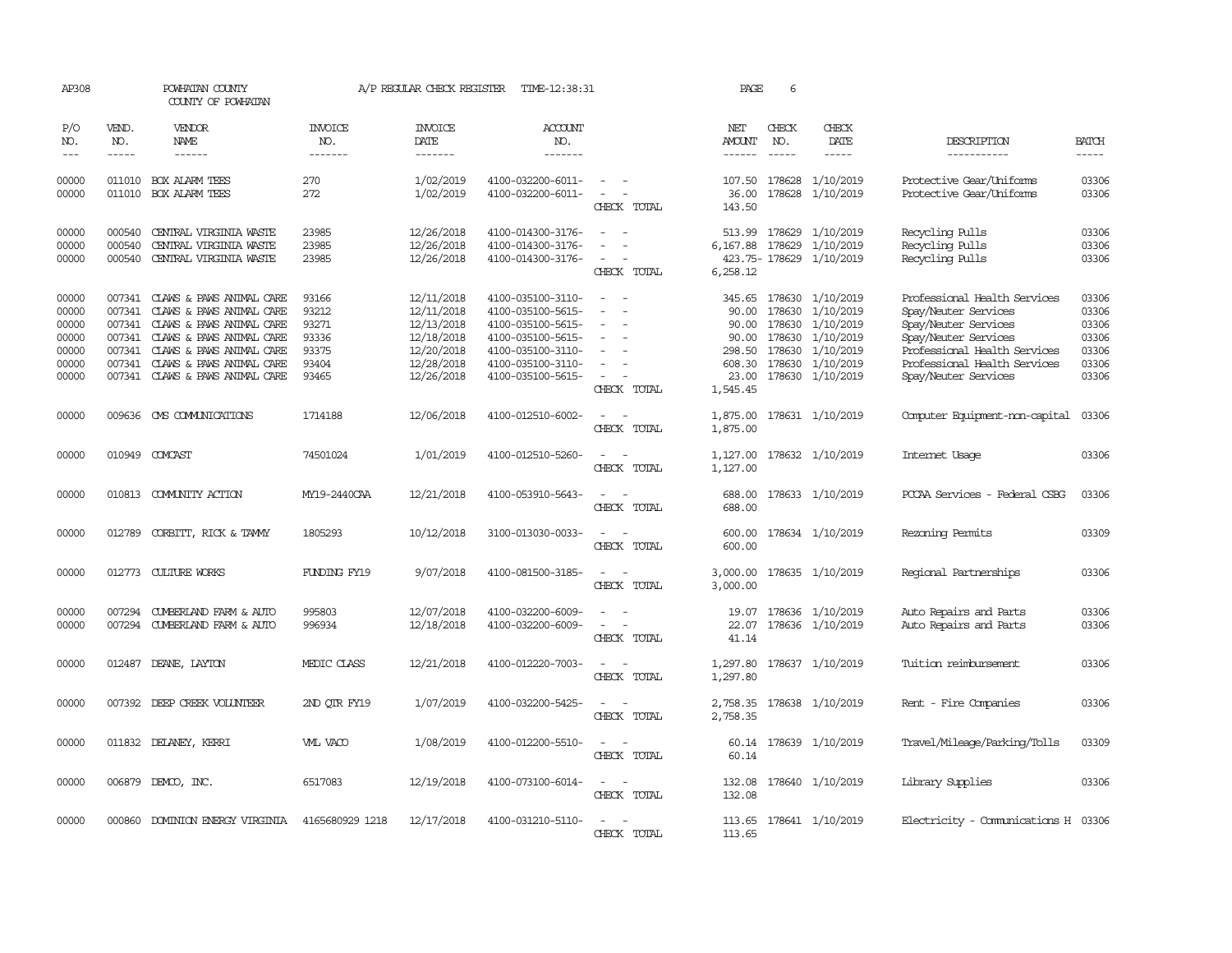| AP308                                                       |                                                                    | POWHATAN COUNTY<br>COUNTY OF POWHATAN                                                                                                                                                                                                                                                                                                                                                                                                                                                               |                                                                                       | A/P REGULAR CHECK REGISTER                                                                | TIME-12:38:31                                                                                                                                   |                                                                                                                             | PAGE                                               | $7\phantom{.0}$               |                                                                                                                                                        |                                                                                                                                                                                                                              |                                                             |
|-------------------------------------------------------------|--------------------------------------------------------------------|-----------------------------------------------------------------------------------------------------------------------------------------------------------------------------------------------------------------------------------------------------------------------------------------------------------------------------------------------------------------------------------------------------------------------------------------------------------------------------------------------------|---------------------------------------------------------------------------------------|-------------------------------------------------------------------------------------------|-------------------------------------------------------------------------------------------------------------------------------------------------|-----------------------------------------------------------------------------------------------------------------------------|----------------------------------------------------|-------------------------------|--------------------------------------------------------------------------------------------------------------------------------------------------------|------------------------------------------------------------------------------------------------------------------------------------------------------------------------------------------------------------------------------|-------------------------------------------------------------|
| P/O<br>NO.<br>$---$                                         | VEND.<br>NO.<br>$\frac{1}{2}$                                      | <b>VENDOR</b><br>NAME<br>$\frac{1}{2} \left( \frac{1}{2} \right) \left( \frac{1}{2} \right) \left( \frac{1}{2} \right) \left( \frac{1}{2} \right) \left( \frac{1}{2} \right) \left( \frac{1}{2} \right) \left( \frac{1}{2} \right) \left( \frac{1}{2} \right) \left( \frac{1}{2} \right) \left( \frac{1}{2} \right) \left( \frac{1}{2} \right) \left( \frac{1}{2} \right) \left( \frac{1}{2} \right) \left( \frac{1}{2} \right) \left( \frac{1}{2} \right) \left( \frac{1}{2} \right) \left( \frac$ | <b>INVOICE</b><br>NO.<br>--------                                                     | <b>INVOICE</b><br>DATE<br>--------                                                        | <b>ACCOUNT</b><br>NO.<br>-------                                                                                                                |                                                                                                                             | NET<br>AMOUNT<br>------                            | CHECK<br>NO.<br>$\frac{1}{2}$ | CHECK<br>DATE<br>$\frac{1}{2}$                                                                                                                         | DESCRIPTION<br>-----------                                                                                                                                                                                                   | <b>BATCH</b><br>$- - - - -$                                 |
| 00000                                                       | 007354 ESRI                                                        |                                                                                                                                                                                                                                                                                                                                                                                                                                                                                                     | 93539058                                                                              | 10/22/2018                                                                                | 4100-012520-3320-                                                                                                                               | $\overline{\phantom{a}}$<br>CHECK TOTAL                                                                                     | 20,000.00<br>20,000.00                             |                               | 178643 1/10/2019                                                                                                                                       | Maintenance & Service Contract                                                                                                                                                                                               | 03306                                                       |
| 00000<br>00000                                              | 009093<br>009093                                                   | FARMVILLE WHOLESALE<br>FARMVILLE WHOLESALE                                                                                                                                                                                                                                                                                                                                                                                                                                                          | 652489<br>654394                                                                      | 11/15/2018<br>12/13/2018                                                                  | 4100-032210-3310-<br>4100-014100-3310-                                                                                                          | $\sim$ $\sim$<br>$\overline{\phantom{a}}$<br>CHECK TOTAL                                                                    | 1,750.00<br>108.00<br>1,858.00                     |                               | 178644 1/10/2019<br>178644 1/10/2019                                                                                                                   | Repairs & Maintenance<br>Repairs & Maintenance                                                                                                                                                                               | 03306<br>03306                                              |
| 00000                                                       |                                                                    | 011563 FEEDING POWHATAN, INC.                                                                                                                                                                                                                                                                                                                                                                                                                                                                       | FY19 ALLOIMENT                                                                        | 1/04/2019                                                                                 | 4100-053910-5642-                                                                                                                               | $\equiv$<br>CHECK TOTAL                                                                                                     | 10,000.00<br>10,000.00                             |                               | 178645 1/10/2019                                                                                                                                       | PCCAA Services - TANF                                                                                                                                                                                                        | 03306                                                       |
| 00000                                                       |                                                                    | 006666 FINE CREEK FIRE DEPT                                                                                                                                                                                                                                                                                                                                                                                                                                                                         | 2ND QTR FY19                                                                          | 1/07/2019                                                                                 | 4100-032200-5425-                                                                                                                               | $\sim$<br>CHECK TOTAL                                                                                                       | 3,278.00<br>3,278.00                               |                               | 178646 1/10/2019                                                                                                                                       | Rent - Fire Companies                                                                                                                                                                                                        | 03306                                                       |
| 00000<br>00000                                              | 000338<br>000338                                                   | FIRE PROTECTION EQUIP. CO<br>FIRE PROTECTION EQUIP. CO                                                                                                                                                                                                                                                                                                                                                                                                                                              | 00071208<br>00072165                                                                  | 12/03/2018<br>12/13/2018                                                                  | 4100-032200-3310-<br>4100-032200-3310-                                                                                                          | $\equiv$<br>CHECK TOTAL                                                                                                     | 158.05<br>358.57                                   |                               | 200.52 178647 1/10/2019<br>178647 1/10/2019                                                                                                            | Equipment Repair<br>Equipment Repair                                                                                                                                                                                         | 03306<br>03307                                              |
| 00000                                                       |                                                                    | 006522 FOOD LION                                                                                                                                                                                                                                                                                                                                                                                                                                                                                    | 2813615212694                                                                         | 12/27/2018                                                                                | 4100-035100-6022-                                                                                                                               | $\sim$<br>CHECK TOTAL                                                                                                       | 213.04<br>213.04                                   |                               | 178648 1/10/2019                                                                                                                                       | Dog Food/Supplies                                                                                                                                                                                                            | 03307                                                       |
| 00000                                                       |                                                                    | 008314 FREE CLINIC OF POWHATAN                                                                                                                                                                                                                                                                                                                                                                                                                                                                      | 2019 MOU                                                                              | 8/08/2018                                                                                 | 4100-053910-5643-                                                                                                                               | $\sim$<br>CHECK TOTAL                                                                                                       | 6,250.00<br>6,250.00                               |                               | 178649 1/10/2019                                                                                                                                       | PCCAA Services - Federal CSBG                                                                                                                                                                                                | 03307                                                       |
| 00000<br>00000                                              | 000570                                                             | 000570 GOOCHLAND-POWHATAN<br>GOOCHLAND-POWHATAN                                                                                                                                                                                                                                                                                                                                                                                                                                                     | 2<br>2018-19                                                                          | 1/02/2019<br>1/03/2019                                                                    | 4100-014100-3180-<br>4100-052100-5699-                                                                                                          | $\overline{\phantom{a}}$<br>CHECK TOTAL                                                                                     | 825.00<br>68,407.50<br>69,232.50                   |                               | 178650 1/10/2019<br>178650 1/10/2019                                                                                                                   | Cleaning Service<br>County Contribution-CSB                                                                                                                                                                                  | 03307<br>03309                                              |
| 00000                                                       |                                                                    | 005075 GREENE, FLOYD, JR.                                                                                                                                                                                                                                                                                                                                                                                                                                                                           | <b>ACTIVE VOL</b>                                                                     | 1/02/2019                                                                                 | 4100-032200-6011-                                                                                                                               | $ -$<br>CHECK TOTAL                                                                                                         | 635.42                                             |                               | 635.42 178651 1/10/2019                                                                                                                                | Protective Gear/Uniforms                                                                                                                                                                                                     | 03307                                                       |
| 00000                                                       |                                                                    | 010966 HABITAT FOR HUMANITY-                                                                                                                                                                                                                                                                                                                                                                                                                                                                        | 3RD OTR FY19                                                                          | 1/04/2019                                                                                 | 4100-053910-5643-                                                                                                                               | $\overline{\phantom{a}}$<br>CHECK TOTAL                                                                                     | 6,250.00<br>6,250.00                               |                               | 178652 1/10/2019                                                                                                                                       | PCCAA Services - Federal CSBG                                                                                                                                                                                                | 03307                                                       |
| 00000                                                       |                                                                    | 001183 HERTZLER TREE SERVICE,                                                                                                                                                                                                                                                                                                                                                                                                                                                                       | CHG LIGHT                                                                             | 12/12/2018                                                                                | 4100-014100-3310-                                                                                                                               | $\frac{1}{2} \left( \frac{1}{2} \right) \left( \frac{1}{2} \right) = \frac{1}{2} \left( \frac{1}{2} \right)$<br>CHECK TOTAL | 100.00<br>100.00                                   |                               | 178653 1/10/2019                                                                                                                                       | Repairs & Maintenance                                                                                                                                                                                                        | 03307                                                       |
| 00000<br>00000                                              | 012652                                                             | HOLYFIELD, TRACEY<br>012652 HOLYFIELD, TRACEY                                                                                                                                                                                                                                                                                                                                                                                                                                                       | <b>GFOA WEBINAR</b><br><b>WILL VACORP</b>                                             | 11/26/2018<br>1/08/2019                                                                   | 4100-012200-5540-<br>4100-012200-5510-                                                                                                          | $\sim$<br>CHECK TOTAL                                                                                                       | 160.00<br>35.04<br>195.04                          |                               | 178654 1/10/2019<br>178654 1/10/2019                                                                                                                   | Conferences & Training<br>Travel/Mileage/Parking/Tolls                                                                                                                                                                       | 03309<br>03309                                              |
| 00000<br>00000                                              | 010487<br>010487                                                   | IBM CORPORATION<br>IBM CORPORATION                                                                                                                                                                                                                                                                                                                                                                                                                                                                  | Q7304G7<br>Q7304G7                                                                    | 1/01/2019<br>1/01/2019                                                                    | 4100-095101-9300-<br>4100-095101-9301-                                                                                                          | $\sim$<br>$\overline{\phantom{a}}$<br>CHECK TOTAL                                                                           | 837.85<br>16.72<br>854.57                          |                               | 178656 1/10/2019<br>178656 1/10/2019                                                                                                                   | AS400 Lease - Principal<br>AS400 Lease - Interest                                                                                                                                                                            | 03309<br>03309                                              |
| 00000<br>00000<br>00000<br>00000<br>00000<br>00000<br>00000 | 000120<br>000120<br>000120<br>000120<br>000120<br>000120<br>000120 | JAMES RIVER AIR<br><b>JAMES RIVER AIR</b><br><b>JAMES RIVER AIR</b><br><b>JAMES RIVER AIR</b><br>JAMES RIVER AIR<br>JAMES RIVER AIR<br>JAMES RIVER AIR                                                                                                                                                                                                                                                                                                                                              | C200536<br>C200563<br>C200563<br>C200563<br>C <sub>200563</sub><br>S102368<br>S102625 | 1/01/2019<br>1/01/2019<br>1/01/2019<br>1/01/2019<br>1/01/2019<br>11/30/2018<br>11/30/2018 | 4100-014100-3320-<br>4100-014100-3320-<br>4100-032210-3320-<br>4100-032220-3320-<br>4100-035100-3320-<br>4100-014100-3308-<br>4100-014100-3308- | $\sim$<br>$\equiv$<br>$\sim$                                                                                                | 5,397.00<br>5,190.00<br>771.00<br>252.00<br>890.00 |                               | 178657 1/10/2019<br>178657 1/10/2019<br>452.00 178657 1/10/2019<br>178657 1/10/2019<br>178657 1/10/2019<br>178657 1/10/2019<br>356.00 178657 1/10/2019 | Maintenance & Service Contract<br>Maintenance & Service Contract<br>Maintenance & Service Contract<br>Maintenance & Service Contract<br>Landscaping - Animal Control<br>HVAC Service and Repairs<br>HVAC Service and Repairs | 03307<br>03307<br>03307<br>03307<br>03307<br>03307<br>03307 |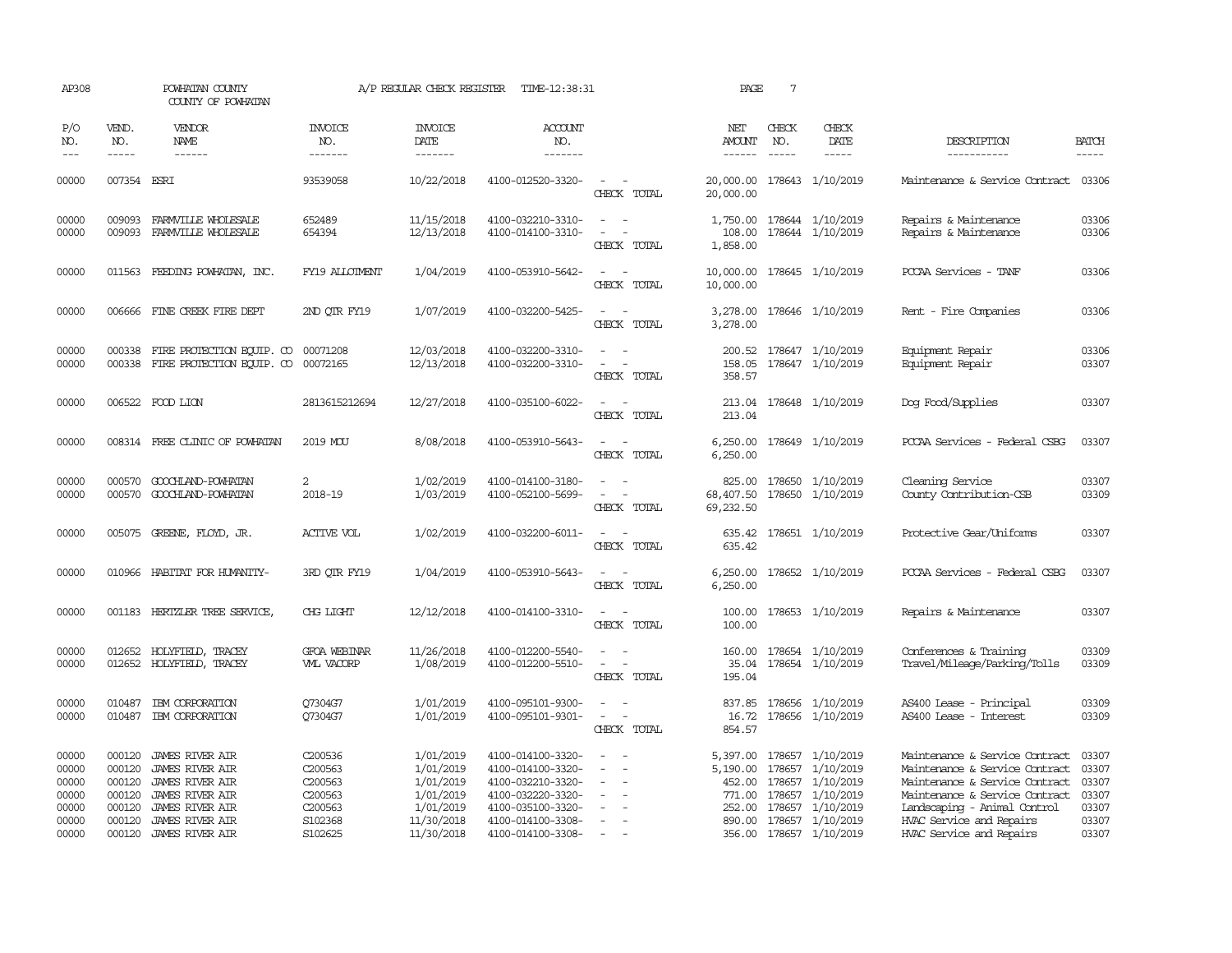| AP308                   |                             | POWHATAN COUNTY<br>COUNTY OF POWHATAN                                                                            |                                  | A/P REGULAR CHECK REGISTER               | TIME-12:38:31                                               |                                                                                                                             | PAGE                                  | 8            |                                                          |                                                                         |                         |
|-------------------------|-----------------------------|------------------------------------------------------------------------------------------------------------------|----------------------------------|------------------------------------------|-------------------------------------------------------------|-----------------------------------------------------------------------------------------------------------------------------|---------------------------------------|--------------|----------------------------------------------------------|-------------------------------------------------------------------------|-------------------------|
| P/O<br>NO.<br>$---$     | VEND.<br>NO.<br>$- - - - -$ | VENDOR<br>NAME<br>$- - - - - -$                                                                                  | <b>INVOICE</b><br>NO.<br>------- | <b>INVOICE</b><br><b>DATE</b><br>------- | <b>ACCOUNT</b><br>NO.<br>-------                            |                                                                                                                             | NET<br><b>AMOUNT</b><br>$- - - - - -$ | CHECK<br>NO. | CHECK<br>DATE<br>-----                                   | DESCRIPTION<br>-----------                                              | <b>BATCH</b><br>-----   |
| 00000                   | 000120                      | JAMES RIVER AIR                                                                                                  | S104029                          | 12/24/2018                               | 4100-014100-3308-                                           | $\sim$<br>CHECK TOTAL                                                                                                       | 489.50<br>13,797.50                   |              | 178657 1/10/2019                                         | HVAC Service and Repairs                                                | 03307                   |
| 00000                   |                             | 012488 KEENAN, CHRISTINE M.                                                                                      | ALS TRAINING                     | 8/29/2018                                | 4100-032200-5815-                                           | $\sim$<br>$\overline{\phantom{a}}$<br>CHECK TOTAL                                                                           | 639.38<br>639.38                      |              | 178658 1/10/2019                                         | Training/Seminars                                                       | 03307                   |
| 00000                   |                             | 010811 IAND AND COATES, INC                                                                                      | 3164505                          | 12/20/2018                               | 4100-014500-3319-                                           | CHECK TOTAL                                                                                                                 | 35.48<br>35.48                        |              | 178659 1/10/2019                                         | Equipment Repairs and Maintena                                          | 03307                   |
| 00000<br>00000          |                             | 009743 LEETE TIRE & AUTO CENTER,<br>009743 LEETE TIRE & AUTO CENTER,                                             | 1501857<br>1501858               | 12/21/2018<br>12/21/2018                 | 4100-032200-6009-<br>4100-032200-6009-                      | CHECK TOTAL                                                                                                                 | 689.09<br>993.43<br>1,682.52          |              | 178660 1/10/2019<br>178660 1/10/2019                     | Auto Repairs and Parts<br>Auto Repairs and Parts                        | 03307<br>03307          |
| 00000                   |                             | 006943 LIBRARY CORPORATION, THE                                                                                  | 2019030121                       | 12/19/2018                               | 4100-073100-3320-                                           | CHECK TOTAL                                                                                                                 | 126.00<br>126.00                      |              | 178661 1/10/2019                                         | Maintenance & Service Contract                                          | 03308                   |
| 00000                   |                             | 012774 LOEWY, ANDREW CAROLE                                                                                      | <b>ACTIVE VOLUNIER</b>           | 1/02/2019                                | 4100-032200-6011-                                           | $ -$<br>CHECK TOTAL                                                                                                         | 635.42<br>635.42                      |              | 178663 1/10/2019                                         | Protective Gear/Uniforms                                                | 03307                   |
| 00000                   |                             | 006672 MACON FIRE DEPARTMENT                                                                                     | 2ND OTR 2019                     | 1/07/2019                                | 4100-032200-5425-                                           | $\sim$<br>CHECK TOTAL                                                                                                       | 2,492.00<br>2,492.00                  |              | 178664 1/10/2019                                         | Rent - Fire Companies                                                   | 03306                   |
| 00000<br>00000          |                             | 011840 MCI COMM SERVICE<br>011840 MCI COMM SERVICE                                                               | 5985656 12/18<br>804598134012/18 | 12/11/2018<br>12/17/2018                 | 4100-031210-5240-<br>4100-021100-5230-                      | $\sim$<br>$\overline{\phantom{a}}$<br>CHECK TOTAL                                                                           | 32.50<br>168.54                       |              | 136.04 178665 1/10/2019<br>178665 1/10/2019              | Long Distance<br>Telephone Services                                     | 03307<br>03307          |
| 00000                   |                             | 010924 MITCHELL PEST                                                                                             | 116492                           | 12/19/2018                               | 4100-014100-3320-                                           | $\frac{1}{2} \left( \frac{1}{2} \right) \left( \frac{1}{2} \right) = \frac{1}{2} \left( \frac{1}{2} \right)$<br>CHECK TOTAL | 150.00<br>150.00                      |              | 178668 1/10/2019                                         | Maintenance & Service Contract                                          | 03307                   |
| 00000                   |                             | 008080 OLD DOMINION SEPTIC                                                                                       | <b>CLEAN GREASEIRP</b>           | 11/20/2018                               | 4100-032220-3310-                                           | $\sim$<br>$\overline{\phantom{a}}$<br>CHECK TOTAL                                                                           | 95.00<br>95.00                        |              | 178670 1/10/2019                                         | Repairs & Maintenance                                                   | 03307                   |
| 00000                   |                             | 008404 PEST MASTERS, INC.                                                                                        | 390479                           | 12/25/2018                               | 4100-032220-3320-                                           | CHECK TOTAL                                                                                                                 | 120.00<br>120.00                      |              | 178671 1/10/2019                                         | Maintenance & Service Contract                                          | 03307                   |
| 00000                   | 001250                      | POWHATAN AUTO & TRACTOR                                                                                          | 525771                           | 11/19/2018                               | 4100-014100-3310-                                           | $\overline{\phantom{a}}$<br>CHECK TOTAL                                                                                     | 27.87<br>27.87                        |              | 178672 1/10/2019                                         | Repairs & Maintenance                                                   | 03307                   |
| 00000                   | 006765                      | POWHATAN VOLUNTEER RESCUE                                                                                        | 2ND OTR 2019                     | 1/07/2019                                | 4100-032200-5425-                                           | $\equiv$<br>$\sim$<br>CHECK TOTAL                                                                                           | 4,300.50<br>4,300.50                  |              | 178673 1/10/2019                                         | Rent - Fire Companies                                                   | 03306                   |
| 00000                   |                             | 009518 QUARLES PETROLEUM, INC.                                                                                   | CT-1062144                       | 12/31/2018                               | 4100-031200-6008-                                           | $\sim$<br>$\sim$<br>CHECK TOTAL                                                                                             | 380.32                                |              | 380.32 178674 1/10/2019                                  | Gas/Grease/Oil                                                          | 03307                   |
| 00000<br>00000<br>00000 |                             | 000620 R. C. GOODWYN & SONS, INC<br>000620 R. C. GOODWYN & SONS, INC<br>000620 R. C. GOODWYN & SONS, INC 0839494 | 0837051<br>0837569               | 11/08/2018<br>11/13/2018<br>11/30/2018   | 4100-014100-3310-<br>4100-014100-3310-<br>4100-014100-3310- | $\equiv$<br>$\sim$<br>CHECK TOTAL                                                                                           | 18.98<br>2.00<br>3.98<br>24.96        |              | 178675 1/10/2019<br>178675 1/10/2019<br>178675 1/10/2019 | Repairs & Maintenance<br>Repairs & Maintenance<br>Repairs & Maintenance | 03307<br>03307<br>03307 |
| 00000                   |                             | 011222 RESPONSIBLE FAIHERS AND                                                                                   | 3RD OTR FY19                     | 1/03/2019                                | 4100-053910-5643-                                           | CHECK TOTAL                                                                                                                 | 6,600.00<br>6,600.00                  |              | 178677 1/10/2019                                         | PCCAA Services - Federal CSBG                                           | 03307                   |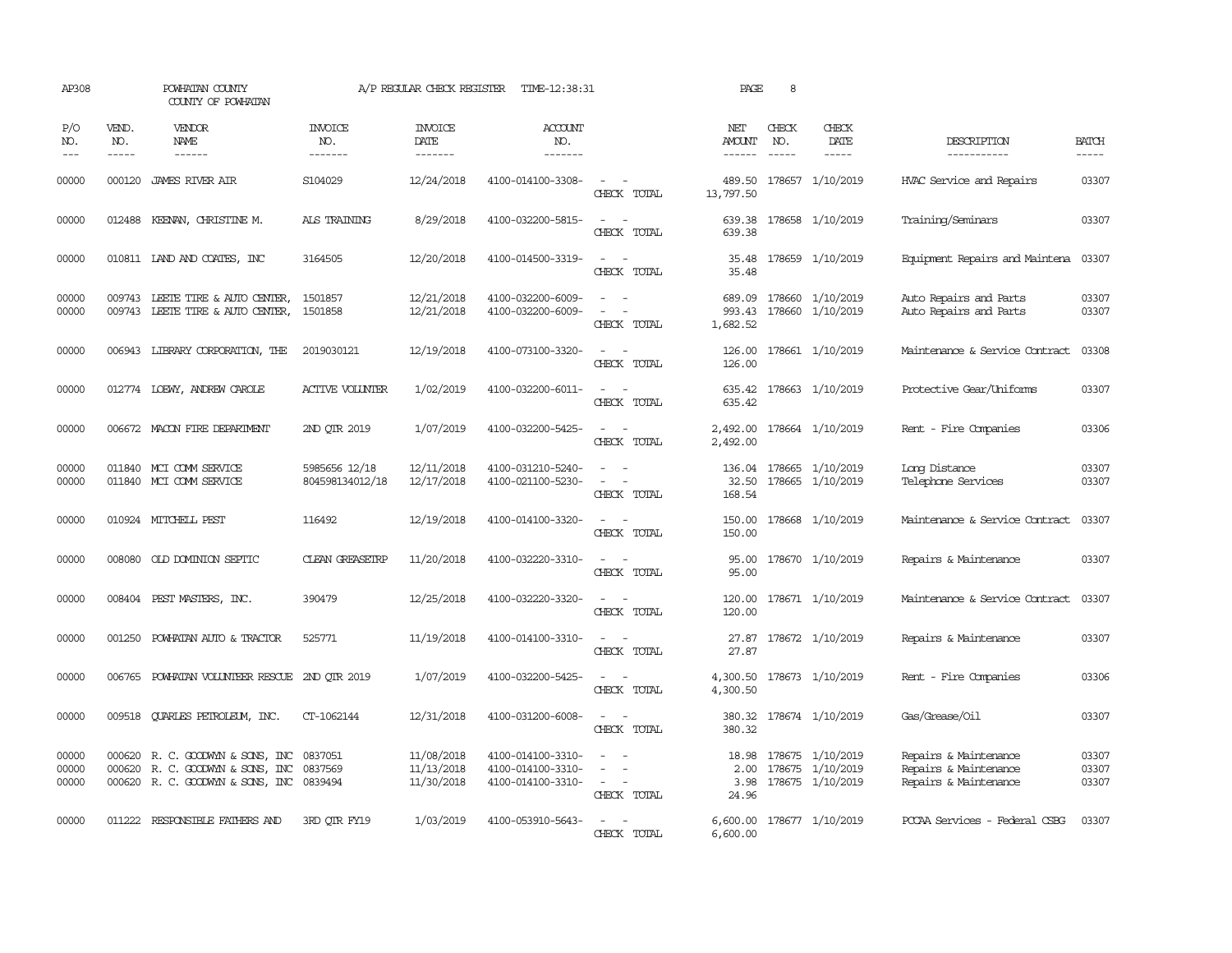| AP308                                                                                  | POWHATAN COUNTY                                                                        | COUNTY OF POWHATAN                                                                                                                                                                                                                                  | A/P REGULAR CHECK REGISTER<br>TIME-12:38:31                                                                                               |                                                                                                                                          |                                                                                                                                                                                                                |                                                                             | PAGE                                                                   | 9                                                                                                   |                                                                                                                                             |                                                                                                                                                                                            |                                                                                        |
|----------------------------------------------------------------------------------------|----------------------------------------------------------------------------------------|-----------------------------------------------------------------------------------------------------------------------------------------------------------------------------------------------------------------------------------------------------|-------------------------------------------------------------------------------------------------------------------------------------------|------------------------------------------------------------------------------------------------------------------------------------------|----------------------------------------------------------------------------------------------------------------------------------------------------------------------------------------------------------------|-----------------------------------------------------------------------------|------------------------------------------------------------------------|-----------------------------------------------------------------------------------------------------|---------------------------------------------------------------------------------------------------------------------------------------------|--------------------------------------------------------------------------------------------------------------------------------------------------------------------------------------------|----------------------------------------------------------------------------------------|
| P/O<br>NO.<br>$---$                                                                    | VEND.<br>NO.                                                                           | VENDOR<br>NAME<br>$- - - - - -$                                                                                                                                                                                                                     | INVOICE<br>NO.<br>-------                                                                                                                 | <b>INVOICE</b><br>DATE<br>$- - - - - - -$                                                                                                | ACCOUNT<br>NO.<br>-------                                                                                                                                                                                      |                                                                             | NET<br>AMOUNT<br>$- - - - - -$                                         | CHECK<br>NO.<br>$\frac{1}{2}$                                                                       | CHECK<br>DATE<br>$- - - - -$                                                                                                                | DESCRIPTION<br>-----------                                                                                                                                                                 | <b>BATCH</b><br>-----                                                                  |
| 00000                                                                                  |                                                                                        | 007054 RITT, MICHAEL E.                                                                                                                                                                                                                             | <b>LED BULBS</b>                                                                                                                          | 11/29/2018                                                                                                                               | 4100-014300-6014-                                                                                                                                                                                              | $\sim$<br>CHECK TOTAL                                                       | 21.29<br>21.29                                                         |                                                                                                     | 178678 1/10/2019                                                                                                                            | Other Operating Supplies                                                                                                                                                                   | 03307                                                                                  |
| 00000<br>00000                                                                         | 011644                                                                                 | SANTANDER LEASING, LLC<br>011644 SANTANDER LEASING, LLC                                                                                                                                                                                             | 2231268<br>2231268                                                                                                                        | 11/13/2018<br>11/13/2018                                                                                                                 | 4100-095101-9190-<br>4100-095101-9191-                                                                                                                                                                         | $\overline{\phantom{a}}$<br>$\overline{\phantom{a}}$<br>CHECK TOTAL         | 147,664.82<br>6,871.18<br>154,536.00                                   | 178680                                                                                              | 178680 1/10/2019<br>1/10/2019                                                                                                               | Bus Lease - Principal<br>Bus Lease - Interest                                                                                                                                              | 03309<br>03309                                                                         |
| 00000                                                                                  |                                                                                        | 006921 SEA-CLEAR AQUARIUM                                                                                                                                                                                                                           | 5849                                                                                                                                      | 12/15/2018                                                                                                                               | 4100-073100-3320-                                                                                                                                                                                              | CHECK TOTAL                                                                 | 80.00<br>80.00                                                         |                                                                                                     | 178681 1/10/2019                                                                                                                            | Maintenance & Service Contract                                                                                                                                                             | 03307                                                                                  |
| 00000                                                                                  |                                                                                        | 001320 SOUTHERN POLICE                                                                                                                                                                                                                              | 197583                                                                                                                                    | 12/27/2018                                                                                                                               | 4100-031200-6011-                                                                                                                                                                                              | $\overline{\phantom{a}}$<br>CHECK TOTAL                                     | 119.98<br>119.98                                                       |                                                                                                     | 178685 1/10/2019                                                                                                                            | Uniforms                                                                                                                                                                                   | 03307                                                                                  |
| 00000                                                                                  | 009698                                                                                 | SOUTHSIDE ELECTRIC                                                                                                                                                                                                                                  | 63504004 12/18                                                                                                                            | 12/13/2018                                                                                                                               | 4100-035100-5110-                                                                                                                                                                                              | CHECK TOTAL                                                                 | 388.14                                                                 |                                                                                                     | 388.14 178686 1/10/2019                                                                                                                     | Electricity                                                                                                                                                                                | 03307                                                                                  |
| 00000<br>00000<br>00000<br>00000<br>00000                                              | 001940<br>001940<br>001940<br>001940                                                   | STANDBY SYSTEMS, INC.<br>STANDBY SYSTEMS, INC.<br>STANDBY SYSTEMS, INC.<br>STANDBY SYSTEMS, INC.<br>001940 STANDBY SYSTEMS, INC.                                                                                                                    | 09181704<br>11182261<br>11182340<br>12182378<br>12182379                                                                                  | 9/16/2018<br>11/30/2018<br>11/30/2018<br>12/17/2018<br>12/17/2018                                                                        | 4100-014100-3310-<br>4100-031210-3310-<br>4100-031210-3310-<br>4100-032200-3320-<br>4100-032200-3320-                                                                                                          | $\sim$<br>CHECK TOTAL                                                       | 553.25<br>91.00<br>178.00<br>178.00<br>2,825.78                        | 178687<br>178687<br>178687                                                                          | 1,825.53 178687 1/10/2019<br>1/10/2019<br>1/10/2019<br>1/10/2019<br>178687 1/10/2019                                                        | Repairs & Maintenance<br>Repairs and Maintenance<br>Repairs and Maintenance<br>Maintenance & Service Contract<br>Maintenance & Service Contract                                            | 03307<br>03307<br>03307<br>03307<br>03307                                              |
| 00000<br>00000<br>00000<br>00000<br>00000<br>00000<br>00000<br>00000<br>00000<br>00000 | 008578<br>008578<br>008578<br>008578<br>008578<br>008578<br>008578<br>008578<br>008578 | STAPLES BUSINESS AD-<br>STAPLES BUSINESS AD-<br>STAPLES BUSINESS AD-<br>STAPLES BUSINESS AD-<br>STAPLES BUSINESS AD-<br>STAPLES BUSINESS AD-<br>STAPLES BUSINESS AD-<br>STAPLES BUSINESS AD-<br>STAPLES BUSINESS AD-<br>008578 STAPLES BUSINESS AD- | 3399164496<br>3399363614<br>3399691667<br>3396886787<br>3396955667<br>3396955668<br>3398781352<br>3398781352A<br>3398781354<br>3399536622 | 12/14/2018<br>12/15/2018<br>12/20/2018<br>11/20/2018<br>11/21/2018<br>11/21/2018<br>12/08/2018<br>12/08/2018<br>12/08/2018<br>12/18/2018 | 4100-073100-6001-<br>4100-073100-6001-<br>4100-073100-6001-<br>4100-034100-6001-<br>4100-034100-6001-<br>4100-034100-6001-<br>4100-081100-6001-<br>4100-034100-6001-<br>4100-081100-6001-<br>4100-034100-6001- | $\equiv$<br>$\equiv$<br>$\equiv$<br>$\overline{\phantom{a}}$<br>CHECK TOTAL | 51.90<br>41.99<br>42.23<br>89.90<br>18.96<br>73.76<br>129.99<br>485.79 | 178688<br>178688<br>178688<br>178688<br>31.21- 178688<br>31.21 178688<br>178688<br>178688<br>178688 | 1/10/2019<br>1/10/2019<br>1/10/2019<br>1/10/2019<br>1/10/2019<br>1/10/2019<br>1/10/2019<br>1/10/2019<br>1/10/2019<br>37.06 178688 1/10/2019 | Office Supplies<br>Office Supplies<br>Office Supplies<br>Office Supplies<br>Office Supplies<br>Office Supplies<br>Office Supplies<br>Office Supplies<br>Office Supplies<br>Office Supplies | 03307<br>03308<br>03308<br>03309<br>03309<br>03309<br>03309<br>03309<br>03309<br>03309 |
| 00000                                                                                  |                                                                                        | 008578 STAPLES BUSINESS AD-                                                                                                                                                                                                                         | 3399941937                                                                                                                                | 12/22/2018                                                                                                                               | 4100-073100-6001-                                                                                                                                                                                              | CHECK TOTAL                                                                 | 13.19<br>13.19                                                         |                                                                                                     | 178689 1/10/2019                                                                                                                            | Office Supplies                                                                                                                                                                            | 03308                                                                                  |
| 00000                                                                                  | 009520                                                                                 | STONE'S OFFICE EQUIPMENT                                                                                                                                                                                                                            | 1009928                                                                                                                                   | 12/14/2018                                                                                                                               | 4100-073100-3320-                                                                                                                                                                                              | CHECK TOTAL                                                                 | 515.06<br>515.06                                                       |                                                                                                     | 178690 1/10/2019                                                                                                                            | Maintenance & Service Contract                                                                                                                                                             | 03308                                                                                  |
| 00000                                                                                  | 011135                                                                                 | TREASURER OF VIRGINIA                                                                                                                                                                                                                               | B069494                                                                                                                                   | 11/30/2018                                                                                                                               | 4100-031200-6014-                                                                                                                                                                                              | CHECK TOTAL                                                                 | 507.20<br>507.20                                                       |                                                                                                     | 178691 1/10/2019                                                                                                                            | Other Operating Supplies                                                                                                                                                                   | 03308                                                                                  |
| 00000<br>00000                                                                         |                                                                                        | 008125 U.S. BANK<br>008125 U.S. BANK                                                                                                                                                                                                                | 5222635<br>5223709                                                                                                                        | 12/24/2018<br>12/24/2018                                                                                                                 | 4100-095101-9150-<br>4100-095101-9150-                                                                                                                                                                         | $\sim$ 100 $\mu$<br>$\overline{\phantom{a}}$<br>CHECK TOTAL                 | 605.00<br>770.00<br>1,375.00                                           |                                                                                                     | 178693 1/10/2019<br>178693 1/10/2019                                                                                                        | Bond Trustee Fees/Arbitrage<br>Bond Trustee Fees/Arbitrage                                                                                                                                 | 03308<br>03308                                                                         |
| 00000<br>00000                                                                         |                                                                                        | 012273 VALECO<br>012273 VALECO                                                                                                                                                                                                                      | ANNUAL MTG 1/19<br>DUES FY19                                                                                                              | 1/09/2019<br>1/09/2019                                                                                                                   | 4100-012310-5540-<br>4100-012310-5810-                                                                                                                                                                         | CHECK TOTAL                                                                 | 25.00<br>145.00<br>170.00                                              |                                                                                                     | 178694 1/10/2019<br>178694 1/10/2019                                                                                                        | Conferences & Training<br>Dues/Association Memberships                                                                                                                                     | 03309<br>03309                                                                         |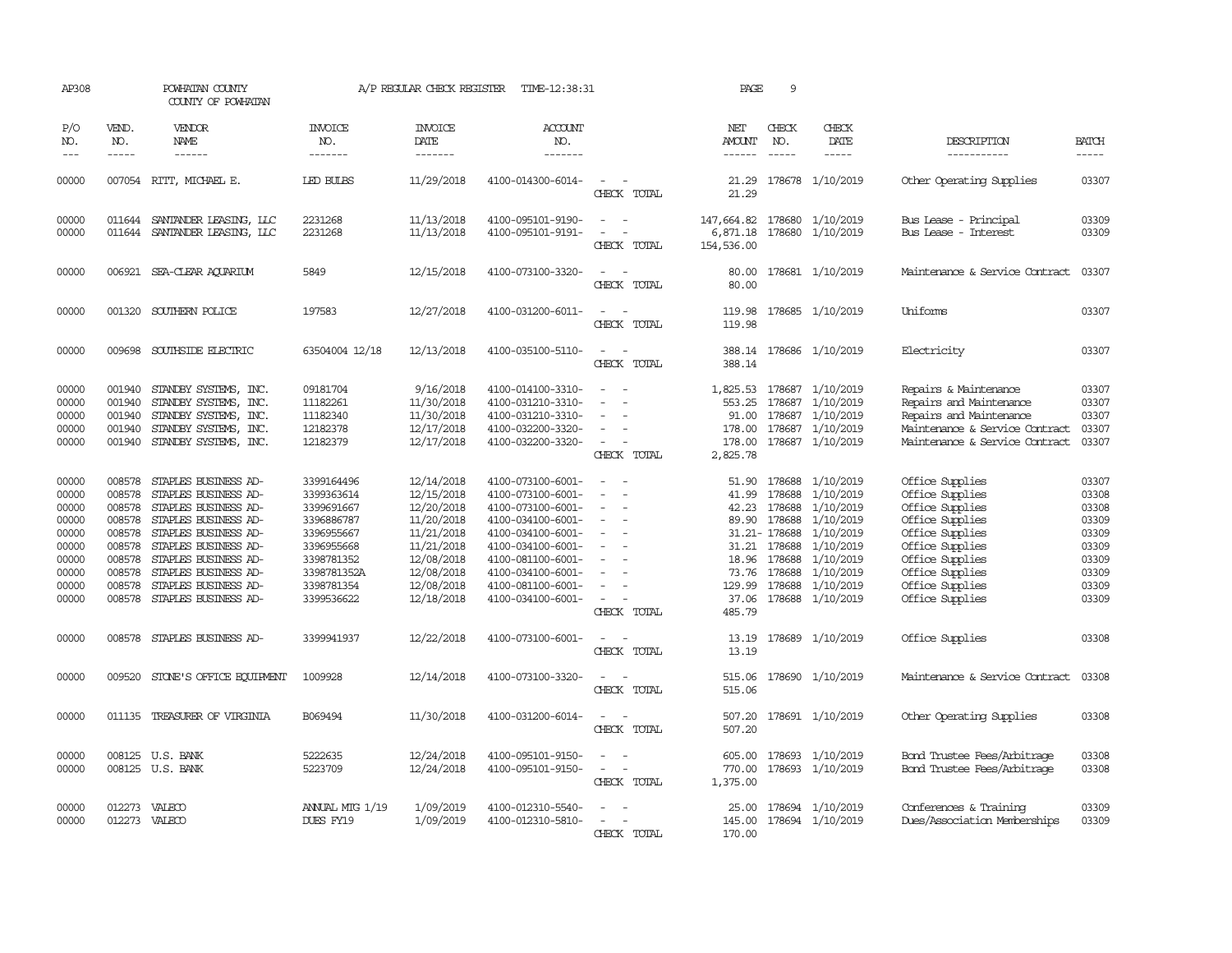| AP308          |                  | POWHATAN COUNTY<br>COUNTY OF POWHATAN   |                         | A/P REGULAR CHECK REGISTER | TIME-12:38:31                          |                          |             | PAGE             | 10            |                                      |                                                |                |
|----------------|------------------|-----------------------------------------|-------------------------|----------------------------|----------------------------------------|--------------------------|-------------|------------------|---------------|--------------------------------------|------------------------------------------------|----------------|
| P/O<br>NO.     | VEND.<br>NO.     | VENDOR<br>NAME                          | <b>INVOICE</b><br>NO.   | <b>INVOICE</b><br>DATE     | <b>ACCOUNT</b><br>NO.                  |                          |             | NET<br>AMOUNT    | CHECK<br>NO.  | CHECK<br>DATE                        | DESCRIPTION                                    | <b>BATCH</b>   |
| $---$          | $- - - - -$      | ------                                  | -------                 | -------                    | -------                                |                          |             | ------           | -----         | -----                                | -----------                                    | $- - - - -$    |
| 00000          |                  | 011169 VERIZON                          | 5985600 12/18           | 12/28/2018                 | 100-000100-0006-                       |                          |             | 114.52           | 178696        | 1/10/2019                            | Due from Other Agencies                        | 03308          |
| 00000          | 011169           | VERIZON                                 | 5985600 12/18           | 12/28/2018                 | 4100-012310-5230-                      |                          |             | 48.17            | 178696        | 1/10/2019                            | Telephone Services                             | 03308          |
| 00000          | 011169           | VERIZON                                 | 5985600 12/18           | 12/28/2018                 | 4100-012510-5230-                      |                          |             | 102.62           | 178696        | 1/10/2019                            | Telephone Services                             | 03308          |
| 00000          | 011169           | VERIZON                                 | 5985600 12/18           | 12/28/2018                 | 4100-014100-5230-                      |                          |             | 200.28           | 178696        | 1/10/2019                            | Telephone Services                             | 03308          |
| 00000          | 011169           | VERIZON                                 | 5985600 12/18           | 12/28/2018                 | 4100-014300-5230-                      |                          |             | 80.91            | 178696        | 1/10/2019                            | Telephone Services                             | 03308          |
| 00000          | 011169           | VERIZON                                 | 5985600 12/18           | 12/28/2018                 | 4100-032200-5230-                      |                          |             | 286.04           | 178696        | 1/10/2019                            | Telephone Services                             | 03308          |
| 00000          | 011169           | VERIZON                                 | 5985600 12/18           | 12/28/2018                 | 4100-032200-5260-                      |                          |             | 200.73           | 178696        | 1/10/2019                            | Internet                                       | 03308          |
| 00000          |                  | 011169 VERIZON                          | 5985600 12/18           | 12/28/2018                 | 4100-032210-5230-                      |                          |             |                  | 69.66 178696  | 1/10/2019                            | Telephone Services                             | 03308          |
| 00000          | 011169           | VERIZON                                 | 5985600 12/18           | 12/28/2018                 | 4100-035500-5230-                      |                          |             | 42.37            | 178696        | 1/10/2019                            | Telephone Services                             | 03308          |
| 00000          | 011169           | VERIZON                                 | 5985600 12/18           | 12/28/2018                 | 4100-071110-5230-                      |                          |             | 42.37            | 178696        | 1/10/2019                            | Telephone Services                             | 03308          |
| 00000          | 011169           | VERIZON                                 | 5985600 12/18           | 12/28/2018                 | 4100-073100-5230-                      |                          |             | 96.34            | 178696        | 1/10/2019                            | Telephone Services                             | 03308          |
| 00000          | 011169           | VERIZON                                 | 5985600 12/18           | 12/28/2018                 | 4100-021200-5230-                      |                          |             | 42.37            | 178696        | 1/10/2019                            | Telephone Services                             | 03308          |
| 00000          | 011169           | VERIZON                                 | 5985600 12/18           | 12/28/2018                 | 4100-031200-5230-                      |                          |             |                  | 167.46 178696 | 1/10/2019                            | Telephone Services                             | 03308          |
| 00000          | 011169           | VERIZON                                 | 5985600 12/18           | 12/28/2018                 | 4100-031710-5230-                      |                          |             | 48.17            | 178696        | 1/10/2019                            | Telephone Services                             | 03308          |
| 00000          |                  | 011169 VERIZON                          | 5985600 12/18           | 12/28/2018                 | 4100-021200-5230-                      |                          |             | 14.89            | 178696        | 1/10/2019                            | Telephone Services                             | 03308          |
| 00000          | 011169           | VERIZON                                 | 5985600 12/18           | 12/28/2018                 | 4100-031210-5230-                      |                          |             | 42.37            | 178696        | 1/10/2019                            | Telephone Services                             | 03308          |
| 00000          | 011169           | VERIZON                                 | 8043780915 1218         | 12/25/2018                 | 4100-032220-5230-                      |                          |             | 98.12            | 178696        | 1/10/2019                            | Telephone System                               | 03308          |
| 00000          |                  | 011169 VERIZON                          | 8045983715 1218         | 12/28/2018                 | 4100-031210-5232-                      |                          |             | 128.47           | 178696        | 1/10/2019                            | Wireline 911                                   | 03308          |
| 00000          | 011169           | VERIZON                                 | 8045986057 1218         | 12/28/2018                 | 4100-031200-5230-                      |                          |             | 69.76            | 178696        | 1/10/2019                            | Telephone Services                             | 03308          |
| 00000          | 011169           | VERIZON                                 | 8045986057 1218         | 12/28/2018                 | 4100-031210-5230-                      |                          |             |                  |               | 416.55 178696 1/10/2019              | Telephone Services                             | 03308          |
| 00000          |                  | 011169 VERIZON                          | 8045987939 1218         | 12/28/2018                 | 4100-022100-5230-                      |                          |             | 49.36            |               | 178696 1/10/2019                     | Telephone Services                             | 03308          |
|                |                  |                                         |                         |                            |                                        |                          | CHECK TOTAL | 2,361.53         |               |                                      |                                                |                |
| 00000          |                  | 008785 VERIZON CABS                     | M55049170618359         | 12/25/2018                 | 4100-031210-5232-                      |                          |             | 488.38           |               | 178697 1/10/2019                     | Wireline 911                                   | 03308          |
|                |                  |                                         |                         |                            |                                        |                          | CHECK TOTAL | 488.38           |               |                                      |                                                |                |
| 00000          | 006302           | COMMONWEALTH OF VA                      | T420714                 | 12/27/2018                 | 4100-012510-5260-                      |                          |             | 310.68           |               | 178698 1/10/2019                     | Internet Usage                                 | 03308          |
|                |                  |                                         |                         |                            |                                        |                          | CHECK TOTAL | 310.68           |               |                                      |                                                |                |
| 00000          | 011698           | WESTWOOD PHARMACY                       | 21559                   | 12/28/2018                 | 4100-033400-3845-                      |                          |             | 891.37           |               | 178700 1/10/2019                     | Detention of Adults - Health C                 | 03308          |
|                |                  |                                         |                         |                            |                                        |                          | CHECK TOTAL | 891.37           |               |                                      |                                                |                |
|                |                  |                                         |                         |                            |                                        |                          |             |                  |               |                                      |                                                |                |
| 00000          | 009186           | WHITTEN BROTHERS, INC.                  | DOCS577239              | 1/03/2019                  | 4100-031200-6009-                      |                          |             | 376.93           |               | 178701 1/10/2019                     | Auto Parts/Repairs                             | 03308          |
|                |                  |                                         |                         |                            |                                        |                          | CHECK TOTAL | 376.93           |               |                                      |                                                |                |
| 00000          |                  | 012063 WINDSTREAM                       | 012272474 12/18         | 12/27/2018                 | 4100-012510-5230-                      |                          |             | 724.04           |               | 178702 1/10/2019                     | Telephone Services                             | 03308          |
|                |                  |                                         |                         |                            |                                        |                          | CHECK TOTAL | 724.04           |               |                                      |                                                |                |
|                |                  |                                         |                         |                            |                                        |                          |             |                  |               |                                      |                                                |                |
| 00000          |                  | 007755 WITMER PUBLIC SAFETY             | 1913449                 | 12/31/2018                 | 4100-032200-6011-                      | $\overline{\phantom{a}}$ | CHECK TOTAL | 339.00<br>339.00 |               | 178703 1/10/2019                     | Protective Gear/Uniforms                       | 03308          |
|                |                  |                                         |                         |                            |                                        |                          |             |                  |               |                                      |                                                |                |
| 00000          |                  | 010688 A&B CLEANING SERVICE, INC.       | 30851                   | 1/02/2018                  | 4100-014100-3180-                      |                          |             | 2,458.82         |               | 178704 1/11/2019                     | Cleaning Service                               | 03312          |
|                |                  |                                         |                         |                            |                                        |                          | CHECK TOTAL | 2,458.82         |               |                                      |                                                |                |
| 00000          |                  | 000660 BAI MUNICIPAL SOFTWARE           | 20170508001             | 5/08/2017                  | 4100-012200-3320-                      |                          |             | 200.00           |               | 178707 1/11/2019                     | Maintenance & Service Contract                 | 03314          |
|                |                  |                                         |                         |                            |                                        |                          | CHECK TOTAL | 200.00           |               |                                      |                                                |                |
|                |                  |                                         |                         |                            |                                        |                          |             |                  |               |                                      |                                                |                |
| 00000          | 007941<br>007941 | BAKER & TAYLOR                          | Q47671380               | 1/07/2019<br>1/02/2019     | 4100-073100-6012-                      |                          |             | 13.76<br>16.53   |               | 178708 1/11/2019                     | Books & Subscriptions                          | 03314<br>03314 |
| 00000<br>00000 |                  | BAKER & TAYLOR<br>007941 BAKER & TAYLOR | Q47671381<br>5015316337 | 1/02/2019                  | 4100-073100-6012-<br>4100-073100-6012- |                          |             | 155.51           |               | 178708 1/11/2019<br>178708 1/11/2019 | Books & Subscriptions<br>Books & Subscriptions | 03314          |
| 00000          | 007941           | BAKER & TAYLOR                          | 5015319253              | 1/02/2019                  | 4100-073100-6012-                      | $\sim$                   |             |                  |               | 424.97 178708 1/11/2019              | Books & Subscriptions                          | 03314          |
|                |                  |                                         |                         |                            |                                        |                          |             |                  |               |                                      |                                                |                |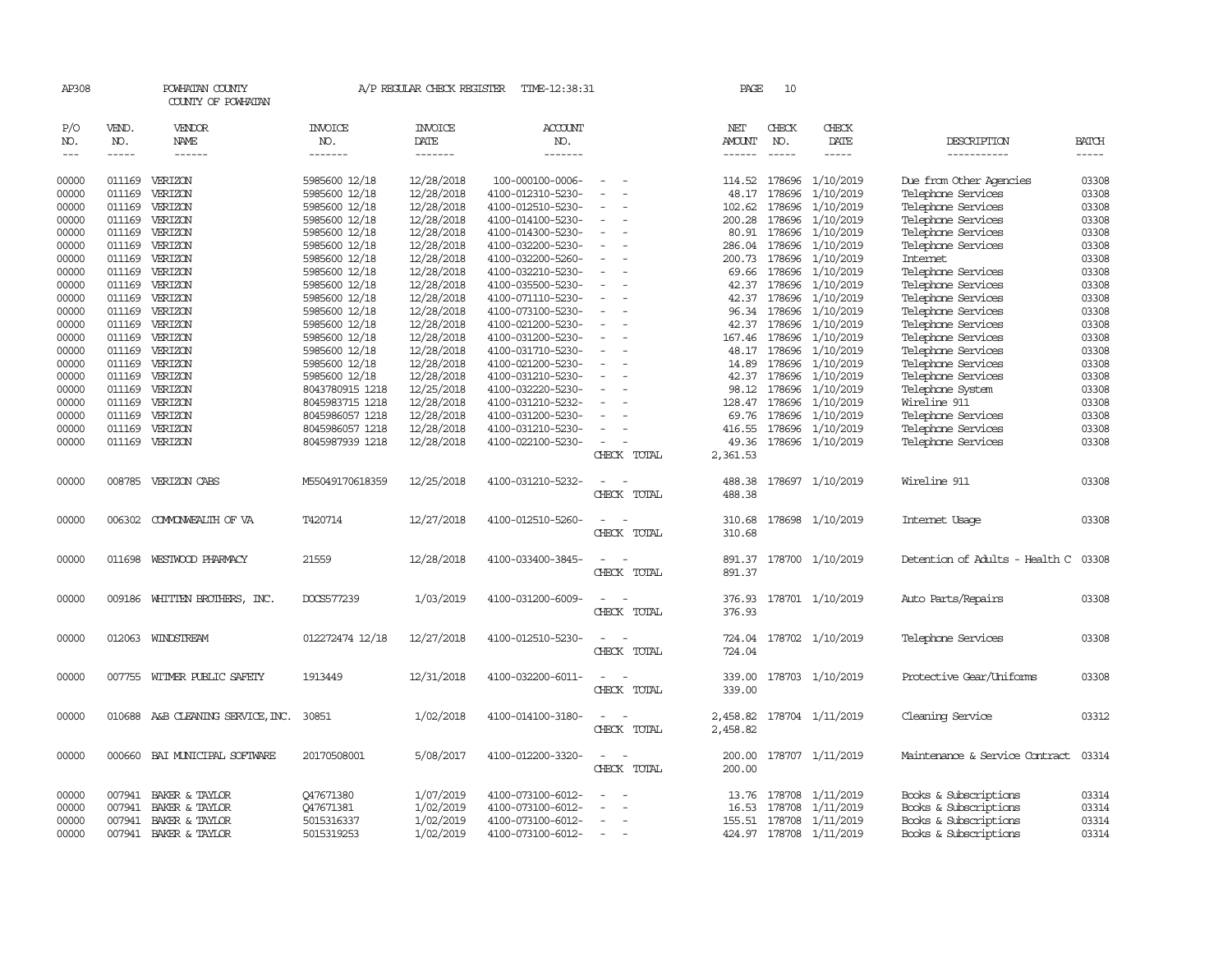| AP308               |                                        | POWHATAN COUNTY<br>COUNTY OF POWHATAN                                                                                                                                                                                                                                                                                                                                                                                                                                                                        |                                  | A/P REGULAR CHECK REGISTER        | TIME-12:38:31                          |                                                                      | PAGE                    | 11           |                                                                                                                                                                                                                                                                                                                                                                                                                                                                         |                                                |                       |
|---------------------|----------------------------------------|--------------------------------------------------------------------------------------------------------------------------------------------------------------------------------------------------------------------------------------------------------------------------------------------------------------------------------------------------------------------------------------------------------------------------------------------------------------------------------------------------------------|----------------------------------|-----------------------------------|----------------------------------------|----------------------------------------------------------------------|-------------------------|--------------|-------------------------------------------------------------------------------------------------------------------------------------------------------------------------------------------------------------------------------------------------------------------------------------------------------------------------------------------------------------------------------------------------------------------------------------------------------------------------|------------------------------------------------|-----------------------|
| P/O<br>NO.<br>$---$ | VEND.<br>NO.<br>$\cdots \cdots \cdots$ | <b>VENDOR</b><br>NAME<br>$\begin{tabular}{ccccc} \multicolumn{2}{c}{} & \multicolumn{2}{c}{} & \multicolumn{2}{c}{} & \multicolumn{2}{c}{} & \multicolumn{2}{c}{} & \multicolumn{2}{c}{} & \multicolumn{2}{c}{} & \multicolumn{2}{c}{} & \multicolumn{2}{c}{} & \multicolumn{2}{c}{} & \multicolumn{2}{c}{} & \multicolumn{2}{c}{} & \multicolumn{2}{c}{} & \multicolumn{2}{c}{} & \multicolumn{2}{c}{} & \multicolumn{2}{c}{} & \multicolumn{2}{c}{} & \multicolumn{2}{c}{} & \multicolumn{2}{c}{} & \mult$ | <b>INVOICE</b><br>NO.<br>------- | <b>INVOICE</b><br>DATE<br>------- | <b>ACCOUNT</b><br>NO.                  |                                                                      | NET<br>AMOUNT<br>------ | CHECK<br>NO. | CHECK<br>DATE<br>$\begin{tabular}{ccccc} \multicolumn{2}{c }{\multicolumn{2}{c }{\multicolumn{2}{c }{\multicolumn{2}{c}}{\hspace{-2.2cm}}}} \multicolumn{2}{c }{\multicolumn{2}{c }{\hspace{-2.2cm}}\hline} \multicolumn{2}{c }{\hspace{-2.2cm}} \multicolumn{2}{c }{\hspace{-2.2cm}}\hline} \multicolumn{2}{c }{\hspace{-2.2cm}} \multicolumn{2}{c }{\hspace{-2.2cm}}\hline} \multicolumn{2}{c }{\hspace{-2.2cm}} \multicolumn{2}{c }{\hspace{-2.2cm}}\hline} \multic$ | DESCRIPTION<br>-----------                     | <b>BATCH</b><br>----- |
| 00000<br>00000      |                                        | 007941 BAKER & TAYLOR<br>007941 BAKER & TAYLOR                                                                                                                                                                                                                                                                                                                                                                                                                                                               | 5015323529<br>5015325264         | 1/07/2019<br>1/07/2019            | 4100-073100-6012-<br>4100-073100-6012- | $\sim$<br>$\omega_{\rm{max}}$ and $\omega_{\rm{max}}$<br>CHECK TOTAL | 1,927.92                |              | 888.05 178708 1/11/2019<br>429.10 178708 1/11/2019                                                                                                                                                                                                                                                                                                                                                                                                                      | Books & Subscriptions<br>Books & Subscriptions | 03314<br>03314        |
| 00000               |                                        | 009991 BMS DIRECT                                                                                                                                                                                                                                                                                                                                                                                                                                                                                            | 131664P                          | 1/09/2019                         | 4100-012410-5210-                      |                                                                      |                         |              | 424.00 178710 1/11/2019                                                                                                                                                                                                                                                                                                                                                                                                                                                 | Postage                                        | 03314                 |
| 00000               |                                        | 009991 BMS DIRECT                                                                                                                                                                                                                                                                                                                                                                                                                                                                                            | 131676P                          | 1/10/2019                         | 4100-012410-5210-                      | $\sim$<br>$\sim$<br>CHECK TOTAL                                      | 2,798.40                |              | 2,374.40 178710 1/11/2019                                                                                                                                                                                                                                                                                                                                                                                                                                               | Postage                                        | 03314                 |
| 00000               |                                        | 011010 BOX ALARM TEES                                                                                                                                                                                                                                                                                                                                                                                                                                                                                        | 274                              | 1/08/2018                         | 4100-032200-6011-                      | $\sim$<br>CHECK TOTAL                                                | 402.00                  |              | 402.00 178711 1/11/2019                                                                                                                                                                                                                                                                                                                                                                                                                                                 | Protective Gear/Uniforms                       | 03314                 |
| 00000               | 009984                                 | BRAME SPECIALITY CO., INC.                                                                                                                                                                                                                                                                                                                                                                                                                                                                                   | 7368965                          | 1/03/2019                         | 4100-014100-6005-                      | $\sim$<br>$\sim$                                                     |                         |              | 114.95 178712 1/11/2019                                                                                                                                                                                                                                                                                                                                                                                                                                                 | Cleaning Supplies                              | 03312                 |
| 00000               |                                        | 009984 BRAME SPECIALITY CO., INC.                                                                                                                                                                                                                                                                                                                                                                                                                                                                            | 7368965                          | 1/03/2019                         | 4100-032210-6005-                      | $\sim$                                                               |                         |              | 177.09 178712 1/11/2019                                                                                                                                                                                                                                                                                                                                                                                                                                                 | Cleaning Supplies                              | 03312                 |
| 00000               | 009984                                 | BRAME SPECIALITY CO., INC.                                                                                                                                                                                                                                                                                                                                                                                                                                                                                   | 7368965                          | 1/03/2019                         | 4100-032220-6005-                      | $\sim$                                                               |                         |              | 18.12 178712 1/11/2019                                                                                                                                                                                                                                                                                                                                                                                                                                                  | Cleaning Supplies                              | 03312                 |
| 00000               | 009984                                 | BRAME SPECIALITY CO., INC.                                                                                                                                                                                                                                                                                                                                                                                                                                                                                   | 7369067                          | 1/03/2019                         | 4100-014100-6005-                      | $\sim$                                                               |                         |              | 54.08 178712 1/11/2019                                                                                                                                                                                                                                                                                                                                                                                                                                                  | Cleaning Supplies                              | 03312                 |
| 00000               |                                        | 009984 BRAME SPECIALITY CO., INC.                                                                                                                                                                                                                                                                                                                                                                                                                                                                            | 7369067                          | 1/03/2019                         | 4100-032220-6005-                      | $\sim$                                                               |                         |              | 207.00 178712 1/11/2019                                                                                                                                                                                                                                                                                                                                                                                                                                                 | Cleaning Supplies                              | 03312                 |
| 00000               |                                        | 009984 BRAME SPECIALITY CO., INC.                                                                                                                                                                                                                                                                                                                                                                                                                                                                            | 7372251                          | 1/03/2019                         | 4100-014100-6005-                      | $\alpha = 1, \ldots, \alpha$                                         |                         |              | 265.56 178712 1/11/2019                                                                                                                                                                                                                                                                                                                                                                                                                                                 | Cleaning Supplies                              | 03312                 |
|                     |                                        |                                                                                                                                                                                                                                                                                                                                                                                                                                                                                                              |                                  |                                   |                                        | CHECK TOTAL                                                          | 836.80                  |              |                                                                                                                                                                                                                                                                                                                                                                                                                                                                         |                                                |                       |
| 00000               |                                        | 010808 CERULLO, ROBERT                                                                                                                                                                                                                                                                                                                                                                                                                                                                                       | MILEAGE 1/8/18                   | 1/08/2018                         | 4100-022100-5510-                      | $\sim$<br>$\sim$<br>CHECK TOTAL                                      | 40.25<br>40.25          |              | 178714 1/11/2019                                                                                                                                                                                                                                                                                                                                                                                                                                                        | Travel/Mileage/Parking/Tolls                   | 03314                 |
|                     |                                        |                                                                                                                                                                                                                                                                                                                                                                                                                                                                                                              |                                  |                                   |                                        |                                                                      |                         |              |                                                                                                                                                                                                                                                                                                                                                                                                                                                                         |                                                |                       |
| 00000               | 006965                                 | CINIAS CORPORATION                                                                                                                                                                                                                                                                                                                                                                                                                                                                                           | 143516379                        | 12/26/2018                        | 4100-014100-6011-                      |                                                                      |                         |              | 82.64 178716 1/11/2019                                                                                                                                                                                                                                                                                                                                                                                                                                                  | Uniforms                                       | 03312                 |
| 00000               | 006965                                 | CINIAS CORPORATION                                                                                                                                                                                                                                                                                                                                                                                                                                                                                           | 143516379                        | 12/26/2018                        | 4100-014500-6011-                      |                                                                      |                         |              | 88.13 178716 1/11/2019                                                                                                                                                                                                                                                                                                                                                                                                                                                  | Uniforms                                       | 03312                 |
| 00000               | 006965                                 | CINIAS CORPORATION                                                                                                                                                                                                                                                                                                                                                                                                                                                                                           | 143520670                        | 1/02/2019                         | 4100-014100-6011-                      | $\sim$                                                               |                         |              | 82.64 178716 1/11/2019                                                                                                                                                                                                                                                                                                                                                                                                                                                  | Uniforms                                       | 03312                 |
| 00000               |                                        | 006965 CINIAS CORPORATION                                                                                                                                                                                                                                                                                                                                                                                                                                                                                    | 143520670                        | 1/02/2019                         | 4100-014500-6011-                      | $\sim$                                                               |                         |              | 88.13 178716 1/11/2019                                                                                                                                                                                                                                                                                                                                                                                                                                                  | Uniforms                                       | 03312                 |
| 00000               |                                        | 006965 CINIAS CORPORATION                                                                                                                                                                                                                                                                                                                                                                                                                                                                                    | 143516380                        | 12/26/2018                        | 4100-014300-6011-                      | $\sim$                                                               |                         |              | 142.10 178716 1/11/2019                                                                                                                                                                                                                                                                                                                                                                                                                                                 | Uniforms                                       | 03314                 |
| 00000               |                                        | 006965 CINIAS CORPORATION                                                                                                                                                                                                                                                                                                                                                                                                                                                                                    | 143520671                        | 1/02/2019                         | 4100-014300-6011-                      | $\sim$ $ -$                                                          |                         |              | 142.10 178716 1/11/2019                                                                                                                                                                                                                                                                                                                                                                                                                                                 | Uniforms                                       | 03314                 |
|                     |                                        |                                                                                                                                                                                                                                                                                                                                                                                                                                                                                                              |                                  |                                   |                                        | CHECK TOTAL                                                          | 625.74                  |              |                                                                                                                                                                                                                                                                                                                                                                                                                                                                         |                                                |                       |
|                     |                                        |                                                                                                                                                                                                                                                                                                                                                                                                                                                                                                              |                                  |                                   |                                        | $\sim$ $\sim$                                                        |                         |              |                                                                                                                                                                                                                                                                                                                                                                                                                                                                         |                                                |                       |
| 00000               |                                        | 006240 DIAMOND SPRINGS WATER, INC 1214079611                                                                                                                                                                                                                                                                                                                                                                                                                                                                 |                                  | 12/18/2018                        | 4100-014100-5130-                      |                                                                      |                         |              | 29.00 178719 1/11/2019                                                                                                                                                                                                                                                                                                                                                                                                                                                  | Water                                          | 03312                 |
| 00000               |                                        | 006240 DIAMOND SPRINGS WATER, INC 3192001                                                                                                                                                                                                                                                                                                                                                                                                                                                                    |                                  | 1/04/2018                         | 4100-014100-5130-                      | $\sim$<br>$\overline{\phantom{a}}$                                   | 11.95                   |              | 178719 1/11/2019                                                                                                                                                                                                                                                                                                                                                                                                                                                        | Water                                          | 03312                 |
| 00000               |                                        | 006240 DIAMOND SPRINGS WATER, INC 3192017                                                                                                                                                                                                                                                                                                                                                                                                                                                                    |                                  | 1/04/2018                         | 4100-014100-5130-                      | $\sim$                                                               | 9.95                    |              | 178719 1/11/2019                                                                                                                                                                                                                                                                                                                                                                                                                                                        | Water                                          | 03312                 |
| 00000               |                                        | 006240 DIAMOND SPRINGS WATER, INC 3192020                                                                                                                                                                                                                                                                                                                                                                                                                                                                    |                                  | 1/04/2019                         | 4100-014100-5130-                      | $\sim$                                                               |                         |              | 8.95 178719 1/11/2019                                                                                                                                                                                                                                                                                                                                                                                                                                                   | Water                                          | 03312                 |
| 00000               |                                        | 006240 DIAMOND SPRINGS WATER, INC 1107074480                                                                                                                                                                                                                                                                                                                                                                                                                                                                 |                                  | 11/07/2018                        | 4100-014300-5130-                      | $\sim$<br>$\sim$                                                     |                         |              | 29.00 178719 1/11/2019                                                                                                                                                                                                                                                                                                                                                                                                                                                  | Water                                          | 03314                 |
| 00000               |                                        | 006240 DIAMOND SPRINGS WATER, INC 1207074510                                                                                                                                                                                                                                                                                                                                                                                                                                                                 |                                  | 11/07/2018                        | 4100-014300-5130-                      | $\sim$                                                               | 14.50                   |              | 178719 1/11/2019                                                                                                                                                                                                                                                                                                                                                                                                                                                        | Water                                          | 03314                 |
| 00000               |                                        | 006240 DIAMOND SPRINGS WATER, INC 3179844                                                                                                                                                                                                                                                                                                                                                                                                                                                                    |                                  | 12/07/2018                        | 4100-014300-5130-                      | $\sim$ $  -$                                                         |                         |              | 11.95 178719 1/11/2019                                                                                                                                                                                                                                                                                                                                                                                                                                                  | Water                                          | 03314                 |
|                     |                                        |                                                                                                                                                                                                                                                                                                                                                                                                                                                                                                              |                                  |                                   |                                        | CHECK TOTAL                                                          | 115.30                  |              |                                                                                                                                                                                                                                                                                                                                                                                                                                                                         |                                                |                       |
| 00000               |                                        | 000860 DOMINION ENERGY VIRGINIA                                                                                                                                                                                                                                                                                                                                                                                                                                                                              | 0432180008 1/19                  | 1/03/2019                         | 4100-014600-5110-                      | $\overline{\phantom{a}}$                                             |                         |              | 36.72 178720 1/11/2019                                                                                                                                                                                                                                                                                                                                                                                                                                                  | Electricity                                    | 03312                 |
| 00000               | 000860                                 | DOMINION ENERGY VIRGINIA                                                                                                                                                                                                                                                                                                                                                                                                                                                                                     | 0863807277 1/19                  | 1/03/2019                         | 4100-014600-5110-                      | $\sim$                                                               | 6.59                    |              | 178720 1/11/2019                                                                                                                                                                                                                                                                                                                                                                                                                                                        | Electricity                                    | 03312                 |
| 00000               |                                        | 000860 DOMINION ENERGY VIRGINIA                                                                                                                                                                                                                                                                                                                                                                                                                                                                              | 1498464559 1/19                  | 1/03/2019                         | 4100-014600-5110-                      | $\sim$                                                               | 6.59                    |              | 178720 1/11/2019                                                                                                                                                                                                                                                                                                                                                                                                                                                        | Electricity                                    | 03312                 |
| 00000               |                                        | 000860 DOMINION ENERGY VIRGINIA                                                                                                                                                                                                                                                                                                                                                                                                                                                                              | 2142337506 1/19                  | 1/03/2019                         | 4100-014600-5110-                      | $\sim$                                                               |                         |              | 9.43 178720 1/11/2019                                                                                                                                                                                                                                                                                                                                                                                                                                                   | Electricity                                    | 03312                 |
| 00000               |                                        | 000860 DOMINION ENERGY VIRGINIA                                                                                                                                                                                                                                                                                                                                                                                                                                                                              | 2312285006 1/19                  | 1/03/2019                         | 4100-014100-5110-                      | $\sim$                                                               | 416.32                  |              | 178720 1/11/2019                                                                                                                                                                                                                                                                                                                                                                                                                                                        | Electricity                                    | 03312                 |
| 00000               |                                        | 000860 DOMINION ENERGY VIRGINIA                                                                                                                                                                                                                                                                                                                                                                                                                                                                              | 2346327501 1/19                  | 1/03/2019                         | 4100-014100-5110-                      | $\sim$                                                               |                         |              | 2,338.01 178720 1/11/2019                                                                                                                                                                                                                                                                                                                                                                                                                                               | Electricity                                    | 03312                 |
| 00000               |                                        | 000860 DOMINION ENERGY VIRGINIA                                                                                                                                                                                                                                                                                                                                                                                                                                                                              | 2346327501 1/19                  | 1/03/2019                         | 4100-031200-5110-                      | $\sim$                                                               |                         |              | 2,338.02 178720 1/11/2019                                                                                                                                                                                                                                                                                                                                                                                                                                               | Electricity                                    | 03312                 |
|                     |                                        |                                                                                                                                                                                                                                                                                                                                                                                                                                                                                                              |                                  |                                   |                                        |                                                                      |                         |              |                                                                                                                                                                                                                                                                                                                                                                                                                                                                         |                                                | 03312                 |
| 00000               | 000860                                 | DOMINION ENERGY VIRGINIA                                                                                                                                                                                                                                                                                                                                                                                                                                                                                     | 2352270009 1/19                  | 1/03/2019                         | 4100-014100-5110-                      | $\sim$                                                               |                         |              | 550.66 178720 1/11/2019                                                                                                                                                                                                                                                                                                                                                                                                                                                 | Electricity                                    |                       |
| 00000               | 000860                                 | DOMINION ENERGY VIRGINIA                                                                                                                                                                                                                                                                                                                                                                                                                                                                                     | 2442170003 1/19                  | 1/03/2019                         | 4100-014100-5110-                      | $\sim$<br>$\sim$                                                     |                         |              | 2,425.10 178720 1/11/2019                                                                                                                                                                                                                                                                                                                                                                                                                                               | Electricity                                    | 03312                 |
| 00000               |                                        | 000860 DOMINION ENERGY VIRGINIA                                                                                                                                                                                                                                                                                                                                                                                                                                                                              | 1223507334 1/19                  | 1/03/2019                         | 4100-014300-5110-                      | $\sim$<br>$\sim$                                                     |                         |              | 279.17 178720 1/11/2019                                                                                                                                                                                                                                                                                                                                                                                                                                                 | Electricity                                    | 03314                 |
|                     |                                        |                                                                                                                                                                                                                                                                                                                                                                                                                                                                                                              |                                  |                                   |                                        | CHECK TOTAL                                                          | 8,406.61                |              |                                                                                                                                                                                                                                                                                                                                                                                                                                                                         |                                                |                       |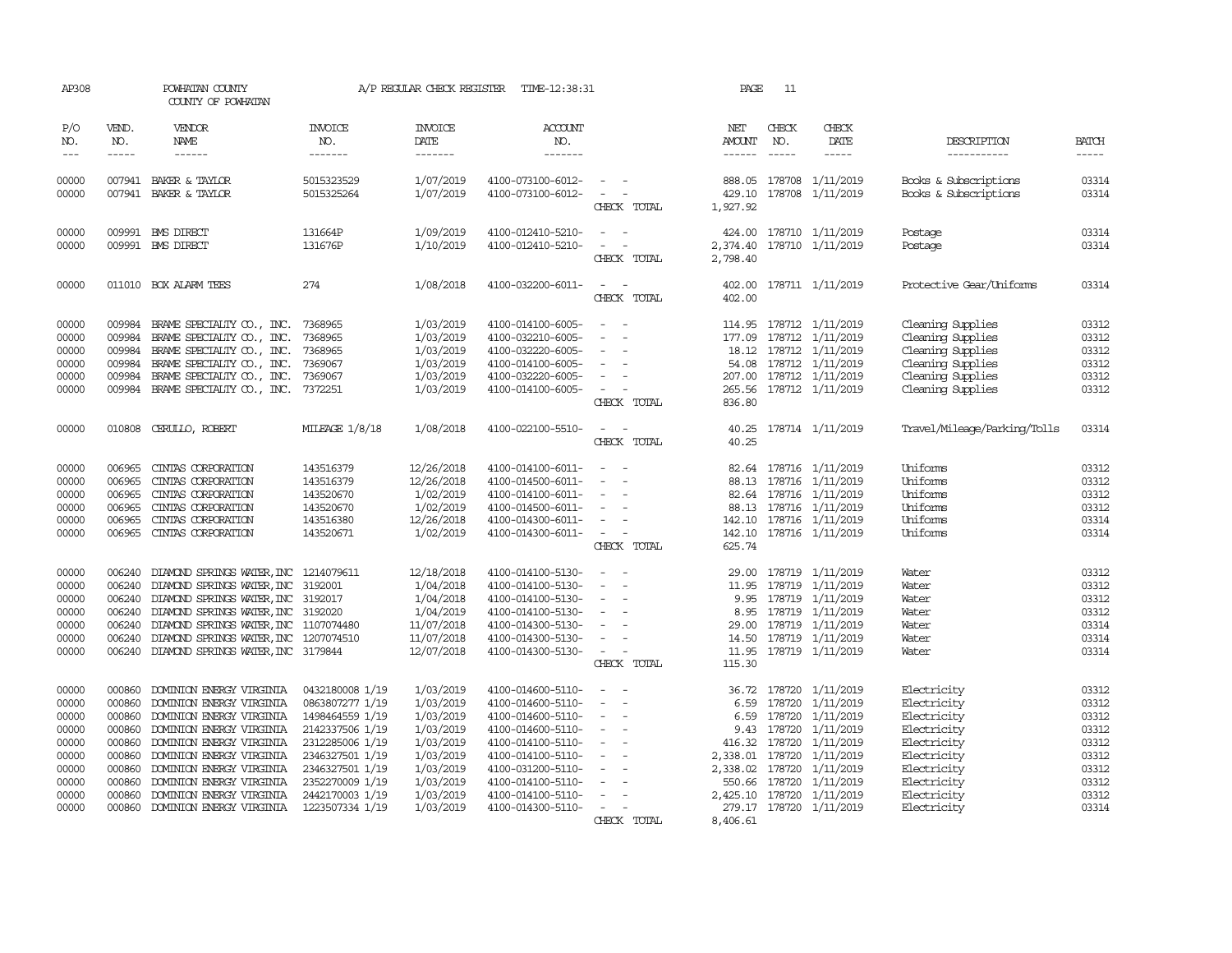| AP308      |              | POWHATAN COUNTY<br>COUNTY OF POWHATAN |                    | A/P REGULAR CHECK REGISTER | TIME-12:38:31     |                          | PAGE          | 12            |                  |                                      |              |
|------------|--------------|---------------------------------------|--------------------|----------------------------|-------------------|--------------------------|---------------|---------------|------------------|--------------------------------------|--------------|
| P/O<br>NO. | VEND.<br>NO. | VENDOR<br>NAME                        | INVOICE<br>NO.     | <b>INVOICE</b><br>DATE     | ACCOUNT<br>NO.    |                          | NET<br>AMOUNT | CHECK<br>NO.  | CHECK<br>DATE    | DESCRIPTION                          | <b>BATCH</b> |
| $---$      | -----        | $- - - - - -$                         | -------            | -------                    | -------           |                          | $- - - - - -$ | $- - - - -$   | -----            | -----------                          | -----        |
| 00000      | 000860       | DOMINION ENERGY VIRGINIA              | 2462222502 1/19    | 1/03/2019                  | 4100-014100-5110- |                          | 4,549.19      |               | 178721 1/11/2019 | Electricity                          | 03312        |
| 00000      | 000860       | DOMINION ENERGY VIRGINIA              | 2476067034 1/19    | 1/03/2019                  | 4100-014100-5110- |                          | 542.37        | 178721        | 1/11/2019        | Electricity                          | 03312        |
| 00000      | 000860       | DOMINION ENERGY VIRGINIA              | 2912605595 1/19    | 1/03/2019                  | 4100-014100-5110- |                          | 154.93        |               | 178721 1/11/2019 | Electricity                          | 03312        |
| 00000      | 000860       | DOMINION ENERGY VIRGINIA              | 2972120006 1/19    | 1/03/2019                  | 4100-014100-5110- | $\overline{\phantom{a}}$ | 1,962.31      |               | 178721 1/11/2019 | Electricity                          | 03312        |
| 00000      | 000860       | DOMINION ENERGY VIRGINIA              | 3451094936 1/19    | 1/03/2019                  | 4100-014600-5110- |                          | 6.59          | 178721        | 1/11/2019        | Electricity                          | 03312        |
| 00000      | 000860       | DOMINION ENERGY VIRGINIA              | 3496131156 1/19    | 1/03/2019                  | 4100-014100-5110- |                          | 6.59          |               | 178721 1/11/2019 | Electricity                          | 03312        |
| 00000      | 000860       | DOMINION ENERGY VIRGINIA              | 3507951824 1/19    | 1/03/2019                  | 4100-014600-5110- | $\sim$                   | 6.59          |               | 178721 1/11/2019 | Electricity                          | 03312        |
| 00000      | 000860       | DOMINION ENERGY VIRGINIA              | 4691491015 1/19    | 1/03/2019                  | 4100-014600-5110- | $\overline{\phantom{a}}$ | 6.59          |               | 178721 1/11/2019 | Electricity                          | 03312        |
|            |              |                                       |                    |                            |                   | CHECK TOTAL              | 7,235.16      |               |                  |                                      |              |
|            |              |                                       |                    |                            |                   |                          |               |               |                  |                                      |              |
| 00000      | 000860       | DOMINION ENERGY VIRGINIA              | 4732217502 1/19    | 1/03/2019                  | 4100-014600-5110- |                          | 13.10         | 178722        | 1/11/2019        | Electricity                          | 03312        |
| 00000      | 000860       | DOMINION ENERGY VIRGINIA              | 5652237503 1/19    | 1/03/2019                  | 4100-014600-5110- |                          | 19.82         |               | 178722 1/11/2019 | Electricity                          | 03312        |
| 00000      | 000860       | DOMINION ENERGY VIRGINIA              | 7765134072 1/19    | 12/28/2018                 | 4100-014100-5110- |                          | 647.82        |               | 178722 1/11/2019 | Electricity                          | 03312        |
| 00000      | 000860       | DOMINION ENERGY VIRGINIA              | 8971069334 1/19    | 1/03/2019                  | 4100-014300-5110- |                          | 51.21         |               | 178722 1/11/2019 | Electricity                          | 03314        |
|            |              |                                       |                    |                            |                   | CHECK TOTAL              | 731.95        |               |                  |                                      |              |
| 00000      |              | 001910 DUNN GAS COMPANY               | 66497              | 1/03/2019                  | 4100-014100-5120- |                          | 1,862.74      |               | 178723 1/11/2019 | Fuel                                 | 03312        |
|            |              |                                       |                    |                            |                   | CHECK TOTAL              | 1,862.74      |               |                  |                                      |              |
| 00000      |              | 006842 EAGLE FIRE INC.                | <b>SRVCE118028</b> | 12/27/2018                 | 4100-014100-3310- |                          | 2,150.00      |               | 178724 1/11/2019 | Repairs & Maintenance                | 03312        |
|            |              |                                       |                    |                            |                   | CHECK TOTAL              | 2,150.00      |               |                  |                                      |              |
|            |              |                                       |                    |                            |                   |                          |               |               |                  |                                      |              |
| 00000      | 011224       | ELECTRONIC SYSTEMS, INC.              | IN1146869          | 12/28/2018                 | 4100-012410-3320- |                          | .27           |               | 178725 1/11/2019 | Maintenance & Service Contract       | 03314        |
| 00000      | 011224       | ELECTRONIC SYSTEMS, INC.              | IN1146869          | 12/28/2018                 | 4100-081100-3320- |                          | 623.03        | 178725        | 1/11/2019        | Maintenance & Service Contract       | 03314        |
| 00000      | 011224       | ELECTRONIC SYSTEMS, INC.              | IN1146869          | 12/28/2018                 | 4100-012310-3320- |                          | 203.61        | 178725        | 1/11/2019        | Maintenance & Service Contract       | 03314        |
| 00000      | 011224       | ELECTRONIC SYSTEMS, INC.              | IN1146869          | 12/28/2018                 | 4100-012320-6014- | $\overline{\phantom{a}}$ | 19.88         | 178725        | 1/11/2019        | Other Operating Supplies             | 03314        |
| 00000      | 011224       | ELECTRONIC SYSTEMS, INC.              | IN1146869          | 12/28/2018                 | 4100-081500-3320- |                          | 81.22         | 178725        | 1/11/2019        | Maintenance & Service Contract       | 03314        |
| 00000      | 011224       | ELECTRONIC SYSTEMS, INC.              | IN1146869          | 12/28/2018                 | 4100-034100-3320- |                          | 30.34         | 178725        | 1/11/2019        | Maintenance & Service Contract       | 03314        |
| 00000      | 011224       | ELECTRONIC SYSTEMS, INC.              | IN1146869          | 12/28/2018                 | 4100-012100-3320- | $\equiv$                 | 289.33        | 178725        | 1/11/2019        | Maintenance & Service Contract       | 03314        |
| 00000      | 011224       | ELECTRONIC SYSTEMS, INC.              | IN1146869          | 12/28/2018                 | 4100-012200-3320- |                          |               | 118.17 178725 | 1/11/2019        | Maintenance & Service Contract       | 03314        |
| 00000      | 011224       | ELECTRONIC SYSTEMS, INC.              | IN1146869          | 12/28/2018                 | 4100-012510-3320- |                          | 16.25         | 178725        | 1/11/2019        | Maintenance & Service Contract       | 03314        |
| 00000      | 011224       | ELECTRONIC SYSTEMS, INC.              | IN1146869          | 12/28/2018                 | 4100-031200-3320- |                          | 154.30        |               | 178725 1/11/2019 | Maintenance & Service Contract       | 03314        |
| 00000      | 011224       | ELECTRONIC SYSTEMS, INC.              | IN1146869          | 12/28/2018                 | 4100-013200-3320- |                          | 458.67        | 178725        | 1/11/2019        | Maintenance & Service Contract       | 03314        |
| 00000      | 011224       | ELECTRONIC SYSTEMS, INC.              | IN1147663          | 12/28/2018                 | 4100-035100-3320- |                          | .48           | 178725        | 1/11/2019        | Landscaping - Animal Control         | 03314        |
| 00000      | 011224       | ELECTRONIC SYSTEMS, INC.              | IN1147663          | 12/28/2018                 | 4100-012310-3320- |                          | 33.66         | 178725        | 1/11/2019        | Maintenance & Service Contract       | 03314        |
| 00000      | 011224       | ELECTRONIC SYSTEMS, INC.              | IN1147663          | 12/28/2018                 | 4100-031210-3320- |                          | 18.66         | 178725        | 1/11/2019        | Maintenance and Service Contra       | 03314        |
| 00000      | 011224       | ELECTRONIC SYSTEMS, INC.              | IN1147663          | 12/28/2018                 | 4100-012200-3320- |                          | 28.30         | 178725        | 1/11/2019        | Maintenance & Service Contract       | 03314        |
| 00000      | 011224       | ELECTRONIC SYSTEMS, INC.              | IN1147663          | 12/28/2018                 | 4100-012510-3320- |                          | 3.38          | 178725        | 1/11/2019        | Maintenance & Service Contract       | 03314        |
| 00000      | 011224       | ELECTRONIC SYSTEMS, INC.              | IN1147663          | 12/28/2018                 | 4100-031200-3320- |                          | 15.83         | 178725        | 1/11/2019        | Maintenance & Service Contract       | 03314        |
| 00000      | 011224       | ELECTRONIC SYSTEMS, INC.              | IN1147663          | 12/28/2018                 | 4100-012410-3320- |                          | 39.40         |               | 178725 1/11/2019 | Maintenance & Service Contract       | 03314        |
|            |              |                                       |                    |                            |                   | CHECK TOTAL              | 2,134.78      |               |                  |                                      |              |
| 00000      | 006763       | GREENBERG & ASSOCIATES                | 3182               | 1/02/2019                  | 4100-031200-3110- |                          | 100.00        |               | 178727 1/11/2019 | Professional Health Services         | 03314        |
|            |              |                                       |                    |                            |                   | CHECK TOTAL              | 100.00        |               |                  |                                      |              |
| 00000      |              | 011797 HUDGINS, STEVEN G.             | PLAN REVIEW        | 1/03/2019                  | 4100-034100-3141- |                          | 1,240.00      |               | 178728 1/11/2019 | Engineering-Third Party Plan R 03314 |              |
|            |              |                                       |                    |                            |                   | CHECK TOTAL              | 1,240.00      |               |                  |                                      |              |
|            |              |                                       |                    |                            |                   |                          |               |               |                  |                                      |              |
| 00000      |              | 010755 INNOVATIVE TURF                | 4061               | 1/07/2019                  | 4100-014600-3320- |                          | 1,580.95      |               | 178729 1/11/2019 | Maintenance/Service Contracts        | 03312        |
|            |              |                                       |                    |                            |                   | CHECK TOTAL              | 1,580.95      |               |                  |                                      |              |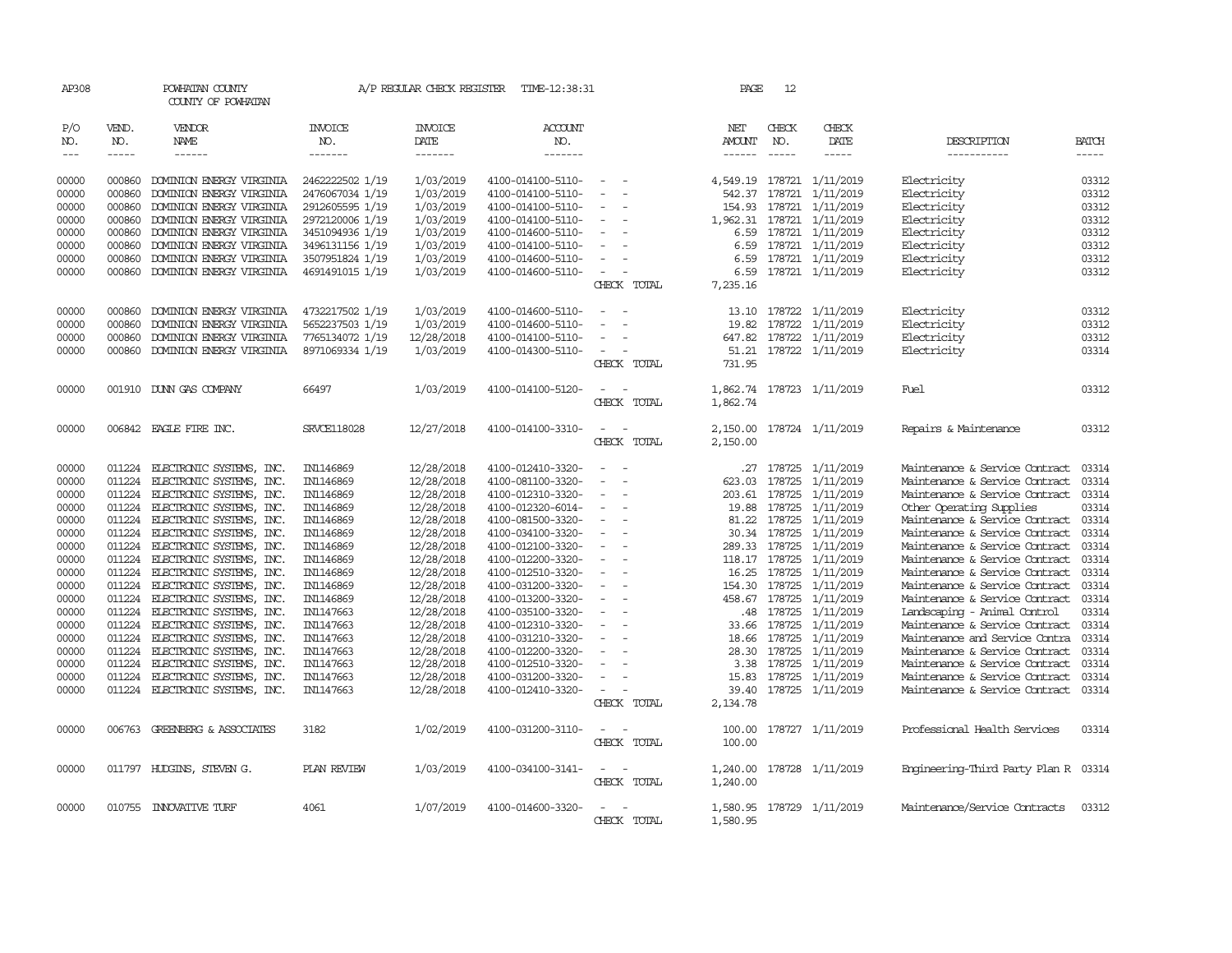| AP308                                                       |                             | POWHATAN COUNTY<br>COUNTY OF POWHATAN                                                                                                                                                                                                             |                                                                                  | A/P REGULAR CHECK REGISTER                                                              | TIME-12:38:31                                                                                                                                   |                                                                                                                     | PAGE                                                          | 13                                                                 |                                                                                         |                                                                                                                                                        |                                                             |
|-------------------------------------------------------------|-----------------------------|---------------------------------------------------------------------------------------------------------------------------------------------------------------------------------------------------------------------------------------------------|----------------------------------------------------------------------------------|-----------------------------------------------------------------------------------------|-------------------------------------------------------------------------------------------------------------------------------------------------|---------------------------------------------------------------------------------------------------------------------|---------------------------------------------------------------|--------------------------------------------------------------------|-----------------------------------------------------------------------------------------|--------------------------------------------------------------------------------------------------------------------------------------------------------|-------------------------------------------------------------|
| P/O<br>NO.<br>$---$                                         | VEND.<br>NO.<br>$- - - - -$ | VENDOR<br>NAME<br>$- - - - - -$                                                                                                                                                                                                                   | <b>INVOICE</b><br>NO.<br>-------                                                 | <b>INVOICE</b><br>DATE<br>-------                                                       | <b>ACCOUNT</b><br>NO.<br>-------                                                                                                                |                                                                                                                     | NET<br>AMOUNT<br>$- - - - - -$                                | CHECK<br>NO.<br>$\frac{1}{2}$                                      | CHECK<br>DATE<br>$- - - - -$                                                            | DESCRIPTION<br>-----------                                                                                                                             | <b>BATCH</b><br>$- - - - -$                                 |
| 00000                                                       |                             | 010924 MITCHELL PEST                                                                                                                                                                                                                              | 116485                                                                           | 12/31/2018                                                                              | 4100-035100-3320-                                                                                                                               | $\sim$<br>CHECK TOTAL                                                                                               | 65.00                                                         |                                                                    | 65.00 178731 1/11/2019                                                                  | Landscaping - Animal Control                                                                                                                           | 03312                                                       |
| 00000<br>00000<br>00000<br>00000<br>00000<br>00000<br>00000 | 012274                      | 012274 MITEL CLOUD SERVICES, INC<br>012274 MITEL CLOUD SERVICES, INC<br>012274 MITEL CLOUD SERVICES, INC<br>012274 MITEL CLOUD SERVICES, INC<br>MITEL CLOUD SERVICES, INC<br>012274 MITEL CLOUD SERVICES, INC<br>012274 MITEL CLOUD SERVICES, INC | 30653160<br>30653160<br>30653160<br>30653160<br>30653160<br>30653160<br>30653160 | 1/05/2018<br>1/05/2018<br>1/05/2018<br>1/05/2018<br>1/05/2018<br>1/05/2018<br>1/05/2018 | 4100-021100-5230-<br>4100-031200-5230-<br>4100-012410-5230-<br>4100-012520-5230-<br>4100-021100-5230-<br>4100-034100-5230-<br>4100-031200-5230- | $\overline{\phantom{a}}$<br>$\overline{\phantom{a}}$<br>$\sim$<br>$\sim$<br>$\overline{\phantom{a}}$<br>CHECK TOTAL | 5.60<br>5.60<br>5.60<br>5.60<br>5.61<br>5.61<br>5.60<br>39.22 | 178732<br>178732<br>178732<br>178732<br>178732<br>178732<br>178732 | 1/11/2019<br>1/11/2019<br>1/11/2019<br>1/11/2019<br>1/11/2019<br>1/11/2019<br>1/11/2019 | Telephone Services<br>Telephone Services<br>Telephone Services<br>Telephone Services<br>Telephone Services<br>Telephone Services<br>Telephone Services | 03312<br>03312<br>03312<br>03312<br>03312<br>03312<br>03312 |
| 00000                                                       |                             | 006610 MO-JOHNS SANITATION                                                                                                                                                                                                                        | 115145                                                                           | 1/02/2019                                                                               | 4100-014600-3311-                                                                                                                               | $\sim$<br>$\sim$<br>CHECK TOTAL                                                                                     | 250.00<br>250.00                                              |                                                                    | 178733 1/11/2019                                                                        | Portable Bathrooms                                                                                                                                     | 03312                                                       |
| 00000                                                       |                             | 011366 NUCKOLS PLUMBING & GAS                                                                                                                                                                                                                     | 4761                                                                             | 12/06/2018                                                                              | 4100-014100-3310-                                                                                                                               | $\overline{\phantom{a}}$<br>$\overline{\phantom{a}}$<br>CHECK TOTAL                                                 | 4,675.00<br>4,675.00                                          |                                                                    | 178735 1/11/2019                                                                        | Repairs & Maintenance                                                                                                                                  | 03313                                                       |
| 00000                                                       |                             | 007962 PITNEY BOWES GLOBAL                                                                                                                                                                                                                        | 3307882315                                                                       | 12/26/2018                                                                              | 4100-012410-3320-                                                                                                                               | CHECK TOTAL                                                                                                         | 594.00                                                        |                                                                    | 594.00 178736 1/11/2019                                                                 | Maintenance & Service Contract                                                                                                                         | 03314                                                       |
| 00000                                                       |                             | 000761 POSTMASTER OF POWHATAN                                                                                                                                                                                                                     | POSTAGE 1/19                                                                     | 1/10/2019                                                                               | 4100-012310-5210-                                                                                                                               | $\sim$ $ \sim$<br>CHECK TOTAL                                                                                       | 1,500.00                                                      |                                                                    | 1,500.00 178737 1/11/2019                                                               | Postage                                                                                                                                                | 03314                                                       |
| 00000<br>00000<br>00000                                     | 001250<br>001250            | POWHATAN AUTO & TRACTOR<br>POWHATAN AUTO & TRACTOR<br>001250 POWHATAN AUTO & TRACTOR                                                                                                                                                              | 527851<br>530079<br>531368                                                       | 12/06/2018<br>12/27/2018<br>1/07/2019                                                   | 4100-014500-6004-<br>4100-014300-6014-<br>4100-031200-6009-                                                                                     | $\overline{\phantom{a}}$<br>$\sim$<br>CHECK TOTAL                                                                   | 12.27<br>4.99<br>16.48<br>33.74                               |                                                                    | 178738 1/11/2019<br>178738 1/11/2019<br>178738 1/11/2019                                | Tools and Equipment<br>Other Operating Supplies<br>Auto Parts/Repairs                                                                                  | 03312<br>03314<br>03314                                     |
| 00000                                                       |                             | 008294 POWHATAN COUNTY PUBLIC                                                                                                                                                                                                                     | <b>PAPER 1-9-19</b>                                                              | 1/09/2019                                                                               | 100-000100-0015-                                                                                                                                | $\sim$<br>$\sim$<br>CHECK TOTAL                                                                                     | 2,741.76                                                      |                                                                    | 2,741.76 178739 1/11/2019                                                               | Prepaid Expenses                                                                                                                                       | 03314                                                       |
| 00000<br>00000                                              |                             | 000620 R. C. GOODWYN & SONS, INC<br>000620 R. C. GOODWYN & SONS, INC                                                                                                                                                                              | 0841577<br>0841904                                                               | 12/20/2018<br>12/28/2018                                                                | 4100-014500-6004-<br>4100-014600-3310-                                                                                                          | $\sim$<br>$\overline{\phantom{a}}$<br>$\sim$<br>CHECK TOTAL                                                         | 30.97<br>104.95<br>135.92                                     | 178740                                                             | 178740 1/11/2019<br>1/11/2019                                                           | Tools and Equipment<br>Repairs and Maintenance                                                                                                         | 03312<br>03312                                              |
| 00000                                                       |                             | 012509 RICHMOND SUBURBAN NEWS                                                                                                                                                                                                                     | I00008610171205                                                                  | 12/05/2018                                                                              | 4100-011010-3600-                                                                                                                               | $\sim$<br>$\overline{\phantom{a}}$<br>CHECK TOTAL                                                                   | 146.25                                                        |                                                                    | 146.25 178741 1/11/2019                                                                 | Advertising                                                                                                                                            | 03314                                                       |
| 00000                                                       |                             | 009158 RICHWEB, INC.                                                                                                                                                                                                                              | 18-337-8                                                                         | 12/03/2018                                                                              | 4100-073100-3140-                                                                                                                               | $\sim$<br>$\sim$<br>CHECK TOTAL                                                                                     | 1,900.00                                                      |                                                                    | 1,900.00 178742 1/11/2019                                                               | Professional Services                                                                                                                                  | 03314                                                       |
| 00000<br>00000                                              |                             | 011800 SCHARDEIN, BRET<br>011800 SCHARDEIN, BRET                                                                                                                                                                                                  | GRACRE MIG12/18<br>$10/1 - 12/31/18$                                             | 12/21/2018<br>12/31/2018                                                                | 4100-081500-5540-<br>4100-081500-5510-                                                                                                          | $\sim$<br>$\sim$<br>CHECK TOTAL                                                                                     | 60.00<br>321.33                                               |                                                                    | 178744 1/11/2019<br>261.33 178744 1/11/2019                                             | Conferences & Training<br>Travel/Mileage/Parking/Tolls                                                                                                 | 03314<br>03314                                              |
| 00000                                                       | 012372                      | SOLID WASTE ASSOCIATION                                                                                                                                                                                                                           | 2020-1481800                                                                     | 11/29/2018                                                                              | 4100-014300-5540-                                                                                                                               | $\sim$ $\sim$<br>CHECK TOTAL                                                                                        | 268.00                                                        |                                                                    | 268.00 178746 1/11/2019                                                                 | Training and Education                                                                                                                                 | 03314                                                       |
| 00000<br>00000                                              | 006594                      | SOUTHSIDE ELECTRIC COOP<br>006594 SOUTHSIDE ELECTRIC COOP                                                                                                                                                                                         | 63504006 12/18<br>63504008 12/18                                                 | 12/13/2018<br>12/13/2018                                                                | 4100-014600-5110-<br>4100-014600-5110-                                                                                                          | $\sim$<br>$\overline{\phantom{a}}$                                                                                  |                                                               |                                                                    | 294.16 178747 1/11/2019<br>109.90 178747 1/11/2019                                      | Electricity<br>Electricity                                                                                                                             | 03312<br>03312                                              |
|                                                             |                             |                                                                                                                                                                                                                                                   |                                                                                  |                                                                                         |                                                                                                                                                 |                                                                                                                     |                                                               |                                                                    |                                                                                         |                                                                                                                                                        |                                                             |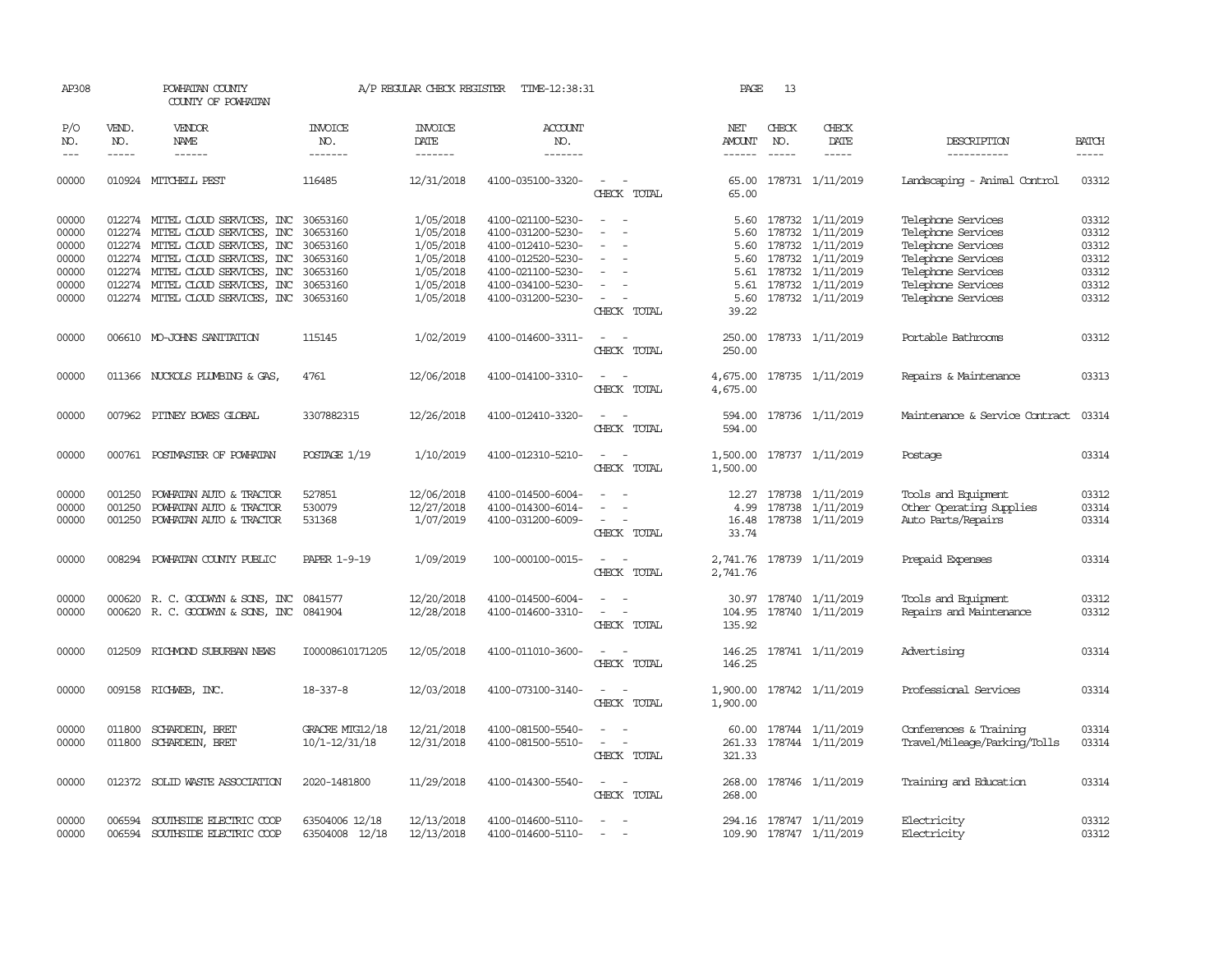| AP308               |                                                                                                                                                                                                                                                                                                                                                                                                                                                                         | POWHATAN COUNTY<br>COUNTY OF POWHATAN |                                  | A/P REGULAR CHECK REGISTER        | TIME-12:38:31                          |                                                      | PAGE                 | 14                            |                                     |                                |                       |
|---------------------|-------------------------------------------------------------------------------------------------------------------------------------------------------------------------------------------------------------------------------------------------------------------------------------------------------------------------------------------------------------------------------------------------------------------------------------------------------------------------|---------------------------------------|----------------------------------|-----------------------------------|----------------------------------------|------------------------------------------------------|----------------------|-------------------------------|-------------------------------------|--------------------------------|-----------------------|
| P/O<br>NO.<br>$---$ | VEND.<br>NO.<br>$\begin{tabular}{ccccc} \multicolumn{2}{c }{\multicolumn{2}{c }{\multicolumn{2}{c }{\multicolumn{2}{c}}{\hspace{-2.2cm}}}} \multicolumn{2}{c }{\multicolumn{2}{c }{\hspace{-2.2cm}}\hline} \multicolumn{2}{c }{\hspace{-2.2cm}}\hline \multicolumn{2}{c }{\hspace{-2.2cm}}\hline \multicolumn{2}{c }{\hspace{-2.2cm}}\hline \multicolumn{2}{c }{\hspace{-2.2cm}}\hline \multicolumn{2}{c }{\hspace{-2.2cm}}\hline \multicolumn{2}{c }{\hspace{-2.2cm}}$ | VENDOR<br>NAME                        | <b>INVOICE</b><br>NO.<br>------- | <b>INVOICE</b><br>DATE<br>------- | <b>ACCOUNT</b><br>NO.<br>-------       |                                                      | NET<br><b>AMOUNT</b> | CHECK<br>NO.<br>$\frac{1}{2}$ | CHECK<br>DATE<br>$- - - - -$        | DESCRIPTION<br>-----------     | <b>BATCH</b><br>----- |
|                     |                                                                                                                                                                                                                                                                                                                                                                                                                                                                         |                                       |                                  |                                   |                                        |                                                      |                      |                               |                                     |                                |                       |
| 00000               | 006594                                                                                                                                                                                                                                                                                                                                                                                                                                                                  | SOUTHSIDE ELECTRIC COOP               | 63504009 12/18                   | 12/13/2018                        | 4100-014600-5110-                      | $\sim$                                               |                      |                               | 1,233.33 178747 1/11/2019           | Electricity                    | 03312                 |
| 00000               | 006594                                                                                                                                                                                                                                                                                                                                                                                                                                                                  | SOUTHSIDE ELECTRIC COOP               | 63504010 12/18                   | 12/13/2018                        | 4100-014600-5110-                      |                                                      |                      |                               | 193.53 178747 1/11/2019             | Electricity                    | 03312                 |
| 00000               |                                                                                                                                                                                                                                                                                                                                                                                                                                                                         | 006594 SOUTHSIDE ELECTRIC COOP        | 63504011 12/18                   | 12/13/2018                        | 4100-014100-5110-                      | $\overline{\phantom{a}}$                             | 209.89               |                               | 178747 1/11/2019                    | Electricity                    | 03312                 |
|                     |                                                                                                                                                                                                                                                                                                                                                                                                                                                                         |                                       |                                  |                                   |                                        | CHECK TOTAL                                          | 2,040.81             |                               |                                     |                                |                       |
| 00000               | 001940                                                                                                                                                                                                                                                                                                                                                                                                                                                                  | STANDBY SYSTEMS, INC.                 | 12182413                         | 12/31/2018                        | 4100-031210-3320-                      | $\equiv$                                             | 130.00               |                               | 178748 1/11/2019                    | Maintenance and Service Contra | 03312                 |
| 00000               |                                                                                                                                                                                                                                                                                                                                                                                                                                                                         | 001940 STANDBY SYSTEMS, INC.          | 12182415                         | 12/31/2018                        | 4100-032220-3320-                      | $\sim$                                               | 170.00               |                               | 178748 1/11/2019                    | Maintenance & Service Contract | 03312                 |
|                     |                                                                                                                                                                                                                                                                                                                                                                                                                                                                         |                                       |                                  |                                   |                                        | CHECK TOTAL                                          | 300.00               |                               |                                     |                                |                       |
| 00000               | 008578                                                                                                                                                                                                                                                                                                                                                                                                                                                                  | STAPLES BUSINESS AD-                  | 3400755326                       | 1/03/2019                         | 4100-021600-6001-                      | $\overline{\phantom{a}}$                             |                      |                               | 243.33 178749 1/11/2019             | Office Supplies                | 03312                 |
| 00000               | 008578                                                                                                                                                                                                                                                                                                                                                                                                                                                                  | STAPLES BUSINESS AD-                  | 3400221519                       | 12/28/2018                        | 4100-012200-6001-                      |                                                      | 37.90                |                               | 178749 1/11/2019                    | Office Supplies                | 03314                 |
| 00000               | 008578                                                                                                                                                                                                                                                                                                                                                                                                                                                                  | STAPLES BUSINESS AD-                  | 3400826661                       | 1/04/2019                         | 4100-012100-6001-                      | $\overline{\phantom{a}}$                             | 20.09                |                               | 178749 1/11/2019                    | Office Supplies                | 03314                 |
| 00000               | 008578                                                                                                                                                                                                                                                                                                                                                                                                                                                                  | STAPLES BUSINESS AD-                  | 3400826661                       | 1/04/2019                         | 4100-012200-6001-                      |                                                      |                      |                               | 222.74 178749 1/11/2019             | Office Supplies                | 03314                 |
| 00000               | 008578                                                                                                                                                                                                                                                                                                                                                                                                                                                                  | STAPLES BUSINESS AD-                  | 3400826661                       | 1/04/2019                         | 4100-012220-6001-                      | $\overline{\phantom{a}}$                             |                      |                               | 62.29 178749 1/11/2019              | Supplies                       | 03314                 |
| 00000               |                                                                                                                                                                                                                                                                                                                                                                                                                                                                         | 008578 STAPLES BUSINESS AD-           | 3400826662                       | 1/04/2019                         | 4100-022100-6001-                      | $\overline{\phantom{a}}$                             | 60.06                |                               | 178749 1/11/2019                    | Office Supplies                | 03314                 |
|                     |                                                                                                                                                                                                                                                                                                                                                                                                                                                                         |                                       |                                  |                                   |                                        | CHECK TOTAL                                          | 646.41               |                               |                                     |                                |                       |
| 00000               | 006506                                                                                                                                                                                                                                                                                                                                                                                                                                                                  | THYSSENKRUPP ELEVATOR                 | 3004328338                       | 1/01/2019                         | 4100-014100-3320-                      | $\overline{\phantom{a}}$                             | 1,596.02             |                               | 178752 1/11/2019                    | Maintenance & Service Contract | 03312                 |
|                     |                                                                                                                                                                                                                                                                                                                                                                                                                                                                         |                                       |                                  |                                   |                                        | CHECK TOTAL                                          | 1,596.02             |                               |                                     |                                |                       |
| 00000               | 008565                                                                                                                                                                                                                                                                                                                                                                                                                                                                  | TRACTOR SUPPLY CREDIT                 | 100459399                        | 12/07/2018                        | 4100-035100-6022-                      | $\sim$                                               |                      |                               | 73.48 178753 1/11/2019              | Dog Food/Supplies              | 03314                 |
| 00000               | 008565                                                                                                                                                                                                                                                                                                                                                                                                                                                                  | TRACTOR SUPPLY CREDIT                 | 100459999                        | 12/09/2018                        | 4100-035100-6022-                      |                                                      | 24.28                |                               | 178753 1/11/2019                    | Dog Food/Supplies              | 03314                 |
| 00000               | 008565                                                                                                                                                                                                                                                                                                                                                                                                                                                                  | TRACTOR SUPPLY CREDIT                 | 100462769                        | 12/26/2018                        | 4100-035100-6022-                      |                                                      |                      |                               | 111.93 178753 1/11/2019             | Dog Food/Supplies              | 03314                 |
| 00000               | 008565                                                                                                                                                                                                                                                                                                                                                                                                                                                                  | TRACTOR SUPPLY CREDIT                 | 100462924                        | 12/27/2018                        | 4100-035100-6022-                      | $\overline{\phantom{a}}$                             |                      |                               | 51.98 178753 1/11/2019              | Dog Food/Supplies              | 03314                 |
| 00000               | 008565                                                                                                                                                                                                                                                                                                                                                                                                                                                                  | TRACTOR SUPPLY CREDIT                 | 200685991                        | 12/11/2018                        | 4100-035100-6022-                      | $\overline{\phantom{a}}$                             |                      |                               | 73.48-178753 1/11/2019              | Dog Food/Supplies              | 03314                 |
|                     |                                                                                                                                                                                                                                                                                                                                                                                                                                                                         |                                       |                                  |                                   |                                        | CHECK TOTAL                                          | 188.19               |                               |                                     |                                |                       |
| 00000               |                                                                                                                                                                                                                                                                                                                                                                                                                                                                         | 009574 UNIOUE MANAGEMENT              | 493264                           | 1/01/2019                         | 4100-073100-6012-                      | $\sim$                                               | 199.00               |                               | 178754 1/11/2019                    | Books & Subscriptions          | 03314                 |
|                     |                                                                                                                                                                                                                                                                                                                                                                                                                                                                         |                                       |                                  |                                   |                                        | CHECK TOTAL                                          | 199.00               |                               |                                     |                                |                       |
| 00000               |                                                                                                                                                                                                                                                                                                                                                                                                                                                                         | 008126 VERIZON                        | 9821371357                       | 1/24/2018                         | 4100-012100-5250-                      | $\overline{\phantom{a}}$                             |                      |                               | 100.14 178755 1/11/2019             | Cell Phones                    | 03312                 |
| 00000               |                                                                                                                                                                                                                                                                                                                                                                                                                                                                         | 008126 VERIZON                        | 9821371357                       | 1/24/2018                         | 4100-012510-5250-                      | $\sim$                                               |                      |                               | 100.14 178755 1/11/2019             | Cell Phones                    | 03312                 |
| 00000               |                                                                                                                                                                                                                                                                                                                                                                                                                                                                         | 008126 VERIZON                        | 9821371357                       | 1/24/2018                         | 4100-012510-5270-                      | $\overline{\phantom{a}}$                             |                      |                               | 172.01 178755 1/11/2019             | Network Service Connection     | 03312                 |
| 00000               |                                                                                                                                                                                                                                                                                                                                                                                                                                                                         | 008126 VERIZON                        | 9821371357                       | 1/24/2018                         | 4100-014100-5250-                      | $\overline{\phantom{a}}$                             |                      |                               | 637.76 178755 1/11/2019             | Cell Phones                    | 03312                 |
| 00000               |                                                                                                                                                                                                                                                                                                                                                                                                                                                                         | 008126 VERIZON                        | 9821371357                       | 1/24/2018                         | 4100-031210-5250-                      | $\overline{\phantom{a}}$                             | 400.62               |                               | 178755 1/11/2019                    | CELL PHONES                    | 03312                 |
| 00000               |                                                                                                                                                                                                                                                                                                                                                                                                                                                                         | 008126 VERIZON                        | 9821371357                       | 1/24/2018                         | 4100-032200-5250-                      | $\overline{\phantom{a}}$                             |                      |                               | 1, 116.54 178755 1/11/2019          | Cell Phones                    | 03312                 |
| 00000               |                                                                                                                                                                                                                                                                                                                                                                                                                                                                         | 008126 VERIZON                        | 9821371357                       | 1/24/2018                         | 4100-031200-5250-                      |                                                      |                      |                               | 1, 124.04 178755 1/11/2019          | Cell Phones                    | 03312                 |
| 00000<br>00000      |                                                                                                                                                                                                                                                                                                                                                                                                                                                                         | 008126 VERIZON<br>008126 VERIZON      | 9821371357<br>9821371357         | 1/24/2018<br>1/24/2018            | 4100-033300-5250-<br>4100-034100-5250- | $\overline{\phantom{a}}$<br>$\overline{\phantom{a}}$ | 241.10               | 178755                        | 16.04 178755 1/11/2019<br>1/11/2019 | Cell Phones<br>Cell Phones     | 03312<br>03312        |
| 00000               |                                                                                                                                                                                                                                                                                                                                                                                                                                                                         | 008126 VERIZON                        | 9821371357                       | 1/24/2018                         | 4100-035500-5250-                      |                                                      |                      |                               | 268.20 178755 1/11/2019             | Cell Phones                    | 03312                 |
| 00000               |                                                                                                                                                                                                                                                                                                                                                                                                                                                                         | 008126 VERIZON                        | 9821371357                       | 1/24/2018                         | 4100-071110-5250-                      |                                                      |                      |                               | 35.16 178755 1/11/2019              | Cell Phones                    | 03312                 |
| 00000               | 008126                                                                                                                                                                                                                                                                                                                                                                                                                                                                  | VERIZON                               | 9821371357                       | 1/24/2018                         | 4100-073100-5250-                      | $\overline{\phantom{a}}$                             | 35.16                |                               | 178755 1/11/2019                    | Cell Phones                    | 03312                 |
| 00000               |                                                                                                                                                                                                                                                                                                                                                                                                                                                                         | 008126 VERIZON                        | 9821371357                       | 1/24/2018                         | 4100-081100-5250-                      | $\sim$                                               | 100.08               |                               | 178755 1/11/2019                    | Cell Phones                    | 03312                 |
|                     |                                                                                                                                                                                                                                                                                                                                                                                                                                                                         |                                       |                                  |                                   |                                        | CHECK TOTAL                                          | 4,346.99             |                               |                                     |                                |                       |
| 00000               | 011169                                                                                                                                                                                                                                                                                                                                                                                                                                                                  | VERIZON                               | 61734342563Y119                  | 1/01/2019                         | 4100-031210-5230-                      |                                                      | 6.86                 |                               | 178756 1/11/2019                    | Telephone Services             | 03312                 |
| 00000               | 011169                                                                                                                                                                                                                                                                                                                                                                                                                                                                  | VERIZON                               | 8045981340 1/19                  | 1/01/2019                         | 4100-021100-5230-                      |                                                      | 54.37                |                               | 178756 1/11/2019                    | Telephone Services             | 03312                 |
| 00000               |                                                                                                                                                                                                                                                                                                                                                                                                                                                                         | 011169 VERIZON                        | 804598567112/18                  | 12/11/2018                        | 4100-073100-5230-                      | $\sim$                                               |                      |                               | 49.14 178756 1/11/2019              | Telephone Services             | 03314                 |
|                     |                                                                                                                                                                                                                                                                                                                                                                                                                                                                         |                                       |                                  |                                   |                                        | CHECK TOTAL                                          | 110.37               |                               |                                     |                                |                       |
| 00000               |                                                                                                                                                                                                                                                                                                                                                                                                                                                                         | 011187 VERIZON BUSINESS               | Y2742672 1/19                    | 1/10/2019                         | 100-000100-0006-                       | $\overline{a}$                                       |                      |                               | 1.28 178757 1/11/2019               | Due from Other Agencies        | 03312                 |
|                     |                                                                                                                                                                                                                                                                                                                                                                                                                                                                         |                                       |                                  |                                   |                                        |                                                      |                      |                               |                                     |                                |                       |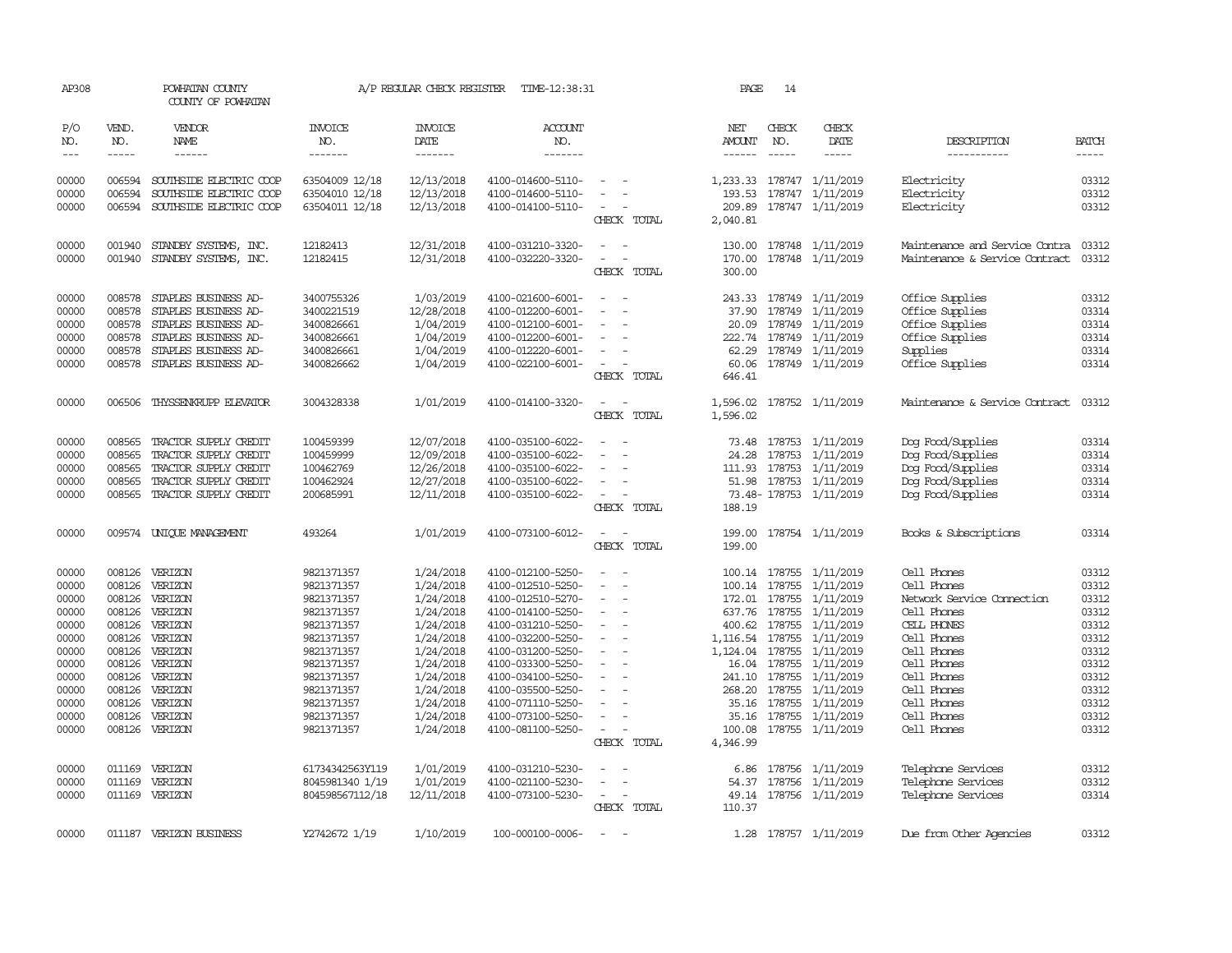| AP308                                                                                                    |                             | POWHATAN COUNTY<br>COUNTY OF POWHATAN                                                                                                                                                                                                                                                        |                                                                                                                                                                      | A/P REGULAR CHECK REGISTER                                                                                                                                           | TIME-12:38:31                                                                                                                                                                                                                                            |                                                   | PAGE                                                                                  | 15                                                                                                              |                                                                                                                                                                                          |                                                                                                                                                                                                                        |                                                                                                          |
|----------------------------------------------------------------------------------------------------------|-----------------------------|----------------------------------------------------------------------------------------------------------------------------------------------------------------------------------------------------------------------------------------------------------------------------------------------|----------------------------------------------------------------------------------------------------------------------------------------------------------------------|----------------------------------------------------------------------------------------------------------------------------------------------------------------------|----------------------------------------------------------------------------------------------------------------------------------------------------------------------------------------------------------------------------------------------------------|---------------------------------------------------|---------------------------------------------------------------------------------------|-----------------------------------------------------------------------------------------------------------------|------------------------------------------------------------------------------------------------------------------------------------------------------------------------------------------|------------------------------------------------------------------------------------------------------------------------------------------------------------------------------------------------------------------------|----------------------------------------------------------------------------------------------------------|
| P/O<br>NO.<br>$---$                                                                                      | VEND.<br>NO.<br>$- - - - -$ | VENDOR<br>NAME                                                                                                                                                                                                                                                                               | <b>INVOICE</b><br>NO.<br>-------                                                                                                                                     | <b>INVOICE</b><br>DATE<br>-------                                                                                                                                    | <b>ACCOUNT</b><br>NO.<br>-------                                                                                                                                                                                                                         |                                                   | NET<br>AMOUNT<br>------                                                               | CHECK<br>NO.<br>$- - - - -$                                                                                     | CHECK<br>DATE<br>-----                                                                                                                                                                   | DESCRIPTION<br>-----------                                                                                                                                                                                             | <b>BATCH</b><br>-----                                                                                    |
| 00000                                                                                                    | 011187                      | VERIZON BUSINESS                                                                                                                                                                                                                                                                             | Y2742672 1/19                                                                                                                                                        | 1/10/2019                                                                                                                                                            | 4100-012510-5240-                                                                                                                                                                                                                                        | $\equiv$<br>CHECK TOTAL                           | 63.24<br>64.52                                                                        |                                                                                                                 | 178757 1/11/2019                                                                                                                                                                         | Long Distance                                                                                                                                                                                                          | 03312                                                                                                    |
| 00000                                                                                                    |                             | 001680 WASTE MANAGEMENT OF                                                                                                                                                                                                                                                                   | 3332511-2424-9                                                                                                                                                       | 1/03/2019                                                                                                                                                            | 4100-014300-3175-                                                                                                                                                                                                                                        | $\equiv$<br>$\sim$<br>CHECK TOTAL                 | 307.49<br>307.49                                                                      |                                                                                                                 | 178759 1/11/2019                                                                                                                                                                         | Waste Disposal                                                                                                                                                                                                         | 03314                                                                                                    |
| 00000                                                                                                    |                             | 012800 WHITEHEAD, KARL O.                                                                                                                                                                                                                                                                    | <b>ACTIVE VOLUNTER</b>                                                                                                                                               | 1/02/2019                                                                                                                                                            | 4100-032200-6011-                                                                                                                                                                                                                                        | $\equiv$<br>$\sim$<br>CHECK TOTAL                 | 635.42                                                                                |                                                                                                                 | 635.42 178760 1/11/2019                                                                                                                                                                  | Protective Gear/Uniforms                                                                                                                                                                                               | 03314                                                                                                    |
| 00000<br>00000<br>00000                                                                                  | 007755<br>007755<br>007755  | WITMER PUBLIC SAFETY<br>WITMER PUBLIC SAFETY<br>WITMER PUBLIC SAFETY                                                                                                                                                                                                                         | 1914797<br>1914798<br>1914799                                                                                                                                        | 1/07/2019<br>1/07/2019<br>1/07/2019                                                                                                                                  | 4100-032200-6011-<br>4100-032200-6011-<br>4100-032200-6011-                                                                                                                                                                                              | $\sim$<br>$\sim$<br>CHECK TOTAL                   | 74.00<br>303.00<br>40.00<br>417.00                                                    |                                                                                                                 | 178762 1/11/2019<br>178762 1/11/2019<br>178762 1/11/2019                                                                                                                                 | Protective Gear/Uniforms<br>Protective Gear/Uniforms<br>Protective Gear/Uniforms                                                                                                                                       | 03314<br>03314<br>03314                                                                                  |
| 00000<br>00000<br>00000<br>00000<br>00000<br>00000<br>00000<br>00000<br>00000                            |                             | 011439 BUSINESS CARD<br>011439 BUSINESS CARD<br>011439 BUSINESS CARD<br>011439 BUSINESS CARD<br>011439 BUSINESS CARD<br>011439 BUSINESS CARD<br>011439 BUSINESS CARD<br>011439 BUSINESS CARD<br>011439 BUSINESS CARD                                                                         | 12/27/2018<br>12/27/2018<br>12/27/2018<br>12/27/2018<br>12/27/2018<br>12/27/2018<br>12/27/2018<br>12/27/2018<br>12/27/2018                                           | 12/27/2018<br>12/27/2018<br>12/27/2018<br>12/27/2018<br>12/27/2018<br>12/27/2018<br>12/27/2018<br>12/27/2018<br>12/27/2018                                           | 4100-031200-5210-<br>4100-031200-5210-<br>4100-031200-5210-<br>4100-031710-5210-<br>4100-031200-6014-<br>4100-031200-6014-<br>4100-031200-6014-<br>4100-031200-5810-<br>4100-031200-6014-                                                                | $\equiv$<br>CHECK TOTAL                           | .00<br>15.99<br>50.00<br>17.99<br>23.99<br>59.98<br>1.20<br>100.00<br>39.99<br>309.14 |                                                                                                                 | 178764 1/16/2019<br>178764 1/16/2019<br>178764 1/16/2019<br>178764 1/16/2019<br>178764 1/16/2019<br>178764 1/16/2019<br>178764 1/16/2019<br>178764 1/16/2019<br>178764 1/16/2019         | Postage<br>Postage<br>Postage<br>Postage<br>Other Operating Supplies<br>Other Operating Supplies<br>Other Operating Supplies<br>Dues/Association Memberships<br>Other Operating Supplies                               | 03319<br>03319<br>03319<br>03319<br>03319<br>03319<br>03319<br>03319<br>03319                            |
| 00000<br>00000<br>00000<br>00000<br>00000<br>00000<br>00000<br>00000<br>00000<br>00000<br>00000<br>00000 |                             | 011610 BUSINESS CARD<br>011610 BUSINESS CARD<br>011610 BUSINESS CARD<br>011610 BUSINESS CARD<br>011610 BUSINESS CARD<br>011610 BUSINESS CARD<br>011610 BUSINESS CARD<br>011610 BUSINESS CARD<br>011610 BUSINESS CARD<br>011610 BUSINESS CARD<br>011610 BUSINESS CARD<br>011610 BUSINESS CARD | 12/27/2018<br>12/27/2018<br>12/27/2018<br>12/27/2018<br>12/27/2018<br>12/27/2018<br>12/27/2018<br>12/27/2018<br>12/27/2018<br>12/27/2018<br>12/27/2018<br>12/27/2018 | 12/27/2018<br>12/27/2018<br>12/27/2018<br>12/27/2018<br>12/27/2018<br>12/27/2018<br>12/27/2018<br>12/27/2018<br>12/27/2018<br>12/27/2018<br>12/27/2018<br>12/27/2018 | 4100-031200-6014-<br>4100-031200-6014-<br>4100-031200-6014-<br>4100-035100-6014-<br>4100-031200-6009-<br>4100-031200-6011-<br>4100-031200-6011-<br>4100-031200-6011-<br>4100-031200-6011-<br>4100-031200-6011-<br>4100-031200-6011-<br>4100-031200-6011- | $\overline{\phantom{a}}$<br>$\sim$<br>CHECK TOTAL | 40.47<br>42.83<br>108.47<br>7.89<br>57.86<br>136.88<br>960.53                         | 178765<br>178765<br>178765<br>178765<br>71.58 178765<br>65.71 178765<br>36.64 178765<br>178765<br>202.75 178765 | .00 178765 1/16/2019<br>1/16/2019<br>1/16/2019<br>1/16/2019<br>1/16/2019<br>1/16/2019<br>1/16/2019<br>189.45 178765 1/16/2019<br>1/16/2019<br>1/16/2019<br>1/16/2019<br>178765 1/16/2019 | Other Operating Supplies<br>Other Operating Supplies<br>Other Operating Supplies<br>Other Operating Supplies<br>Auto Parts/Repairs<br>Uniforms<br>Uniforms<br>Uniforms<br>Uniforms<br>Uniforms<br>Uniforms<br>Uniforms | 03320<br>03320<br>03320<br>03320<br>03320<br>03320<br>03320<br>03320<br>03320<br>03320<br>03320<br>03320 |
| 00000<br>00000                                                                                           |                             | 011611 BUSINESS CARD<br>011611 BUSINESS CARD                                                                                                                                                                                                                                                 | 12/27/2018<br>12/27/2018                                                                                                                                             | 12/27/2018<br>12/27/2018                                                                                                                                             | 4100-031200-6014-<br>4100-031200-6014-                                                                                                                                                                                                                   | $\overline{\phantom{a}}$<br>CHECK TOTAL           | $.00 \cdot$<br>7.69<br>7.69                                                           |                                                                                                                 | 178766 1/16/2019<br>178766 1/16/2019                                                                                                                                                     | Other Operating Supplies<br>Other Operating Supplies                                                                                                                                                                   | 03317<br>03317                                                                                           |
| 00000                                                                                                    |                             | 010688 A&B CLEANING SERVICE, INC. 30903                                                                                                                                                                                                                                                      |                                                                                                                                                                      | 1/15/2019                                                                                                                                                            | 4100-014100-3180-                                                                                                                                                                                                                                        | CHECK TOTAL                                       | 4,696.18                                                                              |                                                                                                                 | 4,696.18 178788 1/17/2019                                                                                                                                                                | Cleaning Service                                                                                                                                                                                                       | 03324                                                                                                    |
| 00000                                                                                                    |                             | 011021 COALITION OF CHURCHES                                                                                                                                                                                                                                                                 | 3RD OTR 2019                                                                                                                                                         | 1/08/2019                                                                                                                                                            | 4100-053910-5643-                                                                                                                                                                                                                                        | $\sim$<br>CHECK TOTAL                             | 6,250.00                                                                              |                                                                                                                 | 6,250.00 178790 1/17/2019                                                                                                                                                                | PCCAA Services - Federal CSBG                                                                                                                                                                                          | 03322                                                                                                    |
| 00000                                                                                                    |                             | 012756 COMCAST                                                                                                                                                                                                                                                                               | 600120090493                                                                                                                                                         | 12/25/2018                                                                                                                                                           | 4100-053910-5643-                                                                                                                                                                                                                                        | CHECK TOTAL                                       | 107.80                                                                                |                                                                                                                 | 107.80 178791 1/17/2019                                                                                                                                                                  | PCCAA Services - Federal CSBG                                                                                                                                                                                          | 03322                                                                                                    |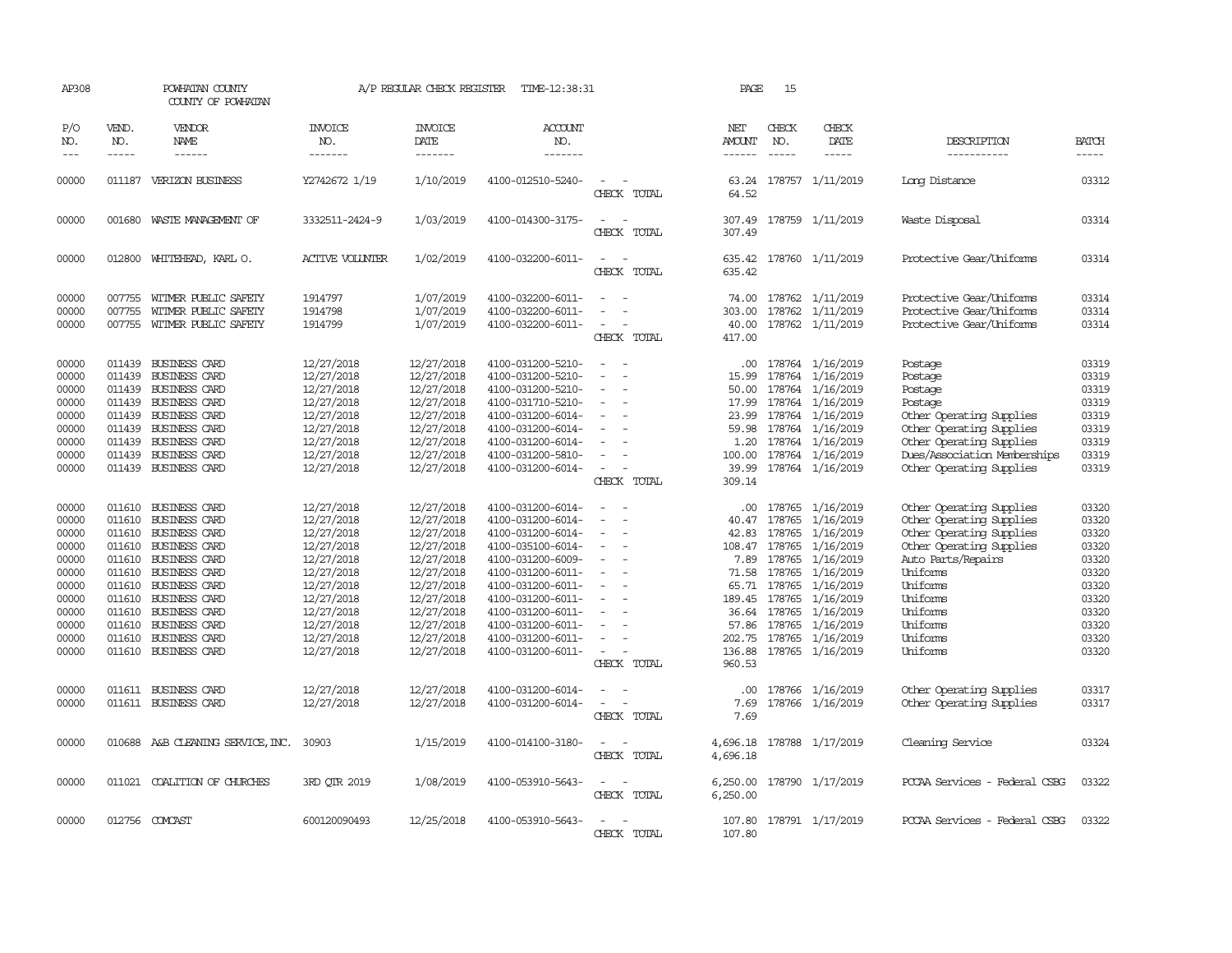| AP308                   |                             | POWHATAN COUNTY<br>COUNTY OF POWHATAN                                            |                                  | A/P REGULAR CHECK REGISTER          | TIME-12:38:31                                               |                                                                                                                                          | PAGE                                 | 16                          |                                                                              |                                                       |                             |
|-------------------------|-----------------------------|----------------------------------------------------------------------------------|----------------------------------|-------------------------------------|-------------------------------------------------------------|------------------------------------------------------------------------------------------------------------------------------------------|--------------------------------------|-----------------------------|------------------------------------------------------------------------------|-------------------------------------------------------|-----------------------------|
| P/O<br>NO.<br>$---$     | VEND.<br>NO.<br>$- - - - -$ | VENDOR<br><b>NAME</b><br>$- - - - - -$                                           | <b>INVOICE</b><br>NO.<br>------- | <b>INVOICE</b><br>DATE<br>--------  | <b>ACCOUNT</b><br>NO.<br>-------                            |                                                                                                                                          | NET<br>AMOUNT<br>$- - - - - -$       | CHECK<br>NO.<br>$- - - - -$ | CHECK<br>DATE<br>$- - - - -$                                                 | DESCRIPTION<br>-----------                            | <b>BATCH</b><br>$- - - - -$ |
| 00000                   | 008787 DMV                  |                                                                                  | 18362709                         | 12/28/2018                          | 4100-012410-3320-                                           | $\overline{\phantom{a}}$<br>CHECK TOTAL                                                                                                  | 1,900.00                             |                             | 1,900.00 178792 1/17/2019                                                    | Maintenance & Service Contract                        | 03324                       |
| 00000                   | 000860                      | DOMINION ENERGY VIRGINIA                                                         | 2613832712 1/19                  | 1/03/2019                           | 4100-022100-5110-                                           | $\sim$<br>$\sim$<br>CHECK TOTAL                                                                                                          | 224.92<br>224.92                     |                             | 178793 1/17/2019                                                             | Electricity                                           | 03322                       |
| 00000                   |                             | 000120 JAMES RIVER AIR                                                           | S105372                          | 1/15/2019                           | 4100-014100-3308-                                           | $\sim$ $ \sim$<br>CHECK TOTAL                                                                                                            | 3,454.00<br>3,454.00                 |                             | 178794 1/17/2019                                                             | HVAC Service and Repairs                              | 03324                       |
| 00000                   |                             | 000750 MONACAN SOIL & WATER                                                      | FY2018-19                        | 1/16/2019                           | 4100-081200-0050-                                           | $\sim$<br>$\sim$<br>CHECK TOTAL                                                                                                          | 10,500.00                            |                             | 10,500.00 178796 1/17/2019                                                   | MSWCD:Agricultural Support Ser                        | 03324                       |
| 00000                   |                             | 007136 MOORE, JASON                                                              | 8680197                          | 12/10/2018                          | 4100-021200-3150-                                           | $\sim$ $ \sim$<br>CHECK TOTAL                                                                                                            | 360.00<br>360.00                     |                             | 178797 1/17/2019                                                             | Outside Counsel                                       | 03322                       |
| 00000                   |                             | 009556 PLAYPOWER LT FARMINGTON                                                   | 1400229090                       | 12/19/2018                          | 4100-014600-3312-                                           | $\frac{1}{2} \left( \frac{1}{2} \right) \left( \frac{1}{2} \right) \left( \frac{1}{2} \right) \left( \frac{1}{2} \right)$<br>CHECK TOTAL | 7,640.38                             |                             | 7,640.38 178798 1/17/2019                                                    | Field Maintenance                                     | 03324                       |
| 00000                   |                             | 010456 POWHATAN CHAMBER OF                                                       | 4524                             | 1/07/2019                           | 4100-012100-5810-                                           | $ -$<br>CHECK TOTAL                                                                                                                      | 450.00                               |                             | 450.00 178799 1/17/2019                                                      | Dues/Association Memberships                          | 03322                       |
| 00000<br>00000<br>00000 | 000780<br>000780<br>000780  | <b>CUILL CORPORATION</b><br><b>CUILL CORPORATION</b><br><b>CUILL CORPORATION</b> | 3915368<br>3920865<br>3927871    | 1/04/2019<br>1/04/2019<br>1/04/2019 | 4100-012410-6001-<br>4100-012410-6001-<br>4100-012410-6001- | $\sim$<br>$\sim$ $-$<br>CHECK TOTAL                                                                                                      | 521.38                               |                             | 56.56 178800 1/17/2019<br>198.37 178800 1/17/2019<br>266.45 178800 1/17/2019 | Office Supplies<br>Office Supplies<br>Office Supplies | 03324<br>03324<br>03324     |
| 00000                   | 012509                      | RICHMOND SUBURBAN NEWS                                                           | I00008721491226                  | 12/26/2018                          | 4100-081100-3600-                                           | CHECK TOTAL                                                                                                                              | 204.75<br>204.75                     |                             | 178801 1/17/2019                                                             | Advertising                                           | 03324                       |
| 00000                   | 012803                      | SIGORA SOLAR LLC                                                                 | 746-2018                         | 1/10/2019                           | 3100-013030-0010-                                           | $\equiv$<br>CHECK TOTAL                                                                                                                  | 301.07<br>301.07                     |                             | 178803 1/17/2019                                                             | Electrical Permits                                    | 03322                       |
| 00000                   | 001940                      | STANDBY SYSTEMS, INC.                                                            | 12182463                         | 12/31/2018                          | 4100-031210-3320-                                           | $\overline{\phantom{a}}$<br>CHECK TOTAL                                                                                                  | 130.00<br>130.00                     |                             | 178804 1/17/2019                                                             | Maintenance and Service Contra                        | 03324                       |
| 00000                   |                             | 008895 T. NOEL BROOKS                                                            | 8661954                          | 1/04/2019                           | 4100-021200-3150-                                           | $\sim$<br>$\sim$<br>CHECK TOTAL                                                                                                          | 120.00<br>120.00                     |                             | 178805 1/17/2019                                                             | Outside Counsel                                       | 03322                       |
| 00000<br>00000          | 001930                      | TREASURER, VIRGINIA TECH<br>001930 TREASURER, VIRGINIA TECH                      | FY19 2ND OTR<br>FY19 2ND QTR     | 1/07/2019<br>1/07/2019              | 4100-083500-3140-<br>4100-083500-3140-                      | $\sim$ $ -$<br>$\sim$ $  -$<br>CHECK TOTAL                                                                                               | 14,116.70<br>5,011.43<br>19, 128. 13 |                             | 178806 1/17/2019<br>178806 1/17/2019                                         | Professional Services<br>Professional Services        | 03322<br>03322              |
| 00000                   |                             | 011178 WOODFIN ELECTRICAL                                                        | 908-2018                         | 1/10/2019                           | 3100-013030-0012-                                           | $\sim$<br>CHECK TOTAL                                                                                                                    | 14.00<br>14.00                       |                             | 178807 1/17/2019                                                             | Plumbing Permits                                      | 03322                       |
| 00000                   |                             | 010859 WRIGHT, ANDREA                                                            | 20180701A                        | 1/05/2019                           | 4100-031200-3310-                                           | $\sim$ $ \sim$<br>CHECK TOTAL                                                                                                            | 599.04<br>599.04                     |                             | 178808 1/17/2019                                                             | Repairs & Maintenance                                 | 03322                       |
| 00000                   |                             | 006175 ADAMS OIL COMPANY, INC.                                                   | 20989                            | 12/28/2018                          | 4100-032200-5120-                                           | $\sim$ $\sim$<br>CHECK TOTAL                                                                                                             | 237.85<br>237.85                     |                             | 178809 1/24/2019                                                             | Apparatus Fuel                                        | 03326                       |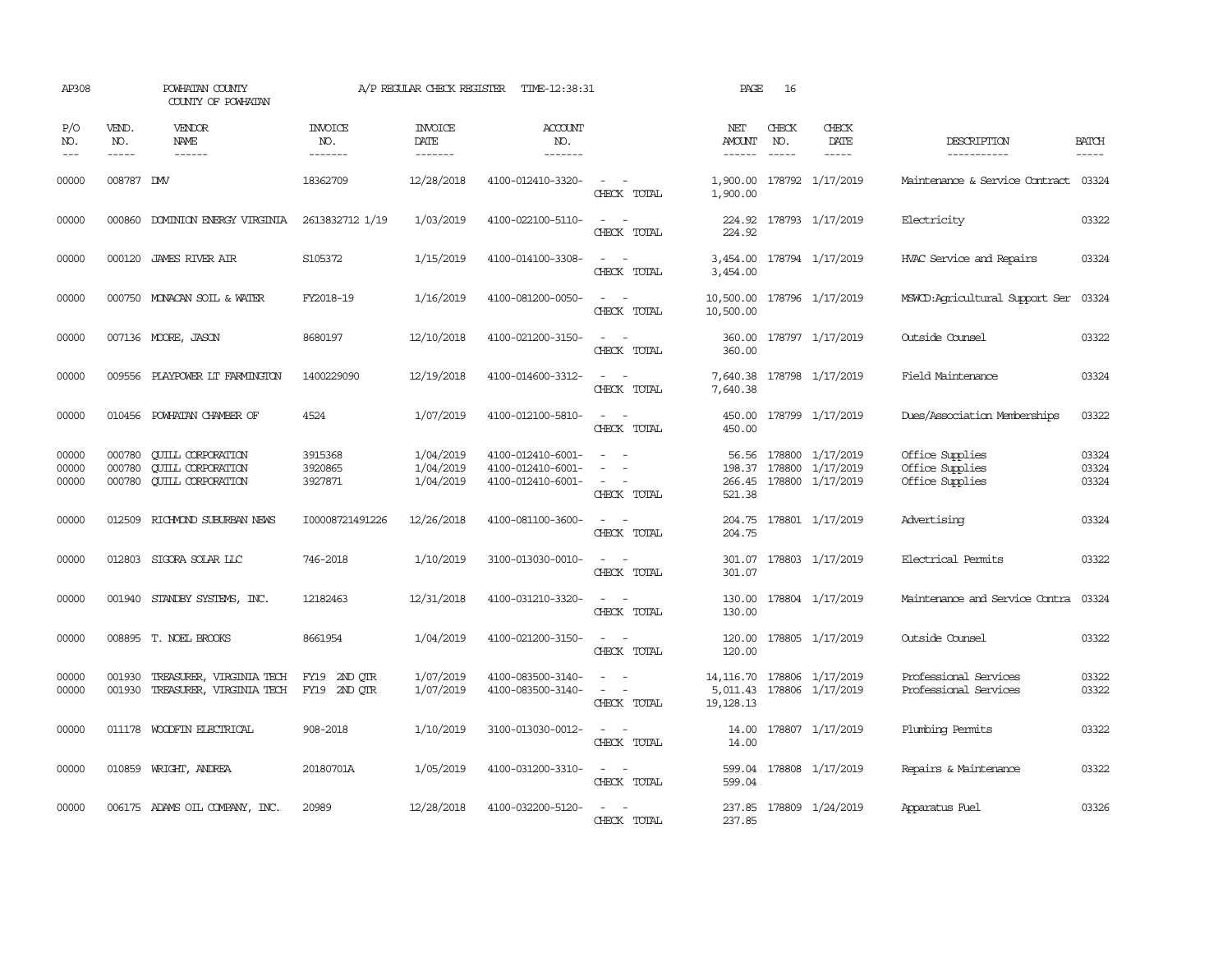| AP308          |                  | POWHATAN COUNTY<br>COUNTY OF POWHATAN    |                        | A/P REGULAR CHECK REGISTER | TIME-12:38:31                          |                                                                                                                             | PAGE             | 17           |                                      |                                |                |
|----------------|------------------|------------------------------------------|------------------------|----------------------------|----------------------------------------|-----------------------------------------------------------------------------------------------------------------------------|------------------|--------------|--------------------------------------|--------------------------------|----------------|
| P/O<br>NO.     | VEND.<br>NO.     | <b>VENDOR</b><br>NAME                    | <b>INVOICE</b><br>NO.  | <b>INVOICE</b><br>DATE     | <b>ACCOUNT</b><br>NO.                  |                                                                                                                             | NET<br>AMOUNT    | CHECK<br>NO. | CHECK<br>DATE                        | DESCRIPTION                    | <b>BATCH</b>   |
| $---$          | $- - - - -$      | $- - - - - -$                            | -------                | -------                    | -------                                |                                                                                                                             | $- - - - - -$    | $- - - - -$  | -----                                | -----------                    | $- - - - -$    |
| 00000          |                  | 010978 ANIMAL MEDICAL CENTER             | 192693                 | 12/31/2018                 | 4100-035100-3110-                      | $\frac{1}{2} \left( \frac{1}{2} \right) \left( \frac{1}{2} \right) = \frac{1}{2} \left( \frac{1}{2} \right)$<br>CHECK TOTAL | 691.06           |              | 691.06 178812 1/24/2019              | Professional Health Services   | 03326          |
| 00000          |                  | 012849 AQUA VIRGINIA                     | 0559913 1/19           | 1/08/2019                  | 4100-014100-5130-                      | $\sim$<br>$\sim$                                                                                                            |                  |              | 21.17 178813 1/24/2019               | Water                          | 03326          |
| 00000          |                  | 012849 AQUA VIRGINIA                     | 0574622 1/19           | 1/08/2019                  | 4100-014100-5130-                      | $\overline{\phantom{a}}$<br>$\overline{\phantom{a}}$                                                                        | 6.42             |              | 178813 1/24/2019                     | Water                          | 03326          |
| 00000          |                  | 012849 AQUA VIRGINIA                     | 0575072 1/19           | 1/08/2019                  | 4100-014100-5130-                      | $\overline{\phantom{a}}$                                                                                                    |                  |              | 74.71 178813 1/24/2019               | Water                          | 03326          |
| 00000          |                  | 012849 AQUA VIRGINIA                     | 0620830 1/19           | 1/08/2019                  | 4100-031200-5130-                      | $\equiv$                                                                                                                    |                  |              | 87.59 178813 1/24/2019               | Water                          | 03326          |
| 00000          |                  | 012849 AQUA VIRGINIA                     | 0620830 1/19           | 1/08/2019                  | 4100-014100-5130-                      | $\sim$                                                                                                                      |                  |              | 87.59 178813 1/24/2019               | Water                          | 03326          |
| 00000          |                  | 012849 AQUA VIRGINIA                     | 0621132 1/19           | 1/08/2019                  | 4100-014600-5130-                      | $\overline{\phantom{a}}$                                                                                                    | 534.73           |              | 178813 1/24/2019                     | Water - Field Irrigation       | 03326          |
| 00000          |                  | 012849 AQUA VIRGINIA                     | 0621730 1/19           | 1/08/2019                  | 4100-014100-5130-                      |                                                                                                                             |                  |              | 149.83 178813 1/24/2019              | Water                          | 03326          |
| 00000          |                  | 012849 AQUA VIRGINIA                     | 0621781 1/19           | 1/08/2019                  | 4100-014100-5130-                      | $\overline{\phantom{a}}$                                                                                                    |                  |              | 17.62 178813 1/24/2019               | Water                          | 03326          |
| 00000          |                  | 012849 AQUA VIRGINIA                     | 0621784 1/19           | 1/30/2019                  | 4100-014100-5130-                      | $\overline{\phantom{a}}$                                                                                                    |                  |              | 34.15 178813 1/24/2019               | Water                          | 03326          |
| 00000          |                  | 012849 AQUA VIRGINIA                     | 0621880 1/19           | 1/30/2019                  | 4100-014600-5130-                      | $\sim$ $ \sim$<br>CHECK TOTAL                                                                                               | 1,031.43         |              | 17.62 178813 1/24/2019               | Water - Field Irrigation       | 03326          |
|                |                  |                                          |                        |                            |                                        |                                                                                                                             |                  |              |                                      |                                |                |
| 00000          | 012849           | AQUA VIRGINIA                            | 1100656 1/19           | 1/30/2019                  | 4100-014600-5130-                      | $\overline{\phantom{a}}$                                                                                                    | 109.27           |              | 178814 1/24/2019                     | Water - Field Irrigation       | 03326          |
| 00000          |                  | 012849 AQUA VIRGINIA                     | 1100657 1/19           | 1/30/2019                  | 4100-014100-5130-                      |                                                                                                                             |                  |              | 119.41 178814 1/24/2019              | Water                          | 03326          |
| 00000          |                  | 012849 AQUA VIRGINIA                     | 1401897 1/19           | 1/08/2019                  | 4100-014600-5130-                      | $\sim$                                                                                                                      |                  |              | 17.62 178814 1/24/2019               | Water - Field Irrigation       | 03326          |
|                |                  |                                          |                        |                            |                                        | CHECK TOTAL                                                                                                                 | 246.30           |              |                                      |                                |                |
| 00000          |                  | 007941 BAKER & TAYLOR                    | H23121610              | 1/04/2019                  | 4100-073100-6012-                      |                                                                                                                             |                  |              | 14.46 178815 1/24/2019               | Books & Subscriptions          | 03326          |
| 00000          |                  | 007941 BAKER & TAYLOR                    | Q48116110              | /0000                      | 4100-073100-6012-                      | $\equiv$<br>$\overline{\phantom{a}}$                                                                                        | 18.62            |              | 178815 1/24/2019                     | Books & Subscriptions          | 03326          |
| 00000          |                  | 007941 BAKER & TAYLOR                    | 5015334274             | 1/14/2019                  | 4100-073100-6012-                      | $\equiv$                                                                                                                    | 177.54           |              | 178815 1/24/2019                     | Books & Subscriptions          | 03326          |
|                |                  |                                          |                        |                            |                                        | CHECK TOTAL                                                                                                                 | 210.62           |              |                                      |                                |                |
| 00000          | 006655           | BLOSSMAN GAS COMPANIES,                  | 5407986                | 12/04/2018                 | 4100-035100-5120-                      | $\sim$ $-$<br>$\sim$                                                                                                        | 443.32           |              | 178818 1/24/2019                     | Fuel                           | 03326          |
| 00000          |                  | 006655 BLOSSMAN GAS COMPANIES,           | 5563308                | 12/18/2018                 | 4100-035100-5120-                      | $\sim$<br>$\sim$                                                                                                            |                  |              | 434.57 178818 1/24/2019              | Fuel                           | 03326          |
|                |                  |                                          |                        |                            |                                        | CHECK TOTAL                                                                                                                 | 877.89           |              |                                      |                                |                |
| 00000          |                  | 008713 BLUE RIDGE RESCUE                 | 45475                  | 12/31/2018                 | 4100-032200-6011-                      |                                                                                                                             | 3,620.00         |              | 178819 1/24/2019                     | Protective Gear/Uniforms       | 03326          |
| 00000          |                  | 008713 BLUE RIDGE RESCUE                 | 45478                  | 12/31/2018                 | 4100-032200-6011-                      |                                                                                                                             | 3,682.50         |              | 178819 1/24/2019                     | Protective Gear/Uniforms       | 03326          |
| 00000          |                  | 008713 BLUE RIDGE RESCUE                 | 45518                  | 1/08/2019                  | 4100-032200-6011-                      | $\overline{\phantom{a}}$                                                                                                    |                  |              | 3,620.00 178819 1/24/2019            | Protective Gear/Uniforms       | 03326          |
|                |                  |                                          |                        |                            |                                        | CHECK TOTAL                                                                                                                 | 10,922.50        |              |                                      |                                |                |
|                |                  |                                          | <b>TRAIN SESSION</b>   |                            |                                        | $\sim$ $ \sim$                                                                                                              |                  |              |                                      |                                | 03326          |
| 00000          |                  | 012848 CANINE TRAINING UNLIMITED         |                        | 1/10/2018                  | 4100-035100-5540-                      | CHECK TOTAL                                                                                                                 | 300.00<br>300.00 |              | 178824 1/24/2019                     | Conferences & Training         |                |
|                |                  |                                          |                        |                            |                                        |                                                                                                                             |                  |              |                                      |                                |                |
| 00000          |                  | 007353 CDW GOVERNMENT, INC.              | OPX0176                | 1/09/2019                  | 4100-031200-6002-                      |                                                                                                                             | 740.63           |              | 178825 1/24/2019                     | Computer Equipment-non-capital | 03326          |
| 00000          |                  | 007353 CDW GOVERNMENT, INC.              | QPX0176                | 1/09/2019                  | 4100-032200-6002-                      | $\equiv$                                                                                                                    | 740.63           |              | 178825 1/24/2019                     | Computer Equipment-non-capital | 03326          |
|                |                  |                                          |                        |                            |                                        | CHECK TOTAL                                                                                                                 | 1,481.26         |              |                                      |                                |                |
| 00000          |                  | 000540 CENTRAL VIRGINIA WASTE            | 23999                  | 1/11/2019                  | 4100-014300-3176-                      | $\frac{1}{2} \left( \frac{1}{2} \right) \left( \frac{1}{2} \right) = \frac{1}{2} \left( \frac{1}{2} \right)$                | 116.04           |              | 178826 1/24/2019                     | Recycling Pulls                | 03326          |
|                |                  |                                          |                        |                            |                                        | CHECK TOTAL                                                                                                                 | 116.04           |              |                                      |                                |                |
|                |                  |                                          |                        |                            |                                        |                                                                                                                             |                  |              |                                      |                                |                |
| 00000          | 006965           | CINTAS CORPORATION                       | 143524868              | 1/09/2019                  | 4100-014100-6011-                      |                                                                                                                             | 82.64            |              | 178827 1/24/2019                     | Uniforms                       | 03326          |
| 00000<br>00000 | 006965<br>006965 | CINIAS CORPORATION<br>CINIAS CORPORATION | 143524868<br>143524869 | 1/09/2019<br>1/09/2019     | 4100-014500-6011-<br>4100-014300-6011- | $\sim$<br>$\sim$                                                                                                            | 88.13<br>142.10  |              | 178827 1/24/2019<br>178827 1/24/2019 | Uniforms<br>Uniforms           | 03326<br>03326 |
|                |                  |                                          |                        |                            |                                        | CHECK TOTAL                                                                                                                 | 312.87           |              |                                      |                                |                |
|                |                  |                                          |                        |                            |                                        |                                                                                                                             |                  |              |                                      |                                |                |
| 00000          |                  | 010764 CIVICPLUS                         | 181989                 | 2/12/2019                  | 4100-012510-8205-                      | $\sim$ $\sim$                                                                                                               |                  |              | 9,339.13 178828 1/24/2019            | Hosting Fees                   | 03326          |
|                |                  |                                          |                        |                            |                                        | CHECK TOTAL                                                                                                                 | 9,339.13         |              |                                      |                                |                |
|                |                  |                                          |                        |                            |                                        |                                                                                                                             |                  |              |                                      |                                |                |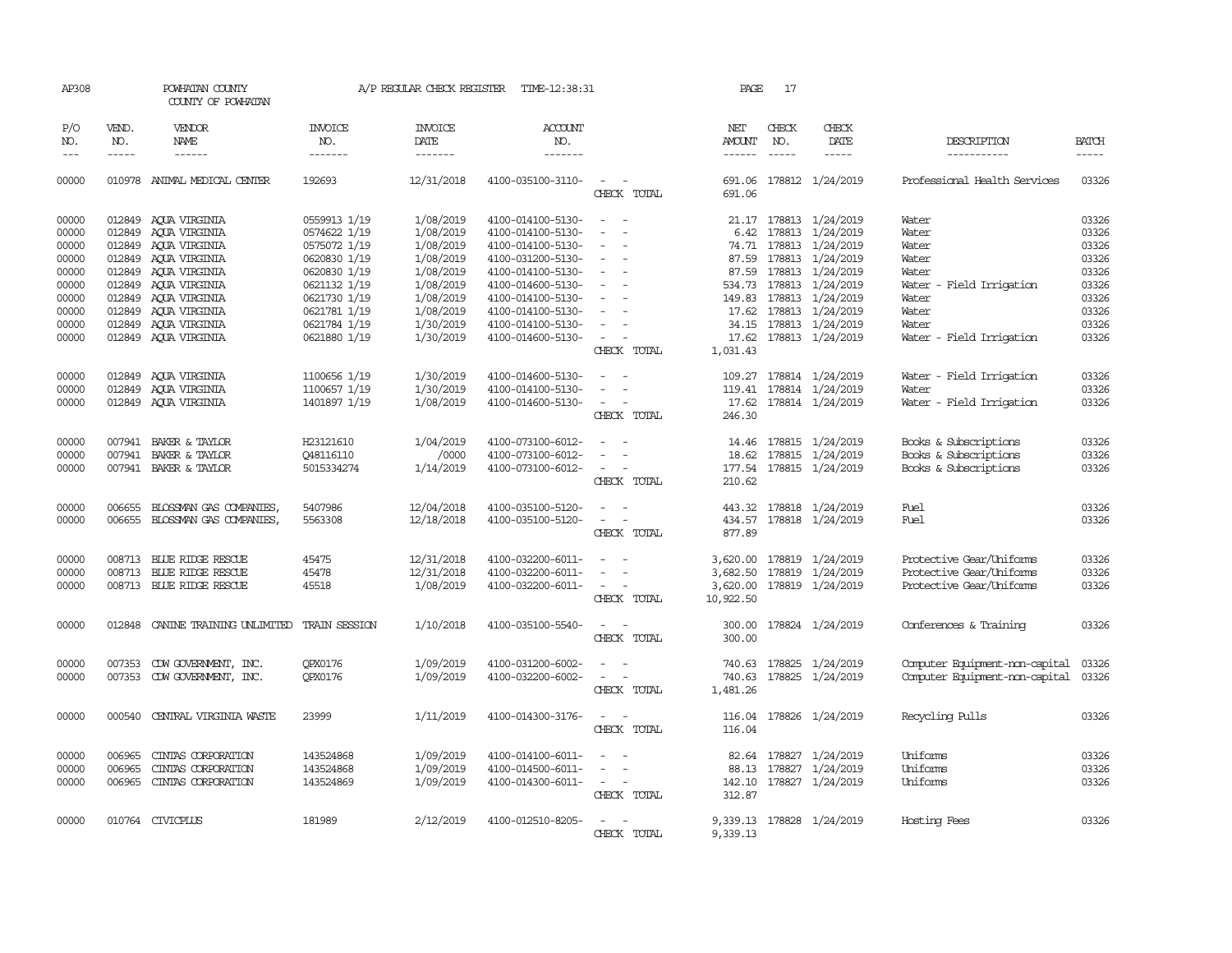| AP308                                                                                                                                                                                                                                                                                                                                                                                                      |                                                          | POWHATAN COUNTY<br>COUNTY OF POWHATAN                                                                                                                                |                                                                                                                | A/P REGULAR CHECK REGISTER                                                 | TIME-12:38:31                                                                                                              |                                                                                                                                                                                     | PAGE                       | 18                          |                                                                                                                                          |                                                                                                                                                                                                           |                         |
|------------------------------------------------------------------------------------------------------------------------------------------------------------------------------------------------------------------------------------------------------------------------------------------------------------------------------------------------------------------------------------------------------------|----------------------------------------------------------|----------------------------------------------------------------------------------------------------------------------------------------------------------------------|----------------------------------------------------------------------------------------------------------------|----------------------------------------------------------------------------|----------------------------------------------------------------------------------------------------------------------------|-------------------------------------------------------------------------------------------------------------------------------------------------------------------------------------|----------------------------|-----------------------------|------------------------------------------------------------------------------------------------------------------------------------------|-----------------------------------------------------------------------------------------------------------------------------------------------------------------------------------------------------------|-------------------------|
| P/O<br>NO.<br>$\frac{1}{2} \frac{1}{2} \frac{1}{2} \frac{1}{2} \frac{1}{2} \frac{1}{2} \frac{1}{2} \frac{1}{2} \frac{1}{2} \frac{1}{2} \frac{1}{2} \frac{1}{2} \frac{1}{2} \frac{1}{2} \frac{1}{2} \frac{1}{2} \frac{1}{2} \frac{1}{2} \frac{1}{2} \frac{1}{2} \frac{1}{2} \frac{1}{2} \frac{1}{2} \frac{1}{2} \frac{1}{2} \frac{1}{2} \frac{1}{2} \frac{1}{2} \frac{1}{2} \frac{1}{2} \frac{1}{2} \frac{$ | VEND.<br>NO.<br>$- - - - -$                              | VENDOR<br>NAME<br>$- - - - - -$                                                                                                                                      | <b>INVOICE</b><br>NO.<br>-------                                                                               | <b>INVOICE</b><br>DATE<br>-------                                          | ACCOUNT<br>NO.<br>-------                                                                                                  |                                                                                                                                                                                     | NET<br>AMOUNT<br>------    | CHECK<br>NO.<br>$- - - - -$ | CHECK<br>DATE                                                                                                                            | DESCRIPTION<br>-----------                                                                                                                                                                                | <b>BATCH</b><br>-----   |
| 00000                                                                                                                                                                                                                                                                                                                                                                                                      |                                                          | 007282 COBB TECHNOLOGIES, INC.                                                                                                                                       | 1024947                                                                                                        | 1/10/2019                                                                  | 4100-032200-3320-                                                                                                          | $\overline{\phantom{a}}$<br>CHECK TOTAL                                                                                                                                             | 225.73                     |                             | 225.73 178830 1/24/2019                                                                                                                  | Maintenance & Service Contract 03326                                                                                                                                                                      |                         |
| 00000                                                                                                                                                                                                                                                                                                                                                                                                      |                                                          | 012756 COMCAST                                                                                                                                                       | 001200974151218                                                                                                | 12/18/2018                                                                 | 4100-073100-5260-                                                                                                          | $\sim$<br>CHECK TOTAL                                                                                                                                                               | 219.90                     |                             | 219.90 178832 1/24/2019                                                                                                                  | Internet.                                                                                                                                                                                                 | 03326                   |
| 00000                                                                                                                                                                                                                                                                                                                                                                                                      |                                                          | 012814 COSNER, JOHN WAYNE                                                                                                                                            | FDR 100.007                                                                                                    | 1/11/2019                                                                  | 4100-032200-6011-                                                                                                          | $\sim$ $ \sim$<br>CHECK TOTAL                                                                                                                                                       | 635.00<br>635.00           |                             | 178835 1/24/2019                                                                                                                         | Protective Gear/Uniforms                                                                                                                                                                                  | 03325                   |
| 00000<br>00000<br>00000                                                                                                                                                                                                                                                                                                                                                                                    | 006240<br>006240<br>006240                               | DIAMOND SPRINGS WATER, INC 1214079691<br>DIAMOND SPRINGS WATER, INC 1226074470<br>DIAMOND SPRINGS WATER, INC 3192024                                                 |                                                                                                                | 12/18/2018<br>12/26/2018<br>1/04/2019                                      | 4100-031200-5130-<br>4100-031200-5130-<br>4100-031200-5130-                                                                | $\sim$<br>$\sim$<br>$\sim$<br>$\overline{\phantom{a}}$<br>$\sim$<br>CHECK TOTAL                                                                                                     | 27.96<br>11.95<br>102.82   |                             | 62.91 178837 1/24/2019<br>178837 1/24/2019<br>178837 1/24/2019                                                                           | Water<br>Water<br>Water                                                                                                                                                                                   | 03326<br>03326<br>03326 |
| 00000<br>00000<br>00000<br>00000<br>00000<br>00000                                                                                                                                                                                                                                                                                                                                                         | 000860<br>000860<br>000860<br>000860<br>000860<br>000860 | DOMINION ENERGY VIRGINIA<br>DOMINION ENERGY VIRGINIA<br>DOMINION ENERGY VIRGINIA<br>DOMINION ENERGY VIRGINIA<br>DOMINION ENERGY VIRGINIA<br>DOMINION ENERGY VIRGINIA | 1221667833 1/19<br>4062035391 1/19<br>4165680929 1/19<br>6024003557 1/19<br>6211789810 1/19<br>8009370571 1/19 | 1/03/2019<br>1/03/2019<br>1/04/2019<br>1/04/2019<br>1/03/2019<br>1/04/2019 | 4100-031210-5110-<br>4100-031210-5110-<br>4100-031210-5110-<br>4100-014100-5110-<br>4100-031210-5110-<br>4100-031210-5110- | $\sim$ $\sim$<br>$\sim$<br>$\sim$<br>$\overline{\phantom{a}}$<br>$\sim$<br>CHECK TOTAL                                                                                              | 169.93<br>33.48<br>727.96  | 178838                      | 244.29 178838 1/24/2019<br>1/24/2019<br>119.59 178838 1/24/2019<br>21.17 178838 1/24/2019<br>139.50 178838 1/24/2019<br>178838 1/24/2019 | Electricity - Comunications H 03326<br>Electricity - Comunications H<br>Electricity - Comunications H 03326<br>Electricity<br>Electricity - Communications H 03326<br>Electricity - Comunications H 03326 | 03326<br>03326          |
| 00000                                                                                                                                                                                                                                                                                                                                                                                                      | 008663                                                   | GATEWOOD, ASHLEY                                                                                                                                                     | <b>TRAINING FOOD</b>                                                                                           | 1/10/2019                                                                  | 4100-035100-5540-                                                                                                          | CHECK TOTAL                                                                                                                                                                         | 50.88<br>50.88             |                             | 178845 1/24/2019                                                                                                                         | Conferences & Training                                                                                                                                                                                    | 03326                   |
| 00000                                                                                                                                                                                                                                                                                                                                                                                                      |                                                          | 012821 GOODMAN, TAYLOR                                                                                                                                               | FRD 100.007A                                                                                                   | 1/11/2019                                                                  | 4100-032200-6011-                                                                                                          | $\overline{\phantom{a}}$<br>CHECK TOTAL                                                                                                                                             | 635.42<br>635.42           |                             | 178846 1/24/2019                                                                                                                         | Protective Gear/Uniforms                                                                                                                                                                                  | 03325                   |
| 00000                                                                                                                                                                                                                                                                                                                                                                                                      |                                                          | 012822 HAZELRIGG, AIDEN REESE                                                                                                                                        | FRD 100.007                                                                                                    | 1/11/2019                                                                  | 4100-032200-6011-                                                                                                          | $\sim$ $\sim$<br>CHECK TOTAL                                                                                                                                                        | 635.42                     |                             | 635.42 178847 1/24/2019                                                                                                                  | Protective Gear/Uniforms                                                                                                                                                                                  | 03325                   |
| 00000                                                                                                                                                                                                                                                                                                                                                                                                      |                                                          | 012827 JORDAN, LINDSEY ELIZABETH FRD 100.007                                                                                                                         |                                                                                                                | 1/11/2019                                                                  | 4100-032200-6011-                                                                                                          | $\sim$ $\sim$<br>CHECK TOTAL                                                                                                                                                        | 635.42<br>635.42           |                             | 178853 1/24/2019                                                                                                                         | Protective Gear/Uniforms                                                                                                                                                                                  | 03325                   |
| 00000<br>00000<br>00000                                                                                                                                                                                                                                                                                                                                                                                    | 000160<br>000160                                         | LLEWELLYN'S TOWING &<br><b>LLEWELLYN'S TOWING &amp;</b><br>000160 LIEWELLYN'S TOWING &                                                                               | 0031575<br>0032359<br>0032671                                                                                  | 1/08/2019<br>1/08/2019<br>1/08/2019                                        | 4100-031200-6014-<br>4100-031200-6014-<br>4100-031200-6014-                                                                | $\sim$<br>$\sim$<br>$\sim$<br>$\sim$<br>$\sim$<br>CHECK TOTAL                                                                                                                       | 343.00<br>202.00<br>695.00 |                             | 150.00 178857 1/24/2019<br>178857 1/24/2019<br>178857 1/24/2019                                                                          | Other Operating Supplies<br>Other Operating Supplies<br>Other Operating Supplies                                                                                                                          | 03326<br>03326<br>03326 |
| 00000<br>00000                                                                                                                                                                                                                                                                                                                                                                                             |                                                          | 011354 MATTHEW BENDER & CO, INC.<br>011354 MATTHEW BENDER & CO, INC.                                                                                                 | 04151429<br>9780327149972                                                                                      | 8/09/2018<br>1/07/2019                                                     | 4100-011010-3002-<br>4100-011010-3002-                                                                                     | $\frac{1}{2} \left( \frac{1}{2} \right) \left( \frac{1}{2} \right) = \frac{1}{2} \left( \frac{1}{2} \right)$<br>$\overline{\phantom{a}}$<br>$\overline{\phantom{a}}$<br>CHECK TOTAL | 126.32<br>143.98           |                             | 17.66 178859 1/24/2019<br>178859 1/24/2019                                                                                               | County Code<br>County Code                                                                                                                                                                                | 03326<br>03326          |
| 00000                                                                                                                                                                                                                                                                                                                                                                                                      |                                                          | 006146 MCCLELLAN, WENDY SUSAN                                                                                                                                        | TARGET 01/19                                                                                                   | 1/10/2019                                                                  | 4100-031710-6001-                                                                                                          | $\sim$<br>CHECK TOTAL                                                                                                                                                               | 7.36<br>7.36               |                             | 178860 1/24/2019                                                                                                                         | Office Supplies                                                                                                                                                                                           | 03326                   |
| 00000                                                                                                                                                                                                                                                                                                                                                                                                      |                                                          | 007297 NAFECO, INC.                                                                                                                                                  | 961900                                                                                                         | 1/02/2019                                                                  | 4100-032200-6011-                                                                                                          | $\sim$ $ \sim$<br>CHECK TOTAL                                                                                                                                                       | 435.60<br>435.60           |                             | 178863 1/24/2019                                                                                                                         | Protective Gear/Uniforms                                                                                                                                                                                  | 03326                   |
| 00000                                                                                                                                                                                                                                                                                                                                                                                                      |                                                          | 011231 NEOFUNDS BY NEOPOST                                                                                                                                           | 80230695 1/19                                                                                                  | 1/09/2019                                                                  | 100-000100-0016-                                                                                                           | $\frac{1}{2} \left( \frac{1}{2} \right) \left( \frac{1}{2} \right) = \frac{1}{2} \left( \frac{1}{2} \right)$<br>CHECK TOTAL                                                         | 700.00<br>700.00           |                             | 178864 1/24/2019                                                                                                                         | Prepaid Postage                                                                                                                                                                                           | 03326                   |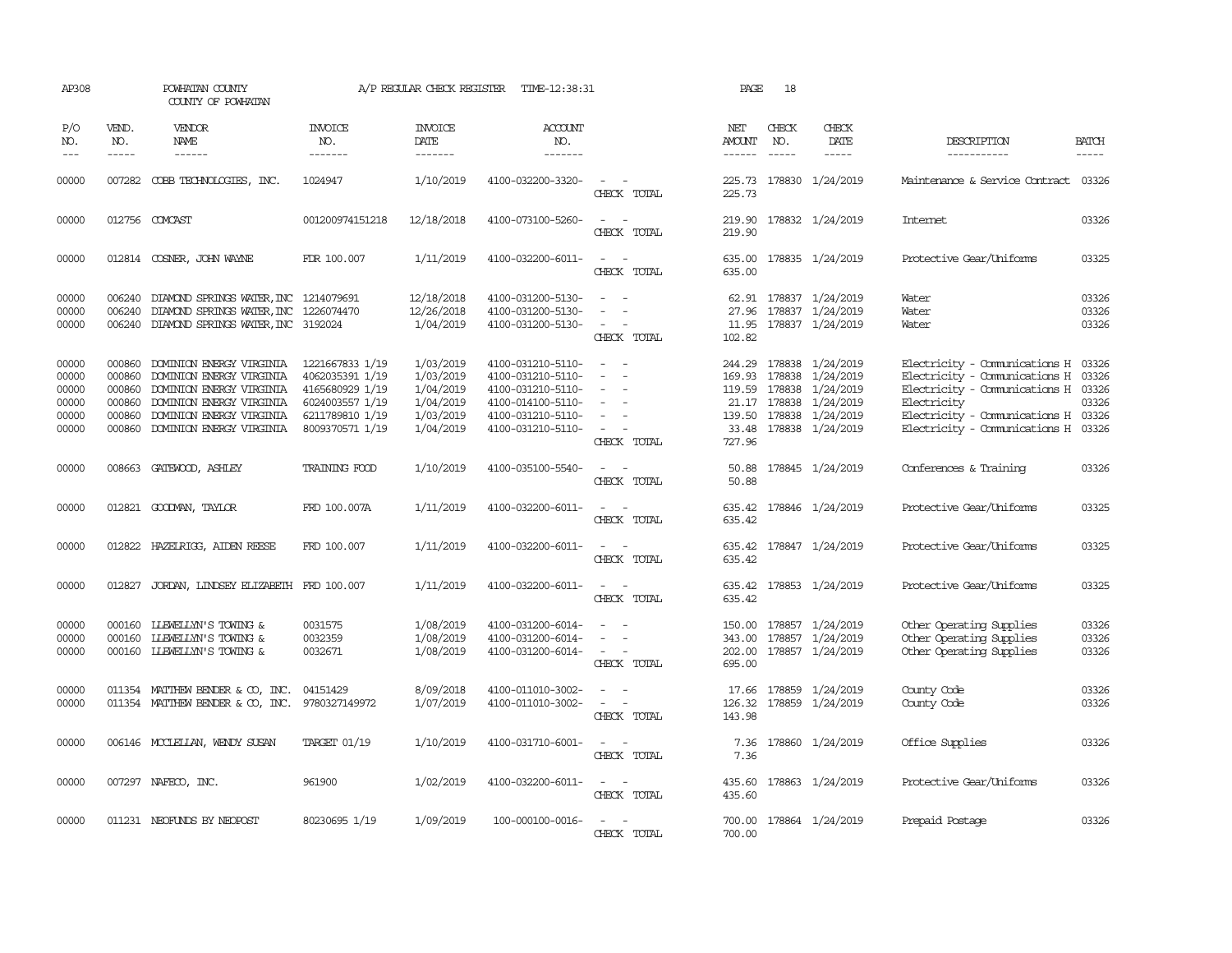| AP308                                     |                                      | POWHATAN COUNTY<br>COUNTY OF POWHATAN                                                    |                                                                                          | A/P REGULAR CHECK REGISTER                                        | TIME-12:38:31                                                                                         |                                                                                                                             | PAGE                                             | 19               |                                                                                          |                                                                                                                        |                                           |
|-------------------------------------------|--------------------------------------|------------------------------------------------------------------------------------------|------------------------------------------------------------------------------------------|-------------------------------------------------------------------|-------------------------------------------------------------------------------------------------------|-----------------------------------------------------------------------------------------------------------------------------|--------------------------------------------------|------------------|------------------------------------------------------------------------------------------|------------------------------------------------------------------------------------------------------------------------|-------------------------------------------|
| P/O<br>NO.                                | VEND.<br>NO.<br>$- - - - -$          | <b>VENDOR</b><br>NAME<br>------                                                          | <b>INVOICE</b><br>NO.<br>-------                                                         | <b>INVOICE</b><br>DATE                                            | ACCOUNT<br>NO.<br>-------                                                                             |                                                                                                                             | NET<br><b>AMOUNT</b>                             | CHECK<br>NO.     | CHECK<br>DATE                                                                            | DESCRIPTION                                                                                                            | <b>BATCH</b>                              |
| $- - -$                                   |                                      |                                                                                          |                                                                                          | -------                                                           |                                                                                                       |                                                                                                                             | $- - - - - -$                                    | $\frac{1}{2}$    | $\cdots$                                                                                 | -----------                                                                                                            | -----                                     |
| 00000<br>00000                            | 001250<br>001250                     | POWHATAN AUTO & TRACTOR<br>POWHATAN AUTO & TRACTOR                                       | 532356<br>532683                                                                         | 1/12/2019<br>1/16/2019                                            | 4100-031200-6009-<br>4100-031200-6009-                                                                | $\sim$<br>$\sim$<br>CHECK TOTAL                                                                                             | 3.69<br>1.99<br>5.68                             | 178867           | 178867 1/24/2019<br>1/24/2019                                                            | Auto Parts/Repairs<br>Auto Parts/Repairs                                                                               | 03326<br>03326                            |
| 00000                                     |                                      | 009612 POWHATAN COLLISION AND                                                            | 3878                                                                                     | 1/14/2019                                                         | 4100-012510-6009-                                                                                     | $\sim$ 10 $\pm$<br>CHECK TOTAL                                                                                              | 382.17                                           |                  | 382.17 178868 1/24/2019                                                                  | Auto Parts / Auto Repair                                                                                               | 03326                                     |
| 00000                                     |                                      | 007325 RICHMOND OXYGEN CO.                                                               | 300212                                                                                   | 12/31/2018                                                        | 4100-032200-6013-                                                                                     | $\frac{1}{2} \left( \frac{1}{2} \right) \left( \frac{1}{2} \right) = \frac{1}{2} \left( \frac{1}{2} \right)$<br>CHECK TOTAL | 277.50<br>277.50                                 |                  | 178871 1/24/2019                                                                         | Medical Supplies                                                                                                       | 03326                                     |
| 00000<br>00000<br>00000<br>00000<br>00000 | 008654<br>008654<br>008654<br>008654 | SEAY'S TOWING<br>SEAY'S TOWING<br>SEAY'S TOWING<br>SEAY'S TOWING<br>008654 SEAY'S TOWING | HUB CABS #34<br>HUB CABS #41<br>HUB CABS #45<br><b>TOWING 189-306L</b><br>TOWING189-306L | 12/21/2018<br>12/21/2018<br>12/18/0122<br>12/28/2018<br>1/04/2019 | 4100-031200-6009-<br>4100-031200-6009-<br>4100-031200-6009-<br>4100-031200-6014-<br>4100-031200-6014- | $\equiv$<br>CHECK TOTAL                                                                                                     | 150.00<br>150.00<br>150.00<br>65.00<br>580.00    | 178872<br>178872 | 178872 1/24/2019<br>1/24/2019<br>178872 1/24/2019<br>1/24/2019<br>65.00 178872 1/24/2019 | Auto Parts/Repairs<br>Auto Parts/Repairs<br>Auto Parts/Repairs<br>Other Operating Supplies<br>Other Operating Supplies | 03326<br>03326<br>03326<br>03326<br>03326 |
| 00000                                     |                                      | 006593 SHEEHY FORD                                                                       | NOHB875577                                                                               | 1/04/2019                                                         | 4100-031200-6009-                                                                                     | CHECK TOTAL                                                                                                                 | 300.00<br>300.00                                 |                  | 178873 1/24/2019                                                                         | Auto Parts/Repairs                                                                                                     | 03326                                     |
| 00000                                     |                                      | 007157 SHORES COLLISION, INC.                                                            | 18-12497                                                                                 | 12/04/2018                                                        | 4100-031200-6009-                                                                                     | $\overline{\phantom{a}}$<br>CHECK TOTAL                                                                                     | 5,270.53<br>5,270.53                             |                  | 178874 1/24/2019                                                                         | Auto Parts/Repairs                                                                                                     | 03326                                     |
| 00000<br>00000                            | 001940<br>001940                     | STANDBY SYSTEMS, INC.<br>STANDBY SYSTEMS, INC.                                           | 12182416<br>12182426                                                                     | 12/31/2018<br>12/31/2018                                          | 4100-035500-6023-<br>4100-032200-3320-                                                                | $\equiv$<br>CHECK TOTAL                                                                                                     | 125.00<br>153.00<br>278.00                       |                  | 178879 1/24/2019<br>178879 1/24/2019                                                     | Mobile Command Post<br>Maintenance & Service Contract                                                                  | 03326<br>03326                            |
| 00000<br>00000                            | 008578<br>008578                     | STAPLES BUSINESS AD-<br>STAPLES BUSINESS AD-                                             | 3400755327<br>3401252640                                                                 | 1/03/2018<br>1/05/2018                                            | 4100-031200-6001-<br>4100-031200-6001-                                                                | $\omega_{\rm{max}}$<br>CHECK TOTAL                                                                                          | 120.05<br>286.68<br>406.73                       | 178880           | 178880 1/24/2019<br>1/24/2019                                                            | Office Supplies<br>Office Supplies                                                                                     | 03326<br>03326                            |
| 00000                                     | 012840                               | SULLIVAN, JAMES DANIEL                                                                   | FRD 100.007                                                                              | 1/11/2019                                                         | 4100-032200-6011-                                                                                     | $\frac{1}{2} \left( \frac{1}{2} \right) \left( \frac{1}{2} \right) = \frac{1}{2} \left( \frac{1}{2} \right)$<br>CHECK TOTAL | 635.42<br>635.42                                 |                  | 178882 1/24/2019                                                                         | Protective Gear/Uniforms                                                                                               | 03325                                     |
| 00000                                     | 007450                               | THOMSON REUTERS -                                                                        | 839555025                                                                                | 1/01/2019                                                         | 4100-031200-3320-                                                                                     | $ -$<br>CHECK TOTAL                                                                                                         | 298.50<br>298.50                                 |                  | 178884 1/24/2019                                                                         | Maintenance & Service Contract                                                                                         | 03326                                     |
| 00000                                     |                                      | 009954 ULLOA, SANDRA                                                                     | 8630606                                                                                  | 1/04/2019                                                         | 4100-021200-3150-                                                                                     | CHECK TOTAL                                                                                                                 | 240.00<br>240.00                                 |                  | 178887 1/24/2019                                                                         | Outside Counsel                                                                                                        | 03326                                     |
| 00000                                     |                                      | 010148 VA DEPT OF AGRICULTURE &                                                          | 299994                                                                                   | 12/18/2018                                                        | 4100-035100-6024-                                                                                     | CHECK TOTAL                                                                                                                 | 50.00<br>50.00                                   |                  | 178890 1/24/2019                                                                         | Dangerous Dog Registry                                                                                                 | 03326                                     |
| 00000<br>00000<br>00000<br>00000<br>00000 | 008126<br>008126<br>008126           | 008126 VERIZON<br>VERIZON<br>VERIZON<br>VERIZON<br>008126 VERIZON                        | 9821683135<br>9821307813<br>9821399500<br>9821683135<br>9821683135                       | 1/06/2019<br>1/01/2019<br>1/01/2019<br>1/06/2019<br>1/06/2019     | 100-000100-0006-<br>4100-032200-5250-<br>4100-031200-5250-<br>4100-012510-5260-<br>4100-035500-5260-  | $\overline{\phantom{a}}$<br>$\sim$<br>CHECK TOTAL                                                                           | 68.58<br>239.80<br>3,515.54<br>40.01<br>3,903.94 | 178891<br>178891 | 178891 1/24/2019<br>1/24/2019<br>1/24/2019<br>40.01 178891 1/24/2019<br>178891 1/24/2019 | Due from Other Agencies<br>Cell Phones<br>Cell Phones<br>Internet Usage<br><b>Intemet</b>                              | 03326<br>03326<br>03326<br>03326<br>03326 |
| 00000                                     |                                      | 011954 WALLACE, JEFF                                                                     | CONFERENCE FEE                                                                           | 1/11/2019                                                         | 4100-032200-5815-                                                                                     | $ -$<br>CHECK TOTAL                                                                                                         | 185.00                                           |                  | 185.00 178892 1/24/2019                                                                  | Training/Seminars                                                                                                      | 03326                                     |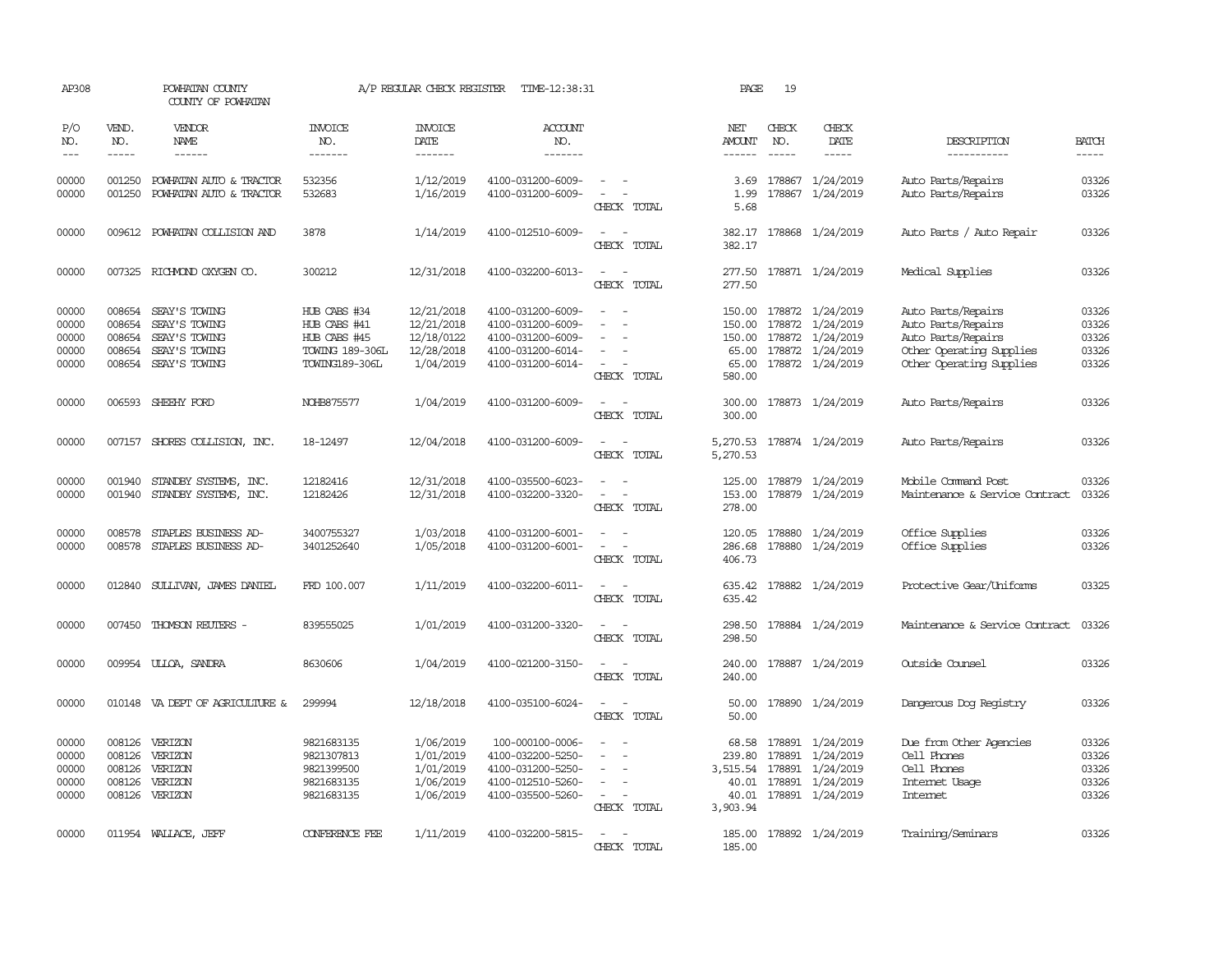| AP308                                     |                             | POWHATAN COUNTY<br>COUNTY OF POWHATAN                                                                                              |                                                      | A/P REGULAR CHECK REGISTER                                    | TIME-12:38:31                                                                                         |                                                                                                                             | PAGE                                                   | 20                          |                                                                                           |                                                                                                                                          |                                           |
|-------------------------------------------|-----------------------------|------------------------------------------------------------------------------------------------------------------------------------|------------------------------------------------------|---------------------------------------------------------------|-------------------------------------------------------------------------------------------------------|-----------------------------------------------------------------------------------------------------------------------------|--------------------------------------------------------|-----------------------------|-------------------------------------------------------------------------------------------|------------------------------------------------------------------------------------------------------------------------------------------|-------------------------------------------|
| P/O<br>NO.<br>$\frac{1}{2}$               | VEND.<br>NO.<br>$- - - - -$ | VENDOR<br>NAME<br>------                                                                                                           | <b>INVOICE</b><br>NO.<br>-------                     | <b>INVOICE</b><br>DATE<br>-------                             | ACCOUNT<br>NO.<br>-------                                                                             |                                                                                                                             | NET<br>AMOUNT<br>$- - - - - -$                         | CHECK<br>NO.<br>$- - - - -$ | CHECK<br>DATE<br>-----                                                                    | DESCRIPTION<br>-----------                                                                                                               | <b>BATCH</b><br>-----                     |
| 00000                                     | 012846                      | WILES, III, RUSSELL E.                                                                                                             | FRD 100.007                                          | 1/11/2019                                                     | 4100-032200-6011-                                                                                     | $\sim$<br>$\sim$<br>CHECK TOTAL                                                                                             | 635.42<br>635.42                                       |                             | 178894 1/24/2019                                                                          | Protective Gear/Uniforms                                                                                                                 | 03325                                     |
| 00000                                     | 012458                      | WIMMER, WILLIE                                                                                                                     | 1074                                                 | 1/11/2019                                                     | 4100-032200-6009-                                                                                     | $\overline{\phantom{a}}$<br>$\overline{\phantom{a}}$<br>CHECK TOTAL                                                         | 300.00<br>300.00                                       |                             | 178896 1/24/2019                                                                          | Auto Repairs and Parts                                                                                                                   | 03326                                     |
| 00000<br>00000<br>00000<br>00000<br>00000 | 007755<br>007755<br>007755  | 007755 WITMER PUBLIC SAFETY<br>WITMER PUBLIC SAFETY<br>WITMER PUBLIC SAFETY<br>WITMER PUBLIC SAFETY<br>007755 WITMER PUBLIC SAFETY | E1798335<br>1910368<br>1916151<br>1916152<br>1917011 | 1/10/2019<br>1/14/2019<br>1/12/2019<br>1/12/2019<br>1/15/2019 | 4100-032200-6011-<br>4100-032200-6011-<br>4100-032200-6011-<br>4100-032200-6011-<br>4100-032200-6011- | $\equiv$<br>$\sim$<br>$\equiv$<br>$\overline{\phantom{a}}$<br>CHECK TOTAL                                                   | 39.00<br>135.00<br>341.00<br>325.00<br>78.00<br>918.00 | 178897                      | 178897 1/24/2019<br>1/24/2019<br>178897 1/24/2019<br>178897 1/24/2019<br>178897 1/24/2019 | Protective Gear/Uniforms<br>Protective Gear/Uniforms<br>Protective Gear/Uniforms<br>Protective Gear/Uniforms<br>Protective Gear/Uniforms | 03326<br>03326<br>03326<br>03326<br>03326 |
| 00000<br>00000                            | 009332<br>009332            | WITMER PUBLIC SAFETY<br>WITMER PUBLIC SAFETY                                                                                       | 1904079<br>1913595                                   | 1/15/2019<br>1/16/2019                                        | 4100-031200-6011-<br>4100-032200-6011-                                                                | $\sim$<br>$\equiv$<br>$\overline{\phantom{a}}$<br>CHECK TOTAL                                                               | 127.59<br>230.00<br>357.59                             |                             | 178898 1/24/2019<br>178898 1/24/2019                                                      | Uniforms<br>Protective Gear/Uniforms                                                                                                     | 03326<br>03326                            |
| 00000                                     |                             | 012856 ACTION ALLIANCE                                                                                                             | POWHATAN 2019                                        | 1/28/2019                                                     | 4100-031710-5810-                                                                                     | $\frac{1}{2} \left( \frac{1}{2} \right) \left( \frac{1}{2} \right) = \frac{1}{2} \left( \frac{1}{2} \right)$<br>CHECK TOTAL | 50.00<br>50.00                                         |                             | 178921 1/31/2019                                                                          | Dues/Association Memberships                                                                                                             | 03328                                     |
| 00000                                     |                             | 012791 ADAMS, RICK                                                                                                                 | PLAN REVIEW                                          | 2/11/2019                                                     | 4100-034100-5540-                                                                                     | $\equiv$<br>CHECK TOTAL                                                                                                     | 112.00<br>112.00                                       |                             | 178922 1/31/2019                                                                          | Conferences & Training                                                                                                                   | 03328                                     |
| 00000<br>00000                            |                             | 007758 ADVANCE AUTO PARTS<br>007758 ADVANCE AUTO PARTS                                                                             | 6819835255153<br>6819835555393                       | 12/18/2018<br>12/21/2018                                      | 4100-032200-6009-<br>4100-032200-6009-                                                                | $\overline{\phantom{a}}$<br>CHECK TOTAL                                                                                     | 84.75<br>67.96<br>152.71                               |                             | 178923 1/31/2019<br>178923 1/31/2019                                                      | Auto Repairs and Parts<br>Auto Repairs and Parts                                                                                         | 03328<br>03328                            |
| 00000                                     |                             | 012275 ANTHEM HEALTH PLANS OF                                                                                                      | 888848001603                                         | 1/14/2019                                                     | 4100-033400-3845-                                                                                     | $\sim$<br>$\sim$<br>CHECK TOTAL                                                                                             | 31,504.26 178925 1/31/2019<br>31,504.26                |                             |                                                                                           | Detention of Adults - Health C                                                                                                           | 03328                                     |
| 00000                                     |                             | 012857 BLASKA, MADISON                                                                                                             | PER DIEM 1/19                                        | 1/29/2019                                                     | 4100-031210-5510-                                                                                     | $ -$<br>CHECK TOTAL                                                                                                         | 82.50<br>82.50                                         |                             | 178926 1/31/2019                                                                          | Travel - Mileage                                                                                                                         | 03328                                     |
| 00000                                     | 012272                      | CASTEEL, MARK                                                                                                                      | DHOD TRNG                                            | 1/25/2019                                                     | 4100-034100-5510-                                                                                     | CHECK TOTAL                                                                                                                 | 112.00<br>112.00                                       |                             | 178928 1/31/2019                                                                          | Travel/Mileage/Parking/Tolls                                                                                                             | 03328                                     |
| 00000                                     | 000540                      | CENTRAL VIRGINIA WASTE                                                                                                             | 24012                                                | 1/16/2019                                                     | 4100-014300-3175-                                                                                     | $\overline{\phantom{a}}$<br>CHECK TOTAL                                                                                     | 15,943.86<br>15,943.86                                 |                             | 178929 1/31/2019                                                                          | Waste Disposal                                                                                                                           | 03328                                     |
| 00000                                     | 006965                      | CINIAS CORPORATION                                                                                                                 | 143529145                                            | 1/16/2019                                                     | 4100-014300-6011-                                                                                     | $\equiv$<br>$\overline{\phantom{a}}$<br>CHECK TOTAL                                                                         | 142.10<br>142.10                                       |                             | 178930 1/31/2019                                                                          | Uniforms                                                                                                                                 | 03328                                     |
| 00000<br>00000                            | 012756                      | COMCAST<br>012756 COMCAST                                                                                                          | 0120089859 1/19<br>0120093562 1/19                   | 1/07/2019<br>1/06/2019                                        | 4100-014300-5260-<br>4100-035500-6014-                                                                | $\overline{\phantom{a}}$<br>$\sim$<br>$\overline{\phantom{a}}$<br>$\overline{\phantom{a}}$<br>CHECK TOTAL                   | 104.85<br>134.11                                       |                             | 178931 1/31/2019<br>29.26 178931 1/31/2019                                                | Internet<br>Other Operating Supplies                                                                                                     | 03328<br>03328                            |
| 00000                                     | 033130                      | COUNTY OF HENRICO                                                                                                                  | 151934                                               | 1/01/2019                                                     | 4100-033400-3840-                                                                                     | $\sim$<br>$\sim$<br>CHECK TOTAL                                                                                             | 20,755.74<br>20,755.74                                 |                             | 178932 1/31/2019                                                                          | Detention of Juveniles                                                                                                                   | 03328                                     |
| 00000                                     |                             | 012487 DEANE, LAYTON                                                                                                               | INFECTOONT 3/19                                      | 1/22/2019                                                     | 4100-032200-5815-                                                                                     | CHECK TOTAL                                                                                                                 | 152.50<br>152.50                                       |                             | 178933 1/31/2019                                                                          | Training/Seminars                                                                                                                        | 03328                                     |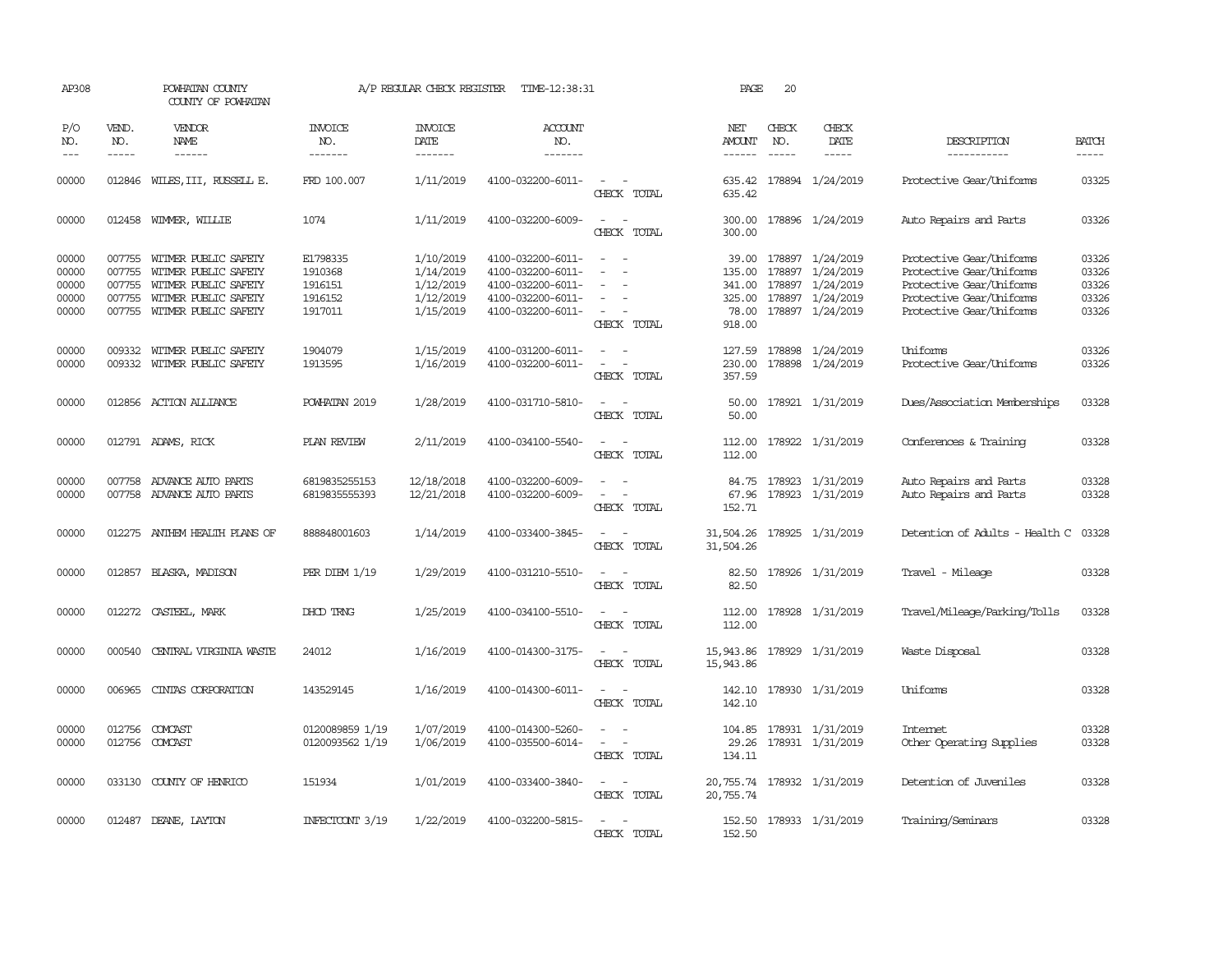| AP308                                                                                                    |                                                                    | POWHATAN COUNTY<br>COUNTY OF POWHATAN                                                                                                                                                                                                                                                                                                                                           |                                                                                                                                                          | A/P REGULAR CHECK REGISTER                                                                                                                               | TIME-12:38:31                                                                                                                                                                                                                                            |                                                   | PAGE                                                                             | 21                            |                                                                                                                                                                                                                                           |                                                                                                                                                                                                                                                                                                                                                                                                         |                                                                                                          |
|----------------------------------------------------------------------------------------------------------|--------------------------------------------------------------------|---------------------------------------------------------------------------------------------------------------------------------------------------------------------------------------------------------------------------------------------------------------------------------------------------------------------------------------------------------------------------------|----------------------------------------------------------------------------------------------------------------------------------------------------------|----------------------------------------------------------------------------------------------------------------------------------------------------------|----------------------------------------------------------------------------------------------------------------------------------------------------------------------------------------------------------------------------------------------------------|---------------------------------------------------|----------------------------------------------------------------------------------|-------------------------------|-------------------------------------------------------------------------------------------------------------------------------------------------------------------------------------------------------------------------------------------|---------------------------------------------------------------------------------------------------------------------------------------------------------------------------------------------------------------------------------------------------------------------------------------------------------------------------------------------------------------------------------------------------------|----------------------------------------------------------------------------------------------------------|
| P/O<br>NO.<br>$---$                                                                                      | VEND.<br>NO.<br>$- - - - -$                                        | VENDOR<br>NAME<br>$- - - - - -$                                                                                                                                                                                                                                                                                                                                                 | <b>INVOICE</b><br>NO.<br>-------                                                                                                                         | <b>INVOICE</b><br>DATE<br>-------                                                                                                                        | ACCOUNT<br>NO.<br>-------                                                                                                                                                                                                                                |                                                   | NET<br>AMOUNT<br>$- - - - - -$                                                   | CHECK<br>NO.<br>$\frac{1}{2}$ | CHECK<br>DATE<br>-----                                                                                                                                                                                                                    | DESCRIPTION<br>-----------                                                                                                                                                                                                                                                                                                                                                                              | <b>BATCH</b><br>-----                                                                                    |
| 00000                                                                                                    | 006879                                                             | DEMCO, INC.                                                                                                                                                                                                                                                                                                                                                                     | 6528494                                                                                                                                                  | 1/11/2019                                                                                                                                                | 4100-073100-6014-                                                                                                                                                                                                                                        | CHECK TOTAL                                       | 116.25<br>116.25                                                                 |                               | 178934 1/31/2019                                                                                                                                                                                                                          | Library Supplies                                                                                                                                                                                                                                                                                                                                                                                        | 03328                                                                                                    |
| 00000                                                                                                    |                                                                    | 000860 DOMINION ENERGY VIRGINIA                                                                                                                                                                                                                                                                                                                                                 | 2322252509 1/19                                                                                                                                          | 1/03/2019                                                                                                                                                | 4100-031200-5110-                                                                                                                                                                                                                                        | $\sim$<br>$\overline{\phantom{a}}$<br>CHECK TOTAL | 313.02<br>313.02                                                                 |                               | 178935 1/31/2019                                                                                                                                                                                                                          | Electricity                                                                                                                                                                                                                                                                                                                                                                                             | 03328                                                                                                    |
| 00000<br>00000<br>00000<br>00000<br>00000<br>00000<br>00000<br>00000<br>00000<br>00000<br>00000<br>00000 | 011224<br>011224<br>011224<br>011224<br>011224<br>011224<br>011224 | 011224 ELECTRONIC SYSTEMS, INC.<br>ELECTRONIC SYSTEMS, INC.<br>ELECTRONIC SYSTEMS, INC.<br>ELECTRONIC SYSTEMS, INC.<br>ELECTRONIC SYSTEMS, INC.<br>011224 ELECTRONIC SYSTEMS, INC.<br>011224 ELECTRONIC SYSTEMS, INC.<br>ELECTRONIC SYSTEMS, INC.<br>011224 ELECTRONIC SYSTEMS, INC.<br>ELECTRONIC SYSTEMS, INC.<br>ELECTRONIC SYSTEMS, INC.<br>011224 ELECTRONIC SYSTEMS, INC. | IN1148269<br>IN1148269<br>IN1148269<br>IN1148269<br>IN1148269<br>IN1148269<br>IN1148269<br>IN1148269<br>IN1148269<br>IN1148269<br>IN1148269<br>IN1148270 | 1/04/2019<br>1/04/2019<br>1/04/2019<br>1/04/2019<br>1/04/2019<br>1/04/2019<br>1/04/2019<br>1/04/2019<br>1/04/2019<br>1/04/2019<br>1/04/2019<br>1/04/2019 | 4100-035100-3320-<br>4100-014300-3320-<br>4100-012100-3320-<br>4100-012310-3320-<br>4100-031210-3320-<br>4100-012200-3320-<br>4100-012220-3320-<br>4100-071110-3320-<br>4100-014100-3320-<br>4100-031200-3320-<br>4100-012410-3320-<br>4100-012100-3320- | $\equiv$                                          | 25.83<br>14.00<br>14.00<br>105.49<br>25.83<br>14.00<br>14.00<br>165.32<br>229.29 | 178937<br>178937<br>178937    | 178937 1/31/2019<br>178937 1/31/2019<br>1/31/2019<br>178937 1/31/2019<br>65.66 178937 1/31/2019<br>1/31/2019<br>25.83 178937 1/31/2019<br>178937 1/31/2019<br>178937 1/31/2019<br>1/31/2019<br>178937 1/31/2019<br>12.42 178937 1/31/2019 | Landscaping - Animal Control<br>Maintenance and Service Contra<br>Maintenance & Service Contract<br>Maintenance & Service Contract<br>Maintenance and Service Contra<br>Maintenance & Service Contract<br>Maintenance and service contra<br>General Maintenance<br>Maintenance & Service Contract<br>Maintenance & Service Contract<br>Maintenance & Service Contract<br>Maintenance & Service Contract | 03328<br>03328<br>03328<br>03328<br>03328<br>03328<br>03328<br>03328<br>03328<br>03328<br>03328<br>03328 |
| 00000                                                                                                    |                                                                    | 006074 EVIDENT, INC.                                                                                                                                                                                                                                                                                                                                                            | 140611A                                                                                                                                                  | 1/16/2019                                                                                                                                                | 4100-031200-6014-                                                                                                                                                                                                                                        | CHECK TOTAL<br>$\sim$<br>CHECK TOTAL              | 711.67<br>294.50<br>294.50                                                       |                               | 178939 1/31/2019                                                                                                                                                                                                                          | Other Operating Supplies                                                                                                                                                                                                                                                                                                                                                                                | 03328                                                                                                    |
| 00000                                                                                                    |                                                                    | 010736 GALLS, LLC                                                                                                                                                                                                                                                                                                                                                               | 011666084                                                                                                                                                | 1/07/2019                                                                                                                                                | 4100-031200-6011-                                                                                                                                                                                                                                        | $\sim$<br>$\sim$<br>CHECK TOTAL                   | 26.20<br>26.20                                                                   |                               | 178940 1/31/2019                                                                                                                                                                                                                          | Uniforms                                                                                                                                                                                                                                                                                                                                                                                                | 03328                                                                                                    |
| 00000<br>00000<br>00000<br>00000                                                                         | 012508<br>012508<br>012508<br>012508                               | HEALTH EQUITY INC<br>HEALTH EQUITY INC<br>HEALTH EQUITY INC<br>HEALTH ECUTTY INC                                                                                                                                                                                                                                                                                                | FQ5ZT8<br>JRDIWN4<br>2D4E4F5<br>TDH3YWP                                                                                                                  | 1/21/2019<br>1/07/2019<br>1/14/2019<br>1/07/2019                                                                                                         | 100-000200-0012-<br>100-000200-0012-<br>100-000200-0012-<br>4100-012220-2313-                                                                                                                                                                            | $\equiv$<br>CHECK TOTAL                           | 146.05<br>281.63<br>537.20<br>203.65<br>1,168.53                                 |                               | 178942 1/31/2019<br>178942 1/31/2019<br>178942 1/31/2019<br>178942 1/31/2019                                                                                                                                                              | Payroll Clearing - FSA<br>Payroll Clearing - FSA<br>Payroll Clearing - FSA<br>HSA and FSA Admin Fees                                                                                                                                                                                                                                                                                                    | 03328<br>03328<br>03328<br>03328                                                                         |
| 00000                                                                                                    |                                                                    | 006104 KUSTOM SIGNALS INC                                                                                                                                                                                                                                                                                                                                                       | 560336                                                                                                                                                   | 1/18/2019                                                                                                                                                | 4100-031200-3310-                                                                                                                                                                                                                                        | CHECK TOTAL                                       | 870.00<br>870.00                                                                 |                               | 178943 1/31/2019                                                                                                                                                                                                                          | Repairs & Maintenance                                                                                                                                                                                                                                                                                                                                                                                   | 03328                                                                                                    |
| 00000                                                                                                    |                                                                    | 006943 LIBRARY CORPORATION, THE                                                                                                                                                                                                                                                                                                                                                 | 2019040115                                                                                                                                               | 1/15/2019                                                                                                                                                | 4100-073100-3320-                                                                                                                                                                                                                                        | CHECK TOTAL                                       | 3,528.00<br>3,528.00                                                             |                               | 178944 1/31/2019                                                                                                                                                                                                                          | Maintenance & Service Contract                                                                                                                                                                                                                                                                                                                                                                          | 03328                                                                                                    |
| 00000<br>00000<br>00000                                                                                  | 009552<br>009552<br>009552                                         | MANSFIELD OIL COMPANY<br>MANSFIELD OIL COMPANY<br>MANSFIELD OIL COMPANY                                                                                                                                                                                                                                                                                                         | SOLCD-465816<br>SQLCD-473971<br>SOLCD-477728                                                                                                             | 12/04/2018<br>1/03/2019<br>2/14/2019                                                                                                                     | 4100-032200-5120-<br>4100-032200-5120-<br>4100-032200-5120-                                                                                                                                                                                              | CHECK TOTAL                                       | 110.49<br>194.19<br>224.44<br>529.12                                             |                               | 178946 1/31/2019<br>178946 1/31/2019<br>178946 1/31/2019                                                                                                                                                                                  | Apparatus Fuel<br>Apparatus Fuel<br>Apparatus Fuel                                                                                                                                                                                                                                                                                                                                                      | 03328<br>03328<br>03328                                                                                  |
| 00000                                                                                                    |                                                                    | 011840 MCI COMM SERVICE                                                                                                                                                                                                                                                                                                                                                         | 2DG92625 1/19                                                                                                                                            | 1/11/2019                                                                                                                                                | 4100-031210-5240-                                                                                                                                                                                                                                        | CHECK TOTAL                                       | 20.55<br>20.55                                                                   |                               | 178947 1/31/2019                                                                                                                                                                                                                          | Long Distance                                                                                                                                                                                                                                                                                                                                                                                           | 03328                                                                                                    |
| 00000                                                                                                    |                                                                    | 011215 PASI, T. CUINN                                                                                                                                                                                                                                                                                                                                                           | 694487                                                                                                                                                   | 1/21/2019                                                                                                                                                | 4100-031200-6022-                                                                                                                                                                                                                                        | CHECK TOTAL                                       | 22.97<br>22.97                                                                   |                               | 178950 1/31/2019                                                                                                                                                                                                                          | Dog Food & Supplies K9                                                                                                                                                                                                                                                                                                                                                                                  | 03328                                                                                                    |
| 00000                                                                                                    | 010456                                                             | POWHATAN CHAMBER OF                                                                                                                                                                                                                                                                                                                                                             | 4432                                                                                                                                                     | 1/10/2019                                                                                                                                                | 4100-073100-5810-                                                                                                                                                                                                                                        | CHECK TOTAL                                       | 75.00<br>75.00                                                                   |                               | 178951 1/31/2019                                                                                                                                                                                                                          | Dues/Association Memberships                                                                                                                                                                                                                                                                                                                                                                            | 03328                                                                                                    |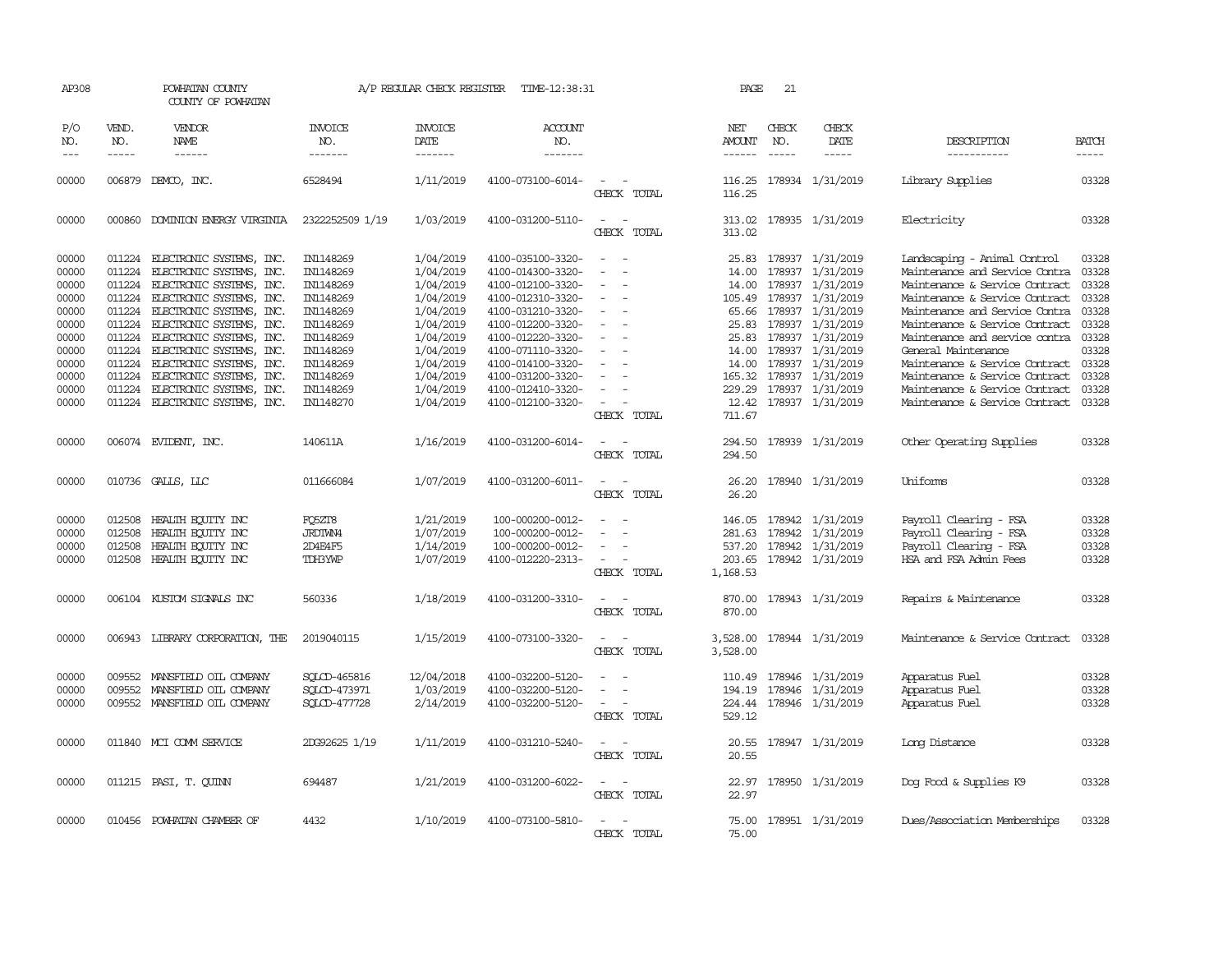| AP308                   |                            | POWHATAN COUNTY<br>COUNTY OF POWHATAN                       |                                                       | A/P REGULAR CHECK REGISTER             | TIME-12:38:31                                               |                                 | PAGE                                 | 22                          |                                                          |                                           |                         |
|-------------------------|----------------------------|-------------------------------------------------------------|-------------------------------------------------------|----------------------------------------|-------------------------------------------------------------|---------------------------------|--------------------------------------|-----------------------------|----------------------------------------------------------|-------------------------------------------|-------------------------|
| P/O<br>NO.<br>$---$     | VEND.<br>NO.<br>-----      | VENDOR<br><b>NAME</b><br>------                             | <b>INVOICE</b><br>NO.<br>-------                      | <b>INVOICE</b><br>DATE<br>-------      | <b>ACCOUNT</b><br>NO.<br>-------                            |                                 | NET<br><b>AMOUNT</b><br>------       | CHECK<br>NO.<br>$- - - - -$ | CHECK<br>DATE<br>-----                                   | DESCRIPTION<br>-----------                | <b>BATCH</b><br>-----   |
| 00000<br>00000<br>00000 | 007942<br>007942<br>007942 | RICHMOND SUBURBAN<br>RICHMOND SUBURBAN<br>RICHMOND SUBURBAN | I00008629941205<br>I00008629941212<br>I00008732861222 | 12/05/2018<br>12/12/2018<br>12/22/2018 | 4100-011010-3600-<br>4100-011010-3600-<br>4100-011010-3600- | CHECK TOTAL                     | 175.50<br>175.50<br>356.20<br>707.20 |                             | 178953 1/31/2019<br>178953 1/31/2019<br>178953 1/31/2019 | Advertising<br>Advertising<br>Advertising | 03328<br>03328<br>03328 |
| 00000                   |                            | 006921 SEA-CLEAR AOUARIUM                                   | 5915                                                  | 1/15/2019                              | 4100-073100-3320-                                           | $\sim$<br>CHECK TOTAL           | 80.00<br>80.00                       |                             | 178954 1/31/2019                                         | Maintenance & Service Contract            | 03328                   |
| 00000                   | 008654                     | SEAY'S TOWING                                               | VIL-3009                                              | 12/19/2018                             | 4100-031200-6014-                                           | CHECK TOTAL                     | 100.00<br>100.00                     |                             | 178955 1/31/2019                                         | Other Operating Supplies                  | 03328                   |
| 00000<br>00000          | 007157<br>007157           | SHORES COLLISION, INC.<br>SHORES COLLISION, INC.            | 18-12553<br>19-12561                                  | 1/23/2019<br>1/23/2019                 | 4100-031200-6009-<br>4100-031200-6009-                      | CHECK TOTAL                     | 1,492.10<br>3,251.80<br>4,743.90     |                             | 178956 1/31/2019<br>178956 1/31/2019                     | Auto Parts/Repairs<br>Auto Parts/Repairs  | 03328<br>03328          |
| 00000                   |                            | 001320 SOUTHERN POLICE                                      | 197808                                                | 1/24/2019                              | 4100-031200-6011-                                           | CHECK TOTAL                     | 205.00<br>205.00                     |                             | 178957 1/31/2019                                         | Uniforms                                  | 03328                   |
| 00000                   |                            | 006594 SOUTHSIDE ELECTRIC COOP                              | 63504005 1/19                                         | 1/07/2019                              | 4100-031210-5110-                                           | CHECK TOTAL                     | 117.80<br>117.80                     |                             | 178958 1/31/2019                                         | Electricity - Comunications H 03328       |                         |
| 00000                   |                            | 007182 SUPPLY ROOM COMPANIES INC 3559389-0                  |                                                       | 1/16/2019                              | 4100-021200-6001-                                           | CHECK TOTAL                     | 305.98<br>305.98                     |                             | 178960 1/31/2019                                         | Office Supplies                           | 03328                   |
| 00000                   |                            | 012458 WIMMER, WILLIE                                       | 1087                                                  | 1/17/2019                              | 4100-032200-6009-                                           | CHECK TOTAL                     | 282.98<br>282.98                     |                             | 178962 1/31/2019                                         | Auto Repairs and Parts                    | 03328                   |
| 00000                   |                            | 007755 WITMER PUBLIC SAFETY                                 | 1910368.001                                           | 1/22/2019                              | 4100-032200-6011-                                           | CHECK TOTAL                     | 135.00<br>135.00                     |                             | 178963 1/31/2019                                         | Protective Gear/Uniforms                  | 03328                   |
| 00000                   | 009332                     | WITMER PUBLIC SAFETY                                        | 1913683                                               | 1/18/2019                              | 4100-031200-6011-                                           | $\sim$ 100 $\mu$<br>CHECK TOTAL | 270.00<br>270.00                     |                             | 178964 1/31/2019                                         | Uniforms                                  | 03328                   |
|                         |                            |                                                             |                                                       |                                        |                                                             | CHECK TYPE TOTAL                | 673,668.45                           |                             |                                                          |                                           |                         |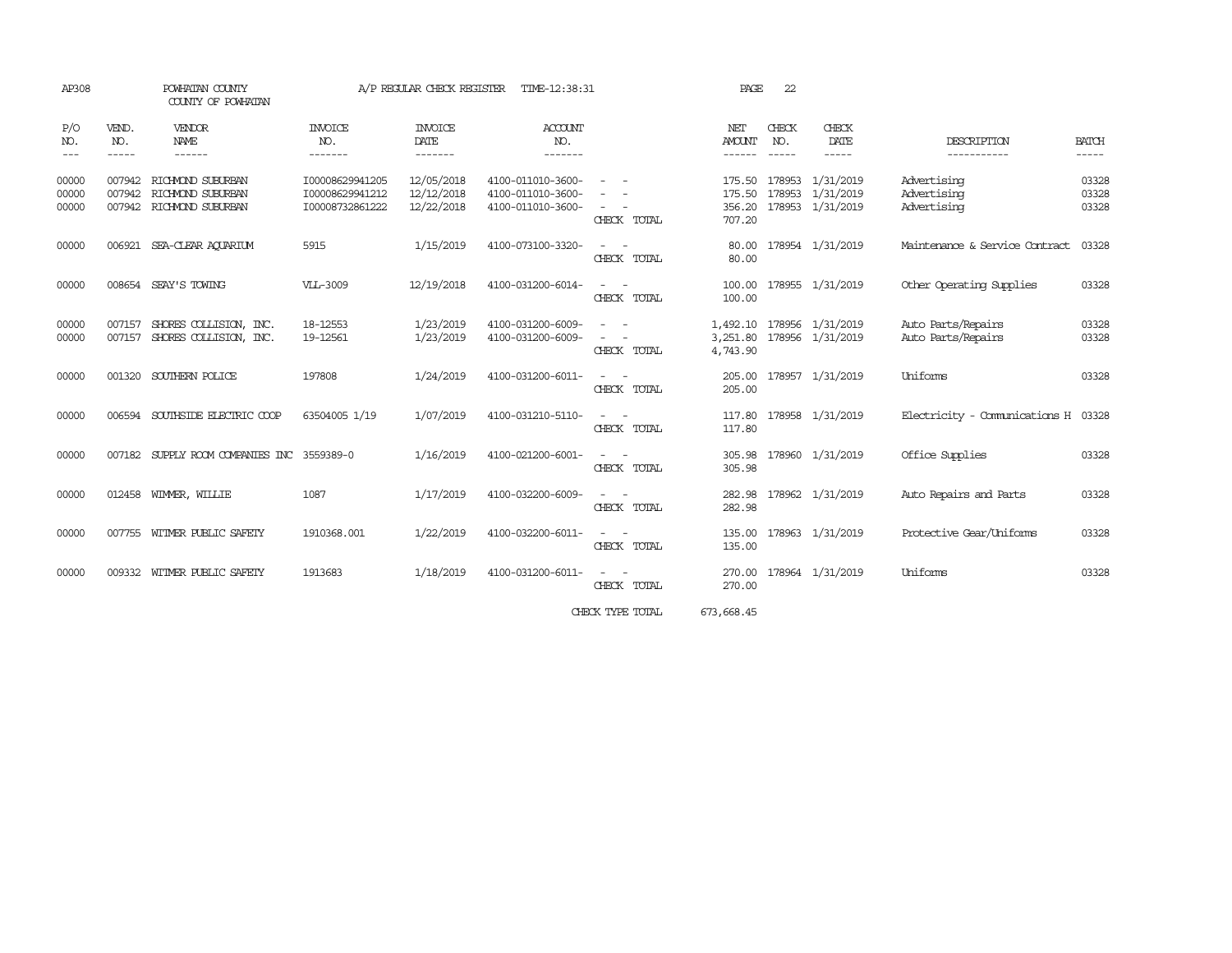| AP308      |                       | POWHATAN COUNTY<br>COUNTY OF POWHATAN     |                                  | A/P VOID CHECK REGISTER           | TIME-12:38:31             |                                                                                                                                          | PAGE          | -23          |                           |                            |                       |
|------------|-----------------------|-------------------------------------------|----------------------------------|-----------------------------------|---------------------------|------------------------------------------------------------------------------------------------------------------------------------------|---------------|--------------|---------------------------|----------------------------|-----------------------|
| P/O<br>NO. | VEND.<br>NO.<br>----- | <b>VENDOR</b><br>NAME<br>------           | <b>INVOICE</b><br>NO.<br>------- | <b>INVOICE</b><br>DATE<br>------- | ACCOUNT<br>NO.<br>------- |                                                                                                                                          | NET<br>AMOUNT | CHECK<br>NO. | CHECK<br>DATE<br>------   | DESCRIPTION<br>----------- | <b>BATCH</b><br>----- |
| 00000      | 011929                | POMPEI, ANDREW                            | 0119201807                       | 7/06/2018                         | 4100-081100-5250-         | $\frac{1}{2} \left( \frac{1}{2} \right) \left( \frac{1}{2} \right) = \frac{1}{2} \left( \frac{1}{2} \right)$<br>CHECK TOTAL              | $30.00 -$     |              | 30.00-176060 7/06/2018    | Cell Phones                | 00456                 |
| 00000      | 999999                | ELITE WINDOW SOLUTIONS LL PP1800060130004 |                                  | 11/28/2018                        | 100-000200-0008-          | $\frac{1}{2} \left( \frac{1}{2} \right) \left( \frac{1}{2} \right) \left( \frac{1}{2} \right) \left( \frac{1}{2} \right)$<br>CHECK TOTAL | $32.85 -$     |              | 32.85-177963 11/28/2018   | Proration Refund Payable   | 00452                 |
| 00000      | 011276                | TREASURER OF VIRGINIA                     | 19-145C-RMS-1                    | 11/02/2018                        | 4100-021600-6021-         | $\sim$ $\sim$<br>CHECK TOTAL                                                                                                             | $3,800.00 -$  |              | 3,800.00-178484 1/03/2019 | Record Books               | 00453                 |
|            |                       |                                           |                                  |                                   |                           | CHECK TYPE TOTAL                                                                                                                         | $3,862.85-$   |              |                           |                            |                       |
|            |                       |                                           |                                  |                                   |                           | FINAL TOTAL                                                                                                                              | 669,805.60    |              |                           |                            |                       |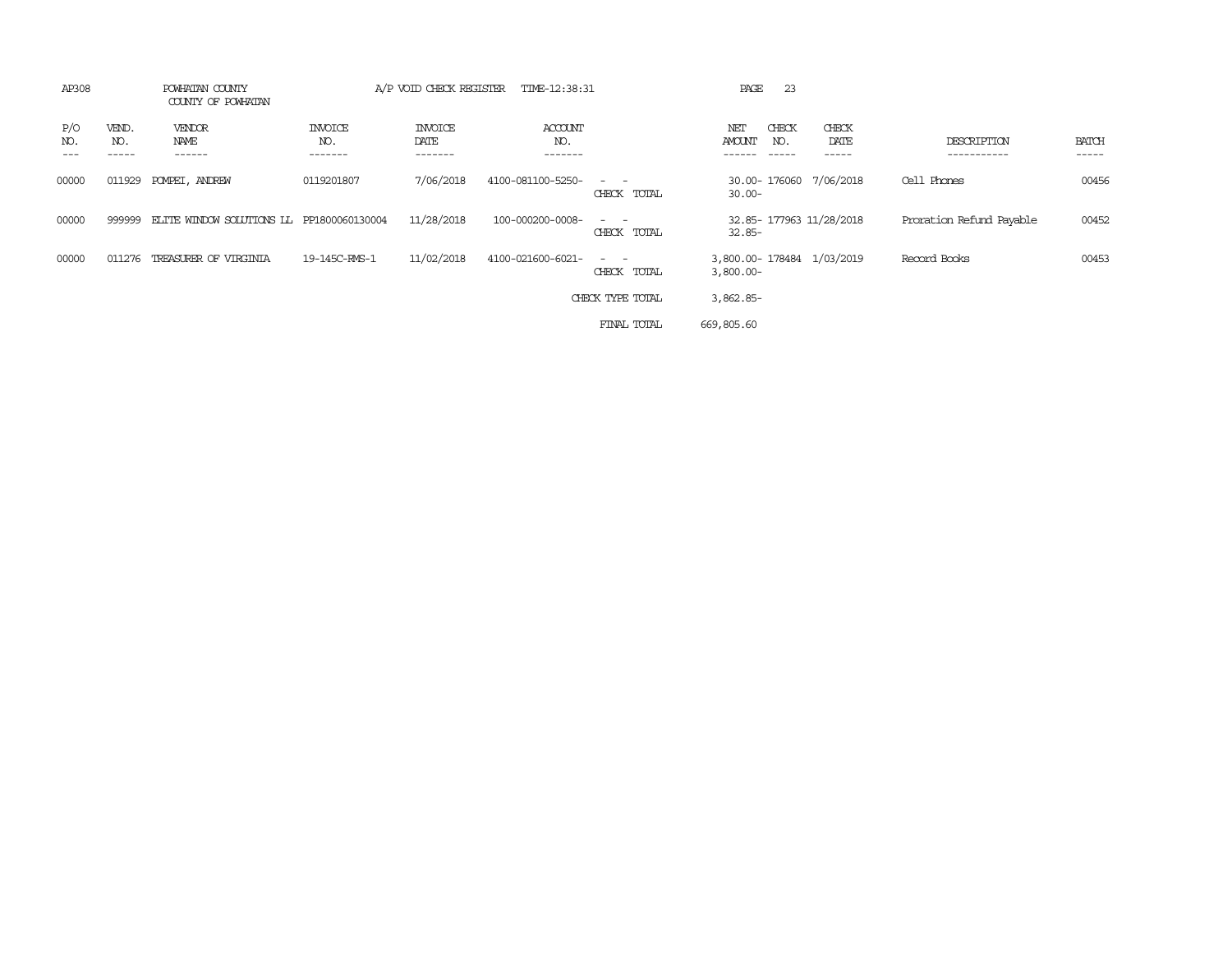| AP308                                                       |                                                | POWHATAN COUNTY<br>COUNTY OF POWHATAN                                                                                                                                                                                                                                                       |                                  | A/P REGULAR CHECK REGISTER                                                                     | TIME-12:39:02                                                                                                                                   |                                                                                                                                   | PAGE                                                 | $\mathbf{1}$                                          |                                                                                                              |                                                                                                                                                                                                                                     |                                                             |
|-------------------------------------------------------------|------------------------------------------------|---------------------------------------------------------------------------------------------------------------------------------------------------------------------------------------------------------------------------------------------------------------------------------------------|----------------------------------|------------------------------------------------------------------------------------------------|-------------------------------------------------------------------------------------------------------------------------------------------------|-----------------------------------------------------------------------------------------------------------------------------------|------------------------------------------------------|-------------------------------------------------------|--------------------------------------------------------------------------------------------------------------|-------------------------------------------------------------------------------------------------------------------------------------------------------------------------------------------------------------------------------------|-------------------------------------------------------------|
| P/O<br>NO.<br>$---$                                         | VEND.<br>NO.                                   | VENDOR<br><b>NAME</b><br>$- - - - - -$                                                                                                                                                                                                                                                      | <b>INVOICE</b><br>NO.<br>------- | <b>INVOICE</b><br>DATE<br>-------                                                              | <b>ACCOUNT</b><br>NO.<br>$- - - - - - -$                                                                                                        |                                                                                                                                   | NET<br>AMOUNT<br>-------                             | CHECK<br>NO.                                          | CHECK<br>DATE                                                                                                | DESCRIPTION<br>-----------                                                                                                                                                                                                          | <b>BATCH</b><br>-----                                       |
| 00000                                                       |                                                | 009183 AIR, WATER & SOIL LABORA- V18008840                                                                                                                                                                                                                                                  |                                  | 12/19/2018                                                                                     | 4501-043600-3142-                                                                                                                               | CHECK TOTAL                                                                                                                       | 111.80                                               |                                                       | 111.80 178436 1/03/2019                                                                                      | Professional Services - Sewer                                                                                                                                                                                                       | 03299                                                       |
| 00000<br>00000                                              | 011095                                         | ARROW INTERNATIONAL, INC.<br>011095 ARROW INTERNATIONAL, INC.                                                                                                                                                                                                                               | 9500834539<br>9500834541         | 12/20/2018<br>12/20/2018                                                                       | 4120-032301-6013-<br>4120-032301-6013-                                                                                                          | $\overline{\phantom{a}}$<br>$\omega_{\rm{max}}$ and $\omega_{\rm{max}}$<br>CHECK TOTAL                                            | 2,658.01                                             |                                                       | 992.51 178438 1/03/2019<br>1,665.50 178438 1/03/2019                                                         | Medical Supplies<br>Medical Supplies                                                                                                                                                                                                | 03299<br>03299                                              |
| 00000<br>00000                                              | 006655                                         | BLOSSMAN GAS COMPANIES,<br>006655 BLOSSMAN GAS COMPANIES,                                                                                                                                                                                                                                   | 5617106<br>5617294               | 12/18/2018<br>12/18/2018                                                                       | 4501-043600-5120-<br>4501-043600-5120-                                                                                                          | $\sim$<br>CHECK TOTAL                                                                                                             | 918.19                                               |                                                       | 403.57 178443 1/03/2019<br>514.62 178443 1/03/2019                                                           | Fuel (htg)<br>Fuel (htg)                                                                                                                                                                                                            | 03299<br>03299                                              |
| 00000                                                       | 006965                                         | CINIAS CORPORATION                                                                                                                                                                                                                                                                          | 143512068                        | 12/19/2018                                                                                     | 4501-043400-6011-                                                                                                                               | $\sim$<br>CHECK TOTAL                                                                                                             | 90.18                                                |                                                       | 90.18 178449 1/03/2019                                                                                       | Uniforms                                                                                                                                                                                                                            | 03299                                                       |
| 00000<br>00000                                              | 012508<br>012508                               | HEALTH ECUTTY INC<br>HEALTH EQUITY INC                                                                                                                                                                                                                                                      | 2T25TJO<br><b>GMEROSK</b>        | 12/31/2018<br>12/24/2018                                                                       | 501-000200-0012-<br>501-000200-0012-                                                                                                            | $\equiv$<br>CHECK TOTAL                                                                                                           | 32.92<br>49.62<br>82.54                              |                                                       | 178456 1/03/2019<br>178456 1/03/2019                                                                         | Payroll Clearing - FSA<br>Payroll Clearing - FSA                                                                                                                                                                                    | 03302<br>03302                                              |
| 00000                                                       | 008097                                         | SIGNS@WORK, INC.                                                                                                                                                                                                                                                                            | 3843                             | 12/19/2018                                                                                     | 4301-012500-8301-                                                                                                                               | $\frac{1}{2} \left( \frac{1}{2} \right) \left( \frac{1}{2} \right) = \frac{1}{2} \left( \frac{1}{2} \right)$<br>CHECK TOTAL       | 800.00                                               |                                                       | 800.00 178474 1/03/2019                                                                                      | Sheriff's Vehicles                                                                                                                                                                                                                  | 03299                                                       |
| 00000<br>00000                                              | 007310                                         | 007310 SOUTHEASTERN EMERGENCY<br>SOUTHEASTERN EMERGENCY                                                                                                                                                                                                                                     | 850934<br>854542                 | 11/30/2018<br>12/21/2018                                                                       | 4120-032301-6013-<br>4120-032301-6013-                                                                                                          | $\omega_{\rm{max}}$ and $\omega_{\rm{max}}$<br>$\sim$<br>$\sim$<br>CHECK TOTAL                                                    | 1,254.01                                             |                                                       | 480.00 178475 1/03/2019<br>774.01 178475 1/03/2019                                                           | Medical Supplies<br>Medical Supplies                                                                                                                                                                                                | 03299<br>03299                                              |
| 00000<br>00000                                              | 006722                                         | SYDNOR HYDRO INC.<br>006722 SYLNOR HYDRO INC.                                                                                                                                                                                                                                               | 39776<br>39798                   | 11/30/2018<br>11/30/2018                                                                       | 4501-043400-3310-<br>4501-043400-3310-                                                                                                          | CHECK TOTAL                                                                                                                       | 1,514.68<br>10,968.00<br>12,482.68                   |                                                       | 178480 1/03/2019<br>178480 1/03/2019                                                                         | Repairs and Maintenance<br>Repairs and Maintenance                                                                                                                                                                                  | 03299<br>03299                                              |
| 00000                                                       |                                                | 011188 TECH FIRE & SAFETY                                                                                                                                                                                                                                                                   | 1484                             | 12/21/2018                                                                                     | 4116-032200-0010-                                                                                                                               | $\frac{1}{2} \left( \frac{1}{2} \right) \left( \frac{1}{2} \right) = \frac{1}{2} \left( \frac{1}{2} \right)$<br>CHECK TOTAL       | 1,460.00                                             |                                                       | 1,460.00 178482 1/03/2019                                                                                    | SAFER Expenses                                                                                                                                                                                                                      | 03299                                                       |
| 00000<br>00000                                              | 010088<br>010088                               | TREASURER<br>TREASURER                                                                                                                                                                                                                                                                      | 12/26/2018<br>12/26/2018         | 12/26/2018<br>12/26/2018                                                                       | 4116-032203-0001-<br>4116-032203-0001-                                                                                                          | $\sim$<br>$\overline{\phantom{a}}$<br>CHECK TOTAL                                                                                 | 115.00<br>115.00                                     |                                                       | .00 178483 1/03/2019<br>178483 1/03/2019                                                                     | <b>JET</b> Program<br><b>JET</b> Program                                                                                                                                                                                            | 03304<br>03304                                              |
| 00000                                                       |                                                | 006679 TREASURER, CHESTERFIELD                                                                                                                                                                                                                                                              | 2015393 12/18                    | 12/26/2018                                                                                     | 4501-043500-5112-                                                                                                                               | $\frac{1}{2} \left( \frac{1}{2} \right) \left( \frac{1}{2} \right) = \frac{1}{2} \left( \frac{1}{2} \right)$<br>CHECK TOTAL       | 45,647.79                                            |                                                       | 45,647.79 178485 1/03/2019                                                                                   | Chesterfield Bi-monthly Fees                                                                                                                                                                                                        | 03302                                                       |
| 00000                                                       |                                                | 011181 WELLS FARGO FINANCIAL                                                                                                                                                                                                                                                                | 5005690096                       | 1/20/2019                                                                                      | 4501-043400-3320-                                                                                                                               | $\sim$ 10 $\sim$ 10 $\sim$<br>CHECK TOTAL                                                                                         | 234.58                                               |                                                       | 234.58 178487 1/03/2019                                                                                      | Maintenance and Service Contra 03303                                                                                                                                                                                                |                                                             |
| 00000<br>00000<br>00000<br>00000<br>00000<br>00000<br>00000 | 009183<br>009183<br>009183<br>009183<br>009183 | AIR, WATER & SOIL LABORA- V18008960<br>AIR, WATER & SOIL LABORA- V18008975<br>009183 AIR, WATER & SOIL LABORA- V18009040<br>AIR, WATER & SOIL LABORA- V18009041<br>AIR, WATER & SOIL LABORA- V18009057<br>AIR, WATER & SOIL LABORA- V18009058<br>009183 AIR, WATER & SOIL LABORA- V18009087 |                                  | 12/21/2018<br>12/26/2018<br>12/28/2018<br>12/28/2018<br>12/28/2018<br>12/28/2018<br>12/31/2018 | 4501-043600-3142-<br>4501-043500-3140-<br>4501-043600-3142-<br>4501-043600-3142-<br>4501-043600-3142-<br>4501-043600-3142-<br>4501-043600-3142- | $\overline{\phantom{a}}$<br>$\overline{\phantom{a}}$<br>$\overline{\phantom{a}}$<br>$\sim$<br>$\equiv$<br>$\equiv$<br>CHECK TOTAL | 40.00<br>40.00<br>40.00<br>40.00<br>111.80<br>527.80 | 178620<br>178620<br>178620<br>133.60 178620<br>178620 | 178620 1/10/2019<br>1/10/2019<br>1/10/2019<br>1/10/2019<br>1/10/2019<br>1/10/2019<br>122.40 178620 1/10/2019 | Professional Services - Sewer<br>Professional Services - Water<br>Professional Services - Sewer<br>Professional Services - Sewer<br>Professional Services - Sewer<br>Professional Services - Sewer<br>Professional Services - Sewer | 03306<br>03306<br>03306<br>03306<br>03306<br>03306<br>03306 |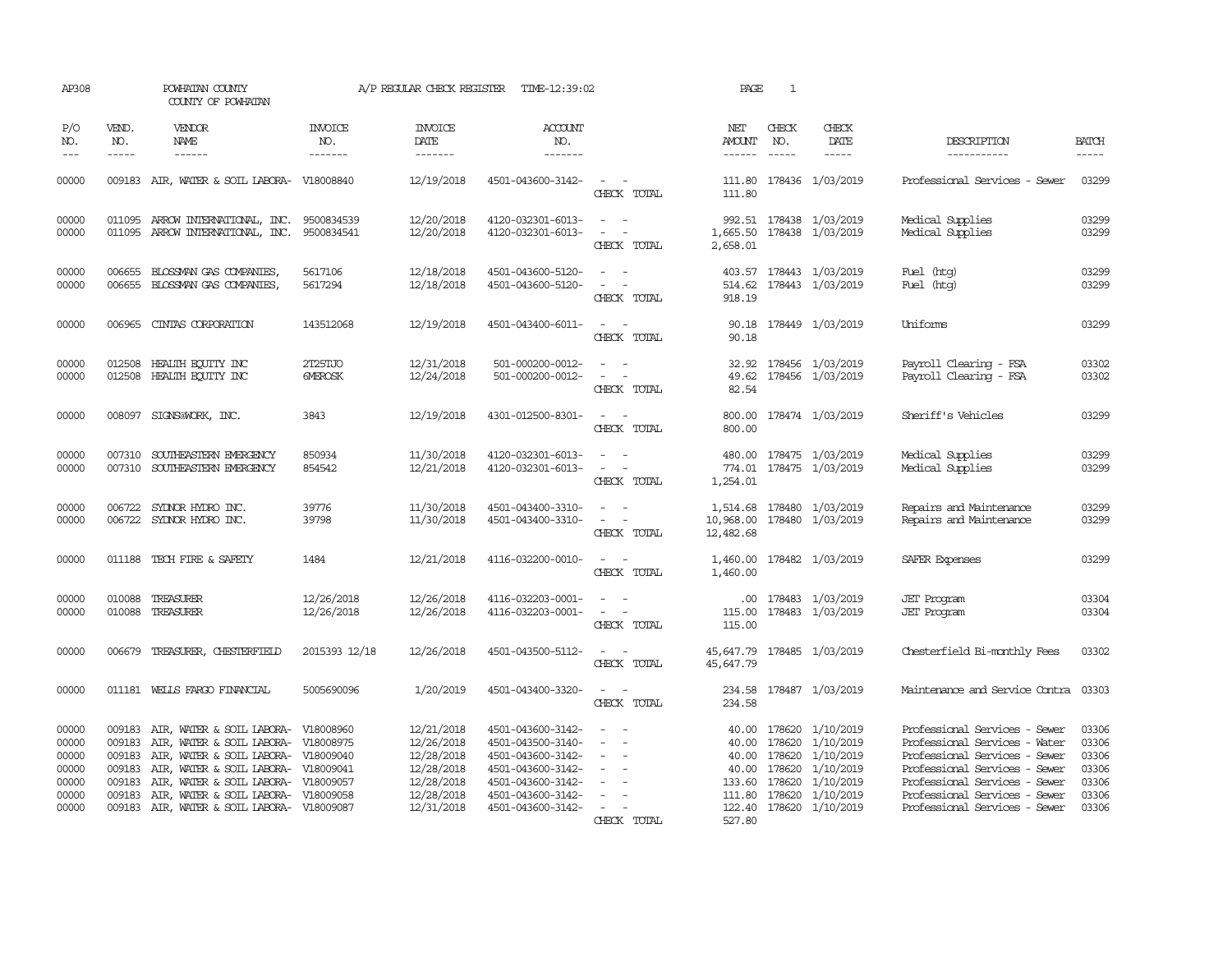| AP308                                                                                                    |                                                                                                                      | POWHATAN COUNTY<br>COUNTY OF POWHATAN                                                                                                                                                                                            |                                                                                                                                                                      | A/P REGULAR CHECK REGISTER                                                                                                                               | TIME-12:39:02                                                                                                                                                                                                                                            |                                                                     | PAGE                                                                                                             | 2                                                                                      |                                                                                                                                                                               |                                                                                                                                                                                                                                                                                                                                                                                |                                                                                                          |
|----------------------------------------------------------------------------------------------------------|----------------------------------------------------------------------------------------------------------------------|----------------------------------------------------------------------------------------------------------------------------------------------------------------------------------------------------------------------------------|----------------------------------------------------------------------------------------------------------------------------------------------------------------------|----------------------------------------------------------------------------------------------------------------------------------------------------------|----------------------------------------------------------------------------------------------------------------------------------------------------------------------------------------------------------------------------------------------------------|---------------------------------------------------------------------|------------------------------------------------------------------------------------------------------------------|----------------------------------------------------------------------------------------|-------------------------------------------------------------------------------------------------------------------------------------------------------------------------------|--------------------------------------------------------------------------------------------------------------------------------------------------------------------------------------------------------------------------------------------------------------------------------------------------------------------------------------------------------------------------------|----------------------------------------------------------------------------------------------------------|
| P/O<br>NO.<br>$\frac{1}{2}$                                                                              | VEND.<br>NO.<br>$- - - - -$                                                                                          | <b>VENDOR</b><br>NAME<br>------                                                                                                                                                                                                  | <b>INVOICE</b><br>NO.<br>-------                                                                                                                                     | <b>INVOICE</b><br>DATE<br>-------                                                                                                                        | <b>ACCOUNT</b><br>NO.<br>-------                                                                                                                                                                                                                         |                                                                     | NET<br>AMOUNT<br>$- - - - - -$                                                                                   | CHECK<br>NO.<br>$\frac{1}{2}$                                                          | CHECK<br>DATE<br>-----                                                                                                                                                        | DESCRIPTION<br>-----------                                                                                                                                                                                                                                                                                                                                                     | <b>BATCH</b><br>$- - - - -$                                                                              |
| 00000                                                                                                    | 012097                                                                                                               | AMERIZON WIRELESS                                                                                                                                                                                                                | 118603                                                                                                                                                               | 12/31/2018                                                                                                                                               | 4120-032200-8215-                                                                                                                                                                                                                                        | $\equiv$<br>CHECK TOTAL                                             | 5,774.95                                                                                                         |                                                                                        | 5,774.95 178621 1/10/2019                                                                                                                                                     | State Dept of Fire Programs Fu 03306                                                                                                                                                                                                                                                                                                                                           |                                                                                                          |
| 00000<br>00000<br>00000<br>00000<br>00000<br>00000<br>00000<br>00000<br>00000<br>00000<br>00000<br>00000 | 008668<br>008668<br>008668<br>008668<br>008668<br>008668<br>008668<br>008668<br>008668<br>008668<br>008668<br>008668 | BANK OF AMERICA<br>BANK OF AMERICA<br>BANK OF AMERICA<br>BANK OF AMERICA<br>BANK OF AMERICA<br>BANK OF AMERICA<br>BANK OF AMERICA<br>BANK OF AMERICA<br>BANK OF AMERICA<br>BANK OF AMERICA<br>BANK OF AMERICA<br>BANK OF AMERICA | 01/02/2019<br>01/02/2019<br>01/02/2019<br>01/02/2019<br>01/02/2019<br>01/02/2019<br>01/02/2019<br>01/02/2019<br>01/02/2019<br>01/02/2019<br>01/02/2019<br>01/02/2019 | 1/02/2019<br>1/02/2019<br>1/02/2019<br>1/02/2019<br>1/02/2019<br>1/02/2019<br>1/02/2019<br>1/02/2019<br>1/02/2019<br>1/02/2019<br>1/02/2019<br>1/02/2019 | 4116-035500-0017-<br>4116-035500-0017-<br>4116-035500-0017-<br>4120-032200-8215-<br>4301-031200-6002-<br>4301-031200-6002-<br>4301-031200-6002-<br>4301-031200-6002-<br>4301-031200-6002-<br>4501-043400-5210-<br>4501-043400-6014-<br>4501-043400-6014- | $\equiv$<br>$\sim$                                                  | 156.37<br>182.25<br>336.91<br>57.99<br>209.97<br>69.99<br>466.90<br>1,897.98<br>449.24<br>7.25<br>18.99<br>26.99 | 178624<br>178624<br>178624<br>178624<br>178624<br>178624<br>178624<br>178624<br>178624 | 178624 1/10/2019<br>1/10/2019<br>1/10/2019<br>1/10/2019<br>1/10/2019<br>1/10/2019<br>1/10/2019<br>1/10/2019<br>1/10/2019<br>1/10/2019<br>178624 1/10/2019<br>178624 1/10/2019 | EOC Backup Amateur Radio Comm<br>EOC Backup Amateur Radio Comm<br>EOC Backup Amateur Radio Comm<br>State Dept of Fire Programs Fu<br>Sally Port & Courthouse Expans<br>Sally Port & Courthouse Expans<br>Sally Port & Courthouse Expans<br>Sally Port & Courthouse Expans<br>Sally Port & Courthouse Expans<br>Postage<br>Other Operating Supplies<br>Other Operating Supplies | 03311<br>03311<br>03311<br>03311<br>03311<br>03311<br>03311<br>03311<br>03311<br>03311<br>03311<br>03311 |
| 00000<br>00000                                                                                           | 008668<br>009944                                                                                                     | BANK OF AMERICA<br>BELTON, SR., AVERY SHABAR                                                                                                                                                                                     | 01/02/2019<br>544008                                                                                                                                                 | 1/02/2019<br>12/21/2018                                                                                                                                  | 4501-043500-6014-<br>4501-043500-3320-                                                                                                                                                                                                                   | CHECK TOTAL                                                         | 1,140.00<br>5,020.83<br>300.00                                                                                   |                                                                                        | 178624 1/10/2019<br>178626 1/10/2019                                                                                                                                          | Other Operating Supplies<br>Maintenance and Svc Contracts                                                                                                                                                                                                                                                                                                                      | 03311<br>03306                                                                                           |
| 00000                                                                                                    | 009944                                                                                                               | BELTON, SR., AVERY SHABAR                                                                                                                                                                                                        | 544008                                                                                                                                                               | 12/21/2018                                                                                                                                               | 4501-043600-3320-                                                                                                                                                                                                                                        | CHECK TOTAL                                                         | 300.00<br>600.00                                                                                                 |                                                                                        | 178626 1/10/2019                                                                                                                                                              | Maintenance and Svc Contracts                                                                                                                                                                                                                                                                                                                                                  | 03306                                                                                                    |
| 00000<br>00000                                                                                           | 006655<br>006655                                                                                                     | BLOSSMAN GAS COMPANIES,<br>BLOSSMAN GAS COMPANIES,                                                                                                                                                                               | 5674163<br>5674247                                                                                                                                                   | 12/24/2018<br>12/26/2018                                                                                                                                 | 4501-043600-5120-<br>4501-043600-5120-                                                                                                                                                                                                                   | CHECK TOTAL                                                         | 427.55<br>586.30<br>1,013.85                                                                                     |                                                                                        | 178627 1/10/2019<br>178627 1/10/2019                                                                                                                                          | Fuel (htg)<br>Fuel (htg)                                                                                                                                                                                                                                                                                                                                                       | 03306<br>03306                                                                                           |
| 00000                                                                                                    |                                                                                                                      | 006510 EMERGENCY SERVICES                                                                                                                                                                                                        | 324                                                                                                                                                                  | 1/03/2019                                                                                                                                                | 4120-032300-3110-                                                                                                                                                                                                                                        | CHECK TOTAL                                                         | 43,763.93<br>43,763.93                                                                                           |                                                                                        | 178642 1/10/2019                                                                                                                                                              | Contract Services-Daytime Cove                                                                                                                                                                                                                                                                                                                                                 | 03306                                                                                                    |
| 00000                                                                                                    |                                                                                                                      | 005075 GREENE, FLOYD, JR.                                                                                                                                                                                                        | 7                                                                                                                                                                    | 1/04/2019                                                                                                                                                | 4301-031200-6001-                                                                                                                                                                                                                                        | CHECK TOTAL                                                         | 165.00<br>165.00                                                                                                 |                                                                                        | 178651 1/10/2019                                                                                                                                                              | Public Safety Radio System                                                                                                                                                                                                                                                                                                                                                     | 03307                                                                                                    |
| 00000                                                                                                    |                                                                                                                      | 006912 HURRICANE FENCE CO.                                                                                                                                                                                                       | 1822682-1                                                                                                                                                            | 12/20/2018                                                                                                                                               | 4301-062100-8302-                                                                                                                                                                                                                                        | CHECK TOTAL                                                         | 10,631.00<br>10,631.00                                                                                           |                                                                                        | 178655 1/10/2019                                                                                                                                                              | RJHS Replacement/Renovation De                                                                                                                                                                                                                                                                                                                                                 | 03309                                                                                                    |
| 00000                                                                                                    |                                                                                                                      | 000120 JAMES RIVER AIR                                                                                                                                                                                                           | C200563                                                                                                                                                              | 1/01/2019                                                                                                                                                | 4501-043600-3320-                                                                                                                                                                                                                                        | CHECK TOTAL                                                         | 311.00<br>311.00                                                                                                 |                                                                                        | 178657 1/10/2019                                                                                                                                                              | Maintenance and Svc Contracts                                                                                                                                                                                                                                                                                                                                                  | 03307                                                                                                    |
| 00000                                                                                                    | 012790                                                                                                               | LITTLE ZION BAPTIST                                                                                                                                                                                                              | MLK SCHOLARSHIP                                                                                                                                                      | 1/04/2019                                                                                                                                                | 4116-031212-6015-                                                                                                                                                                                                                                        | $\overline{\phantom{a}}$<br>$\overline{\phantom{a}}$<br>CHECK TOTAL | 60.00<br>60.00                                                                                                   |                                                                                        | 178662 1/10/2019                                                                                                                                                              | Ancillary Expenses                                                                                                                                                                                                                                                                                                                                                             | 03309                                                                                                    |
| 00000<br>00000                                                                                           |                                                                                                                      | 010817 MELIS, JOHNNY<br>010817 MELIS, JOHNNY                                                                                                                                                                                     | CWMA MIG<br>TAC TRNG                                                                                                                                                 | 9/06/2018<br>1/03/2019                                                                                                                                   | 4501-043400-5510-<br>4501-043400-5510-                                                                                                                                                                                                                   | $\sim$<br>$\overline{\phantom{a}}$<br>CHECK TOTAL                   | 52.97<br>34.68<br>87.65                                                                                          |                                                                                        | 178666 1/10/2019<br>178666 1/10/2019                                                                                                                                          | Mileage Reimbursement<br>Mileage Reimbursement                                                                                                                                                                                                                                                                                                                                 | 03307<br>03307                                                                                           |
| 00000                                                                                                    |                                                                                                                      | 012776 MILLETT, SCOTT GREGORY                                                                                                                                                                                                    | <b>ACTIVE VOLUNIER</b>                                                                                                                                               | 1/04/2019                                                                                                                                                | 4116-032200-0010-                                                                                                                                                                                                                                        | $\overline{\phantom{a}}$<br>$\sim$<br>CHECK TOTAL                   | 635.42<br>635.42                                                                                                 |                                                                                        | 178667 1/10/2019                                                                                                                                                              | SAFER Expenses                                                                                                                                                                                                                                                                                                                                                                 | 03307                                                                                                    |
| 00000<br>00000                                                                                           |                                                                                                                      | 011110 MOSELEY ARCHITECTS<br>011110 MOSELEY ARCHITECTS                                                                                                                                                                           | 550492-033<br>550394-038                                                                                                                                             | 12/31/2018<br>12/31/2018                                                                                                                                 | 4301-031200-6002-<br>4301-046000-8301-                                                                                                                                                                                                                   | CHECK TOTAL                                                         | 800.00<br>3,250.09<br>4,050.09                                                                                   |                                                                                        | 178669 1/10/2019<br>178669 1/10/2019                                                                                                                                          | Sally Port & Courthouse Expans<br>Water Tower - Village Area                                                                                                                                                                                                                                                                                                                   | 03307<br>03309                                                                                           |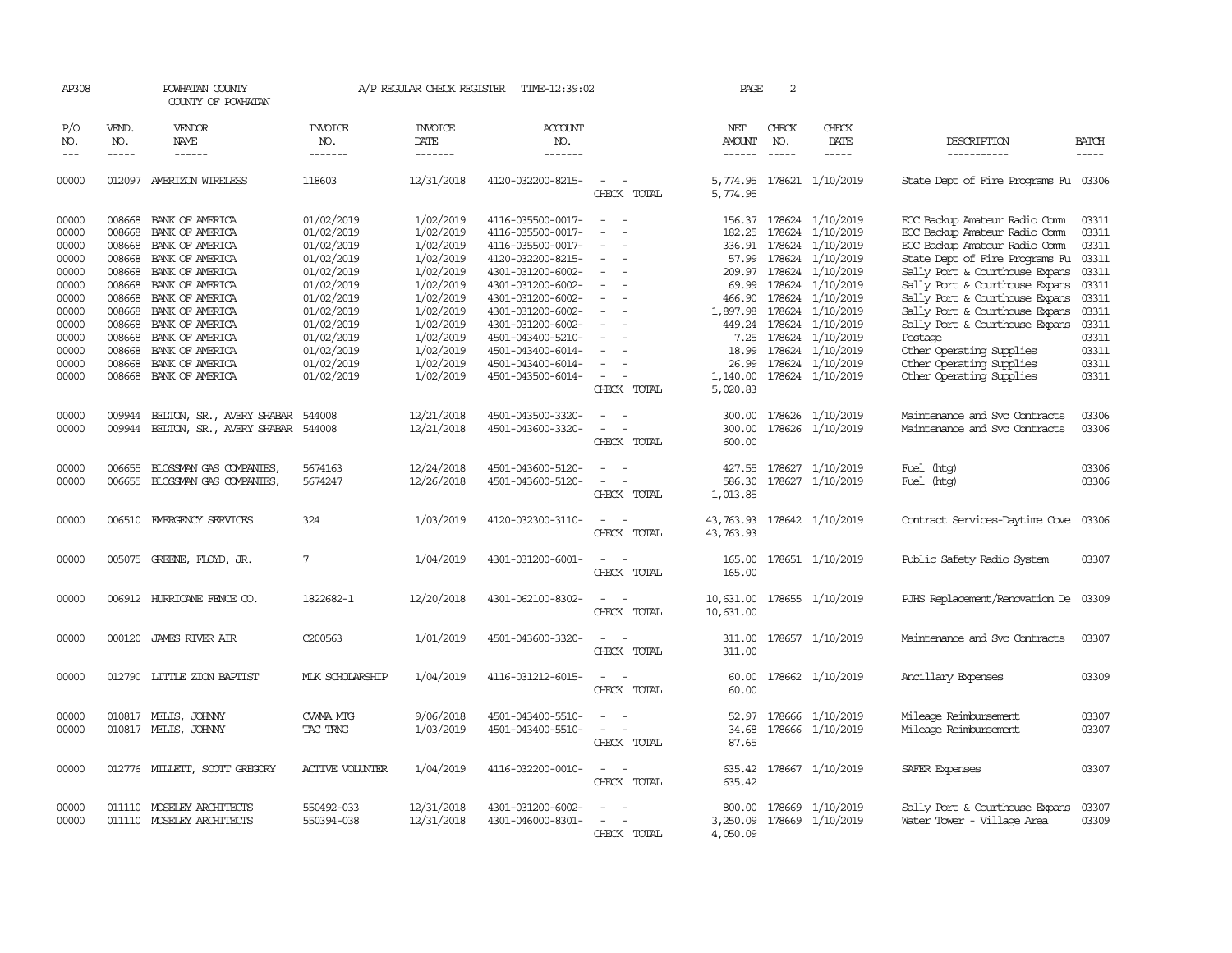| AP308                            |                             | POWHATAN COUNTY<br>COUNTY OF POWHATAN                                                                                                                                  |                                          | A/P REGULAR CHECK REGISTER                       | TIME-12:39:02                                                                    |                                                                                                                             | PAGE                   | 3                             |                                                                                                          |                                                                                                                                  |                                                                                |
|----------------------------------|-----------------------------|------------------------------------------------------------------------------------------------------------------------------------------------------------------------|------------------------------------------|--------------------------------------------------|----------------------------------------------------------------------------------|-----------------------------------------------------------------------------------------------------------------------------|------------------------|-------------------------------|----------------------------------------------------------------------------------------------------------|----------------------------------------------------------------------------------------------------------------------------------|--------------------------------------------------------------------------------|
| P/O<br>NO.<br>$\frac{1}{2}$      | VEND.<br>NO.<br>$- - - - -$ | <b>VENDOR</b><br>NAME<br>$- - - - - -$                                                                                                                                 | <b>INVOICE</b><br>NO.<br>-------         | <b>INVOICE</b><br>DATE<br>-------                | <b>ACCOUNT</b><br>NO.<br>-------                                                 |                                                                                                                             | NET<br>AMOUNT          | CHECK<br>NO.<br>$\frac{1}{2}$ | CHECK<br>DATE                                                                                            | DESCRIPTION<br>-----------                                                                                                       | <b>BATCH</b><br>$\begin{tabular}{ccccc} - & - & - & - \\ \hline \end{tabular}$ |
| 00000                            |                             | 006466 RADIO COMMUNICATION OF VA 400015216-1                                                                                                                           |                                          | 12/31/2018                                       | 4301-012500-8303-                                                                | $\sim$ $\sim$<br>CHECK TOTAL                                                                                                | 1,139.15               |                               | 1, 139.15 178676 1/10/2019                                                                               | Replacement Ambulances/Chassis 03307                                                                                             |                                                                                |
| 00000                            |                             | 012463 RUSS BASSETT CORP                                                                                                                                               | 86815                                    | 12/17/2018                                       | 4301-031200-6002-                                                                | $\frac{1}{2} \left( \frac{1}{2} \right) \left( \frac{1}{2} \right) = \frac{1}{2} \left( \frac{1}{2} \right)$<br>CHECK TOTAL | 71,990.00              |                               | 71,990.00 178679 1/10/2019                                                                               | Sally Port & Courthouse Expans 03307                                                                                             |                                                                                |
| 00000<br>00000                   | 006593                      | SHEEHY FORD<br>006593 SHEEHY FORD                                                                                                                                      | NOHB76800<br>NOHB774994                  | 12/11/2018<br>12/21/2018                         | 4301-012500-8301-<br>4301-012500-8301-                                           | $\sim$<br>CHECK TOTAL                                                                                                       | 6,705.09<br>13,410.18  |                               | 6,705.09 178682 1/10/2019<br>178682 1/10/2019                                                            | Sheriff's Vehicles<br>Sheriff's Vehicles                                                                                         | 03307<br>03307                                                                 |
| 00000                            |                             | 012283 SMARTSITES                                                                                                                                                      | 0004358                                  | 1/01/2019                                        | 4116-032200-0010-                                                                | $\frac{1}{2} \left( \frac{1}{2} \right) \left( \frac{1}{2} \right) = \frac{1}{2} \left( \frac{1}{2} \right)$<br>CHECK TOTAL | 1,250.00<br>1,250.00   |                               | 178683 1/10/2019                                                                                         | SAFER Expenses                                                                                                                   | 03307                                                                          |
| 00000                            |                             | 012775 SMITH, CARROLL                                                                                                                                                  | ACTIVE VOLUNIR                           | 1/02/2019                                        | 4116-032200-0010-                                                                | $\sim$ $ \sim$<br>CHECK TOTAL                                                                                               | 635.42                 |                               | 635.42 178684 1/10/2019                                                                                  | SAFER Expenses                                                                                                                   | 03307                                                                          |
| 00000                            | 006679                      | TREASURER, CHESTERFIELD                                                                                                                                                | 2015393 12/18                            | 12/26/2018                                       | 4501-043500-5112-                                                                | CHECK TOTAL                                                                                                                 | 45,647.79<br>45,647.79 |                               | 178692 1/10/2019                                                                                         | Chesterfield Bi-monthly Fees                                                                                                     | 03306                                                                          |
| 00000                            |                             | 012147 VENTURE CONSTRUCTION                                                                                                                                            | 8930097                                  | 12/28/2018                                       | 501-000200-0003-                                                                 | $\sim$<br>CHECK TOTAL                                                                                                       | 1,258.44               |                               | 1,258.44 178695 1/10/2019                                                                                | Customer Deposits Payable                                                                                                        | 03308                                                                          |
| 00000                            |                             | 011169 VERIZON                                                                                                                                                         | 5985600 12/18                            | 12/28/2018                                       | 4501-043400-5230-                                                                | $\sim$ 10 $\sim$ 10 $\sim$<br>CHECK TOTAL                                                                                   | 45.86                  |                               | 45.86 178696 1/10/2019                                                                                   | Telephone System                                                                                                                 | 03308                                                                          |
| 00000<br>00000                   |                             | 007415 VIRGINIA UTILITY<br>007415 VIRGINIA UTILITY                                                                                                                     | 12180336<br>12180336                     | 12/31/2018<br>12/31/2018                         | 4501-043500-3140-<br>4501-043600-3142-                                           | $\sim$<br>$\sim$<br>$\equiv$<br>$\overline{\phantom{a}}$<br>CHECK TOTAL                                                     | 22.05<br>44.10         |                               | 22.05 178699 1/10/2019<br>178699 1/10/2019                                                               | Professional Services - Water<br>Professional Services - Sewer                                                                   | 03308<br>03308                                                                 |
| 00000                            |                             | 007755 WITMER PUBLIC SAFETY                                                                                                                                            | E1795967                                 | 1/04/2019                                        | 4116-032200-0010-                                                                | $\sim$ 10 $\,$<br>CHECK TOTAL                                                                                               | 945.00                 |                               | 945.00 178703 1/10/2019                                                                                  | SAFER Expenses                                                                                                                   | 03308                                                                          |
| 00000<br>00000<br>00000<br>00000 | 009183<br>009183            | AIR, WATER & SOIL LABORA- V19000064<br>AIR, WATER & SOIL LABORA- V19000065<br>009183 AIR, WATER & SOIL LABORA- V19000116<br>009183 AIR, WATER & SOIL LABORA- V19000117 |                                          | 1/03/2019<br>1/03/2019<br>1/07/2019<br>1/07/2019 | 4501-043600-3142-<br>4501-043600-3142-<br>4501-043600-3142-<br>4501-043600-3142- | $\overline{\phantom{a}}$<br>$\overline{\phantom{a}}$<br>$\overline{\phantom{a}}$<br>$\sim$ $ \sim$<br>CHECK TOTAL           | 325.40                 |                               | 133.60 178705 1/11/2019<br>111.80 178705 1/11/2019<br>40.00 178705 1/11/2019<br>40.00 178705 1/11/2019   | Professional Services - Sewer<br>Professional Services - Sewer<br>Professional Services - Sewer<br>Professional Services - Sewer | 03314<br>03314<br>03314<br>03314                                               |
| 00000                            |                             | 012459 ATLANTIC CORPORATE                                                                                                                                              | 2018-67-53818                            | 11/30/2018                                       | 4301-031200-6002-                                                                | CHECK TOTAL                                                                                                                 | 5,101.39               |                               | 5, 101.39 178706 1/11/2019                                                                               | Sally Port & Courthouse Expans                                                                                                   | 03314                                                                          |
| 00000<br>00000<br>00000<br>00000 | 006655<br>006655<br>006655  | BLOSSMAN GAS COMPANIES,<br>BLOSSMAN GAS COMPANIES,<br>BLOSSMAN GAS COMPANIES,<br>006655 BLOSSMAN GAS COMPANIES,                                                        | 5731970<br>5732147<br>5813199<br>5813379 | 1/03/2019<br>1/02/2018<br>1/08/2019<br>1/08/2019 | 4501-043600-5120-<br>4501-043600-5120-<br>4501-043600-5120-<br>4501-043600-5120- | $\sim$<br>CHECK TOTAL                                                                                                       | 1,980.82               |                               | 500.78 178709 1/11/2019<br>720.37 178709 1/11/2019<br>346.03 178709 1/11/2019<br>413.64 178709 1/11/2019 | Fuel (htg)<br>Fuel (htg)<br>Fuel (htg)<br>Fuel (htg)                                                                             | 03314<br>03314<br>03314<br>03314                                               |
| 00000                            |                             | 012794 CABLE, ROBERT DEAN                                                                                                                                              | <b>ACTIVE VOLUNIER</b>                   | 1/09/2019                                        | 4116-032200-0010-                                                                | . —<br>CHECK TOTAL                                                                                                          | 635.42                 |                               | 635.42 178713 1/11/2019                                                                                  | SAFER Expenses                                                                                                                   | 03314                                                                          |
| 00000                            |                             | 012799 CHAVEZ, MARTIN ALLEN                                                                                                                                            | <b>ACTIVE VOLUNIER</b>                   | 1/09/2019                                        | 4116-032200-0010-                                                                | CHECK TOTAL                                                                                                                 | 635.42                 |                               | 635.42 178715 1/11/2019                                                                                  | SAFER Expenses                                                                                                                   | 03314                                                                          |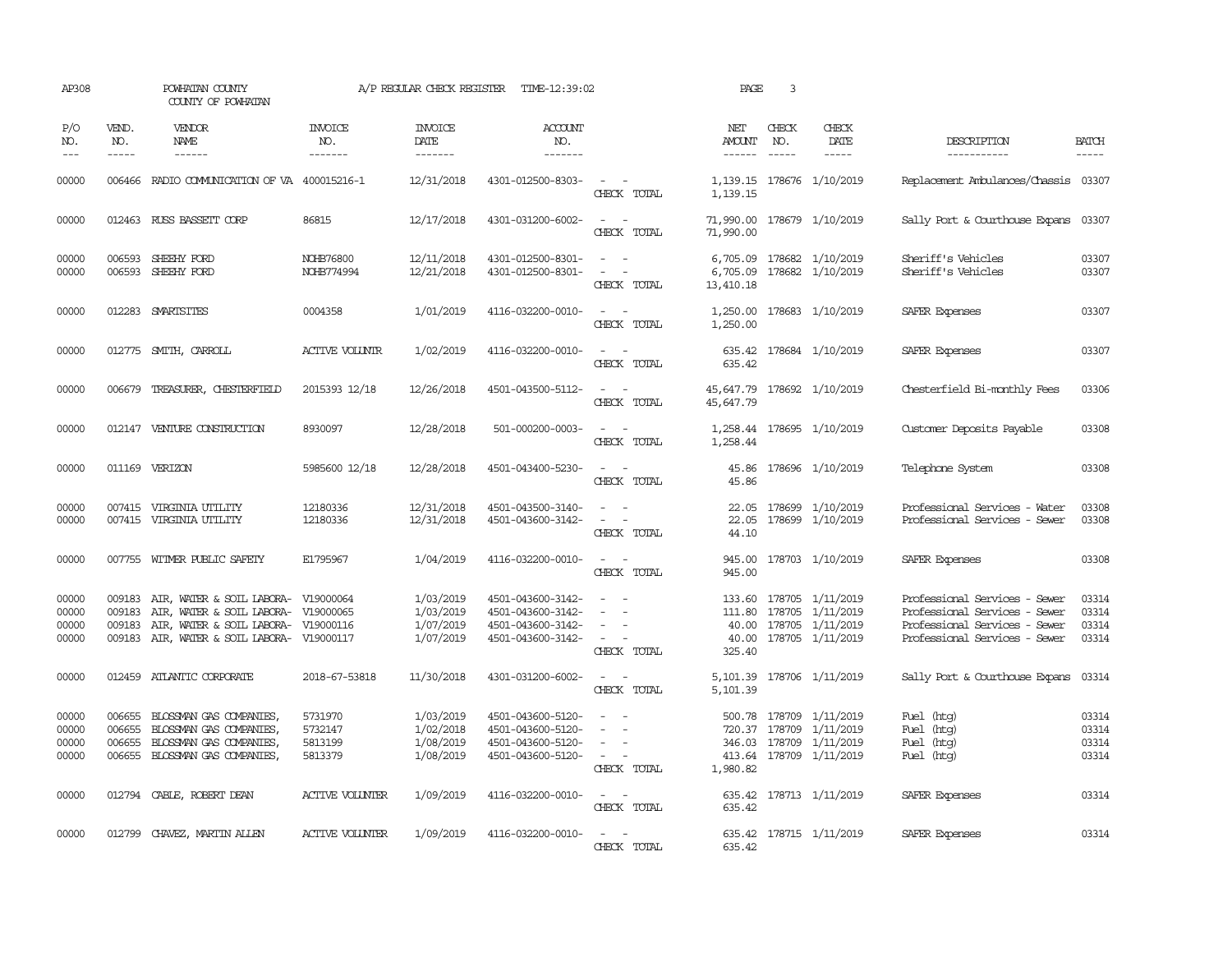| AP308                   |                             | POWHATAN COUNTY<br>COUNTY OF POWHATAN                                            |                                                       | A/P REGULAR CHECK REGISTER                | TIME-12:39:02                                               |                                                                                                                             | PAGE                                      | 4                             |                                                                                  |                                                                  |                         |
|-------------------------|-----------------------------|----------------------------------------------------------------------------------|-------------------------------------------------------|-------------------------------------------|-------------------------------------------------------------|-----------------------------------------------------------------------------------------------------------------------------|-------------------------------------------|-------------------------------|----------------------------------------------------------------------------------|------------------------------------------------------------------|-------------------------|
| P/O<br>NO.<br>$---$     | VEND.<br>NO.<br>$- - - - -$ | VENDOR<br>NAME<br>$- - - - - -$                                                  | <b>INVOICE</b><br>NO.<br>-------                      | <b>INVOICE</b><br>DATE<br>$- - - - - - -$ | ACCOUNT<br>NO.<br>$- - - - - - -$                           |                                                                                                                             | NET<br><b>AMOUNT</b><br>------            | CHECK<br>NO.<br>$\frac{1}{2}$ | CHECK<br>DATE<br>$- - - - -$                                                     | DESCRIPTION<br>-----------                                       | <b>BATCH</b><br>-----   |
| 00000<br>00000          | 006965<br>006965            | CINTAS CORPORATION<br>CINIAS CORPORATION                                         | 143516378<br>143520669                                | 12/26/2018<br>1/02/2019                   | 4501-043400-6011-<br>4501-043400-6011-                      | CHECK TOTAL                                                                                                                 | 97.22<br>194.44                           |                               | 97.22 178716 1/11/2019<br>178716 1/11/2019                                       | Uniforms<br>Uniforms                                             | 03314<br>03314          |
| 00000                   |                             | 009636 CMS COMMUNICATIONS                                                        | 1821427-IN                                            | 12/11/2018                                | 4301-012510-0002-                                           | $\sim$ $ \sim$<br>CHECK TOTAL                                                                                               | 996.00                                    |                               | 996.00 178717 1/11/2019                                                          | IT Improvements                                                  | 03312                   |
| 00000                   |                             | 011728 DANIEL & COMPANY, INC.                                                    | 15                                                    | 12/31/2018                                | 4301-031200-6002-                                           | $\sim$ $ \sim$<br>CHECK TOTAL                                                                                               | 117,283.00 178718 1/11/2019<br>117,283.00 |                               |                                                                                  | Sally Port & Courthouse Expans                                   | 03314                   |
| 00000                   |                             | 000860 DOMINION ENERGY VIRGINIA                                                  | 0998223150 1/19                                       | 1/03/2019                                 | 4501-043600-5110-                                           | $\sim 100$ km s $^{-1}$<br>CHECK TOTAL                                                                                      | 155.59                                    |                               | 155.59 178720 1/11/2019                                                          | Electricity                                                      | 03314                   |
| 00000<br>00000          | 000860<br>000860            | DOMINION ENERGY VIRGINIA<br>DOMINION ENERGY VIRGINIA                             | 2907028530 1/19<br>3085476897 1/19                    | 1/03/2019<br>1/03/2019                    | 4501-043400-5110-<br>4501-043600-5110-                      | CHECK TOTAL                                                                                                                 | 239.33                                    |                               | 51.89 178721 1/11/2019<br>187.44 178721 1/11/2019                                | Electricity<br>Electricity                                       | 03314<br>03314          |
| 00000<br>00000<br>00000 | 000860<br>000860<br>000860  | DOMINION ENERGY VIRGINIA<br>DOMINION ENERGY VIRGINIA<br>DOMINION ENERGY VIRGINIA | 6656300552 1/19<br>7897055856 1/19<br>9052426195 1/19 | 1/03/2019<br>1/03/2019<br>1/03/2019       | 4501-043500-5110-<br>4501-043600-5110-<br>4501-043600-5110- | $\sim$<br>$\sim$ 10 $\,$<br>CHECK TOTAL                                                                                     | 3,851.04                                  |                               | 443.36 178722 1/11/2019<br>3, 262.51 178722 1/11/2019<br>145.17 178722 1/11/2019 | Electricity<br>Electricity<br>Electricity                        | 03314<br>03314<br>03314 |
| 00000<br>00000          | 011224                      | ELECTRONIC SYSTEMS, INC.<br>011224 ELECTRONIC SYSTEMS, INC.                      | IN1146869<br>IN1147663                                | 12/28/2018<br>12/28/2018                  | 4501-043400-3320-<br>4501-043400-3320-                      | $\sim$<br>CHECK TOTAL                                                                                                       | 127.57                                    |                               | 127.06 178725 1/11/2019<br>.51 178725 1/11/2019                                  | Maintenance and Service Contra<br>Maintenance and Service Contra | 03314<br>03314          |
| 00000                   |                             | 012795 FABERMAN, JESSE A.                                                        | <b>ACTIVE VOLUNIER</b>                                | 1/09/2019                                 | 4116-032200-0010-                                           | CHECK TOTAL                                                                                                                 | 635.42                                    |                               | 635.42 178726 1/11/2019                                                          | SAFER Expenses                                                   | 03314                   |
| 00000                   | 000120                      | <b>JAMES RIVER AIR</b>                                                           | J45318                                                | 12/14/2018                                | 4301-014400-0018-                                           | $\overline{\phantom{a}}$<br>$\sim$<br>CHECK TOTAL                                                                           | 8,443.00<br>8,443,00                      |                               | 178730 1/11/2019                                                                 | Library Unit 2                                                   | 03312                   |
| 00000<br>00000          |                             | 010924 MITCHELL PEST<br>010924 MITCHELL PEST                                     | 116486<br>116487                                      | 12/31/2018<br>12/31/2018                  | 4501-043600-3142-<br>4501-043600-3142-                      | $\sim$<br>$\sim$<br>$\sim$ 100 $\sim$<br>CHECK TOTAL                                                                        | 95.00<br>190.00                           |                               | 178731 1/11/2019<br>95.00 178731 1/11/2019                                       | Professional Services - Sewer<br>Professional Services - Sewer   | 03312<br>03312          |
| 00000                   |                             | 012798 MOUDRY, II, JOSEPH R.                                                     | <b>ACTIVE VOLUNIER</b>                                | 1/09/2019                                 | 4116-032200-0010-                                           | $\frac{1}{2} \left( \frac{1}{2} \right) \left( \frac{1}{2} \right) = \frac{1}{2} \left( \frac{1}{2} \right)$<br>CHECK TOTAL | 635.42                                    |                               | 635.42 178734 1/11/2019                                                          | SAFER Expenses                                                   | 03314                   |
| 00000                   | 001250                      | POWHATAN AUTO & TRACTOR                                                          | 529216                                                | 12/18/2018                                | 4501-043400-6008-                                           | CHECK TOTAL                                                                                                                 | 9.76                                      |                               | 9.76 178738 1/11/2019                                                            | Gas/Grease/Oil/Vehicle Repairs 03314                             |                         |
| 00000                   |                             | 012463 RUSS BASSETT CORP                                                         | 87174                                                 | 12/21/2018                                | 4301-031200-6002-                                           | CHECK TOTAL                                                                                                                 | 525.00<br>525.00                          |                               | 178743 1/11/2019                                                                 | Sally Port & Courthouse Expans 03314                             |                         |
| 00000                   | 012797                      | SHEPHERD, CURTIS F.                                                              | <b>ACTIVE VOLUNIER</b>                                | 12/31/2018                                | 4116-032200-0010-                                           | $\sim$<br>$\sim$<br>CHECK TOTAL                                                                                             | 635.42<br>635.42                          |                               | 178745 1/11/2019                                                                 | SAFER Expenses                                                   | 03314                   |
| 00000                   |                             | 006594 SOUTHSIDE ELECTRIC COOP                                                   | 63504003 12/18                                        | 12/13/2018                                | 4501-043600-5110-                                           | $\overline{a}$<br>CHECK TOTAL                                                                                               | 2,625.88                                  |                               | 2,625.88 178747 1/11/2019                                                        | Electricity                                                      | 03314                   |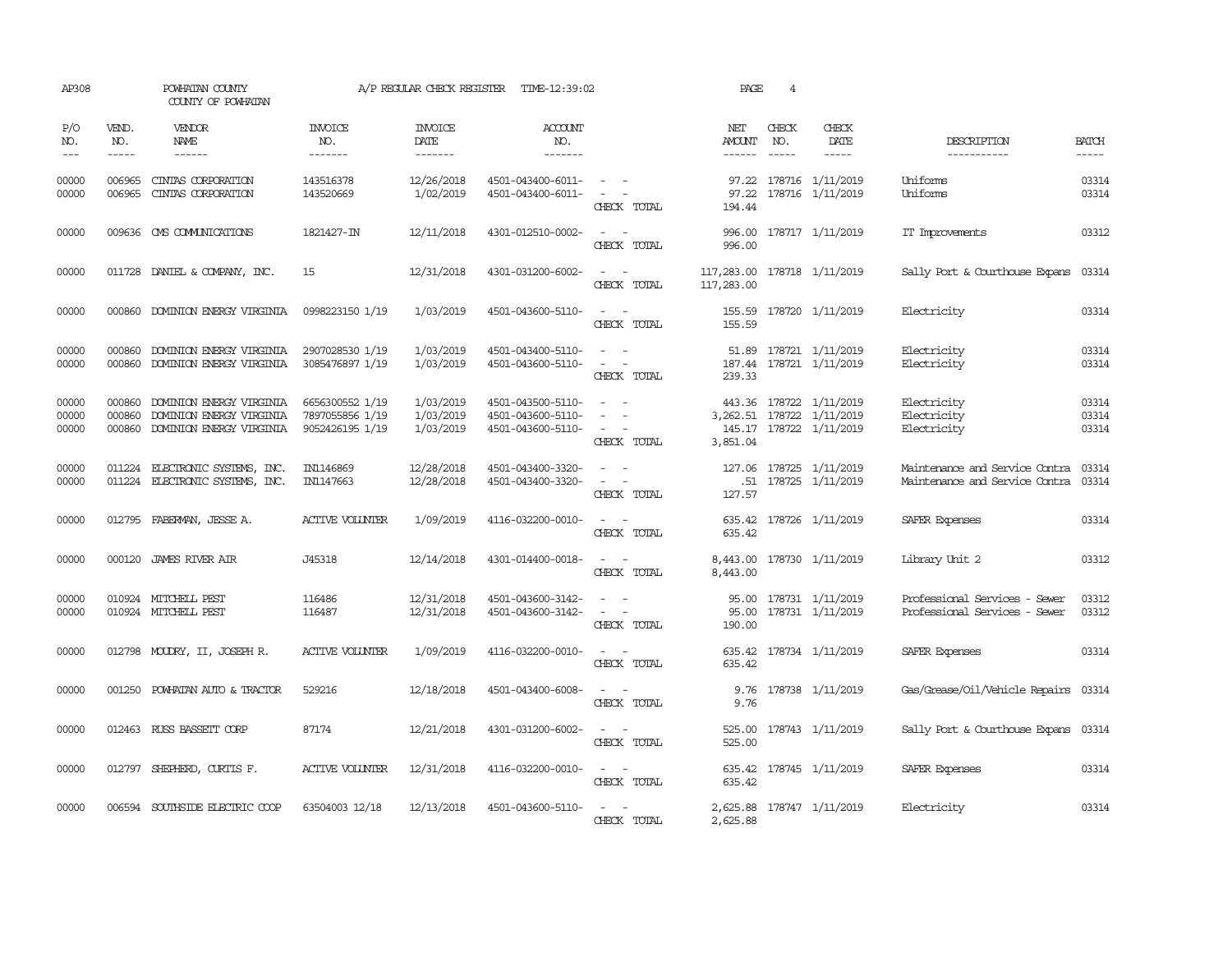| AP308      |              | POWHATAN COUNTY<br>COUNTY OF POWHATAN |                        | A/P REGULAR CHECK REGISTER | TIME-12:39:02         |                                         | PAGE                 | 5            |                         |                                |              |
|------------|--------------|---------------------------------------|------------------------|----------------------------|-----------------------|-----------------------------------------|----------------------|--------------|-------------------------|--------------------------------|--------------|
| P/O<br>NO. | VEND.<br>NO. | VENDOR<br><b>NAME</b>                 | INVOICE<br>NO.         | <b>INVOICE</b><br>DATE     | <b>ACCOUNT</b><br>NO. |                                         | NET<br>AMOUNT        | CHECK<br>NO. | CHECK<br>DATE           | DESCRIPTION                    | <b>BATCH</b> |
| $---$      | $- - - - -$  | $- - - - - -$                         | -------                | -------                    | -------               |                                         | $- - - - - -$        | $- - - - -$  | -----                   | -----------                    | -----        |
| 00000      | 001940       | STANDBY SYSTEMS, INC.                 | 12182411               | 12/31/2018                 | 4501-043600-3320-     |                                         | 160.00               |              | 178748 1/11/2019        | Maintenance and Svc Contracts  | 03312        |
| 00000      | 001940       | STANDBY SYSTEMS, INC.                 | 12182412               | 12/31/2018                 | 4501-043600-3320-     |                                         | 160.00               | 178748       | 1/11/2019               | Maintenance and Svc Contracts  | 03312        |
| 00000      | 001940       | STANDBY SYSTEMS, INC.                 | 12182427               | 12/31/2018                 | 4501-043600-3320-     | CHECK TOTAL                             | 153.00<br>473.00     |              | 178748 1/11/2019        | Maintenance and Svc Contracts  | 03312        |
| 00000      | 011188       | TECH FIRE & SAFETY                    | 1487                   | 1/07/2019                  | 4116-032200-0010-     | CHECK TOTAL                             | 1,460.00<br>1,460.00 |              | 178750 1/11/2019        | SAFER Expenses                 | 03314        |
| 00000      |              | 007843 TENCARVA MACHINERY CO.         | 746735                 | 12/26/2018                 | 4501-043600-3310-     | $\sim$<br>CHECK TOTAL                   | 250.00<br>250.00     |              | 178751 1/11/2019        | Repairs and Maintenance        | 03314        |
| 00000      |              | 008126 VERIZON                        | 9821371357             | 1/24/2018                  | 4501-043400-5250-     | $\sim$                                  |                      |              | 160.40 178755 1/11/2019 | Cell Phones                    | 03312        |
| 00000      | 008126       | VERIZON                               | 9821371357             | 1/24/2018                  | 4501-043400-5270-     |                                         | 300.03               |              | 178755 1/11/2019        | Network Service Cornection     | 03312        |
|            |              |                                       |                        |                            |                       | CHECK TOTAL                             | 460.43               |              |                         |                                |              |
| 00000      |              | 006984 VIRGINIA CORRECTIONAL          | 9550595                | 12/21/2018                 | 4301-031200-6002-     | CHECK TOTAL                             | 6,684.36<br>6,684.36 |              | 178758 1/11/2019        | Sally Port & Courthouse Expans | 03314        |
| 00000      |              | 008446 WILEY AND WILSON, INC.         | 005838                 | 1/02/2019                  | 4301-014100-6002-     | $\overline{\phantom{a}}$<br>CHECK TOTAL | 1,960.00<br>1,960.00 |              | 178761 1/11/2019        | Nitrogen System/Fire Suppressi | 03314        |
| 00000      | 011439       | <b>BUSINESS CARD</b>                  | 12/27/2018             | 12/27/2018                 | 4116-031201-5540-     |                                         | 28.13                |              | 178764 1/16/2019        | Triad Expenses                 | 03319        |
| 00000      | 011439       | <b>BUSINESS CARD</b>                  | 12/27/2018             | 12/27/2018                 | 4116-031212-6015-     | $\equiv$                                | 82.37                |              | 178764 1/16/2019        | Ancillary Expenses             | 03319        |
| 00000      |              | 011439 BUSINESS CARD                  | 12/27/2018             | 12/27/2018                 | 4116-031212-6015-     | CHECK TOTAL                             | 34.59<br>145.09      |              | 178764 1/16/2019        | Ancillary Expenses             | 03319        |
| 00000      | 011661       | <b>BUSINESS CARD</b>                  | 12/27/2018             | 12/27/2018                 | 4116-031201-5540-     |                                         | .00                  |              | 178767 1/16/2019        | Triad Expenses                 | 03318        |
| 00000      | 011661       | <b>BUSINESS CARD</b>                  | 12/27/2018             | 12/27/2018                 | 4116-031201-5540-     |                                         | 394.09               |              | 178767 1/16/2019        | Triad Expenses                 | 03318        |
| 00000      |              | 011661 BUSINESS CARD                  | 12/27/2018             | 12/27/2018                 | 4116-031212-6015-     | CHECK TOTAL                             | 37.67<br>431.76      |              | 178767 1/16/2019        | Ancillary Expenses             | 03318        |
| 00000      |              | 012796 DONATI, JR., WILLIAM A.        | <b>ACTIVE VOLUNIER</b> | 1/09/2019                  | 4116-032200-0010-     | $\sim$ $\sim$<br>CHECK TOTAL            | 514.42               |              | 514.42 178770 1/16/2019 | SAFER Expenses                 | 03315        |
| 00000      | 012777       | SHAW, PAUL EUGENE                     | <b>ACTIVE VOLUNIER</b> | 1/02/2019                  | 4116-032200-0010-     |                                         |                      |              | 635.42 178778 1/16/2019 | SAFER Expenses                 | 03307        |
| 00000      | 012777       | SHAW, PAUL EUGENE                     | ACTIVE VOL.1/19        | 1/02/2019                  | 4116-032200-0010-     |                                         | 635.42               |              | 178778 1/16/2019        | SAFER Expenses                 | 03314        |
| 00000      | 012777       | SHAW, PAUL EUGENE                     | ACT VOLUNIEER          | 1/14/2019                  | 4116-032200-0010-     | $\equiv$<br>CHECK TOTAL                 | 1,906.26             |              | 635.42 178778 1/16/2019 | SAFER Expenses                 | 03315        |
| 00000      | 010088       | TREASURER                             | 01/14/2019             | 1/14/2019                  | 4116-032200-0010-     |                                         | $.00 \cdot$          |              | 178784 1/16/2019        | SAFER Expenses                 | 03321        |
| 00000      | 010088       | TREASURER                             | 01/14/2019             | 1/14/2019                  | 4116-032200-0010-     | $\sim$<br>CHECK TOTAL                   | 121.00<br>121.00     |              | 178784 1/16/2019        | SAFER Expenses                 | 03321        |
| 00000      |              | 000166 LUCK STONE CORP.               | IV-100969546           | 12/31/2018                 | 4301-071120-0015-     | $\sim$<br>CHECK TOTAL                   | 171.82               |              | 171.82 178795 1/17/2019 | Service Rd Repair and Enosion  | 03324        |
| 00000      |              | 012777 SHAW, PAUL EUGENE              | VOLUNTEERACTIVE        | 1/02/2019                  | 4116-032200-0010-     | $\sim$ $  -$<br>CHECK TOTAL             | 635.42<br>635.42     |              | 178802 1/17/2019        | SAFER Expenses                 | 03322        |
| 00000      | 001940       | STANDBY SYSTEMS, INC.                 | 12182449               | 12/31/2018                 | 4501-043600-3320-     |                                         | 160.00               |              | 178804 1/17/2019        | Maintenance and Svc Contracts  | 03324        |
| 00000      |              | 001940 STANDBY SYSTEMS, INC.          | 12182450               | 12/31/2018                 | 4501-043600-3310-     | $\overline{\phantom{a}}$                |                      |              | 160.08 178804 1/17/2019 | Repairs and Maintenance        | 03324        |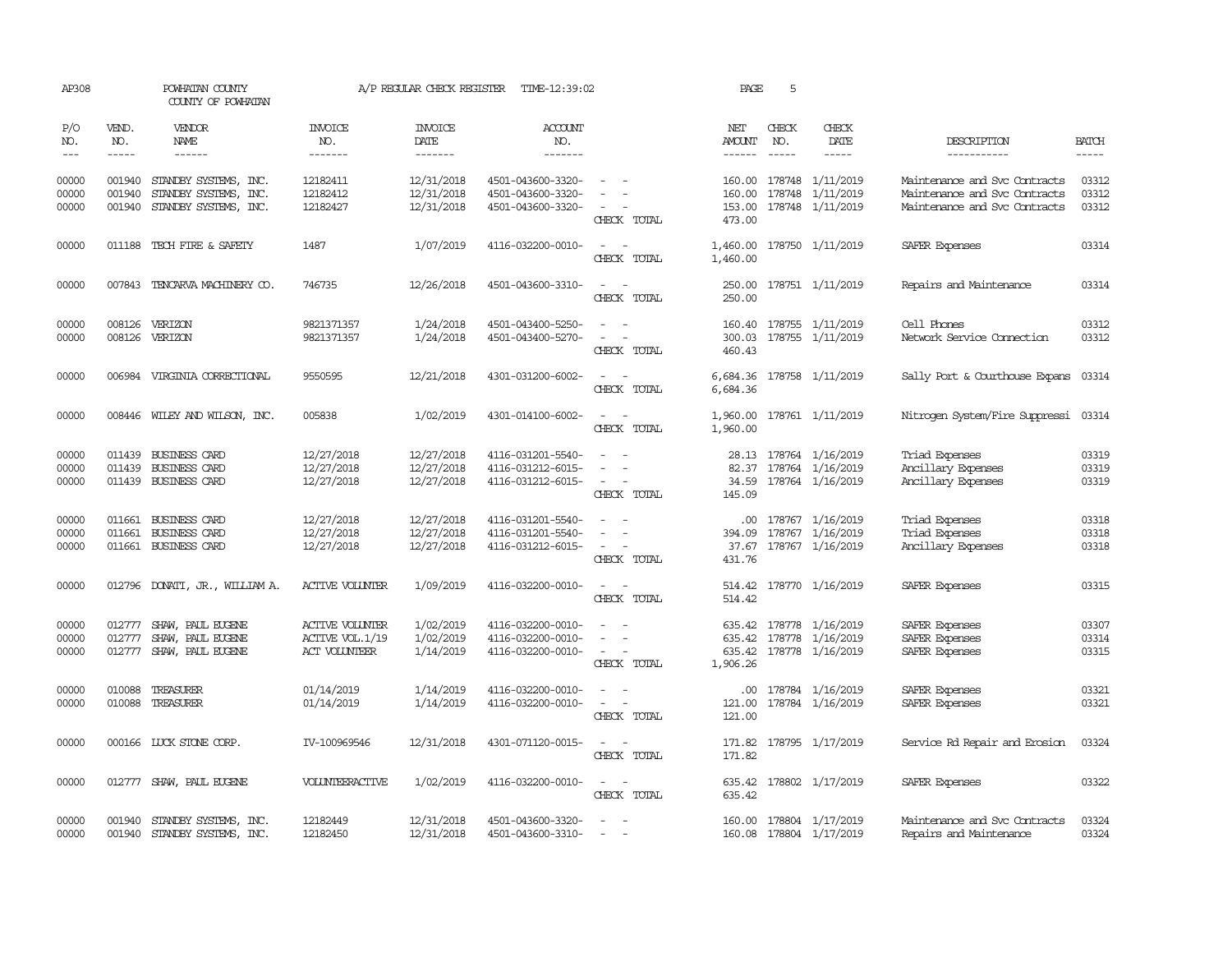| AP308                             |                            | POWHATAN COUNTY<br>COUNTY OF POWHATAN                                                         |                                  | A/P REGULAR CHECK REGISTER             | TIME-12:39:02                                               |                                                                                                                             | PAGE                                | 6                           |                                                                 |                                                                                                 |                                                                                                                                                                                                                                                                                                                                                                                                                                                                         |
|-----------------------------------|----------------------------|-----------------------------------------------------------------------------------------------|----------------------------------|----------------------------------------|-------------------------------------------------------------|-----------------------------------------------------------------------------------------------------------------------------|-------------------------------------|-----------------------------|-----------------------------------------------------------------|-------------------------------------------------------------------------------------------------|-------------------------------------------------------------------------------------------------------------------------------------------------------------------------------------------------------------------------------------------------------------------------------------------------------------------------------------------------------------------------------------------------------------------------------------------------------------------------|
| P/O<br>NO.<br>$\qquad \qquad - -$ | VEND.<br>NO.<br>-----      | <b>VENDOR</b><br>NAME                                                                         | <b>INVOICE</b><br>NO.<br>------- | <b>INVOICE</b><br>DATE<br>-------      | <b>ACCOUNT</b><br>NO.<br>-------                            |                                                                                                                             | NET<br>AMOUNT<br>$- - - - - -$      | CHECK<br>NO.<br>$- - - - -$ | CHECK<br>DATE<br>-----                                          | DESCRIPTION<br>-----------                                                                      | <b>BATCH</b><br>$\begin{tabular}{ccccc} \multicolumn{2}{c }{\multicolumn{2}{c }{\multicolumn{2}{c }{\multicolumn{2}{c}}{\hspace{-2.2cm}}}} \multicolumn{2}{c }{\multicolumn{2}{c }{\hspace{-2.2cm}}\hline} \multicolumn{2}{c }{\hspace{-2.2cm}}\hline \multicolumn{2}{c }{\hspace{-2.2cm}}\hline \multicolumn{2}{c }{\hspace{-2.2cm}}\hline \multicolumn{2}{c }{\hspace{-2.2cm}}\hline \multicolumn{2}{c }{\hspace{-2.2cm}}\hline \multicolumn{2}{c }{\hspace{-2.2cm}}$ |
| 00000<br>00000<br>00000           | 001940<br>001940           | 001940 STANDBY SYSTEMS, INC.<br>STANDBY SYSTEMS, INC.<br>STANDBY SYSTEMS, INC.                | 12182464<br>12182464<br>12182465 | 12/31/2018<br>12/31/2018<br>12/31/2018 | 4501-043600-3320-<br>4501-043600-3310-<br>4501-043600-3310- | $\sim$<br>CHECK TOTAL                                                                                                       | 128.97<br>475.70<br>1,074.75        |                             | 150.00 178804 1/17/2019<br>178804 1/17/2019<br>178804 1/17/2019 | Maintenance and Svc Contracts<br>Repairs and Maintenance<br>Repairs and Maintenance             | 03324<br>03324<br>03324                                                                                                                                                                                                                                                                                                                                                                                                                                                 |
| 00000<br>00000<br>00000           | 009183<br>009183<br>009183 | AIR, WATER & SOIL LABORA-<br>AIR, WATER & SOIL LABORA- V19000212<br>AIR, WATER & SOIL LABORA- | V19000194<br>V19000240           | 1/09/2019<br>1/09/2019<br>1/10/2019    | 4501-043600-3142-<br>4501-043600-3142-<br>4501-043600-3142- | $\overline{\phantom{a}}$<br>$\sim$<br>CHECK TOTAL                                                                           | 111.80<br>133.60<br>40.00<br>285.40 |                             | 178810 1/24/2019<br>178810 1/24/2019<br>178810 1/24/2019        | Professional Services - Sewer<br>Professional Services - Sewer<br>Professional Services - Sewer | 03326<br>03326<br>03326                                                                                                                                                                                                                                                                                                                                                                                                                                                 |
| 00000                             |                            | 011931 ALTAIRIS TECHNOLOGY                                                                    | 20-POW                           | 1/09/2019                              | 4301-031200-6001-                                           | $\overline{\phantom{a}}$<br>$\sim$<br>CHECK TOTAL                                                                           | 16,468.00<br>16,468.00              |                             | 178811 1/24/2019                                                | Public Safety Radio System                                                                      | 03326                                                                                                                                                                                                                                                                                                                                                                                                                                                                   |
| 00000                             |                            | 012849 AQUA VIRGINIA                                                                          | 0574661 1/19                     | 1/08/2019                              | 4501-043400-5130-                                           | CHECK TOTAL                                                                                                                 | 22.69                               |                             | 22.69 178813 1/24/2019                                          | Water                                                                                           | 03326                                                                                                                                                                                                                                                                                                                                                                                                                                                                   |
| 00000                             |                            | 012849 AQUA VIRGINIA                                                                          | 1188328 1/19                     | 1/08/2019                              | 4501-043600-5130-                                           | $\sim$<br>$\sim$<br>CHECK TOTAL                                                                                             | 17.62<br>17.62                      |                             | 178814 1/24/2019                                                | Water - Sewer Facilities                                                                        | 03326                                                                                                                                                                                                                                                                                                                                                                                                                                                                   |
| 00000                             |                            | 012806 BERRY, THOMAS ERNEST                                                                   | FRD100.007                       | 1/11/2019                              | 4116-032200-0010-                                           | CHECK TOTAL                                                                                                                 | 635.42                              |                             | 635.42 178816 1/24/2019                                         | SAFER Expenses                                                                                  | 03325                                                                                                                                                                                                                                                                                                                                                                                                                                                                   |
| 00000                             | 012807                     | BLAIR, TROY EDWARD                                                                            | FRD 100.007                      | 1/11/2019                              | 4116-032200-0010-                                           | $\sim$<br>CHECK TOTAL                                                                                                       | 635.42                              |                             | 635.42 178817 1/24/2019                                         | SAFER Expenses                                                                                  | 03325                                                                                                                                                                                                                                                                                                                                                                                                                                                                   |
| 00000                             |                            | 012808 BRADBURY, DAMON M.                                                                     | FRD 100.007                      | 1/16/2019                              | 4116-032200-0010-                                           | CHECK TOTAL                                                                                                                 | 635.42                              |                             | 635.42 178820 1/24/2019                                         | SAFER Expenses                                                                                  | 03325                                                                                                                                                                                                                                                                                                                                                                                                                                                                   |
| 00000                             | 012809                     | BREON, BRENDA LEE                                                                             | FRD 100.007                      | 1/16/2019                              | 4116-032200-0010-                                           | CHECK TOTAL                                                                                                                 | 635.42<br>635.42                    |                             | 178821 1/24/2019                                                | SAFER Expenses                                                                                  | 03325                                                                                                                                                                                                                                                                                                                                                                                                                                                                   |
| 00000                             |                            | 011168 BURKE, RYAN                                                                            | FRD 100.007                      | 1/11/2019                              | 4116-032200-0010-                                           | $\overline{\phantom{a}}$<br>CHECK TOTAL                                                                                     | 635.42<br>635.42                    |                             | 178822 1/24/2019                                                | SAFER Expenses                                                                                  | 03325                                                                                                                                                                                                                                                                                                                                                                                                                                                                   |
| 00000                             |                            | 012810 BURTON, DAVID ROBERT                                                                   | FRD 100.007                      | 1/11/2019                              | 4116-032200-0010-                                           | $\frac{1}{2} \left( \frac{1}{2} \right) \left( \frac{1}{2} \right) = \frac{1}{2} \left( \frac{1}{2} \right)$<br>CHECK TOTAL | 635.42<br>635.42                    |                             | 178823 1/24/2019                                                | <b>SAFER Expenses</b>                                                                           | 03325                                                                                                                                                                                                                                                                                                                                                                                                                                                                   |
| 00000                             | 006965                     | CINIAS CORPORATION                                                                            | 143524867                        | 1/09/2019                              | 4501-043400-6011-                                           | $\sim$<br>$\overline{\phantom{a}}$<br>CHECK TOTAL                                                                           | 97.22<br>97.22                      |                             | 178827 1/24/2019                                                | Uniforms                                                                                        | 03326                                                                                                                                                                                                                                                                                                                                                                                                                                                                   |
| 00000                             |                            | 012811 CLARK, EVAN WILSON                                                                     | FRD 100.007                      | 1/11/2019                              | 4116-032200-0010-                                           | $ -$<br>CHECK TOTAL                                                                                                         | 635.42<br>635.42                    |                             | 178829 1/24/2019                                                | <b>SAFER Expenses</b>                                                                           | 03325                                                                                                                                                                                                                                                                                                                                                                                                                                                                   |
| 00000                             |                            | 012812 COLLIER, JESSTON                                                                       | FDE 100.007                      | 1/11/2019                              | 4116-032200-0010-                                           | $\sim$<br>CHECK TOTAL                                                                                                       | 635.00<br>635.00                    |                             | 178831 1/24/2019                                                | SAFER Expenses                                                                                  | 03325                                                                                                                                                                                                                                                                                                                                                                                                                                                                   |
| 00000                             |                            | 011751 COMPASS MD                                                                             | 68                               | 1/08/2019                              | 4116-032200-0010-                                           | $\frac{1}{2} \left( \frac{1}{2} \right) \left( \frac{1}{2} \right) = \frac{1}{2} \left( \frac{1}{2} \right)$<br>CHECK TOTAL | 1,317.00                            |                             | 1,317.00 178833 1/24/2019                                       | SAFER Expenses                                                                                  | 03326                                                                                                                                                                                                                                                                                                                                                                                                                                                                   |
| 00000                             |                            | 012813 CORCORAN, JAMES C.                                                                     | FRD 100.007                      | 1/11/2019                              | 4116-032200-0010-                                           | CHECK TOTAL                                                                                                                 | 118.83                              |                             | 118.83 178834 1/24/2019                                         | SAFER Expenses                                                                                  | 03325                                                                                                                                                                                                                                                                                                                                                                                                                                                                   |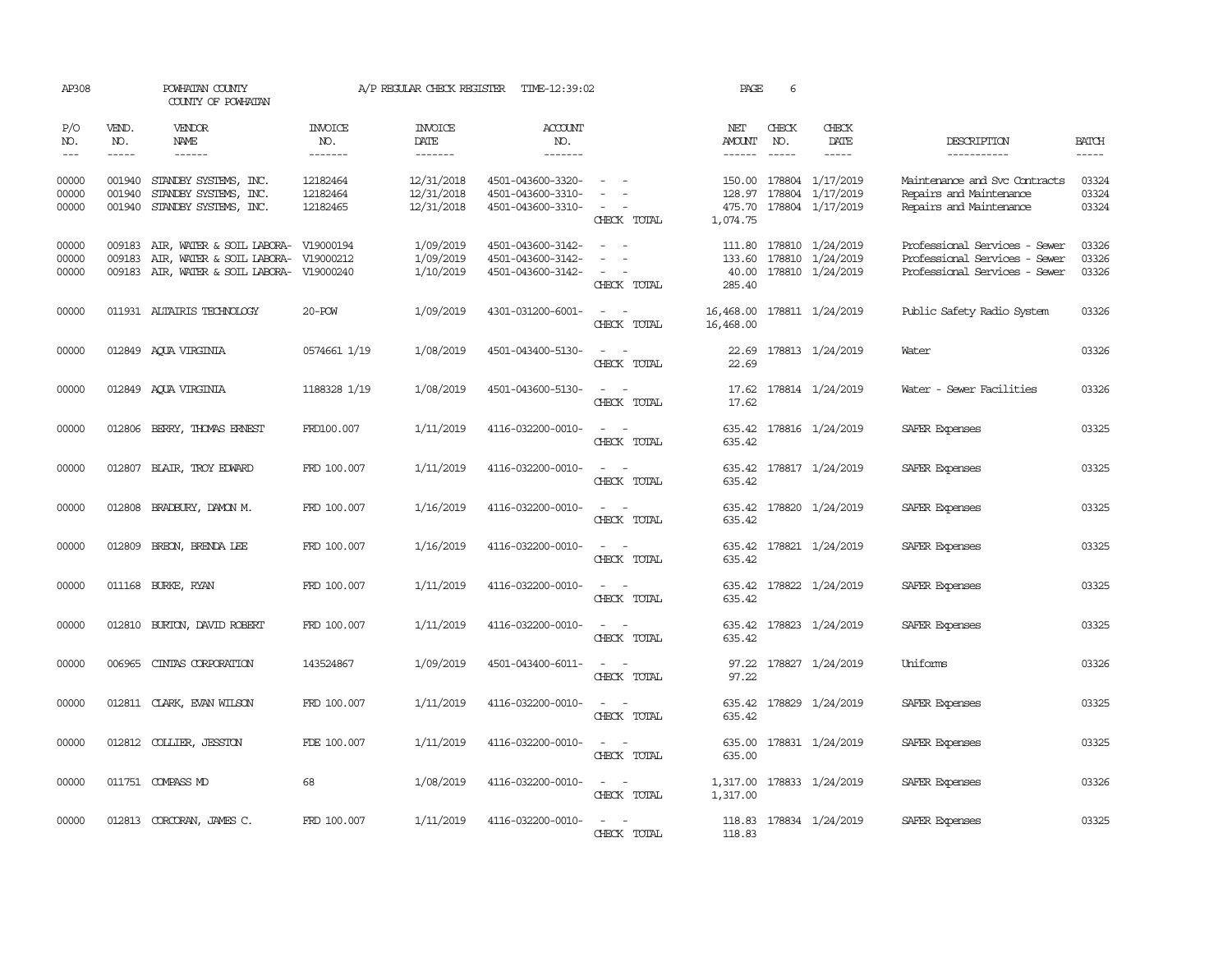| AP308               |                             | POWHATAN COUNTY<br>COUNTY OF POWHATAN                           |                           | A/P REGULAR CHECK REGISTER        | TIME-12:39:02                          |                                                                                                                                                                            | PAGE                    | $7\phantom{.0}$               |                                               |                                                                |                             |
|---------------------|-----------------------------|-----------------------------------------------------------------|---------------------------|-----------------------------------|----------------------------------------|----------------------------------------------------------------------------------------------------------------------------------------------------------------------------|-------------------------|-------------------------------|-----------------------------------------------|----------------------------------------------------------------|-----------------------------|
| P/O<br>NO.<br>$---$ | VEND.<br>NO.<br>$- - - - -$ | VENDOR<br>NAME<br>$- - - - - -$                                 | INVOICE<br>NO.<br>------- | <b>INVOICE</b><br>DATE<br>------- | <b>ACCOUNT</b><br>NO.<br>-------       |                                                                                                                                                                            | NET<br>AMOUNT<br>------ | CHECK<br>NO.<br>$\frac{1}{2}$ | CHECK<br>DATE<br>$- - - - -$                  | DESCRIPTION<br>-----------                                     | <b>BATCH</b><br>$- - - - -$ |
| 00000               | 012815                      | DEHART, DANIEL JOEL                                             | FDR 100.007               | 1/11/2019                         | 4116-032200-0010-                      | $\sim$ $ -$<br>CHECK TOTAL                                                                                                                                                 | 635.42                  |                               | 635.42 178836 1/24/2019                       | SAFER Expenses                                                 | 03325                       |
| 00000               | 000860                      | DOMINION ENERGY VIRGINIA                                        | 1875198911 1/19           | 1/04/2019                         | 4501-043500-5110-                      | $\sim$ 10 $\sim$ $\sim$<br>CHECK TOTAL                                                                                                                                     | 146.36<br>146.36        |                               | 178838 1/24/2019                              | Electricity                                                    | 03326                       |
| 00000<br>00000      |                             | 007147 DRAPER ADEN ASSOCIATES<br>007147 DRAPER ADEN ASSOCIATES, | 2018120329<br>2018120329  | 12/31/2018<br>12/31/2018          | 4501-043500-3140-<br>4501-043600-3142- | $\omega_{\rm{max}}$ and $\omega_{\rm{max}}$<br>$\frac{1}{2} \left( \frac{1}{2} \right) \left( \frac{1}{2} \right) = \frac{1}{2} \left( \frac{1}{2} \right)$<br>CHECK TOTAL | 1,150.00<br>2,300.00    |                               | 1,150.00 178839 1/24/2019<br>178839 1/24/2019 | Professional Services - Water<br>Professional Services - Sewer | 03326<br>03326              |
| 00000               |                             | 012816 ELLIOTT, JR., WILLIAM W.                                 | FRD 100.007               | 1/11/2019                         | 4116-032200-0010-                      | $\omega_{\rm{max}}$ and $\omega_{\rm{max}}$<br>CHECK TOTAL                                                                                                                 | 635.42<br>635.42        |                               | 178840 1/24/2019                              | SAFER Expenses                                                 | 03325                       |
| 00000               |                             | 012817 FISHER, JORDAN LAYNE                                     | FRD 100.007               | 1/11/2019                         | 4116-032200-0010-                      | $\frac{1}{2} \left( \frac{1}{2} \right) \left( \frac{1}{2} \right) = \frac{1}{2} \left( \frac{1}{2} \right)$<br>CHECK TOTAL                                                | 635.42                  |                               | 635.42 178841 1/24/2019                       | SAFER Expenses                                                 | 03325                       |
| 00000               |                             | 012818 FLETCHER, COREY                                          | FRD 100.007               | 1/16/2019                         | 4116-032200-0010-                      | $\sim$ 100 $\sim$<br>CHECK TOTAL                                                                                                                                           | 175.07<br>175.07        |                               | 178842 1/24/2019                              | SAFER Expenses                                                 | 03325                       |
| 00000               |                             | 012819 FOLTYN, DAVID WILLIAM                                    | FRD 100.007               | 1/16/2019                         | 4116-032200-0010-                      | $ -$<br>CHECK TOTAL                                                                                                                                                        | 635.42                  |                               | 635.42 178843 1/24/2019                       | SAFER Expenses                                                 | 03325                       |
| 00000               | 012820                      | FRANKLIN, ANDREW THOMAS                                         | FRD 100.007               | 1/16/2019                         | 4116-032200-0010-                      | $\frac{1}{2} \left( \frac{1}{2} \right) \left( \frac{1}{2} \right) \left( \frac{1}{2} \right) \left( \frac{1}{2} \right)$<br>CHECK TOTAL                                   | 635.42                  |                               | 635.42 178844 1/24/2019                       | SAFER Expenses                                                 | 03325                       |
| 00000               |                             | 012821 GOODMAN, TAYLOR                                          | FRD 100.007               | 1/11/2019                         | 4116-032200-0010-                      | CHECK TOTAL                                                                                                                                                                | 635.42                  |                               | 635.42 178846 1/24/2019                       | SAFER Expenses                                                 | 03325                       |
| 00000               |                             | 012823 HENDEL, WILLIAM                                          | FRD 100.007               | 1/11/2019                         | 4116-032200-0010-                      | $\frac{1}{2} \left( \frac{1}{2} \right) \left( \frac{1}{2} \right) = \frac{1}{2} \left( \frac{1}{2} \right)$<br>CHECK TOTAL                                                | 635.42<br>635.42        |                               | 178848 1/24/2019                              | SAFER Expenses                                                 | 03325                       |
| 00000               |                             | 006912 HURRICANE FENCE CO.                                      | 1822699-1                 | 1/06/2019                         | 4301-014500-0001-                      | $\omega_{\rm{max}}$ and $\omega_{\rm{max}}$<br>CHECK TOTAL                                                                                                                 | 6,732.00<br>6,732.00    |                               | 178849 1/24/2019                              | Facility Improvements                                          | 03326                       |
| 00000               |                             | 012824 JENNINGS, JENNIFER                                       | FRD 100.007               | 1/16/2019                         | 4116-032200-0010-                      | $\frac{1}{2} \left( \frac{1}{2} \right) \left( \frac{1}{2} \right) \left( \frac{1}{2} \right) \left( \frac{1}{2} \right)$<br>CHECK TOTAL                                   | 635.42                  |                               | 635.42 178850 1/24/2019                       | SAFER Expenses                                                 | 03325                       |
| 00000               |                             | 012825 JOHNSON, BRANDON                                         | FRD 100.007               | 1/11/2019                         | 4116-032200-0010-                      | $\omega_{\rm{max}}$ and $\omega_{\rm{max}}$<br>CHECK TOTAL                                                                                                                 | 635.42<br>635.42        |                               | 178851 1/24/2019                              | SAFER Expenses                                                 | 03325                       |
| 00000               |                             | 012826 JONES, ADAM LEE                                          | FRD 100.007               | 1/11/2019                         | 4116-032200-0010-                      | $\omega_{\rm{max}}$ and $\omega_{\rm{max}}$<br>CHECK TOTAL                                                                                                                 | 406.74                  |                               | 406.74 178852 1/24/2019                       | SAFER Expenses                                                 | 03325                       |
| 00000               |                             | 012828 KEATON, BRIAN J.                                         | FDR 100.007               | 1/11/2019                         | 4116-032200-0010-                      | $\sim$ 100 $\sim$<br>CHECK TOTAL                                                                                                                                           | 635.42                  |                               | 635.42 178854 1/24/2019                       | SAFER Expenses                                                 | 03325                       |
| 00000               |                             | 012830 LECIK, JR, MICHAEL P.                                    | FRD 100.007               | 1/11/2019                         | 4116-032200-0010-                      | $\sim$ $ -$<br>CHECK TOTAL                                                                                                                                                 | 635.42                  |                               | 635.42 178855 1/24/2019                       | SAFER Expenses                                                 | 03325                       |
| 00000               |                             | 012831 LIEWELLYN, DENNIS K.                                     | FRD 100.007               | 1/11/2019                         | 4116-032200-0010-                      | $\sim$ $-$<br>CHECK TOTAL                                                                                                                                                  | 635.42                  |                               | 635.42 178856 1/24/2019                       | SAFER Expenses                                                 | 03325                       |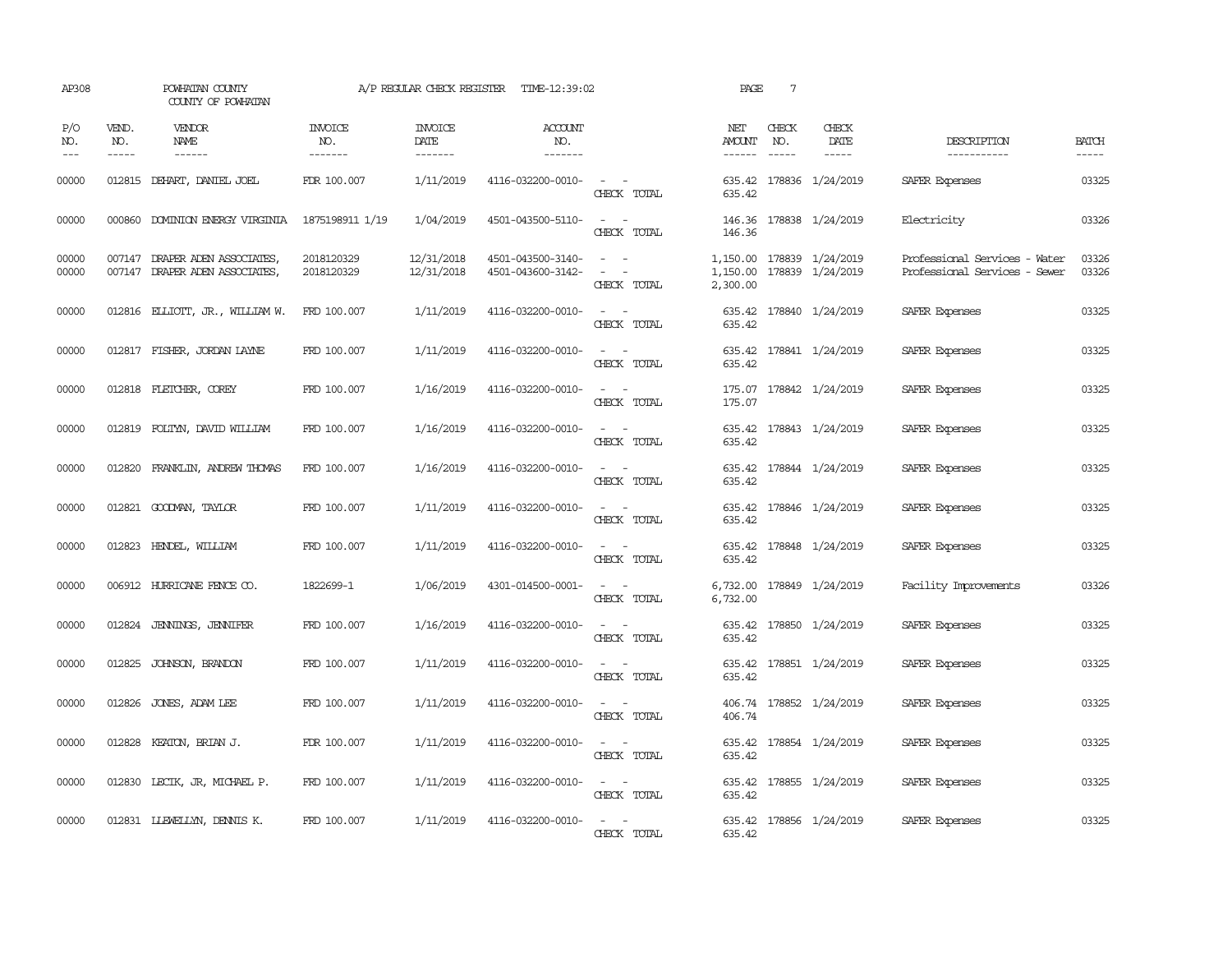| AP308                   |                             | POWHATAN COUNTY<br>COUNTY OF POWHATAN                                                                                                                                                                                                                                                                                                                                                                                                                                     |                                  | A/P REGULAR CHECK REGISTER             | TIME-12:39:02                                               |                                                          | PAGE                              | 8            |                                                                   |                                                          |                         |
|-------------------------|-----------------------------|---------------------------------------------------------------------------------------------------------------------------------------------------------------------------------------------------------------------------------------------------------------------------------------------------------------------------------------------------------------------------------------------------------------------------------------------------------------------------|----------------------------------|----------------------------------------|-------------------------------------------------------------|----------------------------------------------------------|-----------------------------------|--------------|-------------------------------------------------------------------|----------------------------------------------------------|-------------------------|
| P/O<br>NO.              | VEND.<br>NO.<br>$- - - - -$ | VENDOR<br>NAME<br>$\begin{tabular}{ccccc} \multicolumn{2}{c }{\multicolumn{2}{c }{\multicolumn{2}{c }{\multicolumn{2}{c}}{\hspace{-2.2cm}}}} \multicolumn{2}{c }{\multicolumn{2}{c }{\hspace{-2.2cm}}\hline} \multicolumn{2}{c }{\hspace{-2.2cm}}\hline \multicolumn{2}{c }{\hspace{-2.2cm}}\hline \multicolumn{2}{c }{\hspace{-2.2cm}}\hline \multicolumn{2}{c }{\hspace{-2.2cm}}\hline \multicolumn{2}{c }{\hspace{-2.2cm}}\hline \multicolumn{2}{c }{\hspace{-2.2cm}}$ | <b>INVOICE</b><br>NO.<br>------- | <b>INVOICE</b><br>DATE<br>-------      | <b>ACCOUNT</b><br>NO.<br>-------                            |                                                          | NET<br>AMOUNT<br>------           | CHECK<br>NO. | CHECK<br>DATE<br>-----                                            | DESCRIPTION<br>-----------                               | <b>BATCH</b><br>-----   |
| 00000                   | 012832                      | MARSHALL, JR. SPENCER                                                                                                                                                                                                                                                                                                                                                                                                                                                     | FRD 100.007                      | 1/11/2019                              | 4116-032200-0010-                                           | $\sim$<br>CHECK TOTAL                                    | 358.48<br>358.48                  |              | 178858 1/24/2019                                                  | SAFER Expenses                                           | 03325                   |
| 00000                   |                             | 012833 MOORE, STEPHEN                                                                                                                                                                                                                                                                                                                                                                                                                                                     | FRD 100.007                      | 1/16/2019                              | 4116-032200-0010-                                           | $\sim$ 100 $\sim$ 100 $\sim$<br>CHECK TOTAL              | 635.42<br>635.42                  |              | 178861 1/24/2019                                                  | SAFER Expenses                                           | 03325                   |
| 00000                   |                             | 007878 MORRIS, WAYNE BRADLEY                                                                                                                                                                                                                                                                                                                                                                                                                                              | <b>FLOWER REIMBURS</b>           | 12/24/2018                             | 4116-031212-6015-                                           | $\equiv$<br>CHECK TOTAL                                  | 78.78<br>78.78                    |              | 178862 1/24/2019                                                  | Ancillary Expenses                                       | 03326                   |
| 00000                   |                             | 007098 OLD DOMINION ROOFING AND                                                                                                                                                                                                                                                                                                                                                                                                                                           | 6115                             | 1/02/2019                              | 4301-014300-0002-                                           | $\omega_{\rm{max}}$ , $\omega_{\rm{max}}$<br>CHECK TOTAL | 1,970.00<br>1,970.00              |              | 178865 1/24/2019                                                  | Courthouse Flat Roof                                     | 03326                   |
| 00000                   |                             | 012834 ORBAN, JAMES RUSSELL                                                                                                                                                                                                                                                                                                                                                                                                                                               | FRD 100.007                      | 1/16/2019                              | 4116-032200-0010-                                           | $\sim$ 10 $\sim$ 10 $\sim$<br>CHECK TOTAL                | 635.42<br>635.42                  |              | 178866 1/24/2019                                                  | SAFER Expenses                                           | 03325                   |
| 00000                   | 012835                      | <b>CUINONES, DYLAN</b>                                                                                                                                                                                                                                                                                                                                                                                                                                                    | FRD 100.007                      | 1/16/2019                              | 4116-032200-0010-                                           | $\sim$<br>$\sim$<br>CHECK TOTAL                          | 635.42                            |              | 635.42 178869 1/24/2019                                           | SAFER Expenses                                           | 03325                   |
| 00000                   |                             | 012836 REIGLE, KRISTIN                                                                                                                                                                                                                                                                                                                                                                                                                                                    | FRD 100.007                      | 1/09/2019                              | 4116-032200-0010-                                           | $\equiv$<br>CHECK TOTAL                                  | 635.42<br>635.42                  |              | 178870 1/24/2019                                                  | SAFER Expenses                                           | 03325                   |
| 00000<br>00000<br>00000 | 007325<br>007325            | RICHMOND OXYGEN CO.<br>RICHMOND OXYGEN CO.<br>007325 RICHMOND OXYGEN CO.                                                                                                                                                                                                                                                                                                                                                                                                  | 298296<br>298297<br>298864       | 12/05/2018<br>12/05/2018<br>12/19/2018 | 4120-032301-6013-<br>4120-032301-6013-<br>4120-032301-6013- | $\overline{\phantom{a}}$<br>CHECK TOTAL                  | 67.00<br>64.00<br>31.00<br>162.00 |              | 178871 1/24/2019<br>178871 1/24/2019<br>178871 1/24/2019          | Medical Supplies<br>Medical Supplies<br>Medical Supplies | 03326<br>03326<br>03326 |
| 00000                   |                             | 006593 SHEEHY FORD                                                                                                                                                                                                                                                                                                                                                                                                                                                        | NOHB805648                       | 12/28/2018                             | 4301-012500-8301-                                           | $\sim$ 100 $\sim$<br>CHECK TOTAL                         | 5,301.84                          |              | 5,301.84 178873 1/24/2019                                         | Sheriff's Vehicles                                       | 03326                   |
| 00000                   |                             | 012837 SHUPP, JOSEPH EDWARD                                                                                                                                                                                                                                                                                                                                                                                                                                               | FRD 100.007                      | 1/16/2019                              | 4116-032200-0010-                                           | $\sim$ 100 $\sim$ 100 $\sim$<br>CHECK TOTAL              | 635.42                            |              | 635.42 178875 1/24/2019                                           | SAFER Expenses                                           | 03325                   |
| 00000<br>00000<br>00000 | 007310<br>007310            | SOUTHEASTERN EMERGENCY<br>SOUTHEASTERN EMERGENCY<br>007310 SOUTHEASTERN EMERGENCY                                                                                                                                                                                                                                                                                                                                                                                         | 855645<br>856683<br>857745       | 12/21/2018<br>12/28/2018<br>1/11/2019  | 4120-032301-6013-<br>4120-032301-6013-<br>4120-032301-6013- | $\sim$<br>CHECK TOTAL                                    | 23.80<br>17.20<br>1,961.39        |              | 178876 1/24/2019<br>178876 1/24/2019<br>1,920.39 178876 1/24/2019 | Medical Supplies<br>Medical Supplies<br>Medical Supplies | 03326<br>03326<br>03326 |
| 00000                   |                             | 006594 SOUTHSIDE ELECTRIC COOP                                                                                                                                                                                                                                                                                                                                                                                                                                            | 63504013 1/19                    | 1/07/2019                              | 4501-043500-5110-                                           | $\sim$<br>CHECK TOTAL                                    | 93.34                             |              | 93.34 178877 1/24/2019                                            | Electricity                                              | 03326                   |
| 00000                   |                             | 012838 SPICER, MYRON NEIL                                                                                                                                                                                                                                                                                                                                                                                                                                                 | FRD 100.007                      | 1/11/2019                              | 4116-032200-0010-                                           | $\sim$ 100 $\sim$<br>CHECK TOTAL                         | 635.42<br>635.42                  |              | 178878 1/24/2019                                                  | SAFER Expenses                                           | 03325                   |
| 00000                   |                             | 012839 STEWART, JOSH                                                                                                                                                                                                                                                                                                                                                                                                                                                      | FRD 100.007                      | 1/11/2019                              | 4116-032200-0010-                                           | $\sim$<br>$\sim$<br>CHECK TOTAL                          | 635.42                            |              | 635.42 178881 1/24/2019                                           | SAFER Expenses                                           | 03325                   |
| 00000                   |                             | 012841 SUTTON, DONALD L.                                                                                                                                                                                                                                                                                                                                                                                                                                                  | FRD 100.007                      | 1/11/2019                              | 4116-032200-0010-                                           | $\sim$ 100 $\sim$<br>CHECK TOTAL                         | 635.42                            |              | 635.42 178883 1/24/2019                                           | SAFER Expenses                                           | 03325                   |
| 00000                   |                             | 007450 THOMSON REUTERS -                                                                                                                                                                                                                                                                                                                                                                                                                                                  | 839539751                        | 12/31/2018                             | 4116-021100-6012-                                           | $\sim$<br>CHECK TOTAL                                    | 432.62                            |              | 432.62 178884 1/24/2019                                           | Law Library Expenses                                     | 03326                   |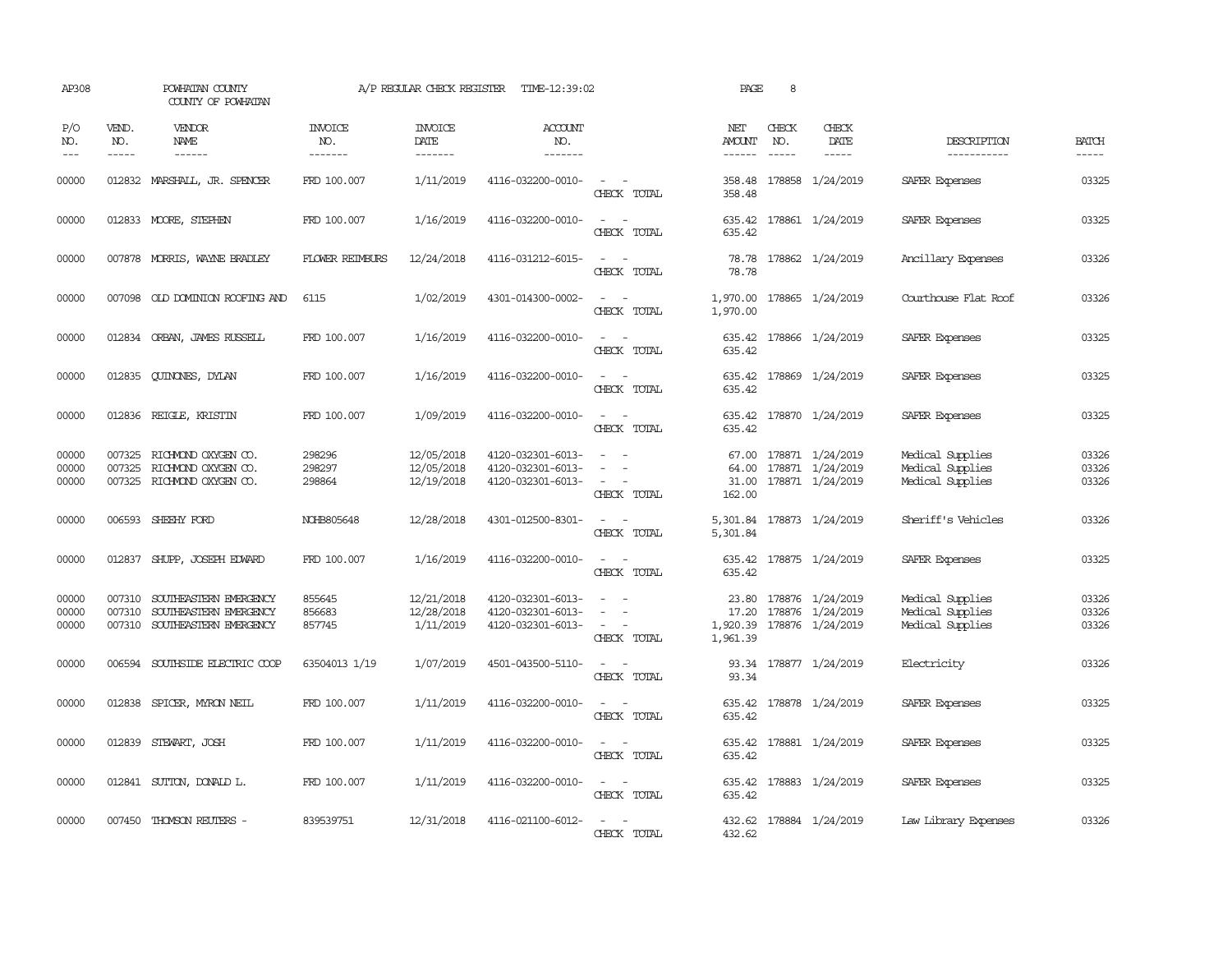| AP308               |                                                                                                                                                                                                                                                                                                                                                                                                                                                                                                     | POWHATAN COUNTY<br>COUNTY OF POWHATAN |                                  | A/P REGULAR CHECK REGISTER        | TIME-12:39:02                    |                                             | PAGE                    | 9                           |                              |                                      |              |
|---------------------|-----------------------------------------------------------------------------------------------------------------------------------------------------------------------------------------------------------------------------------------------------------------------------------------------------------------------------------------------------------------------------------------------------------------------------------------------------------------------------------------------------|---------------------------------------|----------------------------------|-----------------------------------|----------------------------------|---------------------------------------------|-------------------------|-----------------------------|------------------------------|--------------------------------------|--------------|
| P/O<br>NO.<br>$---$ | VEND.<br>NO.<br>$\begin{tabular}{ccccc} \multicolumn{2}{c}{} & \multicolumn{2}{c}{} & \multicolumn{2}{c}{} & \multicolumn{2}{c}{} & \multicolumn{2}{c}{} & \multicolumn{2}{c}{} & \multicolumn{2}{c}{} & \multicolumn{2}{c}{} & \multicolumn{2}{c}{} & \multicolumn{2}{c}{} & \multicolumn{2}{c}{} & \multicolumn{2}{c}{} & \multicolumn{2}{c}{} & \multicolumn{2}{c}{} & \multicolumn{2}{c}{} & \multicolumn{2}{c}{} & \multicolumn{2}{c}{} & \multicolumn{2}{c}{} & \multicolumn{2}{c}{} & \mult$ | <b>VENDOR</b><br>NAME<br>------       | <b>INVOICE</b><br>NO.<br>------- | <b>INVOICE</b><br>DATE<br>------- | <b>ACCOUNT</b><br>NO.<br>------- |                                             | NET<br>AMOUNT<br>------ | CHECK<br>NO.<br>$- - - - -$ | CHECK<br>DATE<br>$- - - - -$ | DESCRIPTION<br>-----------           | <b>BATCH</b> |
|                     |                                                                                                                                                                                                                                                                                                                                                                                                                                                                                                     |                                       |                                  |                                   |                                  |                                             |                         |                             |                              |                                      |              |
| 00000               |                                                                                                                                                                                                                                                                                                                                                                                                                                                                                                     | 010088 TREASURER                      | 01/22/2019                       | 1/22/2019                         | 4116-032200-0010-                |                                             |                         | .00 178885                  | 1/24/2019                    | SAFER Expenses                       | 03327        |
| 00000               | 010088                                                                                                                                                                                                                                                                                                                                                                                                                                                                                              | TREASURER                             | 01/22/2019                       | 1/22/2019                         | 4116-032200-0010-                |                                             |                         | 516.59 178885               | 1/24/2019                    | SAFER Expenses                       | 03327        |
| 00000               | 010088                                                                                                                                                                                                                                                                                                                                                                                                                                                                                              | TREASURER                             | 01/22/2019                       | 1/22/2019                         | 4116-032200-0010-                |                                             | 460.35                  | 178885                      | 1/24/2019                    | SAFER Expenses                       | 03327        |
| 00000               | 010088                                                                                                                                                                                                                                                                                                                                                                                                                                                                                              | TREASURER                             | 01/22/2019                       | 1/22/2019                         | 4116-032200-0010-                |                                             | 228.68                  | 178885                      | 1/24/2019                    | SAFER Expenses                       | 03327        |
| 00000               | 010088                                                                                                                                                                                                                                                                                                                                                                                                                                                                                              | TREASURER                             | 01/22/2019                       | 1/22/2019                         | 4116-032200-0010-                |                                             | 635.42                  | 178885                      | 1/24/2019                    | SAFER Expenses                       | 03327        |
| 00000               | 010088                                                                                                                                                                                                                                                                                                                                                                                                                                                                                              | TREASURER                             | 01/22/2019                       | 1/22/2019                         | 4116-032200-0010-                |                                             | 276.94                  |                             | 178885 1/24/2019             | SAFER Expenses                       | 03327        |
| 00000               |                                                                                                                                                                                                                                                                                                                                                                                                                                                                                                     | 010088 TREASURER                      | 01/22/2019                       | 1/22/2019                         | 4116-032200-0010-                | $\overline{\phantom{a}}$                    |                         |                             | 89.65 178885 1/24/2019       | SAFER Expenses                       | 03327        |
|                     |                                                                                                                                                                                                                                                                                                                                                                                                                                                                                                     |                                       |                                  |                                   |                                  | CHECK TOTAL                                 | 2,207.63                |                             |                              |                                      |              |
| 00000               |                                                                                                                                                                                                                                                                                                                                                                                                                                                                                                     | 012842 TURGEON, ROGER E.              | FRD 100.007                      | 1/11/2019                         | 4116-032200-0010-                | $\sim$ $ \sim$                              | 635.42                  |                             | 178886 1/24/2019             | SAFER Expenses                       | 03325        |
|                     |                                                                                                                                                                                                                                                                                                                                                                                                                                                                                                     |                                       |                                  |                                   |                                  | CHECK TOTAL                                 | 635.42                  |                             |                              |                                      |              |
| 00000               |                                                                                                                                                                                                                                                                                                                                                                                                                                                                                                     | 012843 URBINE, AUSTIN CECIL           | FRD 100.007                      | 1/11/2019                         | 4116-032200-0010-                | $\sim$ 100 $\sim$                           | 635.42                  |                             | 178888 1/24/2019             | SAFER Expenses                       | 03325        |
|                     |                                                                                                                                                                                                                                                                                                                                                                                                                                                                                                     |                                       |                                  |                                   |                                  | CHECK TOTAL                                 | 635.42                  |                             |                              |                                      |              |
| 00000               |                                                                                                                                                                                                                                                                                                                                                                                                                                                                                                     | 012844 URBINE, CHASE                  | FRD 100.007                      | 1/11/2019                         | 4116-032200-0010-                | $\sim$ $ -$                                 |                         |                             | 635.42 178889 1/24/2019      | SAFER Expenses                       | 03325        |
|                     |                                                                                                                                                                                                                                                                                                                                                                                                                                                                                                     |                                       |                                  |                                   |                                  | CHECK TOTAL                                 | 635.42                  |                             |                              |                                      |              |
| 00000               |                                                                                                                                                                                                                                                                                                                                                                                                                                                                                                     | 012845 WARD, MATTHEW CHANNING         | FRD 100.007                      | 1/11/2019                         | 4116-032200-0010-                |                                             |                         |                             | 545.77 178893 1/24/2019      | SAFER Expenses                       | 03325        |
|                     |                                                                                                                                                                                                                                                                                                                                                                                                                                                                                                     |                                       |                                  |                                   |                                  | CHECK TOTAL                                 | 545.77                  |                             |                              |                                      |              |
| 00000               |                                                                                                                                                                                                                                                                                                                                                                                                                                                                                                     | 012847 WILLERSDORF, WILLIAM C.        | FRD 100.007                      | 1/16/2019                         | 4116-032200-0010-                | $\overline{a}$<br>$\overline{\phantom{a}}$  | 635.42                  |                             | 178895 1/24/2019             | SAFER Expenses                       | 03325        |
|                     |                                                                                                                                                                                                                                                                                                                                                                                                                                                                                                     |                                       |                                  |                                   |                                  | CHECK TOTAL                                 | 635.42                  |                             |                              |                                      |              |
| 00000               | 009183                                                                                                                                                                                                                                                                                                                                                                                                                                                                                              | AIR, WATER & SOIL LABORA- V19000316   |                                  | 1/15/2019                         | 4501-043600-3142-                |                                             | 362.40                  |                             | 178924 1/31/2019             | Professional Services - Sewer        | 03328        |
| 00000               | 009183                                                                                                                                                                                                                                                                                                                                                                                                                                                                                              | AIR, WATER & SOIL LABORA-             | V19000317                        | 1/15/2019                         | 4501-043600-3142-                |                                             | 265.20                  | 178924                      | 1/31/2019                    | Professional Services - Sewer        | 03328        |
| 00000               | 009183                                                                                                                                                                                                                                                                                                                                                                                                                                                                                              | AIR, WATER & SOIL LABORA-             | V19000352                        | 1/17/2019                         | 4501-043500-3140-                |                                             | 40.00                   |                             | 178924 1/31/2019             | Professional Services - Water        | 03328        |
| 00000               | 009183                                                                                                                                                                                                                                                                                                                                                                                                                                                                                              | AIR, WATER & SOIL LABORA- V19000367   |                                  | 1/17/2019                         | 4501-043600-3142-                | $\equiv$                                    | 40.00                   |                             | 178924 1/31/2019             | Professional Services - Sewer        | 03328        |
| 00000               |                                                                                                                                                                                                                                                                                                                                                                                                                                                                                                     | 009183 AIR, WATER & SOIL LABORA-      | V19000368                        | 1/17/2019                         | 4501-043600-3142-                | $\sim$                                      | 40.00                   |                             | 178924 1/31/2019             | Professional Services - Sewer        | 03328        |
|                     |                                                                                                                                                                                                                                                                                                                                                                                                                                                                                                     |                                       |                                  |                                   |                                  | CHECK TOTAL                                 | 747.60                  |                             |                              |                                      |              |
| 00000               |                                                                                                                                                                                                                                                                                                                                                                                                                                                                                                     | 006655 BLOSSMAN GAS COMPANIES,        | 5898408                          | 1/16/2019                         | 4501-043600-5120-                | $\omega_{\rm{max}}$ and $\omega_{\rm{max}}$ |                         |                             | 614.22 178927 1/31/2019      | Fuel (htg)                           | 03328        |
| 00000               |                                                                                                                                                                                                                                                                                                                                                                                                                                                                                                     | 006655 BLOSSMAN GAS COMPANIES,        | 5898604                          | 1/14/2019                         | 4501-043600-5120-                | $\sim$ $ \sim$                              |                         |                             | 442.31 178927 1/31/2019      | Fuel (htg)                           | 03328        |
|                     |                                                                                                                                                                                                                                                                                                                                                                                                                                                                                                     |                                       |                                  |                                   |                                  | CHECK TOTAL                                 | 1,056.53                |                             |                              |                                      |              |
| 00000               | 006965                                                                                                                                                                                                                                                                                                                                                                                                                                                                                              | CINIAS CORPORATION                    | 143529143                        | 1/16/2019                         | 4501-043400-6011-                |                                             | 97.22                   |                             | 178930 1/31/2019             | Uniforms                             | 03328        |
|                     |                                                                                                                                                                                                                                                                                                                                                                                                                                                                                                     |                                       |                                  |                                   |                                  | CHECK TOTAL                                 | 97.22                   |                             |                              |                                      |              |
| 00000               |                                                                                                                                                                                                                                                                                                                                                                                                                                                                                                     | 007147 DRAPER ADEN ASSOCIATES,        | 2018120274                       | 12/31/2018                        | 4502-044000-0002-                | $\overline{\phantom{a}}$                    | 1,049.00                |                             | 178936 1/31/2019             | Dutoy Creek WITP Upgrades            | 03328        |
|                     |                                                                                                                                                                                                                                                                                                                                                                                                                                                                                                     |                                       |                                  |                                   |                                  | CHECK TOTAL                                 | 1,049.00                |                             |                              |                                      |              |
| 00000               |                                                                                                                                                                                                                                                                                                                                                                                                                                                                                                     | 011224 ELECTRONIC SYSTEMS, INC.       | IN1148269                        | 1/04/2019                         | 4501-043400-3320-                | $ -$                                        | 39.83                   |                             | 178937 1/31/2019             | Maintenance and Service Contra 03328 |              |
|                     |                                                                                                                                                                                                                                                                                                                                                                                                                                                                                                     |                                       |                                  |                                   |                                  | CHECK TOTAL                                 | 39.83                   |                             |                              |                                      |              |
| 00000               |                                                                                                                                                                                                                                                                                                                                                                                                                                                                                                     | 009639 EMS MANAGEMENT &               | 0345971                          | 10/31/2018                        | 4120-032300-5845-                | $\sim$ $ \sim$                              |                         |                             | 1,896.29 178938 1/31/2019    | EMS Transport Third Party Bill 03328 |              |
|                     |                                                                                                                                                                                                                                                                                                                                                                                                                                                                                                     |                                       |                                  |                                   |                                  | CHECK TOTAL                                 | 1,896.29                |                             |                              |                                      |              |
| 00000               |                                                                                                                                                                                                                                                                                                                                                                                                                                                                                                     | 012821 GOODMAN, TAYLOR                | FRD 100.007R                     | 1/11/2019                         | 4116-032200-0010-                | $\sim$ $ \sim$                              |                         |                             | 635.42 178941 1/31/2019      | SAFER Expenses                       | 03328        |
|                     |                                                                                                                                                                                                                                                                                                                                                                                                                                                                                                     |                                       |                                  |                                   |                                  | CHECK TOTAL                                 | 635.42                  |                             |                              |                                      |              |
| 00000               |                                                                                                                                                                                                                                                                                                                                                                                                                                                                                                     | 012508 HEALTH ECUTTY INC              | FO5ZT8                           | 1/21/2019                         | 501-000200-0012-                 |                                             |                         |                             | 30.00 178942 1/31/2019       | Payroll Clearing - FSA               | 03328        |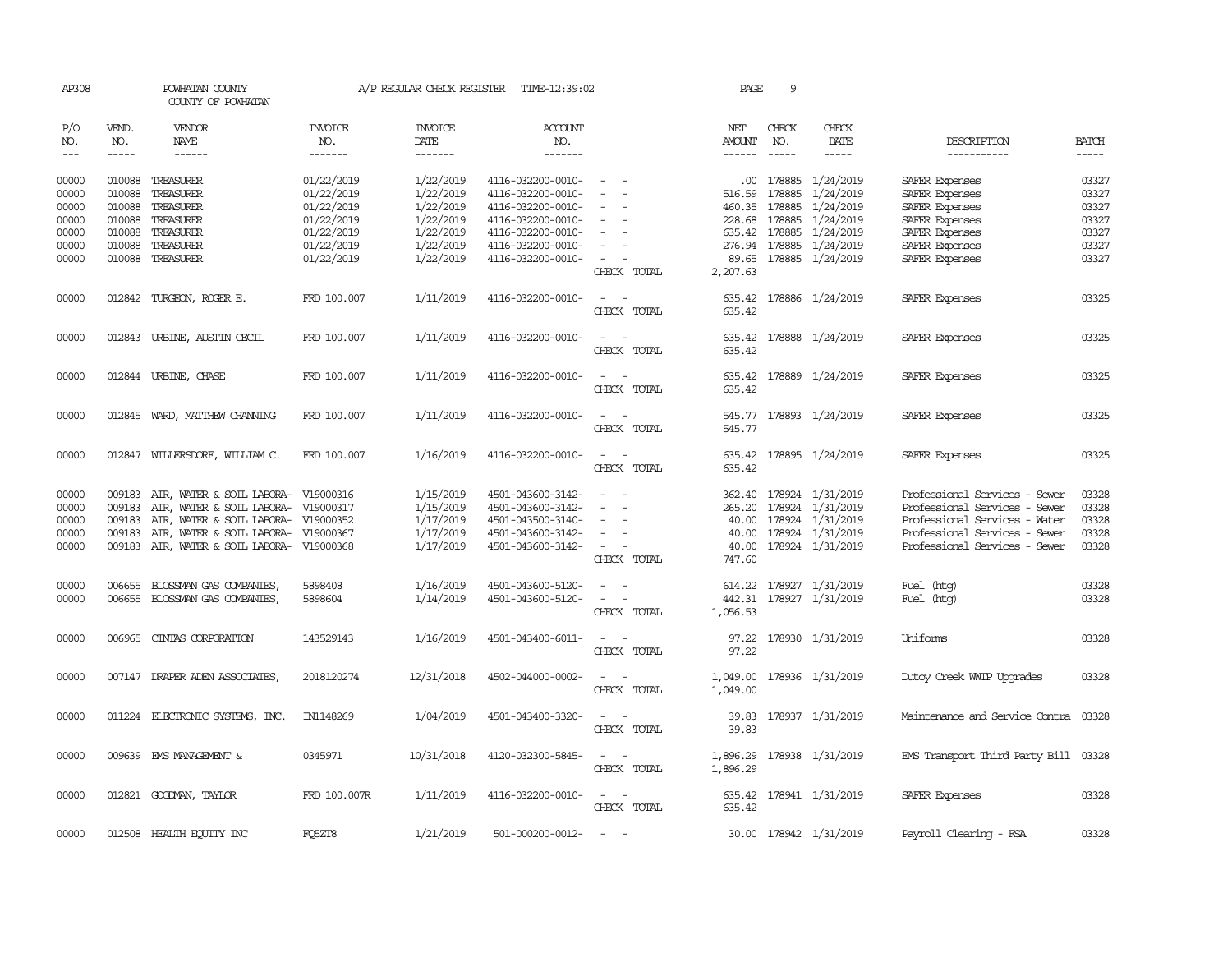| P/O<br>NO.     | VEND.<br>NO.<br>----- | <b>VENDOR</b><br>NAME                    | INVOICE                   |                                   |                                        |                                                                                                                                                                       |                                |                       |                                      |                                                  |                       |
|----------------|-----------------------|------------------------------------------|---------------------------|-----------------------------------|----------------------------------------|-----------------------------------------------------------------------------------------------------------------------------------------------------------------------|--------------------------------|-----------------------|--------------------------------------|--------------------------------------------------|-----------------------|
| $- - -$        |                       | ------                                   | NO.<br>-------            | <b>INVOICE</b><br>DATE<br>------- | ACCCOUNT<br>NO.<br>-------             |                                                                                                                                                                       | NET<br><b>AMOUNT</b><br>------ | CHECK<br>NO.<br>----- | CHECK<br>DATE<br>$- - - - -$         | DESCRIPTION<br>-----------                       | <b>BATCH</b><br>----- |
| 00000<br>00000 | 012508<br>012508      | HEALTH ECUTTY INC<br>HEALTH EQUITY INC   | <b>JRDTWN4</b><br>2D4E4F5 | 1/07/2019<br>1/14/2019            | 501-000200-0012-<br>501-000200-0012-   | $\sim$ 100 $\sim$<br>CHECK TOTAL                                                                                                                                      | 27.30<br>50.00<br>107.30       | 178942                | 1/31/2019<br>178942 1/31/2019        | Payroll Clearing - FSA<br>Payroll Clearing - FSA | 03328<br>03328        |
| 00000          | 012858                | LOU-RICH PARINERS                        | 7173116 REFUND            | 1/24/2019                         | 501-000200-0003-                       | CHECK TOTAL                                                                                                                                                           | 150.00<br>150.00               |                       | 178945 1/31/2019                     | Customer Deposits Payable                        | 03328                 |
| 00000          |                       | 010076 MORROW, ERIC                      | 174                       | 1/16/2019                         | 4501-043400-3146-                      | $\frac{1}{2} \left( \frac{1}{2} \right) \left( \frac{1}{2} \right) = \frac{1}{2} \left( \frac{1}{2} \right)$<br>CHECK TOTAL                                           | 500.00<br>500.00               |                       | 178948 1/31/2019                     | Professional Services                            | 03328                 |
| 00000          |                       | 009355 N.W. MARTIN & BROS., INC.         | 26015                     | 1/21/2019                         | 4301-014300-0004-                      | CHECK TOTAL                                                                                                                                                           | 4,028.90                       |                       | 4,028.90 178949 1/31/2019            | Admin Roof Replacement                           | 03328                 |
| 00000          |                       | 000620 R. C. GOODWYN & SONS, INC 0843001 |                           | 1/09/2019                         | 4501-043600-3310-                      | $\frac{1}{2} \left( \frac{1}{2} \right) \left( \frac{1}{2} \right) = \frac{1}{2} \left( \frac{1}{2} \right)$<br>CHECK TOTAL                                           | 78.91<br>78.91                 |                       | 178952 1/31/2019                     | Repairs and Maintenance                          | 03328                 |
| 00000          | 006594                | SOUTHSIDE ELECTRIC COOP                  | 63504003 1/19             | 1/11/2019                         | 4501-043600-5110-                      | $\sim$ 100 $\mu$<br>CHECK TOTAL                                                                                                                                       | 2,919.15<br>2,919.15           |                       | 178958 1/31/2019                     | Electricity                                      | 03328                 |
| 00000<br>00000 | 011988<br>011988      | SUMMIT MEDIA LLC<br>SUMMIT MEDIA LLC     | 848-10085<br>889-3769     | 12/31/2018<br>12/31/2018          | 4116-032200-0010-<br>4116-032200-0010- | $\sim 100$<br>$\overline{\phantom{a}}$<br>$\frac{1}{2} \left( \frac{1}{2} \right) \left( \frac{1}{2} \right) = \frac{1}{2} \left( \frac{1}{2} \right)$<br>CHECK TOTAL | 1,650.00<br>99.00<br>1,749.00  |                       | 178959 1/31/2019<br>178959 1/31/2019 | SAFER Expenses<br>SAFER Expenses                 | 03328<br>03328        |
| 00000          | 012859                | WILSON, EMILY                            | 7173198 REFUND            | 1/24/2019                         | 501-000200-0003-                       | CHECK TOTAL                                                                                                                                                           | 6.21<br>6.21                   |                       | 178961 1/31/2019                     | Customer Deposits Payable                        | 03328                 |

CHECK TYPE TOTAL 512,969.03